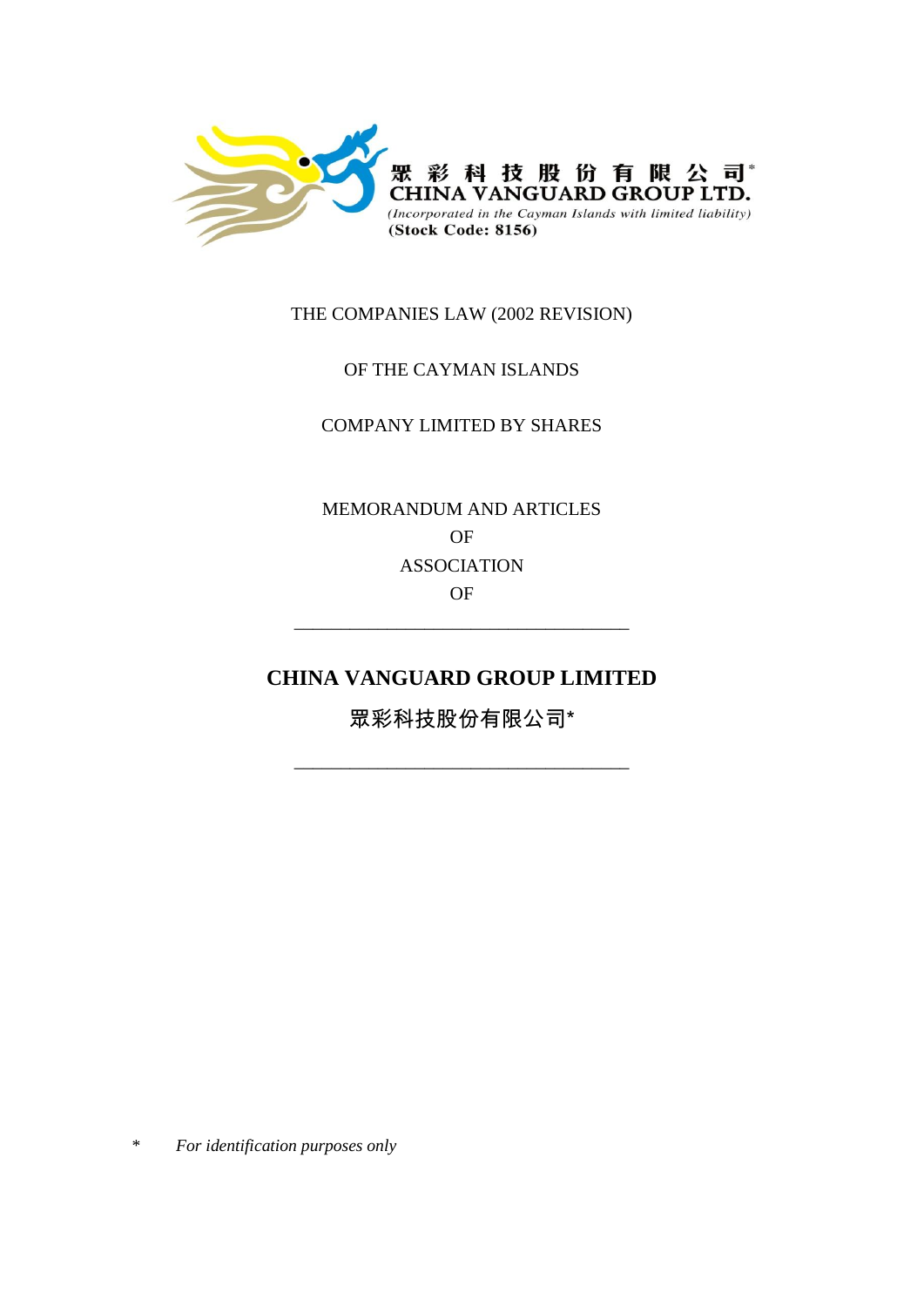# THE COMPANIES LAW (2002 REVISION) OF THE CAYMAN ISLANDS COMPANY LIMITED BY SHARES AMENDED AND RESTATED MEMORANDUM OF ASSOCIATION **OF CHINA VANGUARD GROUP LIMITED** 眾彩科技股份有限公司

(adopted by special resolution passed on 16th June, 2006)

- 1. The name of the Company is **China Vanguard Group Limited**, the Chinese Translation 眾彩科技股份有限公司 is for identification purpose only.
- 2. The registered office of the Company shall be at Cricket Square, Hutchins Drive, P.O. Box 2681, Grand Cayman KY1-1111, Cayman Islands, or at such other place as the Directors may from time to time decide.
- 3. The objects for which the Company is established are unrestricted and the Company shall have full power and authority to carry out any object not prohibited by the Companies Law (2002 Revision) or as revised, or any other law of the Cayman Islands.
- 4. The liability of each Member is limited to the amount from time to time unpaid on such Member's shares.
- 5. The share capital of the Company is **HK\$200,000,000.00** divided into **20,000,000,000** shares of a par value of **HK\$0.01** each.
- 6. The Company has power to register by way of continuation as a body corporate limited by shares under the laws of any jurisdiction outside the Cayman Islands and to be deregistered in the Cayman Islands.
- 7. Capitalised terms that are not defined in this Memorandum of Association bear the same meaning as those given in the Articles of Association of the Company.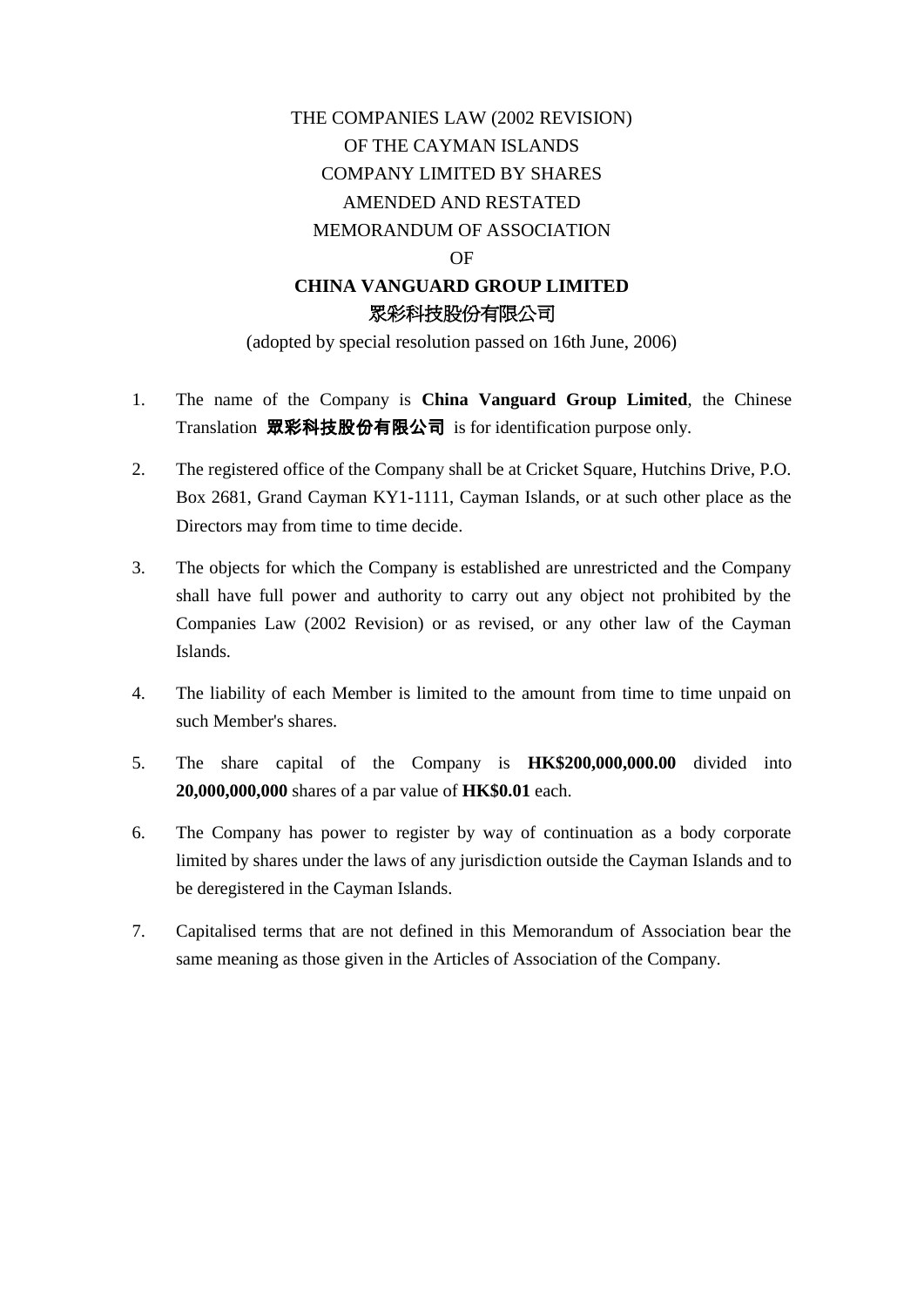### CAYMAN ISLANDS

The Companies Law (2002 Revision) (Cap. 22)

Company Limited by Shares

#### AMENDED AND RESTATED

# ARTICLES OF ASSOCIATION

OF

## **CHINA VANGUARD GROUP LIMITED**

### 眾彩科技股份有限公司

(adopted by special resolution passed on 3rd November, 2009)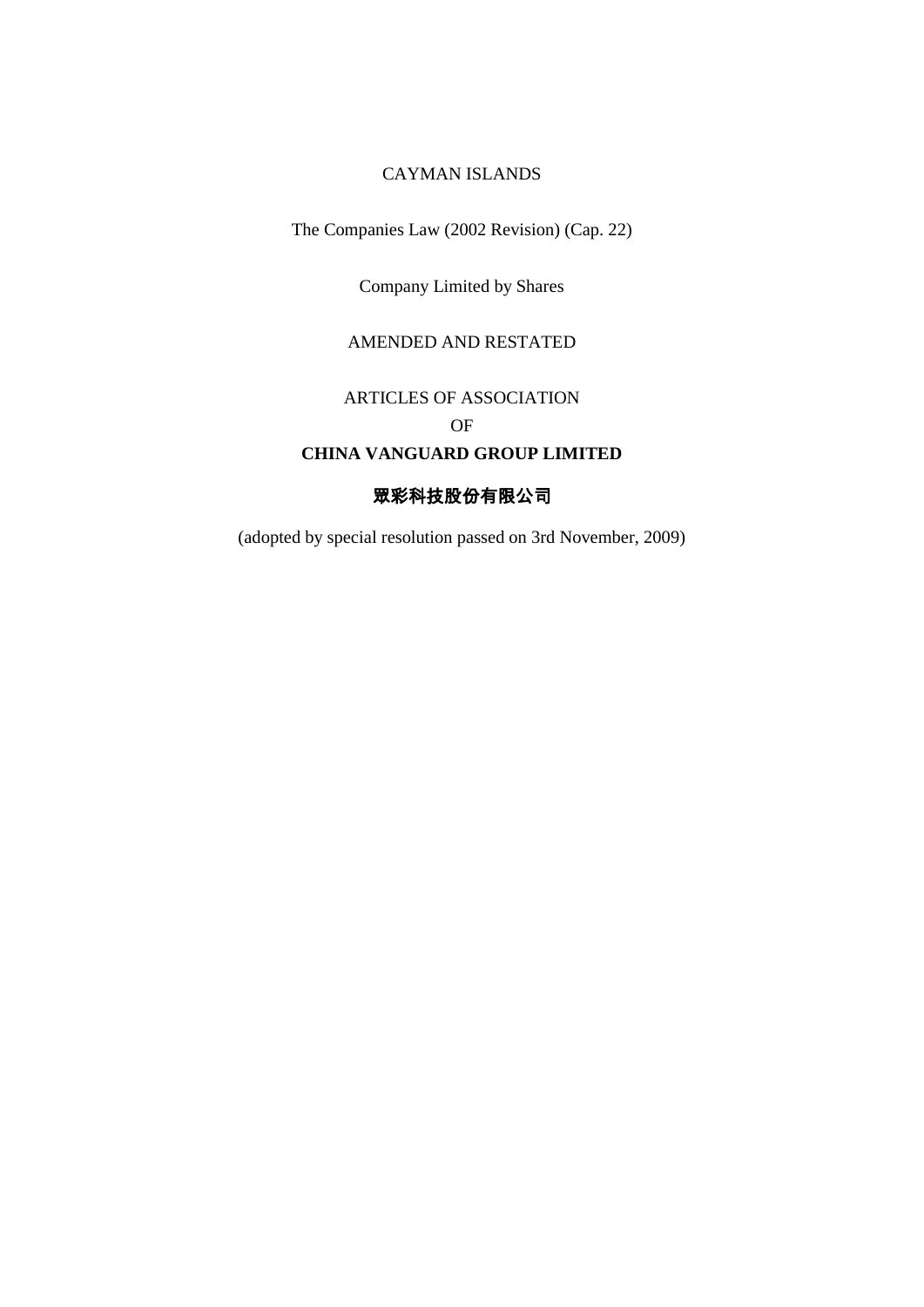# **TABLE OF CONTENTS**

|                                            | Page |
|--------------------------------------------|------|
| Table A                                    | 1    |
| Interpretation                             | 1    |
| Share Capital and Modification of Rights   | 6    |
| Register of Members and Share Certificates | 10   |
| Lien                                       | 13   |
| Calls on Shares                            | 14   |
| <b>Transfer of Shares</b>                  | 17   |
| <b>Transmission of Shares</b>              | 19   |
| Forfeiture of Shares                       | 20   |
| <b>Stock</b>                               | 22   |
| <b>Alteration of Capital</b>               | 23   |
| <b>Borrowing Powers</b>                    | 25   |
| <b>General Meetings</b>                    | 26   |
| Proceedings at General Meetings            | 28   |
| <b>Votes of Members</b>                    | 31   |
| Registered Office                          | 35   |
| <b>Board of Directors</b>                  | 35   |
| <b>Managing Directors</b>                  | 45   |
| Management                                 | 45   |
| Managers                                   | 47   |
| <b>Rotation of Directors</b>               | 48   |
| Proceedings of Directors                   | 50   |
| Secretary                                  | 53   |
| General Management and Use of the Seal     | 54   |
| <b>Capitalisation of Reserves</b>          | 56   |
| Dividends and Reserves                     | 59   |
| <b>Untraceable Shareholders</b>            | 68   |
| <b>Documents Destruction</b>               | 70   |
| <b>Annual Returns and Filings</b>          | 71   |
| Accounts                                   | 72   |
| Audit                                      | 74   |
| <b>Notices</b>                             | 75   |
| Information                                | 78   |
| Winding Up                                 | 78   |
| Indemnities                                | 80   |
| <b>Financial Year</b>                      | 80   |
| Amendment of Memorandum and Articles       | 80   |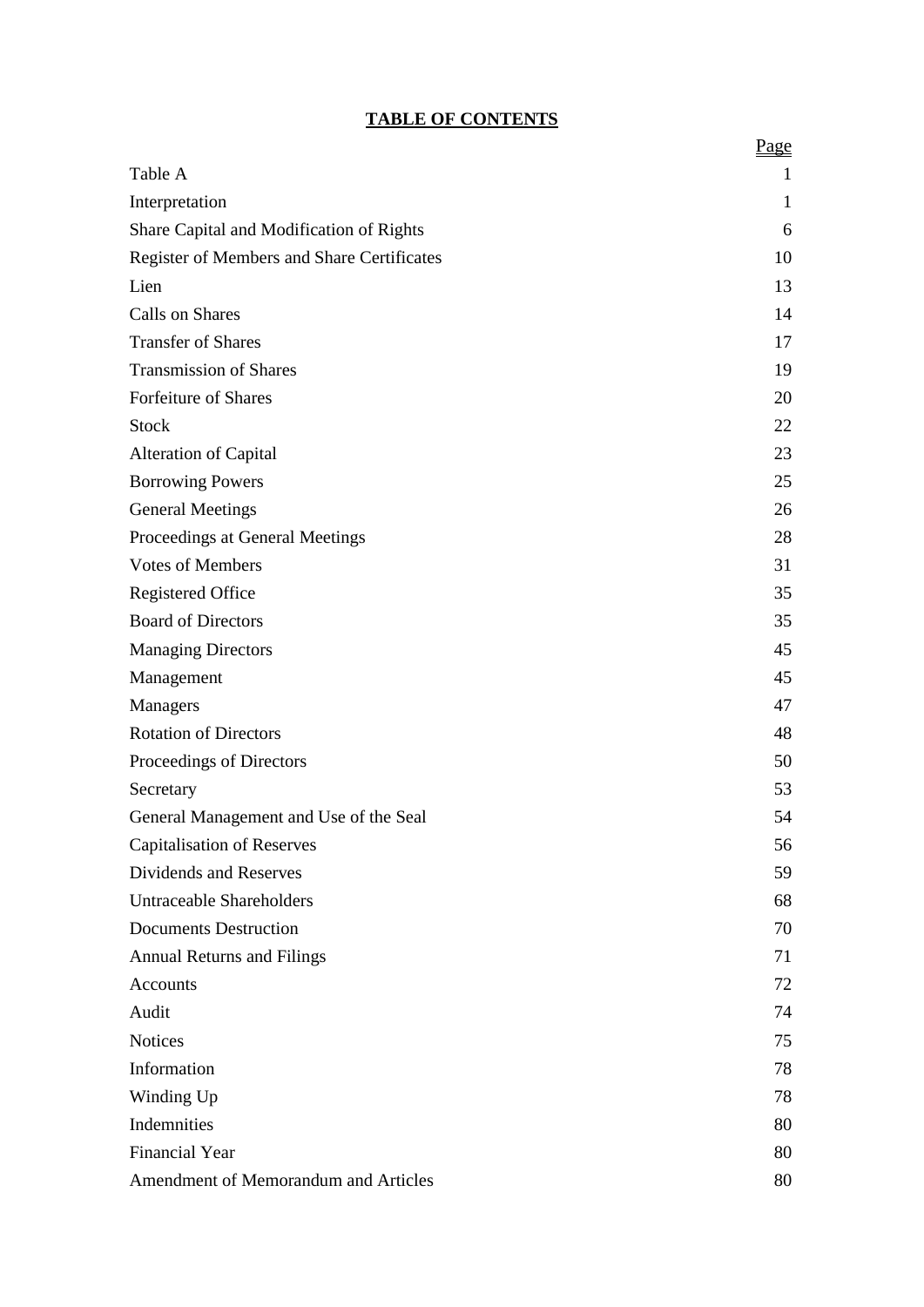# CAYMAN ISLANDS The Companies Law (2002 Revision) (Cap. 22) Company Limited by Shares

----------------

# AMENDED AND RESTATED ARTICLES OF ASSOCIATION OF

# **CHINA VANGUARD GROUP LIMITED** 眾彩科技股份有限公司

(adopted by special resolution passed on 24th October, 2006)

### **Table A**

| <b>Exclusion of</b><br><b>Table A</b> | 1. | The regulations contained in Table A in the First Schedule to<br>the Companies Law shall not apply to the Company.                                                                    |
|---------------------------------------|----|---------------------------------------------------------------------------------------------------------------------------------------------------------------------------------------|
|                                       |    | <b>Interpretation</b>                                                                                                                                                                 |
| <b>Interpretation</b>                 | 2. | The marginal notes to these Articles shall not affect the<br>interpretation hereof. In these Articles, unless there be<br>something in the subject or context inconsistent therewith: |
| these Articles                        |    | "these Articles" shall mean the present Articles of Association<br>and all supplementary, amended or substituted Articles for the<br>time being in force;                             |
| associate(s)                          |    | "associate(s)" shall have the meaning attributed to it in the<br><b>GEM Listing Rules;</b>                                                                                            |
| <b>Auditors</b>                       |    | "Auditors" shall mean the persons appointed by the Company<br>from time to time to perform the duties of auditors of the<br>Company;                                                  |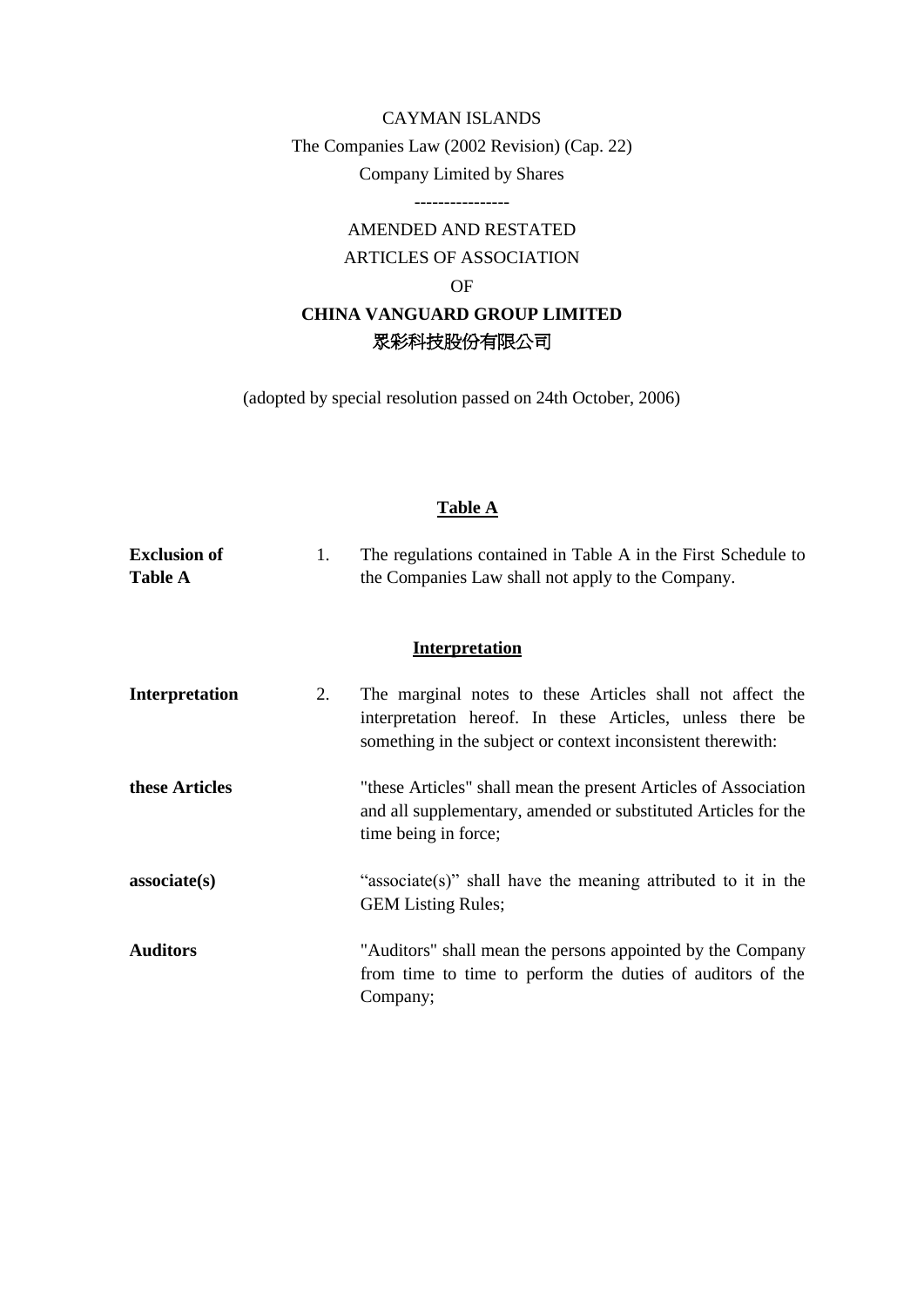| <b>Board</b>                        | "Board" shall mean the majority of the Directors present<br>and voting at a meeting of Directors at which a quorum is<br>present;                                                                                                                                                                                                                                                                                                                                        |
|-------------------------------------|--------------------------------------------------------------------------------------------------------------------------------------------------------------------------------------------------------------------------------------------------------------------------------------------------------------------------------------------------------------------------------------------------------------------------------------------------------------------------|
| business day                        | "business day" shall mean a day on which the Exchange<br>generally is open for the business of dealing in securities<br>in Hong Kong. For the avoidance of doubt, where the<br>Exchange is closed for the business of dealing in securities<br>in Hong Kong on a business day by reason of a Number 8<br>or higher typhoon signal, black rainstorm warning or other<br>similar event, such day shall for the purposes of these<br>Articles be counted as a business day; |
| capital                             | "capital" shall mean the share capital from time to time of<br>the Company;                                                                                                                                                                                                                                                                                                                                                                                              |
| the Chairman                        | "the Chairman" shall mean the Chairman presiding at any<br>meeting of members or of the Board;                                                                                                                                                                                                                                                                                                                                                                           |
| the Company                         | "the Company" or "this Company" shall mean China<br>Vanguard Group Limited, the Chinese translation 眾彩<br>科技股份有限公司 is for identification purpose only;                                                                                                                                                                                                                                                                                                                   |
| the Companies<br><b>Law/the Law</b> | "the Companies Law" or "the Law" shall mean the<br>Companies Law (2002 Revision), Cap. 22 of the Cayman<br>Islands and any amendments thereto or re-enactments<br>thereof for the time being in force and includes every other<br>law incorporated therewith or substituted therefor;                                                                                                                                                                                    |
| the Companies<br><b>Ordinance</b>   | "the Companies Ordinance" shall mean the Companies<br>Ordinance (Cap. 32 of the Laws of Hong Kong) as in force<br>from time to time;                                                                                                                                                                                                                                                                                                                                     |
| <b>Directors</b>                    | "Directors" shall mean the directors from time to time of<br>the Company;                                                                                                                                                                                                                                                                                                                                                                                                |
| dividend                            | "dividend" shall include bonus dividends and distributions<br>permitted by the Law to be categorised as dividends;                                                                                                                                                                                                                                                                                                                                                       |
| dollars/HK\$                        | "dollars" and "HK\$" shall mean dollars legally current in<br>Hong Kong;                                                                                                                                                                                                                                                                                                                                                                                                 |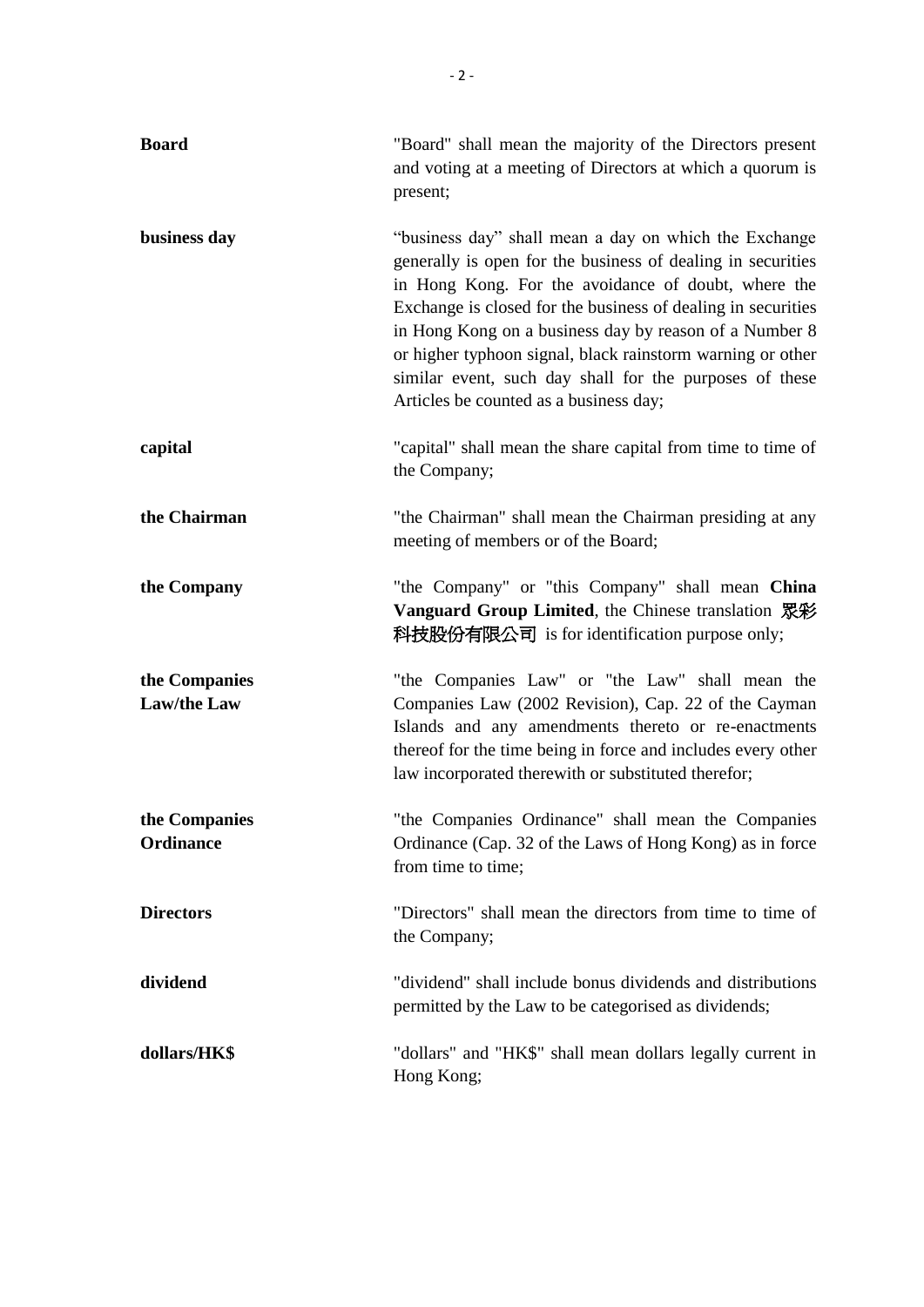| electronic                                   | "electronic" shall have the meaning given to it in the<br>Electronic Transactions Law 2000 of the Cayman Islands<br>and any amendment thereto or re-enactments thereof for<br>the time being in force and includes every other law<br>incorporated therewith or substituted therefore;                                                                                                                                                                                                                         |
|----------------------------------------------|----------------------------------------------------------------------------------------------------------------------------------------------------------------------------------------------------------------------------------------------------------------------------------------------------------------------------------------------------------------------------------------------------------------------------------------------------------------------------------------------------------------|
| <b>Electronic</b><br><b>Signature</b>        | "Electronic Signature" means an electronic symbol or<br>process attached to or logically associated with an<br>electronic communication and executed or adopted by a<br>person with the intent to sign the electronic<br>communication;                                                                                                                                                                                                                                                                        |
| <b>Electronic</b><br><b>Transactions Law</b> | "Electronic Transactions Law" shall mean Section 8 of the<br>Electronic Transactions Law (2003) of the Cayman<br>Islands, as amended from time to time, shall not apply to<br>these Articles to the extent it imposes obligations or<br>requirements in addition to those set out in these Articles;                                                                                                                                                                                                           |
| <b>Exchange</b>                              | "Exchange" shall mean the Growth Enterprise Market of<br>The Stock Exchange of Hong Kong Limited;                                                                                                                                                                                                                                                                                                                                                                                                              |
| <b>Hong Kong</b>                             | "Hong Kong" shall mean the Hong Kong Special<br>Administrative Region of the People's Republic of China<br>and its dependencies;                                                                                                                                                                                                                                                                                                                                                                               |
| <b>HK Code on Takeovers</b><br>& Mergers     | "HK Code on Takeovers & Mergers" shall mean the Code<br>on Takeovers and Mergers issued by the Securities and<br>Futures Commission of Hong Kong as amended from time<br>to time;                                                                                                                                                                                                                                                                                                                              |
| <b>Listing Rules</b>                         | "Listing Rules" shall mean the Rules Governing the<br>Listing of Securities on the Growth Enterprise Market of<br>The Stock Exchange of Hong Kong Limited as amended<br>from time to time;                                                                                                                                                                                                                                                                                                                     |
| month                                        | "month" shall mean a calendar month;                                                                                                                                                                                                                                                                                                                                                                                                                                                                           |
| ordinary<br>resolution                       | "ordinary resolution" shall mean a resolution passed by a<br>simple majority of the votes of such members of the<br>Company as, being entitled to do so, vote in person or,<br>when proxies are allowed, by proxy or, in the case of<br>corporations, by their duly authorised representatives, at a<br>general meeting held in accordance with these Articles, of<br>which notice has been duly given in accordance with<br>Article 73 and includes an ordinary resolution passed<br>pursuant to Article 84;" |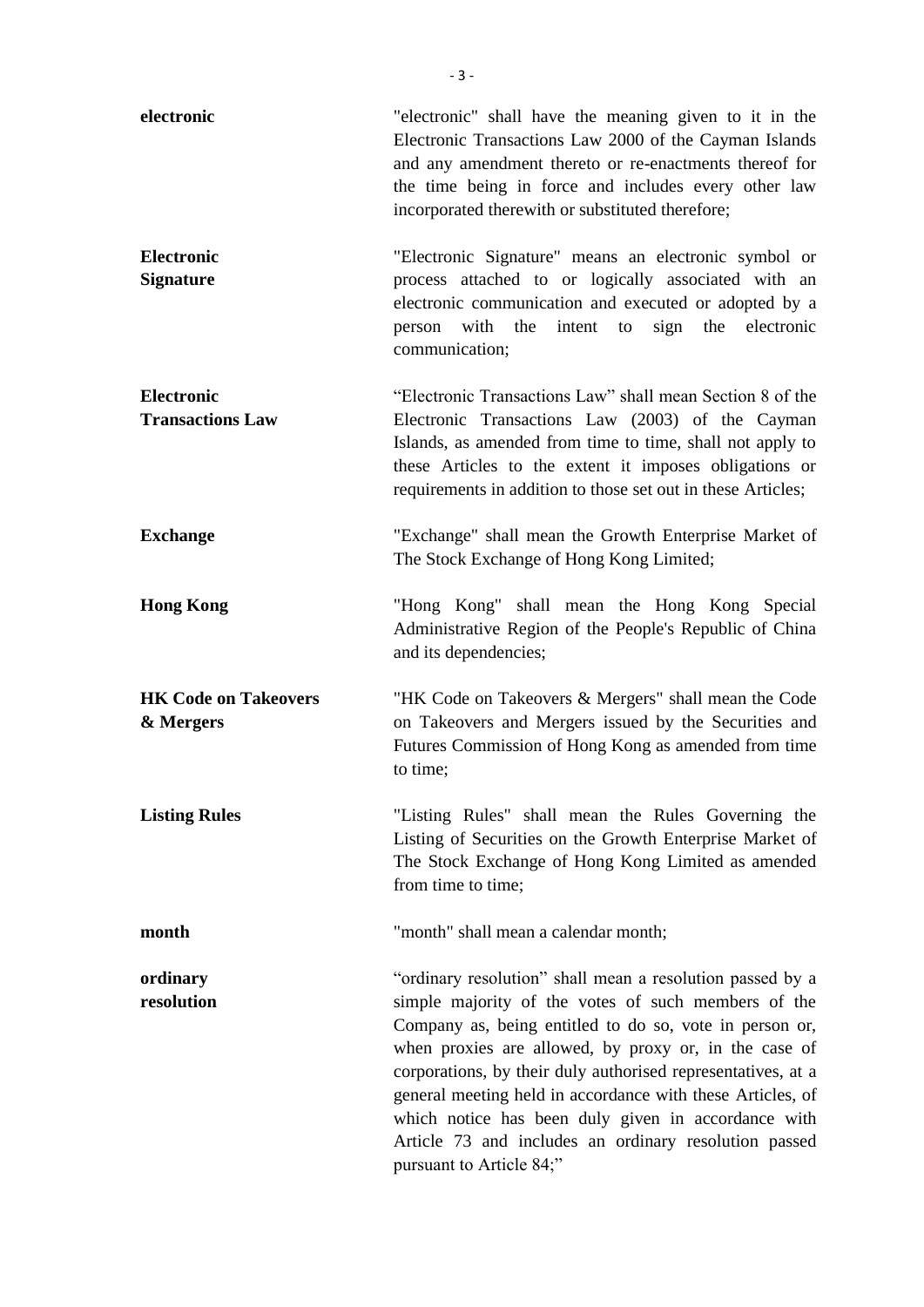| principal<br>register          | "principal register" shall mean the register of members of<br>the Company maintained at such place within or outside<br>the Cayman Islands as the Board shall determine from<br>time to time;                                                                                                                                                                                                             |
|--------------------------------|-----------------------------------------------------------------------------------------------------------------------------------------------------------------------------------------------------------------------------------------------------------------------------------------------------------------------------------------------------------------------------------------------------------|
| published in<br>the newspapers | "published in the newspapers" means published as a paid<br>advertisement in English in at least one English language<br>newspaper and in Chinese in at least one Chinese language<br>newspaper, being in each case a newspaper published daily<br>and circulating generally in Hong Kong in accordance<br>with the Listing Rules;                                                                         |
| recognised<br>clearing house   | "recognised clearing house" shall mean a clearing house<br>recognised by laws of the jurisdiction in which the shares<br>of the Company are listed or quoted on a stock exchange<br>in such jurisdiction;                                                                                                                                                                                                 |
| the register                   | "the register" shall mean the principal register and any<br>branch registers;                                                                                                                                                                                                                                                                                                                             |
| registration<br>office         | "registration office" shall mean in respect of the shares of<br>the Company, such place or places where the Board from<br>time to time determines to keep a branch register of<br>holders in respect of such shares and where (except in<br>cases where the Board otherwise determines) transfers of<br>documents of title for such shares are to be lodged for<br>registration and are to be registered; |
| seal                           | "seal" shall include the common seal of the Company, the<br>securities seal or any duplicate seal adopted by the<br>Company pursuant to Article 137;                                                                                                                                                                                                                                                      |
| <b>Secretary</b>               | "Secretary" shall mean the person appointed as company<br>secretary by the Board from time to time;                                                                                                                                                                                                                                                                                                       |
| share                          | "share" shall mean a share in the capital of the Company<br>and includes stock except where a distinction between<br>stock and shares is expressed or implied;                                                                                                                                                                                                                                            |
| shareholders/<br>members       | "shareholders" or "members" shall mean the persons who<br>are duly registered as the holders from time to time of<br>shares in the register including persons who are jointly so<br>registered;                                                                                                                                                                                                           |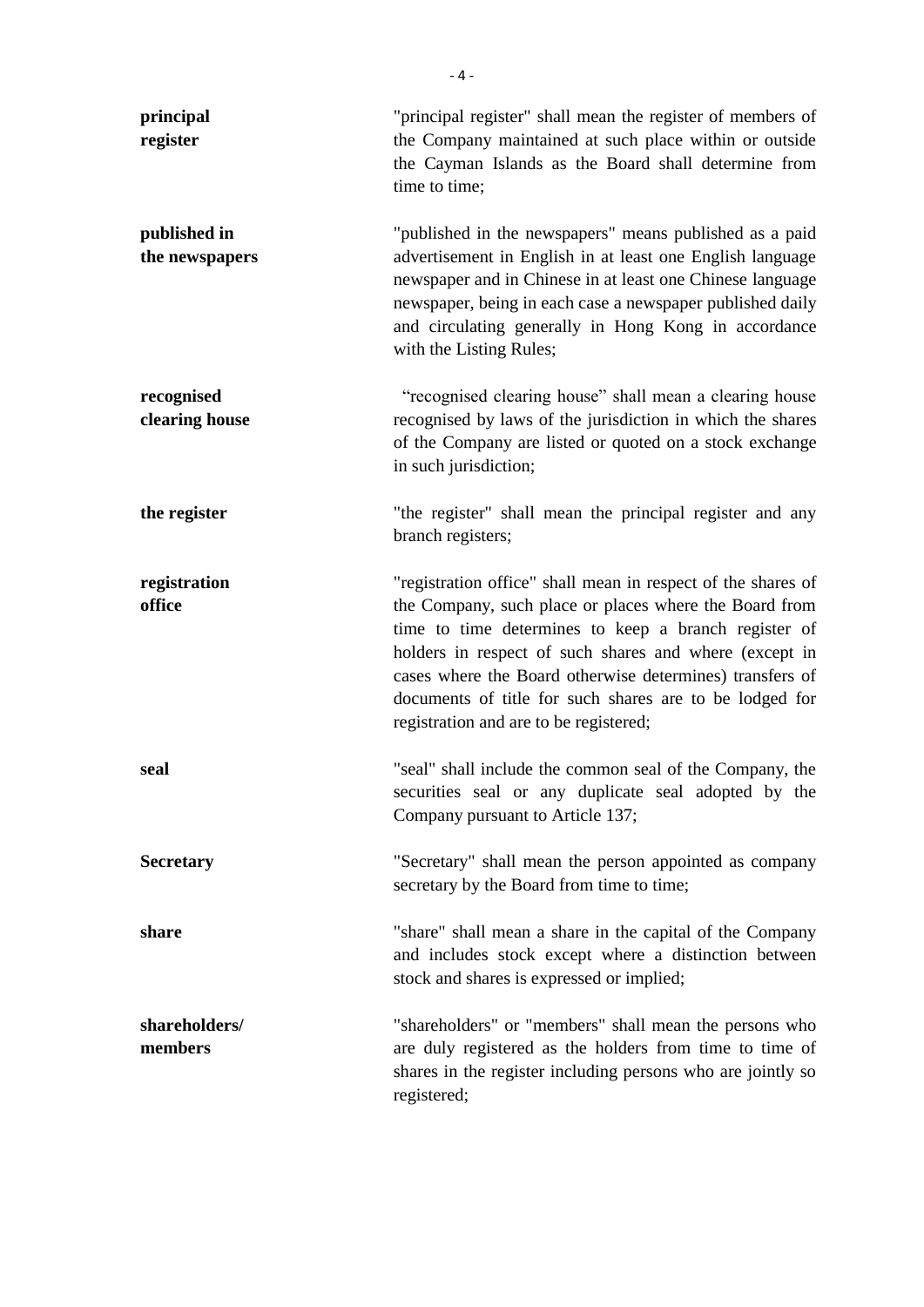| special<br>resolution<br>App 11<br>Part B<br>r.1              | "special resolution" shall have the same meaning as<br>ascribed thereto in the Law and shall include a unanimous<br>written resolution of all members: for this purpose, the<br>requisite majority shall be not less than three-fourths of the<br>votes of such members of the Company as, being entitled<br>to do so, vote in person or, where proxies are allowed, by<br>proxy or, in the case of corporations, by their duly<br>authorised representatives, at a general meeting of which<br>notice specifying the intention to propose the resolution as<br>a special resolution has been duly given in accordance<br>with Article 73 and includes a special resolution passed<br>pursuant to Article 84; |
|---------------------------------------------------------------|---------------------------------------------------------------------------------------------------------------------------------------------------------------------------------------------------------------------------------------------------------------------------------------------------------------------------------------------------------------------------------------------------------------------------------------------------------------------------------------------------------------------------------------------------------------------------------------------------------------------------------------------------------------------------------------------------------------|
| subsidiary and<br>holding company                             | "subsidiary" and "holding company" shall have the<br>meanings ascribed to such terms in the Companies<br>Ordinance;                                                                                                                                                                                                                                                                                                                                                                                                                                                                                                                                                                                           |
| transfer office                                               | "transfer office" shall mean the place where the principal<br>register is situate for the time being;                                                                                                                                                                                                                                                                                                                                                                                                                                                                                                                                                                                                         |
| words in Law<br>to bear same<br>meaning in<br><b>Articles</b> | subject as aforesaid, any words defined in the Law shall, if<br>not inconsistent with the subject and/or context, bear the<br>same meanings in these Articles;                                                                                                                                                                                                                                                                                                                                                                                                                                                                                                                                                |
| writing/printing                                              | "writing" or "printing" shall include writing, printing,<br>lithograph, photograph, type-writing and every other mode<br>of representing words or figures in a legible and<br>non-transitory form and, only where used in connection<br>with a notice served by the Company on members or other<br>persons entitled to receive notices hereunder, shall also<br>include a record maintained in an electronic medium<br>which is accessible in visible form so as to be useable for<br>subsequent reference;                                                                                                                                                                                                   |
| gender                                                        | Words importing either gener shall include the other<br>gender and the neuter;                                                                                                                                                                                                                                                                                                                                                                                                                                                                                                                                                                                                                                |
| persons/companies                                             | words importing persons and the neuter shall include<br>companies and corporations and vice versa;                                                                                                                                                                                                                                                                                                                                                                                                                                                                                                                                                                                                            |
| singular and plura                                            | words denoting the singular shall include the plural and<br>words denoting the plural shall include the singular.                                                                                                                                                                                                                                                                                                                                                                                                                                                                                                                                                                                             |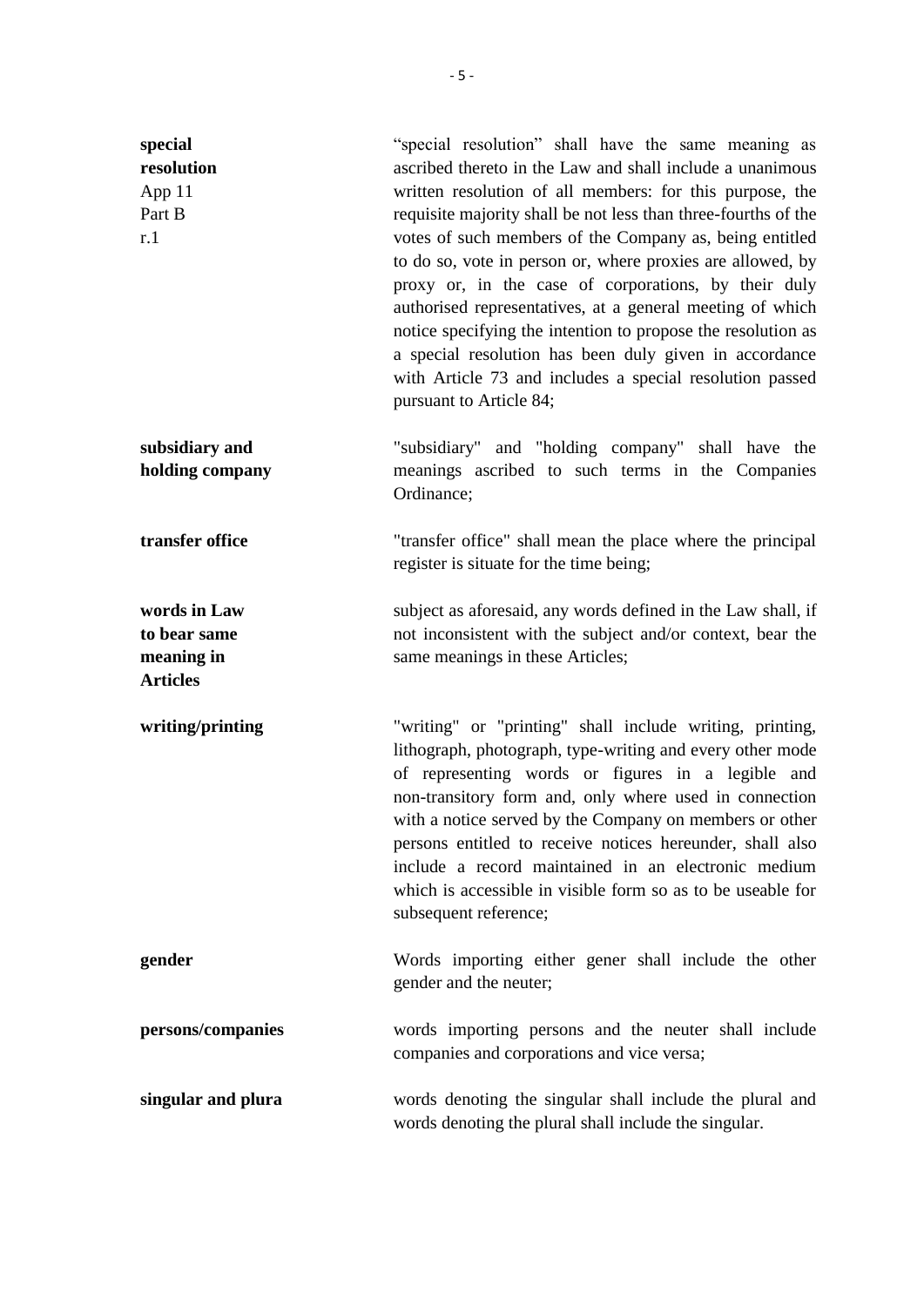# **Share Capital and Modification of Rights**

| Capital<br>App 3<br>r.9                                                    | 3. | The capital of the Company at the date of the adoption of<br>Articles<br>is<br>HK\$200,000,000.00<br>divided<br>these<br>into<br>20,000,000,000 shares of a par value of HK\$0.01 each.                                                                                                                                                                                                                                                                                                                                                                                                                                                                                                                                                                                                                                                                                                                                           |
|----------------------------------------------------------------------------|----|-----------------------------------------------------------------------------------------------------------------------------------------------------------------------------------------------------------------------------------------------------------------------------------------------------------------------------------------------------------------------------------------------------------------------------------------------------------------------------------------------------------------------------------------------------------------------------------------------------------------------------------------------------------------------------------------------------------------------------------------------------------------------------------------------------------------------------------------------------------------------------------------------------------------------------------|
| <b>Issue of</b><br>shares<br>App 3<br>r.6(1)                               | 4. | Subject to the provisions of these Articles and to any<br>direction that may be given by the Company in general<br>meeting and without prejudice to any special rights<br>conferred on the holders of any existing shares or attaching<br>to any class of shares, any share may be issued with or have<br>attached thereto such preferred, deferred, qualified or other<br>special rights or restrictions, whether in regard to dividend,<br>voting, return of capital or otherwise, and to such persons at<br>such times and for such consideration as the Board may<br>determine. Subject to the Law and to any special rights<br>conferred on any shareholders or attaching to any class of<br>shares, any share may, with the sanction of a special<br>resolution, be issued on terms that it is, or at the option of<br>the Company or the holder thereof is, liable to be redeemed.<br>No shares shall be issued to bearer. |
| <b>Issue of</b><br>warrants<br>App 3<br>r.2(2)                             | 5. | Subject to the Listing Rules, the Board may issue warrants<br>to subscribe for any class of shares or other securities of the<br>Company on such terms as it may from time to time<br>determine. No warrants shall be issued to bearer for so long<br>as a recognised clearing house (in its capacity as such) is a<br>member of the Company. Where warrants are issued to<br>bearer, no new warrant shall be issued to replace one that<br>has been lost unless the Board is satisfied beyond reasonable<br>doubt that the original has been destroyed and the Company<br>has received an indemnity in such form as the Board shall<br>think fit with regard to the issue of any such new warrant.                                                                                                                                                                                                                               |
| How class rights<br>may be modified<br>App 3<br>r.6(2)<br>App 11<br>Part B | 6. | If at any time the share capital of the Company is<br>(a)<br>divided into different classes of shares, all or any of<br>the rights attached to any class of shares for the time<br>being issued (unless otherwise provided for in the<br>terms of issue of the shares of that class) may, subject<br>to the provisions of the Law, be varied or abrogated                                                                                                                                                                                                                                                                                                                                                                                                                                                                                                                                                                         |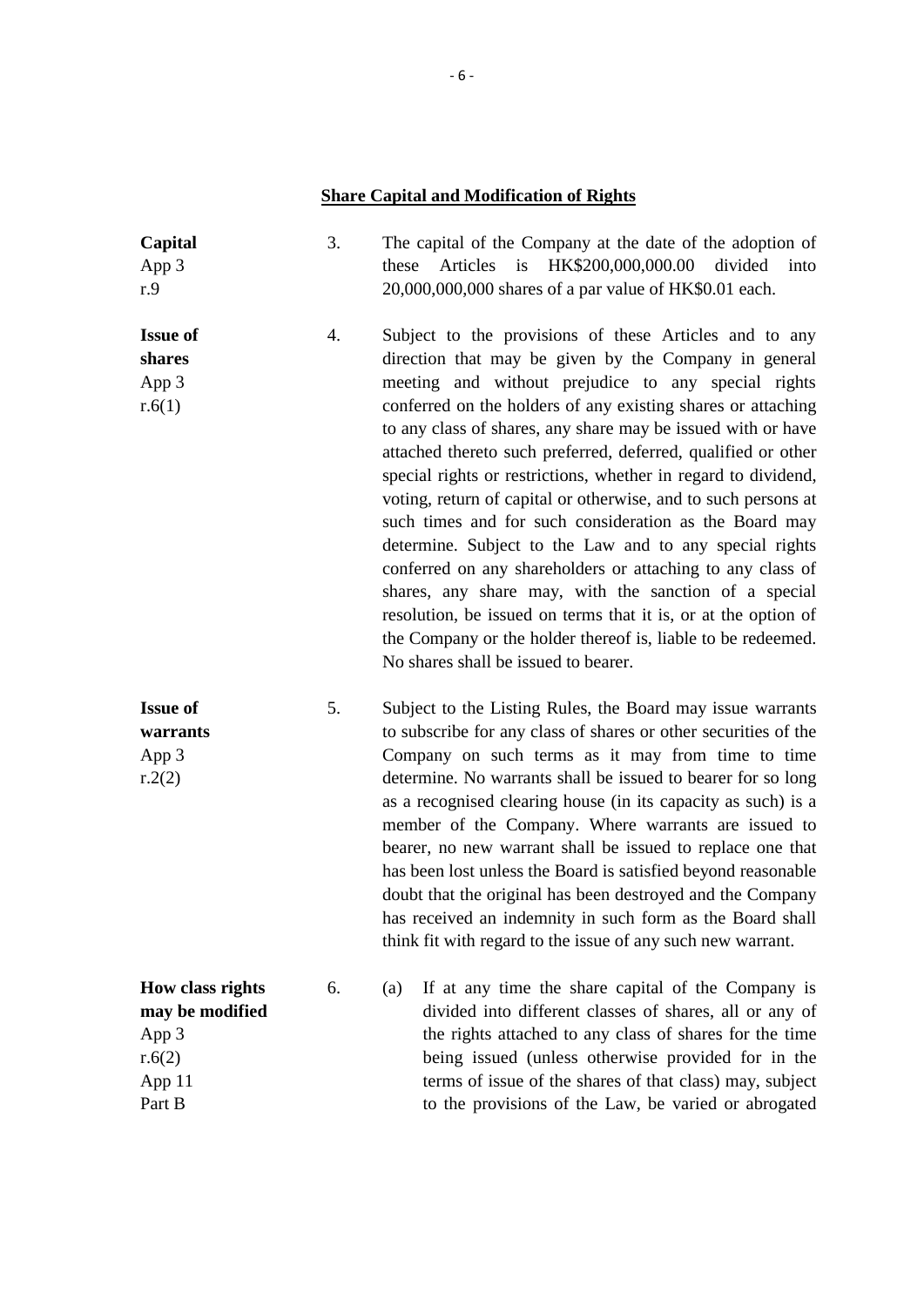r.2(1) with the consent in writing of the holders of not less than three-fourths in nominal value of the issued shares of that class or with the sanction of a special resolution passed at a separate meeting of the holders of shares of that class. To every such separate meeting all the provisions of these Articles relating to general meetings shall *mutatis mutandis* apply, but so that the quorum for the purposes of any such separate meeting and of any adjournment thereof shall be a person or persons together holding (or representing by proxy) at the date of the relevant meeting not less than one-third in nominal value of the issued shares of that class.

> (b) The special rights conferred upon the holders of shares of any class shall not, unless otherwise expressly provided in the rights attaching to or the terms of issue of such shares, be deemed to be varied by the creation or issue of further shares ranking *pari passu* therewith.

7. Subject to the Law, the Listing Rules or any other law or so far as not prohibited by any law and subject to any rights conferred on the holders of any class of shares, the Company shall have the power to purchase or otherwise acquire all or any of its own shares (which expression as used in this Article includes redeemable shares) and such power shall be exercisable by the Board in such manner, upon such terms and subject to such conditions as it in its absolute discretion thinks fit and any determination by the Board of the manner of purchase shall be deemed authorised by these Articles for purposes of the Companies Law. The Board may also purchase or otherwise acquire warrants for the subscription or purchase of its own shares, and shares and warrants for the subscription or purchase of any shares in any company which is its holding company and may make payment therefor in any manner authorised or not prohibited by law, including out of capital, or to give, directly or indirectly, by means of a loan, a guarantee, a gift, an indemnity, the provision of security or otherwise howsoever, financial assistance for the purpose of or in connection with a purchase or other acquisition made or to be made by any person of any shares or warrants in the Company or any company which is a holding company of the Company and should the Company purchase or otherwise acquire its own shares or warrants neither the

App 3 r.6(2)

**Company may purchase and finance the purchase of own shares and warrants**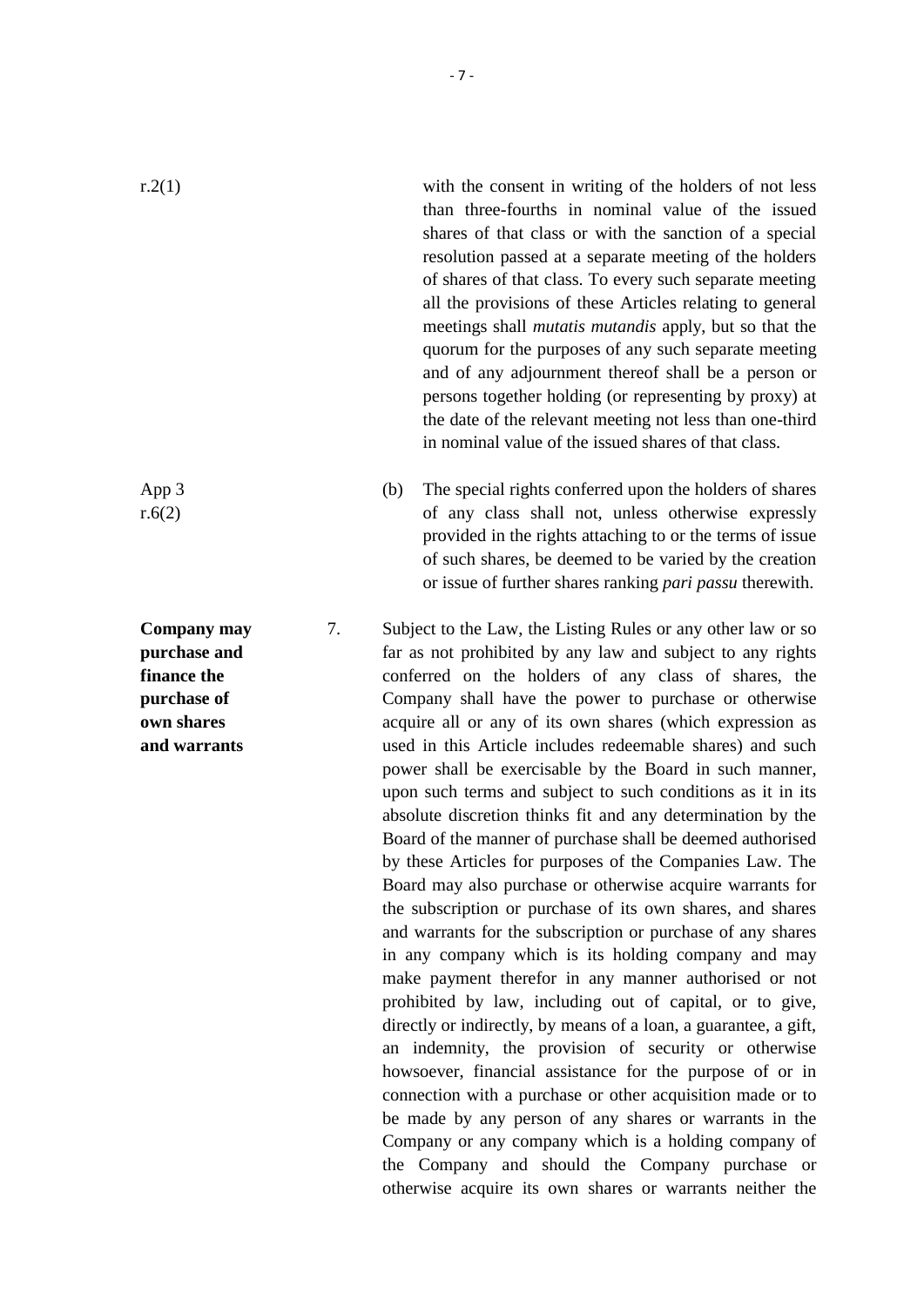Company nor the Board shall be required to select the shares or warrants to be purchased or otherwise acquired rateably or in any other manner as between the holders of shares or warrants of the same class or as between them and the holders of shares or warrants of any other class or in accordance with the rights as to dividends or capital conferred by any class of shares provided always that any such purchase or other acquisition or financial assistance shall only be made in accordance with any relevant code, rules or regulations issued by the Exchange or the Securities and Futures Commission of Hong Kong from time to time in force.

- **Power to increase capital** 8. The Company in general meeting may, from time to time, whether or not all the shares for the time being authorized shall have been issued and whether or not all the shares for the time being issued shall have been fully paid up, by ordinary resolution, increase its share capital by the creation of new shares, such new capital to be of such amount and to be divided into shares of such respective amounts as the resolution shall prescribe.
- **Redemption** 9. (a) Subject to the provisions of the Law and the Memorandum of Association of the Company, and to any special rights conferred on the holders of any shares or attaching to any class of shares, shares may be issued on the terms that they may be, or at the option of the Company or the holders are, liable to be redeemed on such terms and in such manner, including out of capital, as the Board may deem fit.
- App 3 r. $8(1)$  &  $(2)$ (b) Where the Company purchases for redemption a redeemable share, purchases not made through the market or by tender shall be limited to a maximum price, and if purchases are by tender, tenders shall be available to all shareholders alike.

**Purchase or redemption not to give rise to other purchases or redemption**

10. (a) The purchase or redemption of any share shall not be deemed to give rise to the purchase or redemption of any other share.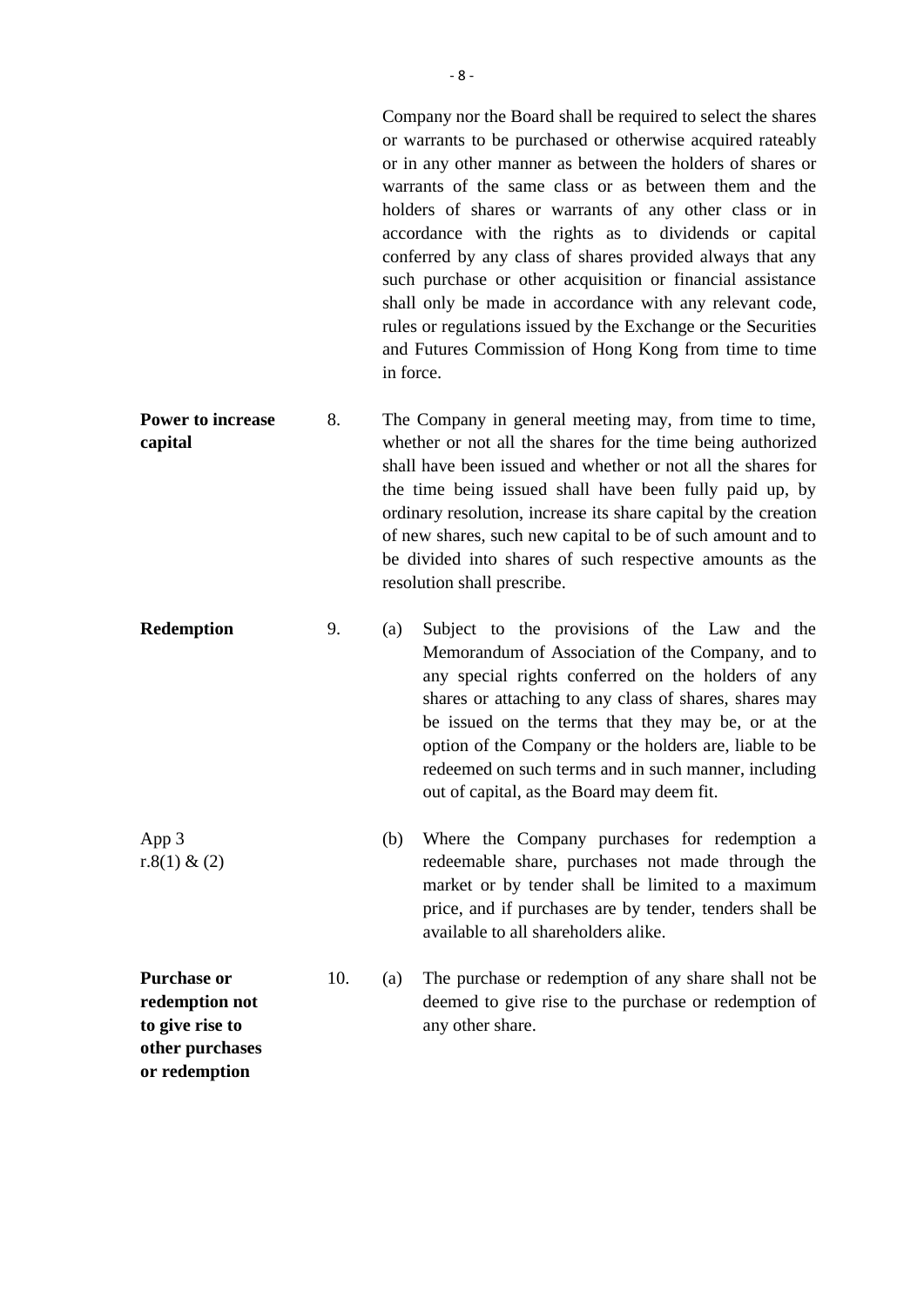| <b>Certificates to be</b> | (h) | The holder of the shares being purchased, surrendered     |
|---------------------------|-----|-----------------------------------------------------------|
| surrendered for           |     | or redeemed shall be bound to deliver up to the           |
| cancellation              |     | Company at its principal place of business in Hong        |
|                           |     | Kong or such other place as the Board shall specify the   |
|                           |     | certificate(s) thereof for cancellation and thereupon the |
|                           |     | Company shall pay to him the purchase or redemption       |
|                           |     | monies in respect thereof.                                |

- **Shares at the disposal of the Board** 11. Subject to the provisions of the Law, of the Memorandum of Association of the Company, and of these Articles relating to new shares, the unissued shares in the Company (whether forming part of its original or any increased capital) shall be at the disposal of the Board, which may offer, allot, grant options over or otherwise dispose of them to such persons, at such times and for such consideration, and upon such terms, as the Board shall determine.
- **Company may pay commissions** 12. The Company may, unless prohibited by law, at any time pay a commission to any person for subscribing or agreeing to subscribe (whether absolutely or conditionally) for any shares in the Company or procuring or agreeing to procure subscriptions (whether absolute or conditional) for any shares in the Company, but so that the conditions and requirements of the Law shall be observed and complied with, and in each case the commission shall not exceed 10% of the price at which the shares are issued.
- **Company not to recognise trusts in respect of shares** 13. Except as otherwise expressly provided by these Articles or as required by law or as ordered by a court of competent jurisdiction, no person shall be recognised by the Company as holding any share upon any trust and the Company shall not be bound by or be compelled in any way to recognise (even when having notice thereof) any equitable, contingent, future or partial interest in any shares or any interest in any fractional part of a share or any other rights in respect of any share except an absolute right to the entirety thereof in the registered holder.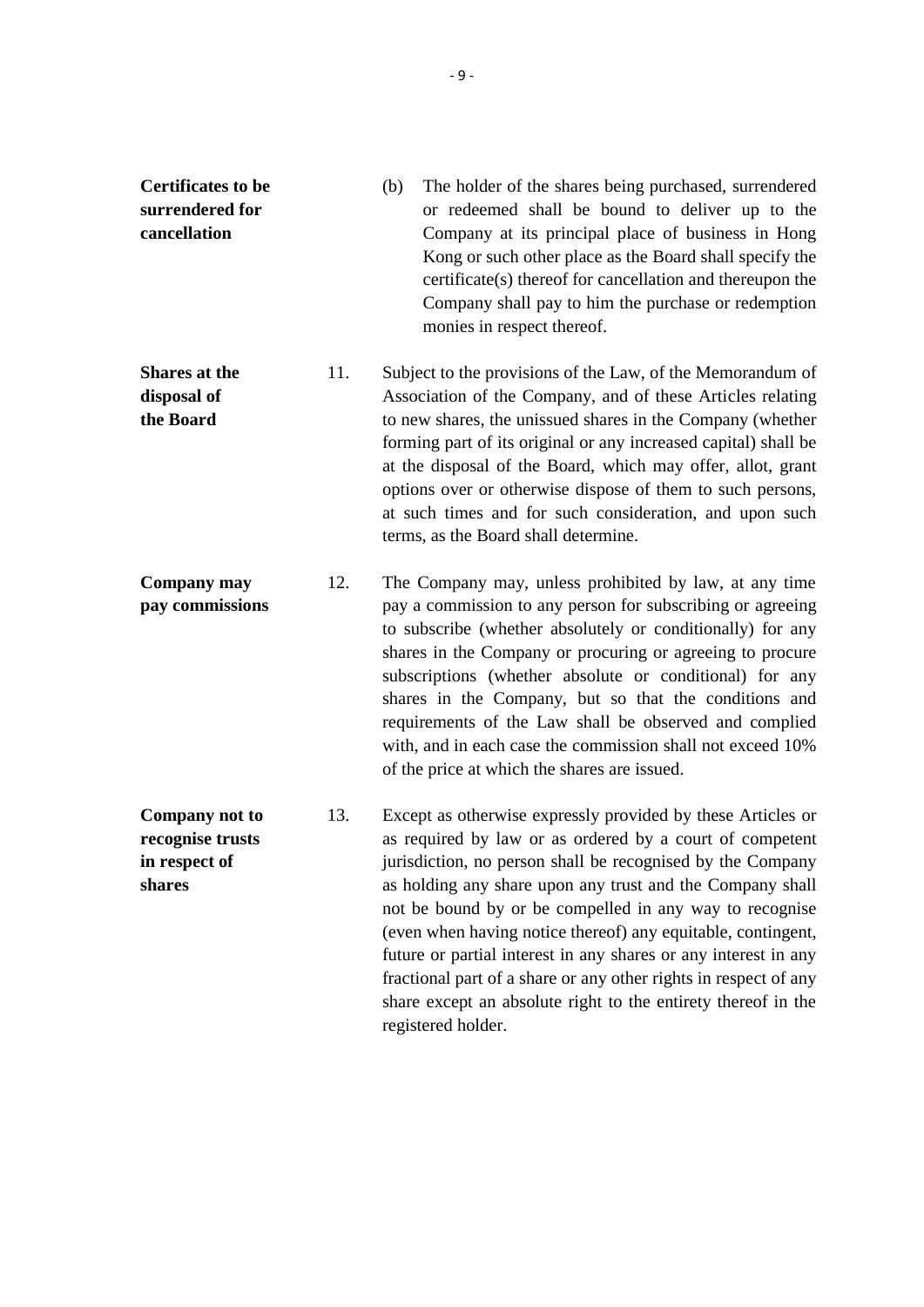# **Register of Members and Share Certificates**

| <b>Share register</b><br>App 3<br>r.1(1) | 14. | (a) | The Board shall cause to be kept at such place within<br>or outside the Cayman Islands as it deems fit a<br>principal register of the members and there shall be<br>entered therein the particulars of the members and the<br>shares issued to each of them and other particulars<br>required under the Law.                                                                                                                                                   |
|------------------------------------------|-----|-----|----------------------------------------------------------------------------------------------------------------------------------------------------------------------------------------------------------------------------------------------------------------------------------------------------------------------------------------------------------------------------------------------------------------------------------------------------------------|
|                                          |     | (b) | If the Board considers it necessary or appropriate, the<br>Company may establish and maintain a branch register<br>or registers of members at such location or locations<br>within or outside the Cayman Islands as the Board<br>thinks fit. The principal register and the branch<br>register(s) shall together be treated as the register for<br>the purposes of these Articles.                                                                             |
|                                          |     | (c) | The Board may, in its absolute discretion, at any time<br>transfer any share upon the principal register to any<br>branch register or any share on any branch register to<br>the principal register or any other branch register.                                                                                                                                                                                                                              |
|                                          |     | (d) | Notwithstanding anything contained in this Article, the<br>Company shall as soon as practicable and on a regular<br>basis record in the principal register all transfers of<br>shares effected on any branch register and shall at all<br>times maintain the principal register in such manner as<br>to show at all times the members for the time being<br>and the shares respectively held by them, in all<br>respects in accordance with the Companies Law. |
| App11<br>Part B<br>r. $3(2)$             | 15. | (a) | Except when a register is closed and, if applicable,<br>subject to the additional provisions of paragraph (d) of<br>this Article, the principal register and any branch<br>register shall during business hours be kept open to the<br>inspection of any member without charge.                                                                                                                                                                                |
|                                          |     | (b) | The reference to business hours in paragraph (a) of<br>this Article is subject to such reasonable restrictions as<br>the Company in general meeting may impose, but so<br>that not less than two hours in each business day is to<br>be allowed for inspections.                                                                                                                                                                                               |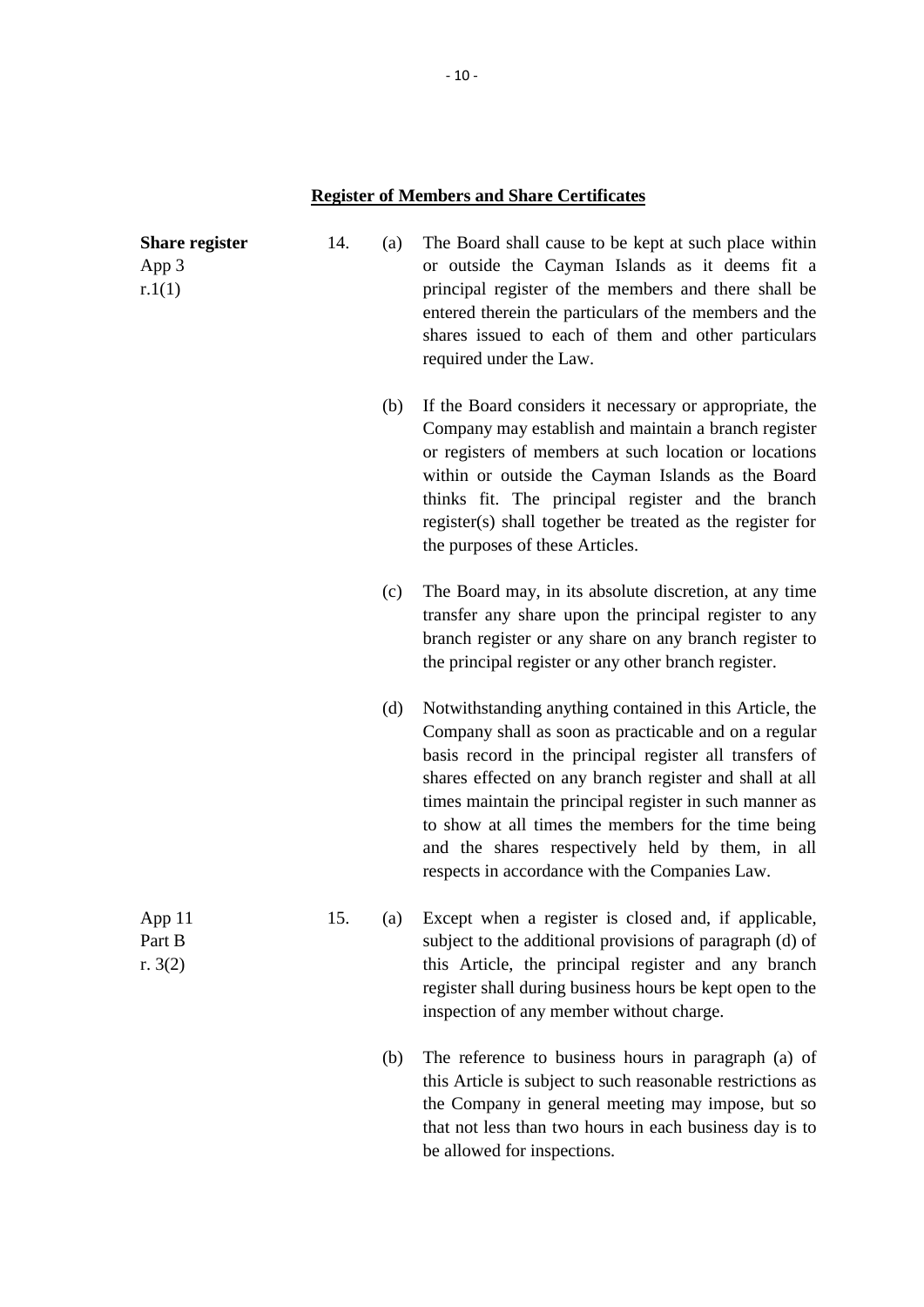- (c) The register may, on 14 days' notice being given by advertisement published in the newspapers, or, subject to the Listing Rules, by electronic communication in the manner in which notices may be served by the Company by electronic means as herein provided, be closed at such times and for such periods as the Board may from time to time determine, either generally or in respect of any class of shares, provided that the register shall not be closed for more than 30 days in any year (or such longer period as the members may by ordinary resolution determine provided that such period shall not be extended beyond 60 days in any year). The Company shall, on demand, furnish any person seeking to inspect the register or part thereof which is closed by virtue of this Article with a certificate under the hand of the Secretary stating the period for which, and by whose authority, it is closed.
- (d) Any register held in Hong Kong shall during normal business hours (subject to such reasonable restrictions as the Board may impose) be open to inspection by a member without charge and any other person on payment of such fee not exceeding HK\$2.50 (or such higher amount as may from time to time be permitted under the Listing Rules) as the Board may determine for each inspection. Any member may require a copy of the register, or any part thereof, on payment of HK\$0.25, or such lesser sum as the Company may prescribe, for every 100 words or fractional part thereof required to be copied. The Company shall cause any copy so required by any person to be sent to that person within a period of 10 days commencing on the date next after the day on which the request is received by the Company.

**Share certificates** App 3 16. Every person whose name is entered as a member in the register shall be entitled without payment to receive, within the relevant time limit as prescribed in the Law or as the Exchange may from time to time determine, whichever is shorter, after allotment or lodgment of transfer (or within such other period as the conditions of issue shall provide), one certificate for all his shares of each class or, if he shall so request, in a case where the allotment or transfer is of a

App 11 Part B

r.3(2)

 $r.1(1)$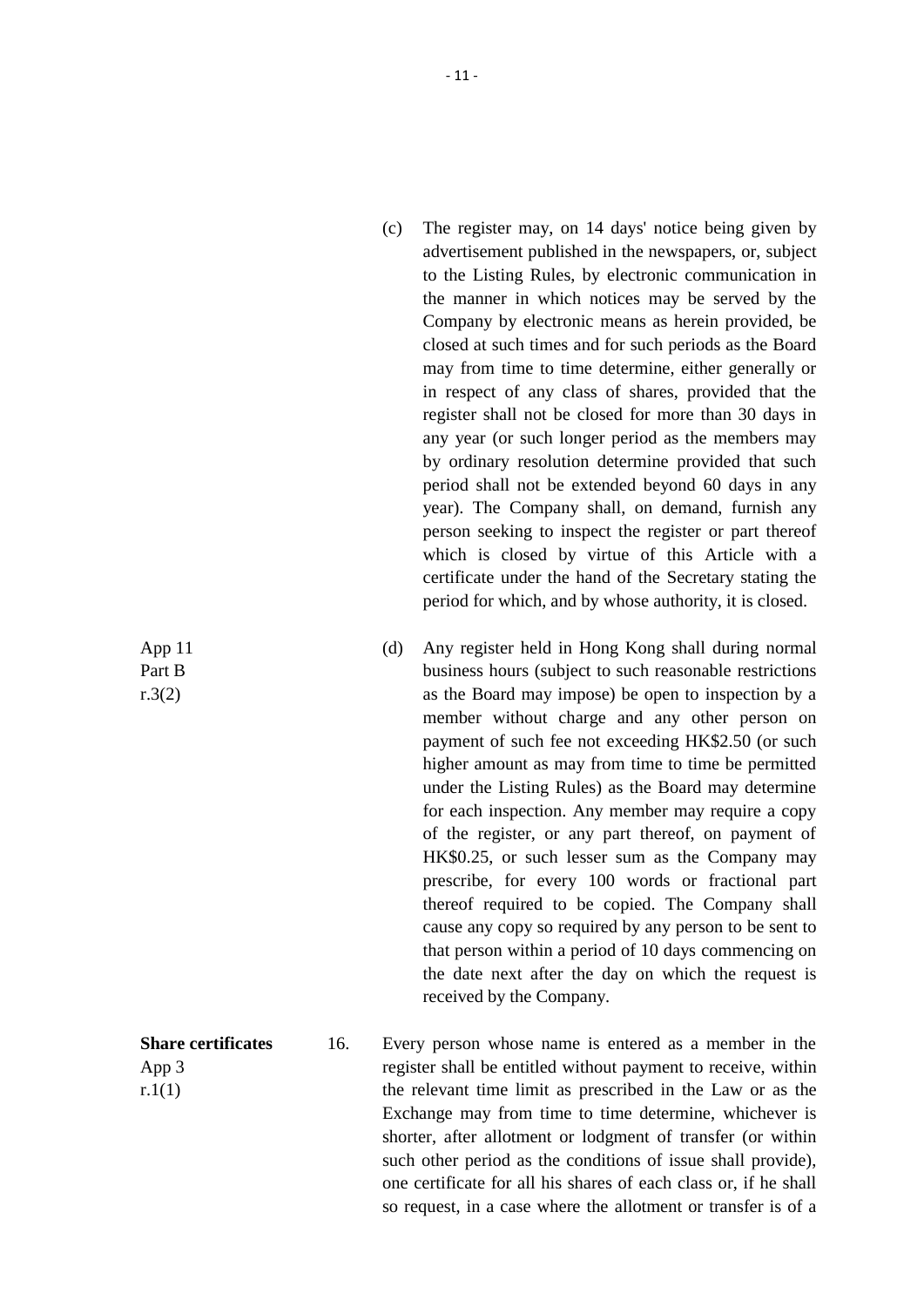number of shares in excess of the number for the time being forming an Exchange board lot, upon payment, in the case of a transfer, of a sum equal to the relevant maximum amount as the Exchange may from time to time determine for every certificate after the first or such lesser sum as the Board shall from time to time determine, such numbers of certificates for shares in Exchange board lots or multiples thereof as he shall request and one for the balance (if any) of the shares in question, provided that in respect of a share or shares held jointly by several persons the Company shall not be bound to issue a certificate or certificates to each such person, and the issue and delivery of a certificate or certificates to one of several joint holders shall be sufficient delivery to all such holders. All certificates for shares shall be delivered personally or sent through the post addressed to the member entitled thereto at his registered address as appearing in the register.

**Share certificates to be sealed** App 3  $r.2(1)$ 17. Every certificate for shares or debentures or representing any other form of security of the Company shall be issued under the seal of the Company, which shall only be affixed with the authority of the Board.

> 18. Every share certificate shall specify the number and class of shares in respect of which it is issued and the amount paid thereon or the fact that they are fully paid, as the case may be, and may otherwise be in such form as the Board may from time to time prescribe.

19. The Company shall not be bound to register more than four persons as joint holders of any share. If any share shall stand in the names of two or more persons, the person first named in the register shall be deemed the sole holder thereof as regards service of notices and, subject to the provisions of these Articles, all or any other matters connected with the Company, except the transfer of the share.

**Replacement of share certificates** 20. If a share certificate is defaced, lost or destroyed, it may be replaced on payment of such fee, if any, not exceeding such App 3  $r.1(1)$ amount as may from time to time be permitted under the Listing Rules or such lesser sum as the Board may from time to time require) and on such terms and conditions, if any, as to publication of notices, evidence and indemnity, as the Board thinks fit and where it is defaced or worn out, after delivery up of the old certificate to the Company for cancellation.

**Every certificate to specify number and class of shares**

**Joint holders** App 3 r.1(3)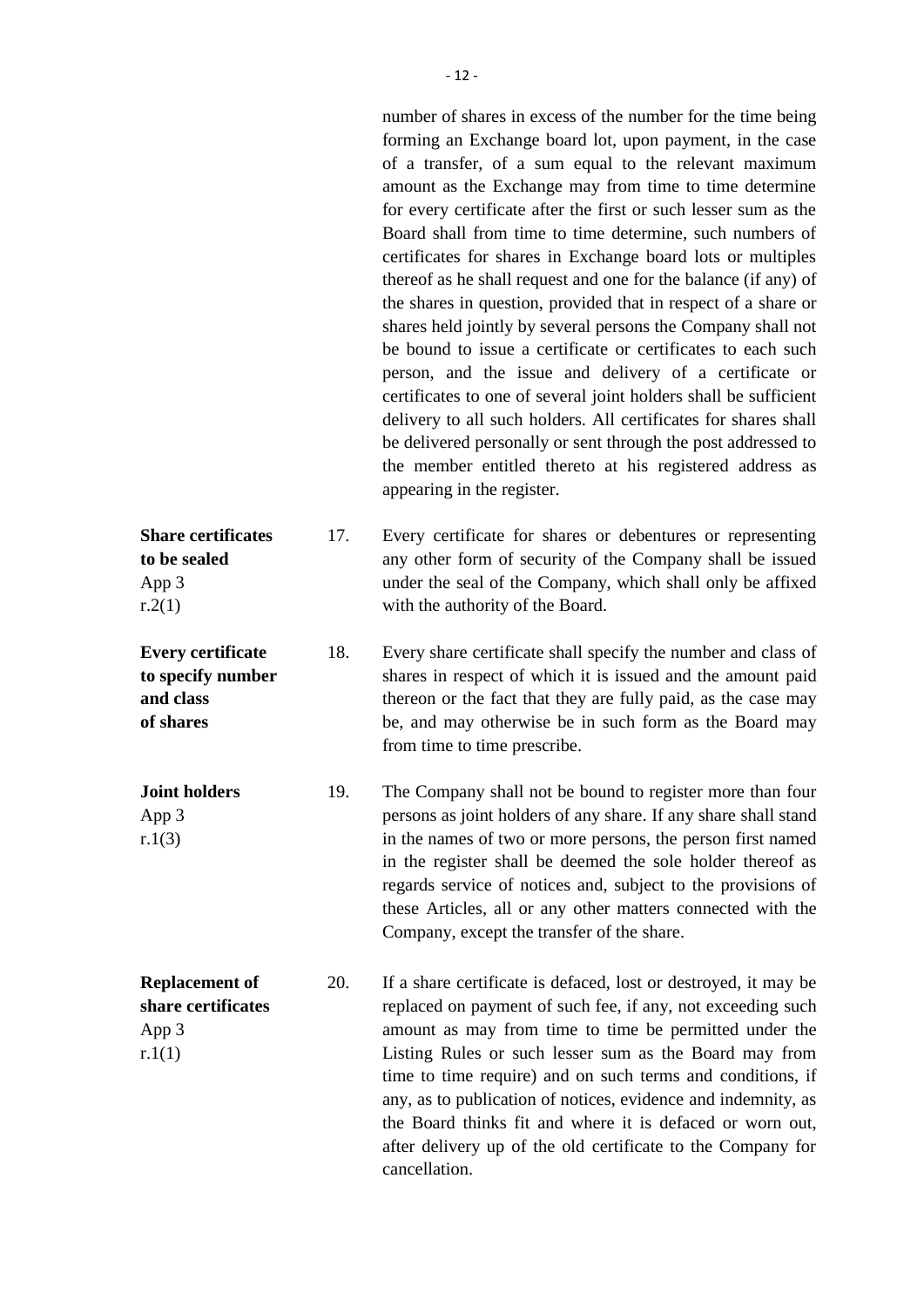# **Lien**

| <b>Company's Lien</b>                       | 21. | The Company shall have a first and paramount lien on every                                                                                                                                                                                                                                                                                                                                                                                                                                                                                                                                                                                                                                                                                                                                                                                                                                                                          |
|---------------------------------------------|-----|-------------------------------------------------------------------------------------------------------------------------------------------------------------------------------------------------------------------------------------------------------------------------------------------------------------------------------------------------------------------------------------------------------------------------------------------------------------------------------------------------------------------------------------------------------------------------------------------------------------------------------------------------------------------------------------------------------------------------------------------------------------------------------------------------------------------------------------------------------------------------------------------------------------------------------------|
| App 3<br>r.1(2)                             |     | share (not being a fully paid up share) for all moneys,<br>whether presently payable or not, called or payable at a<br>fixed time in respect of such share; and the Company shall<br>also have a first and paramount lien and charge on all shares<br>(other than fully paid up shares) standing registered in the<br>name of a member (whether solely or jointly with others) for<br>all the debts and liabilities of such member or his estate to<br>the Company and whether the same shall have been incurred<br>before or after notice to the Company of any equitable or<br>other interest of any person other than such member, and<br>whether the period for the payment or discharge of the same<br>shall have actually arrived or not, and notwithstanding that<br>the same are joint debts or liabilities of such member or his<br>estate and any other person, whether such person is a<br>member of the Company or not. |
| Lien extends to<br>dividends and<br>bonuses |     | The Company's lien (if any) on a share shall extend to all<br>dividends and bonuses declared in respect thereof. The<br>Board may resolve that any share shall for some specified<br>period be exempt wholly or partially from the provisions of<br>this Article.                                                                                                                                                                                                                                                                                                                                                                                                                                                                                                                                                                                                                                                                   |
| Sale of shares<br>subject to lien           | 22. | The Company may sell in such manner as the Board thinks<br>fit any shares on which the Company has a lien, but no sale<br>shall be made unless some sum in respect of which the lien<br>exists is presently payable or the liability or engagement in<br>respect of which such lien exists is liable to be presently<br>fulfilled or discharged, nor until the expiration of 14 days<br>after a notice in writing, stating and demanding payment of<br>the sum presently payable or specifying the liability or<br>engagement and demanding fulfilment or discharge thereof<br>and giving notice of intention to sell in default, shall have<br>been given to the registered holder for the time being of the<br>shares or the person, of which the Company has notice,<br>entitled to the shares by reason of such holder's death,<br>mental discorder or bankruptcy.                                                              |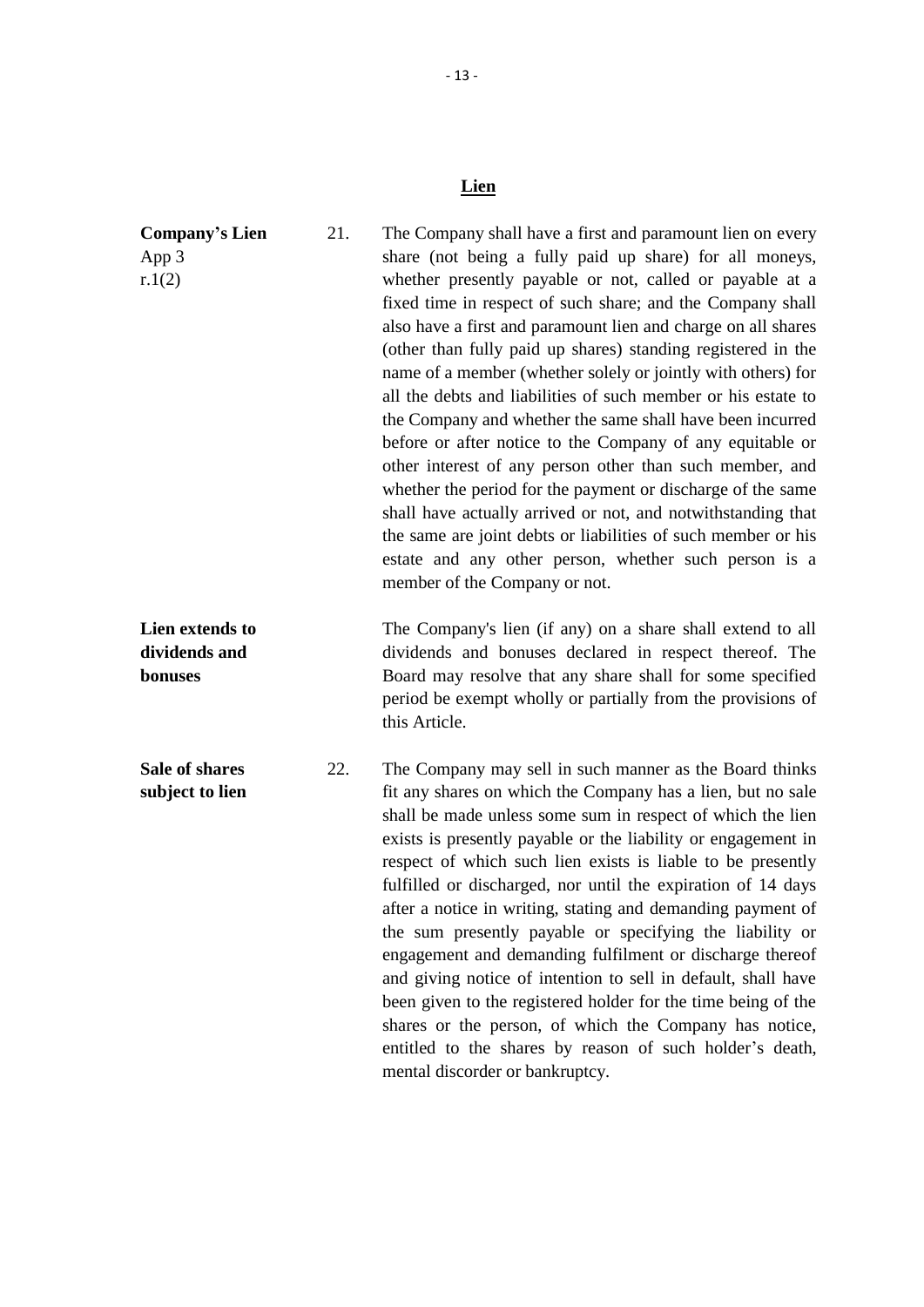**Application or proceeds of such sale**

23. The net proceeds of such sale by the Company after the payment of the costs of such sale shall be applied in or towards payment or satisfaction of the debt or liability or engagement in respect whereof the lien exists, so far as the same is presently payable, and any residue shall (subject to a like lien for debts or liabilities not presently payable as existed upon the shares prior to the sale and upon surrender, if required by the Company, for cancellation of the certificate for the share sold) be paid to the holder immediately before such sale of the share. For giving effect to any such sale, the Board may authorize any person to transfer the shares sold to the purchaser thereof and may enter the purchaser's name in the register as holder of the shares, and the purchaser shall not be bound to see to the application of the purchase money, nor shall his title to the shares be affected by any irregularity or invalidity in the proceedings in reference to the sale.

### **Calls on Shares**

| Calls, how made              | 24. | The Board may from time to time make such calls as it may<br>think fit upon the members in respect of any monies unpaid<br>on the shares held by them respectively (whether on account<br>of the nominal amount of the shares or by way of premium<br>or otherwise) and not by the conditions of allotment thereof<br>made payable at fixed times. A call may be made payable<br>either in one sum or by instalments. A call may be revoked<br>or postponed as the Board may determine. |
|------------------------------|-----|-----------------------------------------------------------------------------------------------------------------------------------------------------------------------------------------------------------------------------------------------------------------------------------------------------------------------------------------------------------------------------------------------------------------------------------------------------------------------------------------|
| <b>Notice of call</b>        | 25. | At least 14 days' notice of any call shall be given to each<br>member specifying the time and place of payment and to<br>whom such payment shall be made.                                                                                                                                                                                                                                                                                                                               |
| Copy of notice<br>to be sent | 26. | A copy of the notice referred to in Article 25 shall be sent in<br>the manner in which notices may be sent to members by the<br>Company as herein provided.                                                                                                                                                                                                                                                                                                                             |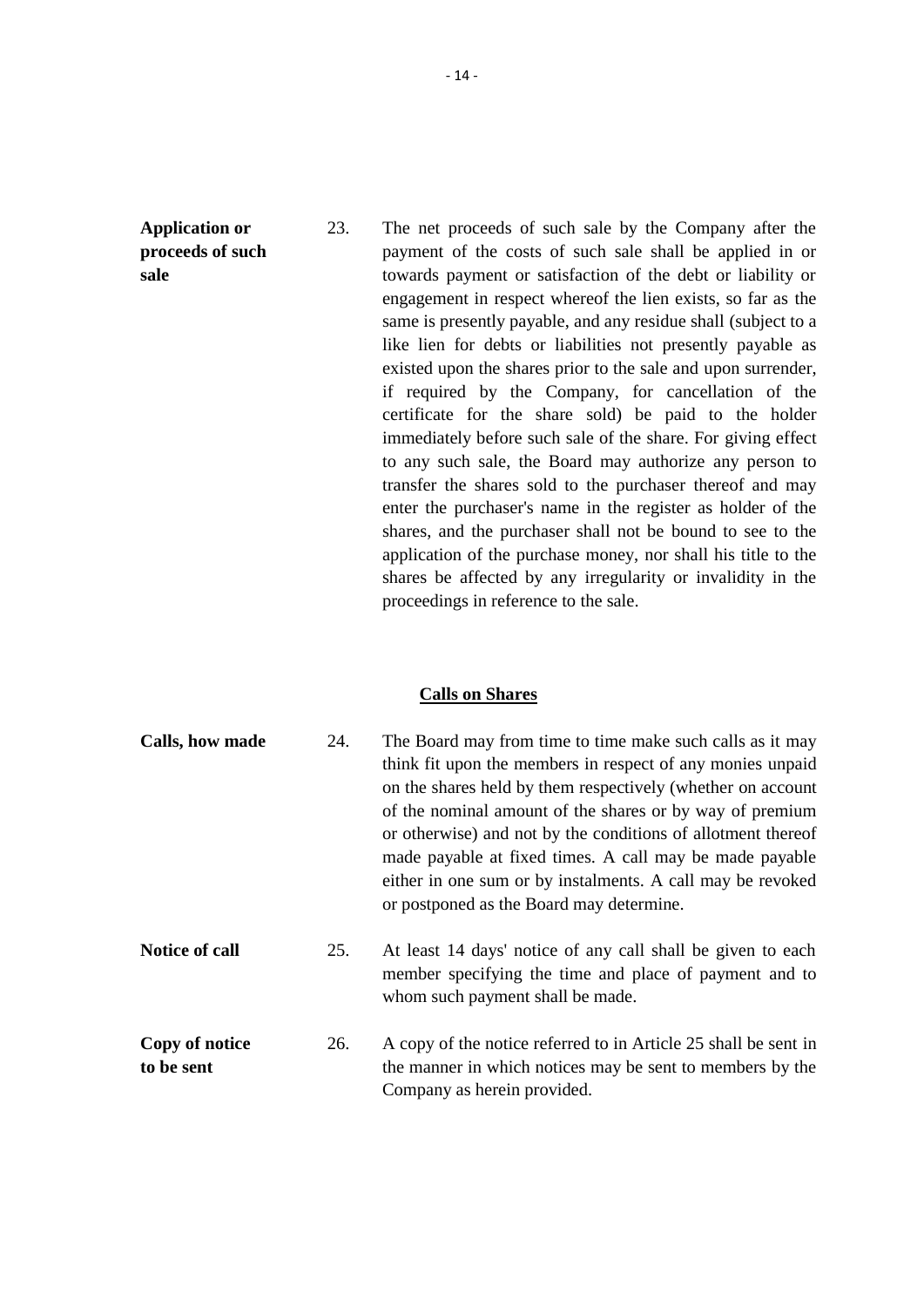| <b>Every member</b><br>liable to pay call<br>at appointed<br>time and place            | 27. | Every member upon whom a call is made shall pay the<br>amount of every call so made on him to the person and at<br>the time or times and place or places as the Board shall<br>specify. A person upon whom a call is made shall remain<br>liable on such call notwithstanding the subsequent transfer<br>of the shares in respect of which the call was made.                                                                                          |
|----------------------------------------------------------------------------------------|-----|--------------------------------------------------------------------------------------------------------------------------------------------------------------------------------------------------------------------------------------------------------------------------------------------------------------------------------------------------------------------------------------------------------------------------------------------------------|
| Notice of call may<br>be published in<br>newspapers or<br>given by electronic<br>means | 28. | In addition to the giving of notice in accordance with Article<br>26, notice of the person appointed to receive payment of<br>every call and of the times and places appointed for payment<br>may be given to the members affected by notice published<br>in the newspapers or, subject to the Listing Rules, by<br>electronic communication in the manner in which notices<br>may be served by the Company by electronic means as<br>herein provided. |
| When call<br>deemed to have<br>been made                                               | 29. | A call shall be deemed to have been made at the time when<br>the resolution of the Board authorising such call was passed.                                                                                                                                                                                                                                                                                                                             |
| Liability of joint<br>holders                                                          | 30. | The joint holders of a share shall be severally as well as<br>jointly liable for the payment of all calls and instalments due<br>in respect of such share or other moneys due in respect<br>thereof.                                                                                                                                                                                                                                                   |
| <b>Board may</b><br>extend time fixed<br>for call                                      | 31. | The Board may from time to time at its discretion extend the<br>time fixed for any call, and may extend such time as to all or<br>any of the members, whom by reason of residence outside<br>Hong Kong or other cause the Board considers it reasonable<br>to grant an extension to, but no member shall be entitled to<br>any such extension as a matter of grace and favour.                                                                         |
| Interest on calls                                                                      | 32. | If the sum or any instalment payable in respect of any call is<br>unpaid on or before the day appointed for payment thereof,<br>the person or persons from whom the sum is due shall pay<br>interest on the same at such rate not exceeding 15% per<br>annum as the Board shall determine from the day appointed<br>for the payment thereof to the time of actual payment, but<br>the Board may waive payment of such interest wholly or in<br>part.   |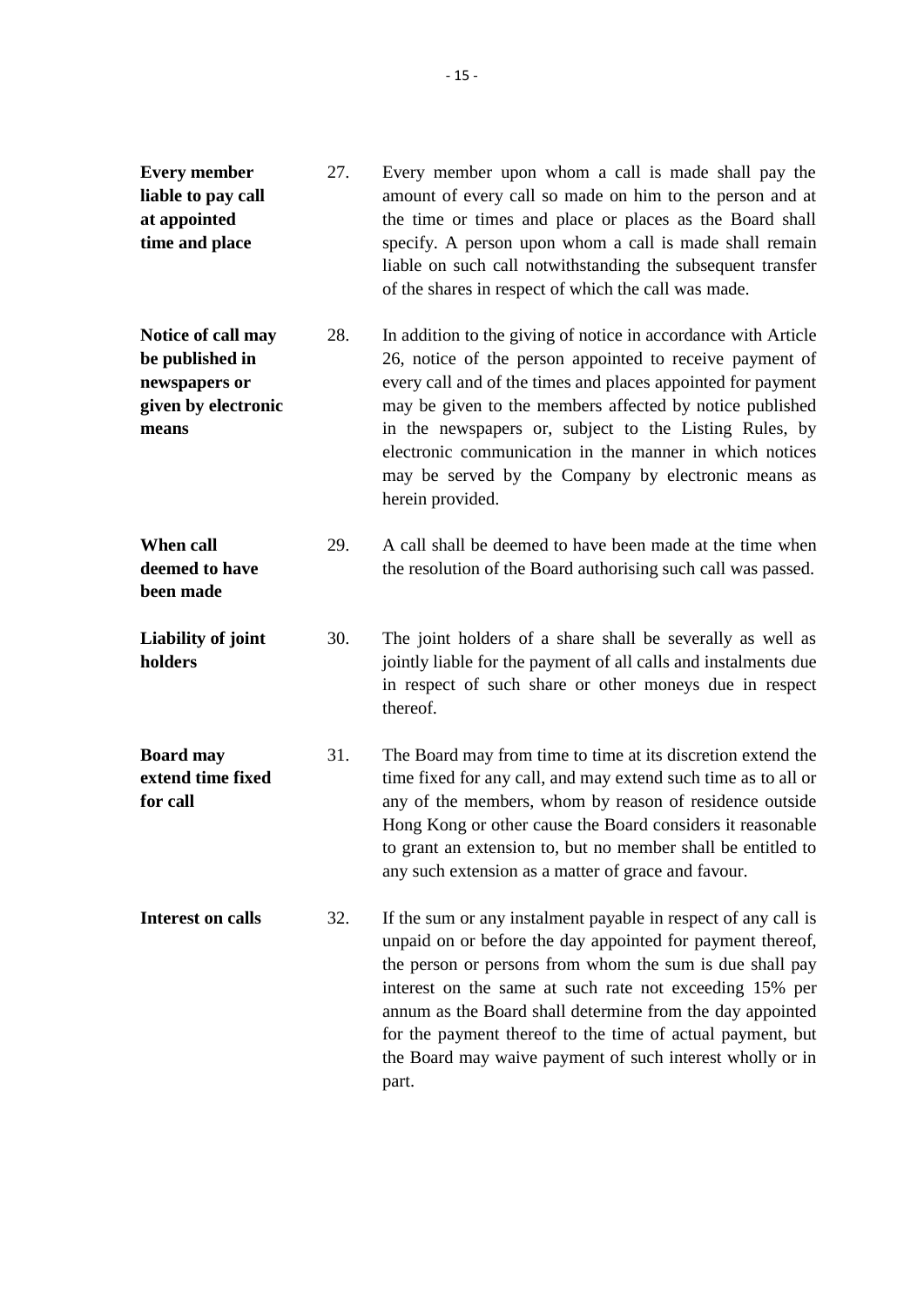- **Suspension of privileges while call in arears** 33. No member shall be entitled to receive any dividend or bonus or to be present and vote (save as proxy for another member) at any general meeting, either personally or by proxy, or be reckoned in a quorum, or to exercise any other privilege as a member until all sums or instalments due from him to the Company in respect of any call, whether alone or jointly with any other person, together with interest and expenses (if any) shall have been paid.
- **Evidence in action for call** 34. At the trial or hearing of any action or other proceedings for the recovery of any money due for any call, it shall be sufficient to prove that the name of the member sued is entered in the register as the holder, or one of the holders, of the shares in respect of which such debt accrued; that the resolution making the call is duly recorded in the minute book; and that notice of such call was duly given to the member sued, in pursuance of these Articles; and it shall not be necessary to prove the appointment of the Directors who made such call, nor any other matters whatsoever, and the proof of the matters aforesaid shall be conclusive evidence of the debt.
- **Sums payable on allotment/in future deemed a call** 35. Any sum which by the terms of allotment of a share is made payable upon allotment or at any fixed date, whether on account of the nominal value of the share and/or by way of premium or otherwise, shall for all purposes of these Articles be deemed to be a call duly made and payable on the date fixed for payment, and in case of non-payment, all the relevant provisions of these Articles as to payment of interest and expenses, liabilities of joint holders, forfeiture and the like, shall apply as if such sum had become payable by virtue of a call duly made and notified.
- **Payment of calls in advance** App 3 r.3(1) 36. The Board may, if it thinks fit, receive from any member willing to advance the same, and either in money or money's worth, all or any part of the money uncalled and unpaid or instalments payable upon any shares held by him, and upon all or any of the moneys so advanced the Company may pay interest at such rate (if any) as the Board may decide. The Board may at any time repay the amount so advanced upon giving to such member not less than one month's notice in writing of its intention in that behalf, unless before the expiration of such notice the amount so advanced shall have been called up on the shares in respect of which it was advanced. No such sum paid in advance of calls shall entitle the member paying such sum to any portion of a dividend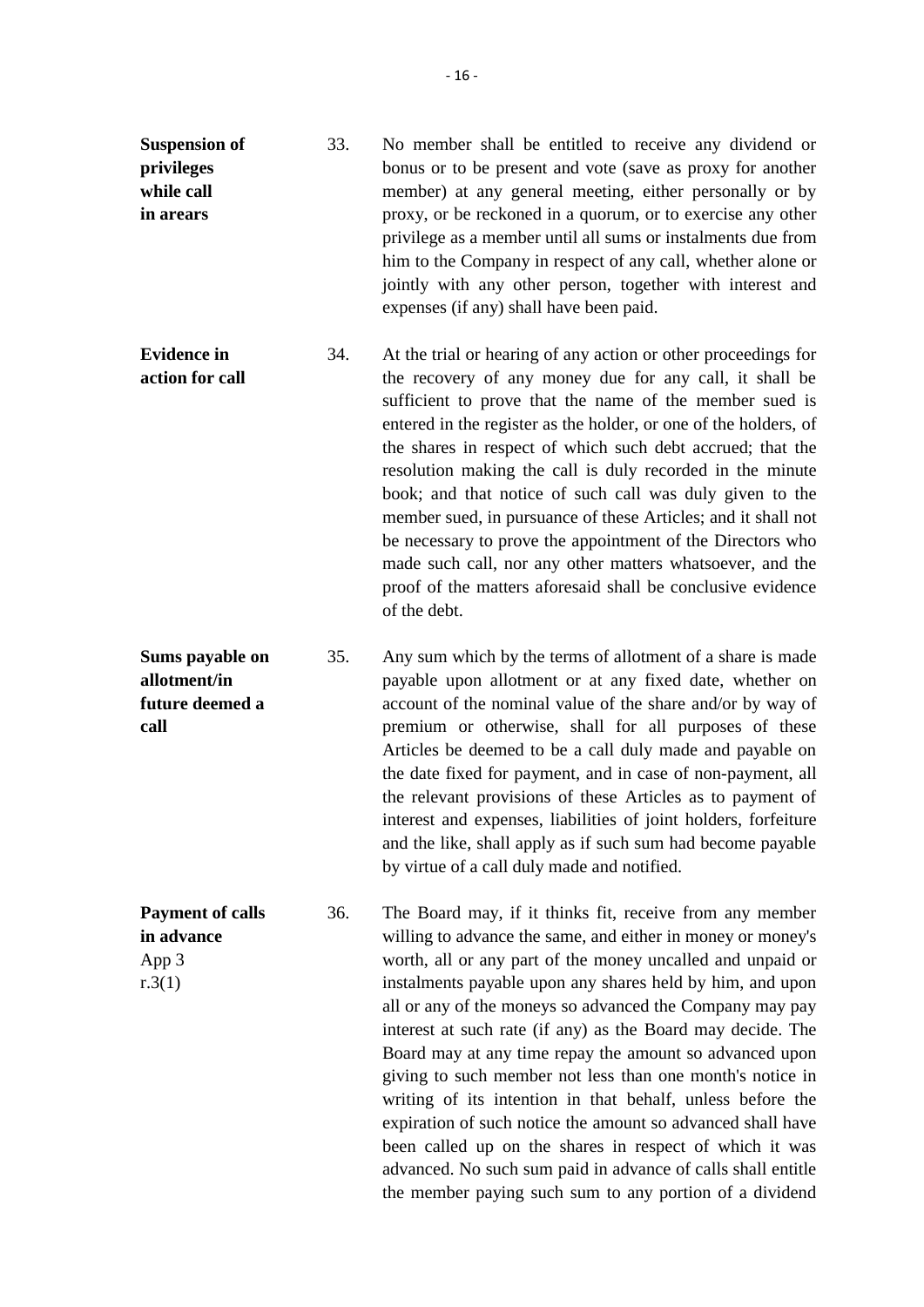declared in respect of any period prior to the date upon which such sum would, but for such payment, become presently payable.

#### **Transfer of Shares**

**Form of transfer** App 3 r.1(4) 37. Transfers of shares may be effected by an instrument of transfer in the usual common form or in such other form as the Board may approve, which is consistent with the standard form of transfer as prescribed by the Exchange and approved by the Board. All instruments of transfer must be left at the registered office of the Company or at such other place as the Board may appoint and all such instruments of transfer shall be retained by the Company. **Execution** 38. The instrument of transfer shall be executed by or on behalf of the transferor and by or on behalf of the transferee PROVIDED that the Board may dispense with the execution of the instrument of transfer by the transferee in any case which it thinks fit in its discretion to do so. The instrument of transfer of any share shall be in writing and shall be executed with a manual signature or facsimile signature (which may be machine imprinted or otherwise) by or on behalf of the transferor and transferee PROVIDED that in the case of execution by facsimile signature by or on behalf of a transferor or transferee, the Board shall have previously been provided with a list of specimen signatures of the authorized signatories of such transferor or transferee and the Board shall be reasonably satisfied that such facsimile signature corresponds to one of those specimen signatures. The transferor shall be deemed to remain the holder of a share until the name of the transferee is entered in the register in respect thereof. **Board may refuse to register a transfer** 39. The Board may, in its absolute discretion, and without assigning any reason, refuse to register a transfer of any share which is not fully paid up or on which the Company

has a lien.

App 3 r.1(2)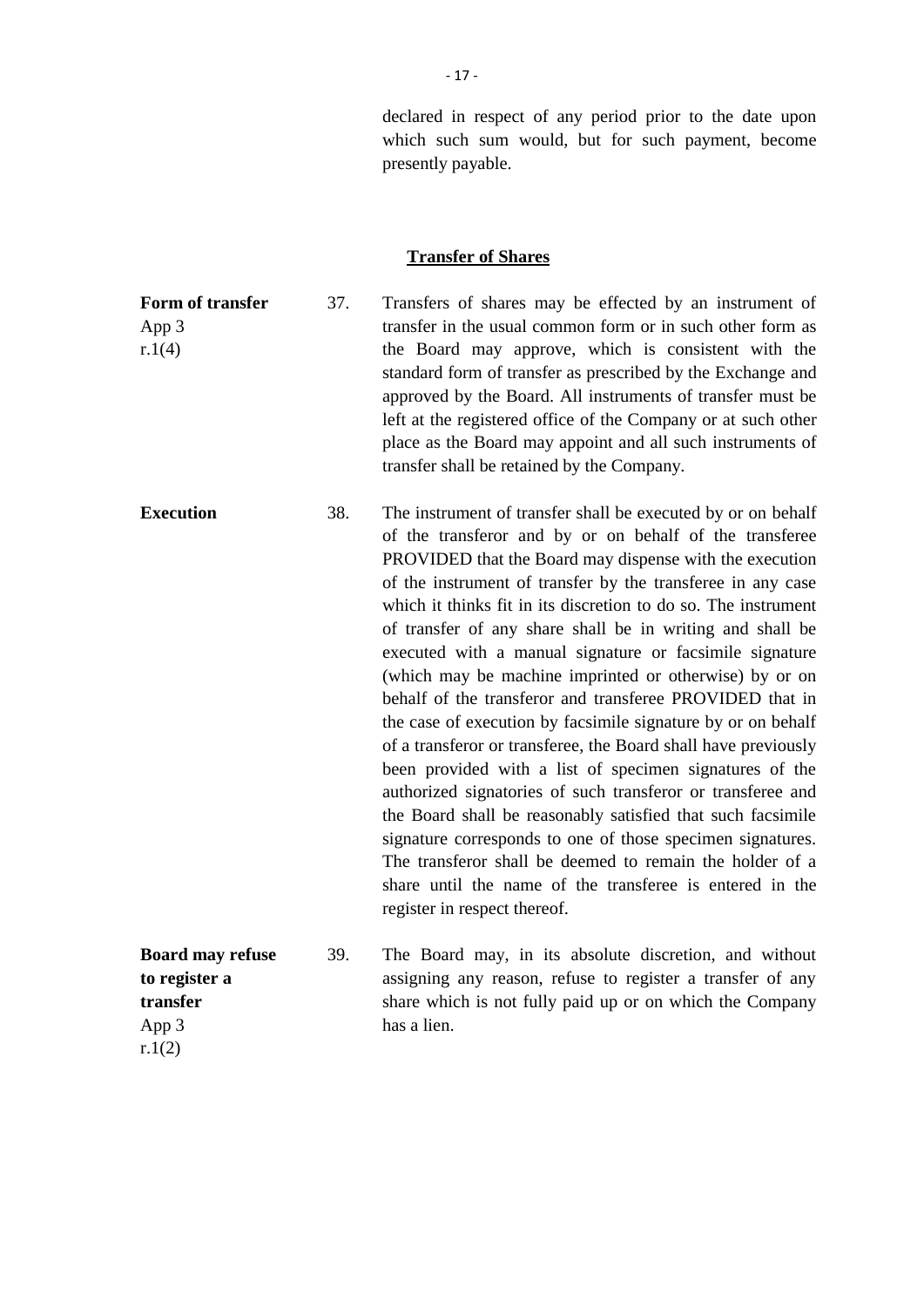| Notice of refusal                                   | 40. | If the Board shall refuse to register a transfer of any share, it<br>shall, within two months after the date on which the transfer<br>was lodged with the Company, send to each of the transferor<br>and the transferee notice of such refusal.                                                                                                                                |
|-----------------------------------------------------|-----|--------------------------------------------------------------------------------------------------------------------------------------------------------------------------------------------------------------------------------------------------------------------------------------------------------------------------------------------------------------------------------|
| <b>Requirements as</b><br>to transfer               | 41. | The Board may also decline to register any transfer of any<br>shares unless:                                                                                                                                                                                                                                                                                                   |
|                                                     |     | the instrument of transfer is lodged with the Company<br>(a)<br>accompanied by the certificate for the shares to which<br>it relates (which shall upon registration of the transfer<br>be cancelled) and such other evidence as the Board<br>may reasonably require to show the right of the<br>transferor to make the transfer; and                                           |
|                                                     |     | the instrument of transfer is in respect of only one<br>(b)<br>class of shares; and                                                                                                                                                                                                                                                                                            |
|                                                     |     | the instrument of transfer is properly stamped (in<br>(c)<br>circumstances where stamping is required); and                                                                                                                                                                                                                                                                    |
|                                                     |     | in the case of a transfer to joint holders, the number of<br>(d)<br>joint holders to which the share is to be transferred<br>does not exceed four; and                                                                                                                                                                                                                         |
|                                                     |     | the shares concerned are free of any lien in favour of<br>(e)<br>the Company; and                                                                                                                                                                                                                                                                                              |
| App 3<br>r.1(1)                                     |     | (f)<br>a fee of such maximum as the Exchange may from<br>time to time determine to be payable (or such lesser<br>sum as the Board may from time to time require) is<br>paid to the Company in respect thereof.                                                                                                                                                                 |
| No transfer to an<br>infant etc                     | 42. | No transfer shall be made to an infant or to a person in<br>respect of whom an order has been made by any competent<br>court or official on the grounds that he is or may be<br>suffering from mental disorder or is otherwise incapable of<br>managing his affairs or under other legal disability.                                                                           |
| <b>Certificate to</b><br>be given up on<br>transfer | 43. | Upon every transfer of shares the certificate held by the<br>transferor shall be given up to be cancelled, and shall<br>forthwith be cancelled accordingly; and a new certificate<br>shall be issued without charge to the transferee in respect of<br>the shares transferred to him, and if any of the shares<br>included in the certificate so given up shall be retained by |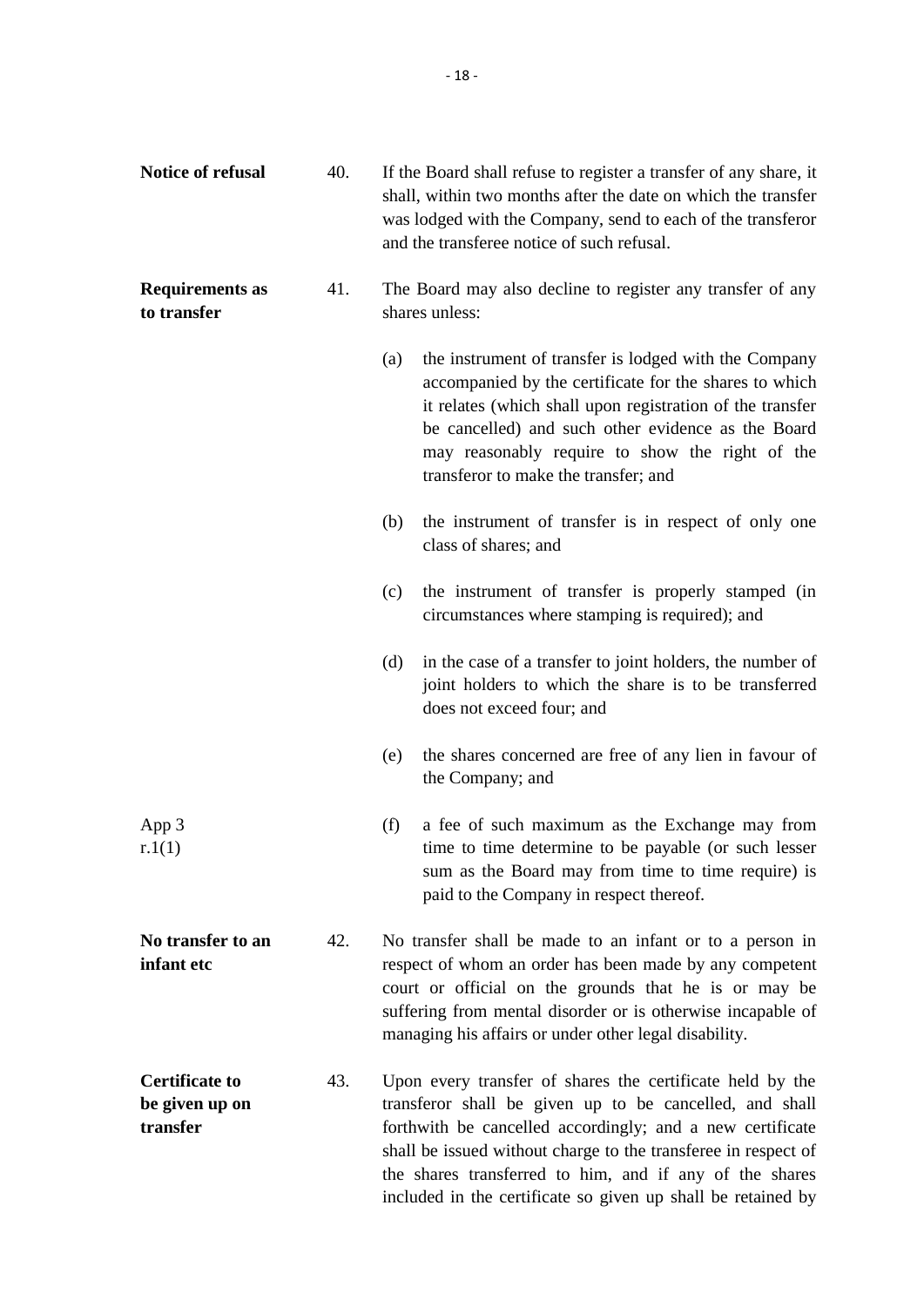the transferor, a new certificate in respect thereof shall be issued to him without charge. The Company shall also retain the instrument(s) of transfer.

**When transfer books and register may close** 44. The registration of transfers may, on 14 days' notice being given by advertisement published in the newspapers or, subject to the Listing Rules, by electronic communication in the manner in which notices may be served by the Company by electronic means as herein provided, be suspended and the register closed at such times for such periods as the Board may from time to time determine, provided always that such registration shall not be suspended or the register closed for more than 30 days in any year (or such longer period as the members may by ordinary resolution determine provided that such period shall not be extended beyond 60 days in any year).

#### **Transmission of Shares**

| Death of     | 45. | In the case of the death of a member, the survivor or                                                                                                                                                                                            |
|--------------|-----|--------------------------------------------------------------------------------------------------------------------------------------------------------------------------------------------------------------------------------------------------|
| registered   |     | survivors where the deceased was a joint holder, and the                                                                                                                                                                                         |
| holder or of |     | legal personal representatives of the deceased where he was                                                                                                                                                                                      |
| joint holder |     | a sole holder, shall be the only persons recognised by the                                                                                                                                                                                       |
| of shares    |     | Company as having any title to his interest in the shares; but<br>nothing herein contained shall release the estate of a<br>deceased holder (whether sole or joint) from any liability in<br>respect of any share solely or jointly held by him. |
|              |     |                                                                                                                                                                                                                                                  |

- **Registration of personal representatives and trustee in bankruptcy** 46. Any person becoming entitled to a share in consequence of the death or bankruptcy or winding-up of a member may, upon such evidence as to his title being produced as may from time to time be required by the Board and subject as hereinafter provided, either be registered himself as holder of the share or elect to have some other person nominated by him registered as the transferee thereof.
- **Notice of election to be registered/ Registration of nominee** 47. If the person so becoming entitled shall elect to be registered himself, he shall deliver or send to the Company a notice in writing signed by him stating that he so elects. If he shall elect to have his nominee registered he shall testify his election by executing in favour of his nominee a transfer of such share. All the limitations, restrictions and provisions of these Articles relating to the right to transfer and the registration of transfers of shares shall be applicable to any such notice or transfer as aforesaid as if the death or

App 11 Part B r.3(2)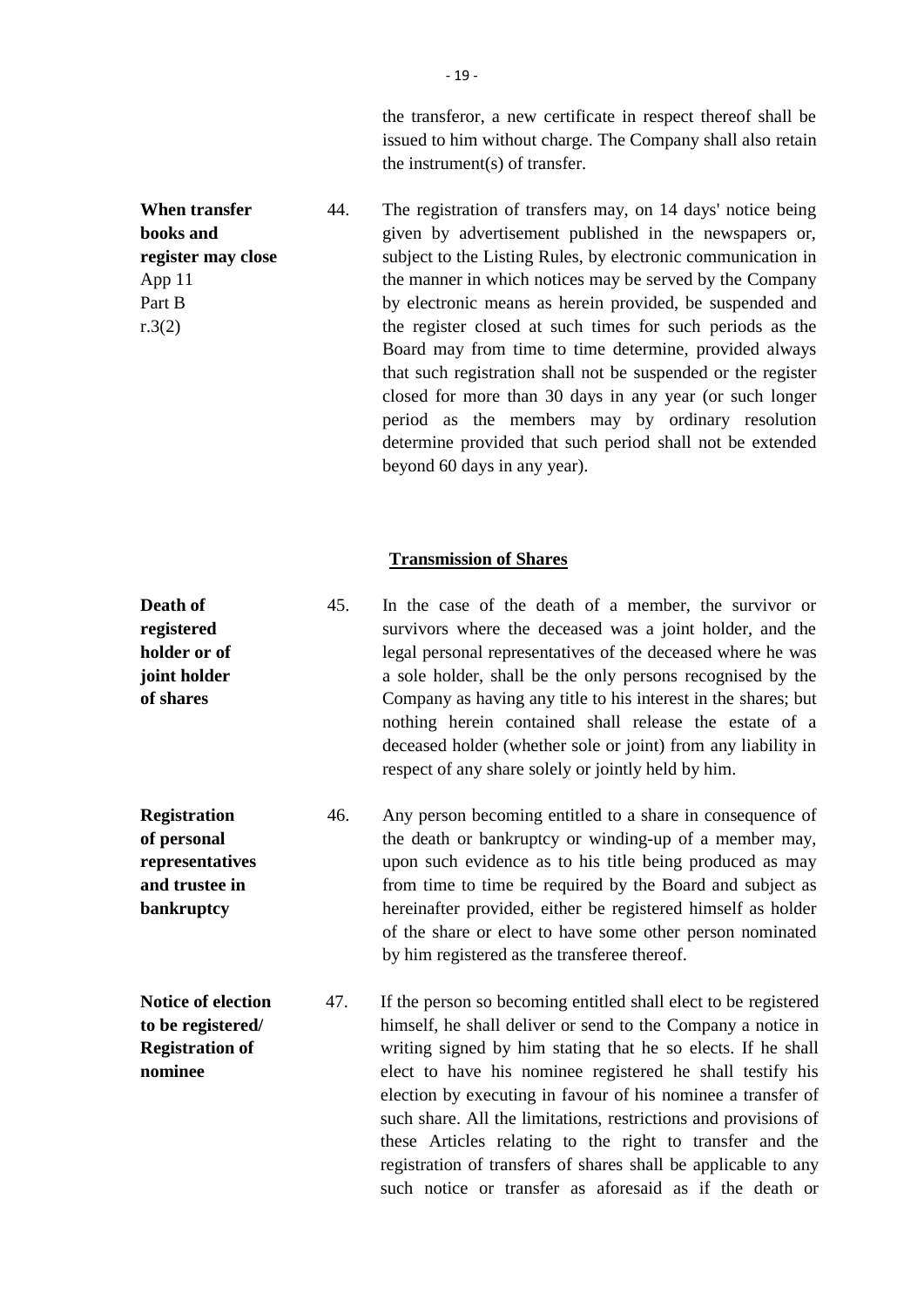bankruptcy or winding-up of the member had not occurred and the notice or transfer were a transfer executed by such member.

**Retention of dividends, etc., until transfer or transmission of shares of a deceased or bankrupt member** 48. A person becoming entitled to a share by reason of the death or bankruptcy or winding-up of the holder shall be entitled to the same dividends and other advantages to which he would be entitled if he were the registered holder of the share. However, the Board may, if it thinks fit, withhold the payment of any dividend payable or other advantages in respect of such share until such person shall become the registered holder of the share or shall have effectually transferred such share, but, subject to the requirements of Article 86 being met, such a person may vote at meetings.

#### **Forfeiture of Shares**

**If call or instalment not paid notice may be given** 49. If a member fails to pay any call or instalment of a call on the day appointed for payment thereof, the Board may, at any time during such time as any part thereof remains unpaid, without prejudice to the provisions of Article 33, serve a notice on him requiring payment of so much of the call or instalment as is unpaid, together with any interest which may have accrued and which may still accrue up to the date of actual payment.

- **Form of notice** 50. The notice shall name a further day (not earlier than the expiration of 14 days from the date of service of the notice) on or before which, and the place where, the payment required by the notice is to be made, and shall state that in the event of non-payment at or before the time and at the place appointed, the shares in respect of which the call was made or instalment is unpaid will be liable to be forfeited. The Board may accept a surrender of any share liable to be forfeited hereunder and in such case, references in these Articles to forfeiture shall include surrender.
- **If notice not complied with shares may be forfeited** 51. If the requirements of any such notice as aforesaid are not complied with, any share in respect of which the notice has been given may at any time thereafter, before the payment required by the notice has been made, be forfeited by a resolution of the Board to that effect. Such forfeiture shall include all dividends and bonuses declared in respect of the forfeited share, and not actually paid before the forfeiture.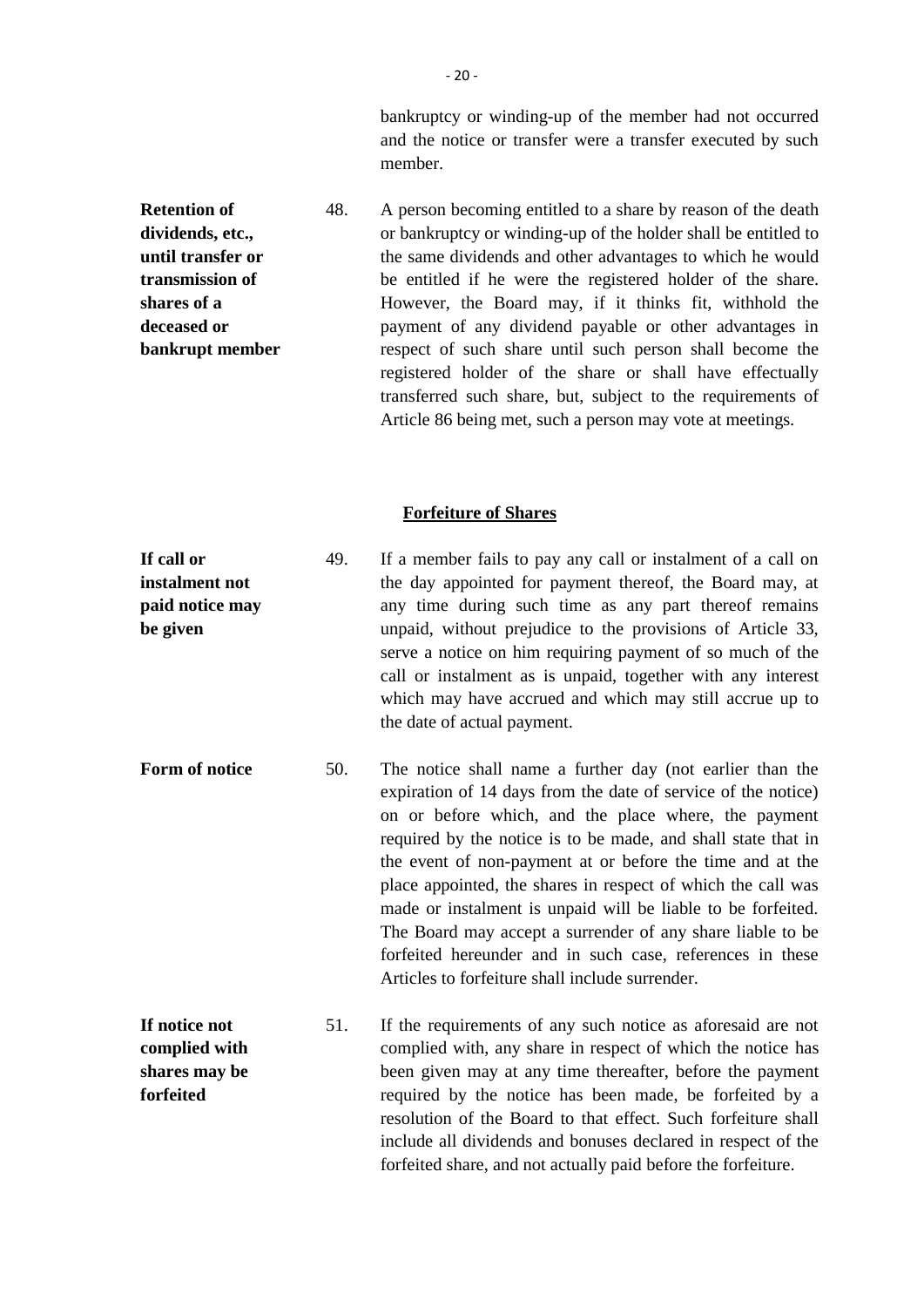**Forfeited shares to be deemed property of Company** 52. Any share so forfeited shall be deemed to be the property of the Company, and may be re-allotted sold or otherwise disposed of on such terms and in such manner as the Board thinks fit and at any time before a re-allotment, sale or disposition the forfeiture may be cancelled by the Board on such terms as it thinks fit.

**Arrears to be paid notwithstanding forfeiture** 53. A person whose shares have been forfeited shall cease to be a member in respect of the forfeited shares but shall, notwithstanding, remain liable to pay to the Company all moneys which, at the date of forfeiture, were payable by him to the Company in respect of the shares, together with (if the Board shall in its discretion so require) interest thereon from the date of forfeiture until payment at such rate not exceeding 15% per annum as the Board may prescribe, and the Board may enforce the payment thereof if it thinks fit, and without any deduction or allowance for the value of the shares forfeited, at the date of forfeiture. For the purposes of this Article any sum which, by the terms of issue of a share, is payable thereon at a fixed time which is subsequent to the date of forfeiture, whether on account of the nominal value of the share or by way of premium, shall notwithstanding that time has not yet arrived, be deemed to be payable at the date of forfeiture, and the same shall become due and payable immediately upon the forfeiture, but interest thereon shall only be payable in respect of any period between the said fixed time and the date of actual payment.

**Evidence of forfeiture**

54. A statutory declaration in writing that the declarant is a Director or Secretary of the Company, and that a share in the Company has been duly forfeited on a date stated in the declaration, shall be conclusive evidence of the facts therein stated as against all persons claiming to be entitled to the share. The Company may receive the consideration, if any, given for the share on any re-allotment, sale or disposition thereof and the Board may authorise any person to execute a letter of re-allotment or transfer the share in favour of the person to whom the share is re-allotted, sold or disposed of and he shall thereupon be registered as the holder of the share, and shall not be bound to see to the application of the subscription or purchase money, if any, nor shall his title to the share be affected by any irregularity or invalidity in the proceedings in reference to the forfeiture, re-allotment, sale or other disposal of the share.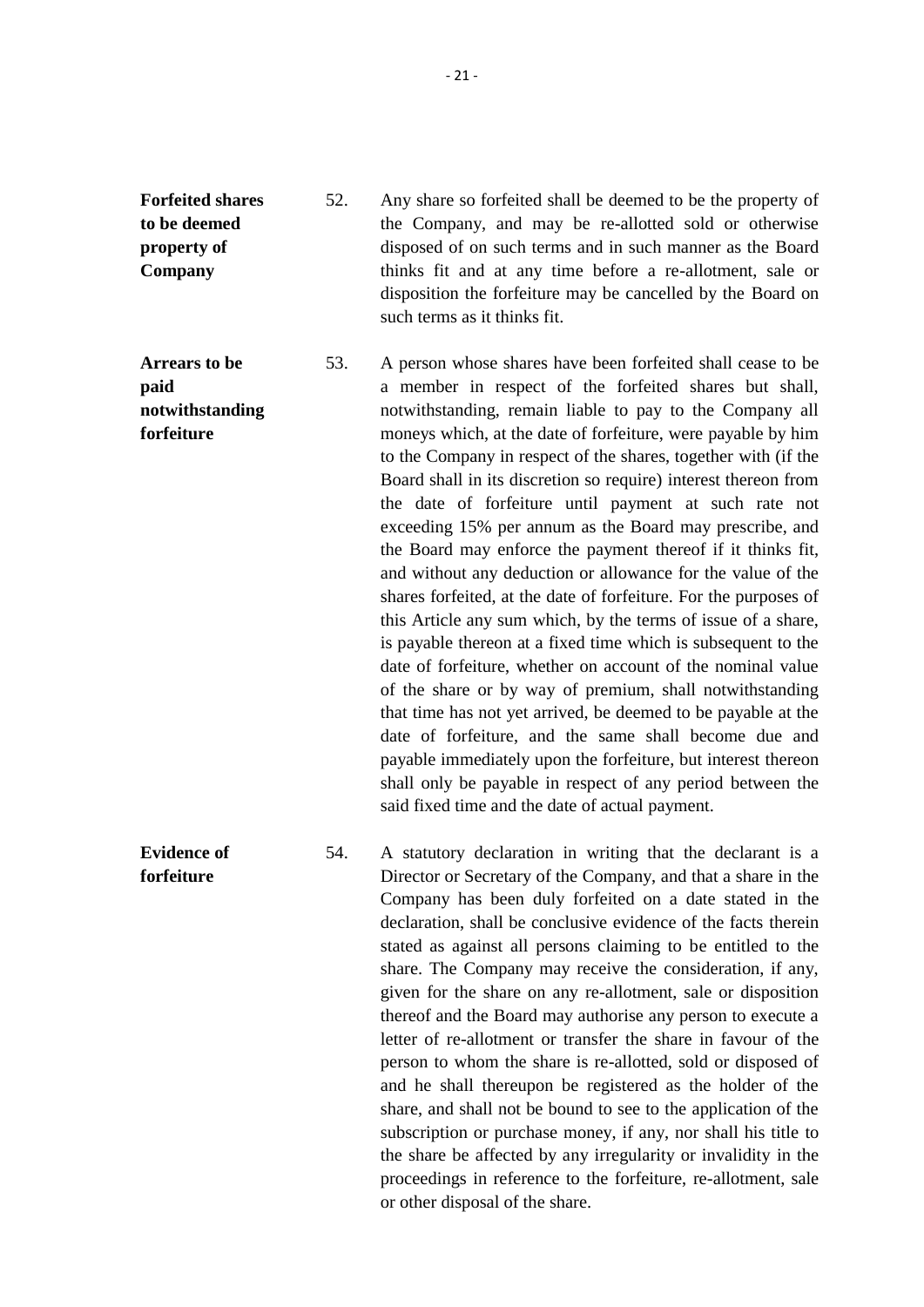| <b>Notice after</b> | 55. | When any share shall have been forfeited, notice of the        |
|---------------------|-----|----------------------------------------------------------------|
| forfeiture          |     | forfeiture shall be given to the member in whose name it       |
|                     |     | stood immediately prior to the forfeiture, and an entry of the |
|                     |     | forfeiture, with the date thereof, shall forthwith be made in  |
|                     |     | the register. Notwithstanding the above, no forfeiture shall   |
|                     |     | be in any manner invalidated by any omission or neglect to     |
|                     |     | give such notice as aforesaid.                                 |
|                     |     |                                                                |

- **Power to redeem forfeited shares** 56. Notwithstanding any such forfeiture as aforesaid, the Board may at any time, before any share so forfeited shall have been re-allotted, sold, or otherwise disposed of, permit the share forfeited to be redeemed upon the terms of payment of all calls and interest due upon and expenses incurred in respect of the share, and upon such further terms (if any) as it thinks fit.
- **Forfeiture not to prejudice Company's** 57. The forfeiture of a share shall not prejudice the right of the Company to any call already made or instalment payable thereon.

**right to call or instalment**

**Forfeiture for non-payment of any sum due on shares** 58. The provisions of these Articles as to forfeiture shall apply in the case of non-payment of any sum which, by the terms of issue of a share, becomes payable at a fixed time, whether on account of the nominal value of the share or by way of premium, as if the same had been payable by virtue of a call duly made and notified.

#### **Stock**

**Power to convert into stock** 59. Subject to the Companies Law, the Company may by ordinary resolution convert any fully paid up shares into stock, and may from time to time by like resolution re-convert any stock into fully paid up shares of any denomination.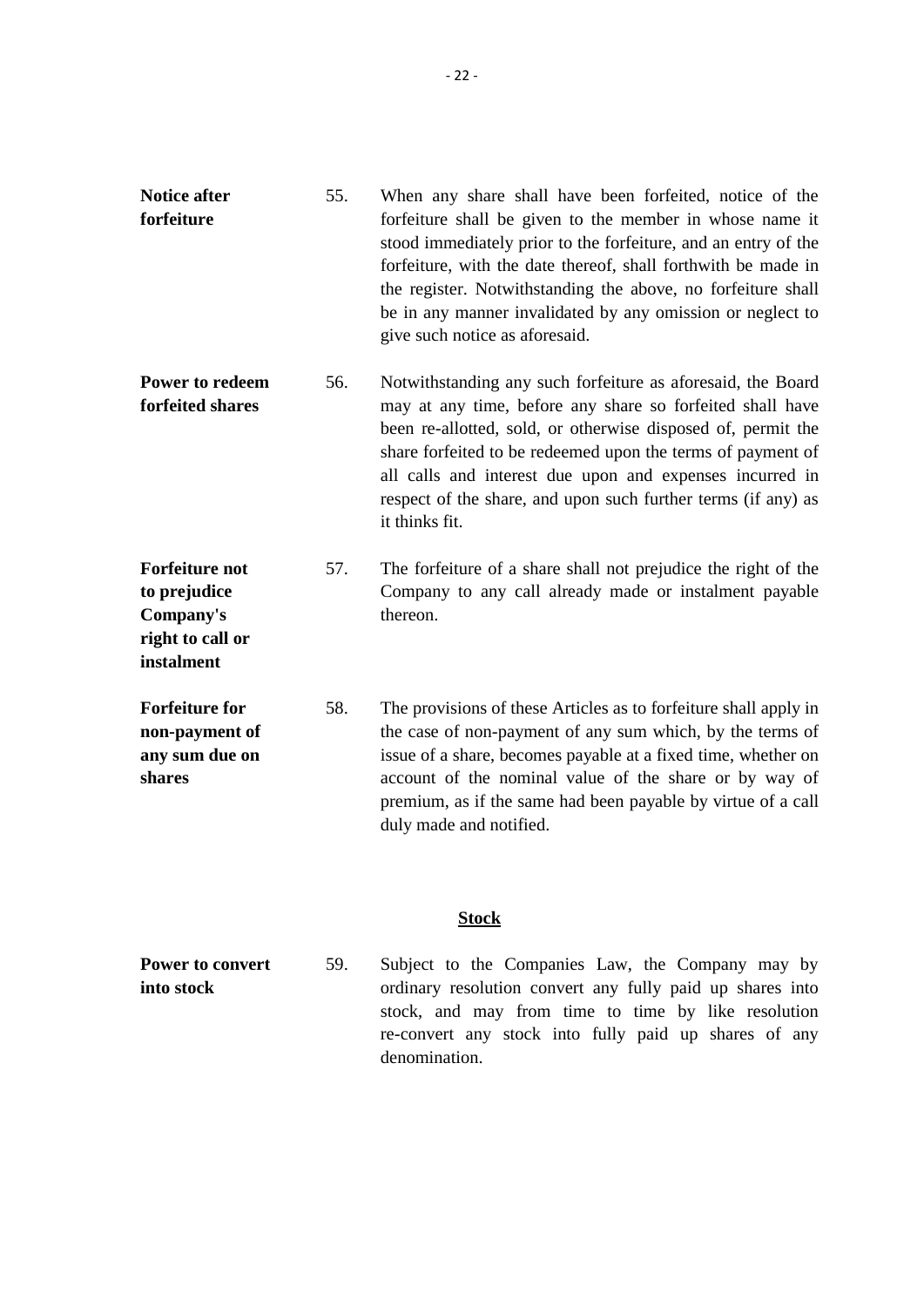- **Transfer of stock** 60. The holders of stock may transfer the same or any part thereof in the same manner, and subject to the same regulations as and subject to which the shares from which the stock arose might prior to conversion have been transferred or as near thereto as circumstances admit, but the Board may from time to time, if it thinks fit, fix the minimum amount of stock transferable and restrict or forbid the transfer of fractions of that minimum, but so that such minimum shall not exceed the nominal amount of the shares from which the stock arose. No warrants to bearer shall be issued in respect of any stock.
- **Rights of stockholders** 61. The holders of stock shall, according to the amount of the stock held by them, have the same rights, privileges and advantages as regards dividends, participation in assets on a winding up, voting at meetings, and other matters, as if they held the shares from which the stock arose, but no such privilege or advantage (except participation in the dividends and profits of the Company) shall be conferred by an amount of stock which would not, if existing in shares, have conferred such privilege or advantage.
- **Interpretation** 62. Such of the provisions of these Articles as are applicable to paid up shares shall apply to stock, and the words "share" and "shareholder" therein shall include "stock" and "stockholder".

#### **Alteration of Capital**

- 63. (a) The Company may from time to time by ordinary resolution:
	- (i) consolidate and divide all or any of its share capital into shares of larger amount than its existing shares. On any consolidation of fully paid shares and division into shares of larger amount, the Board may settle any difficulty which may arise as it thinks expedient and in particular (but without prejudice to the generality of the foregoing) may as between the holders of shares to be consolidated determine which particular shares are to be consolidated

**Consolidation and division of capital and sub-division and cancellation of shares**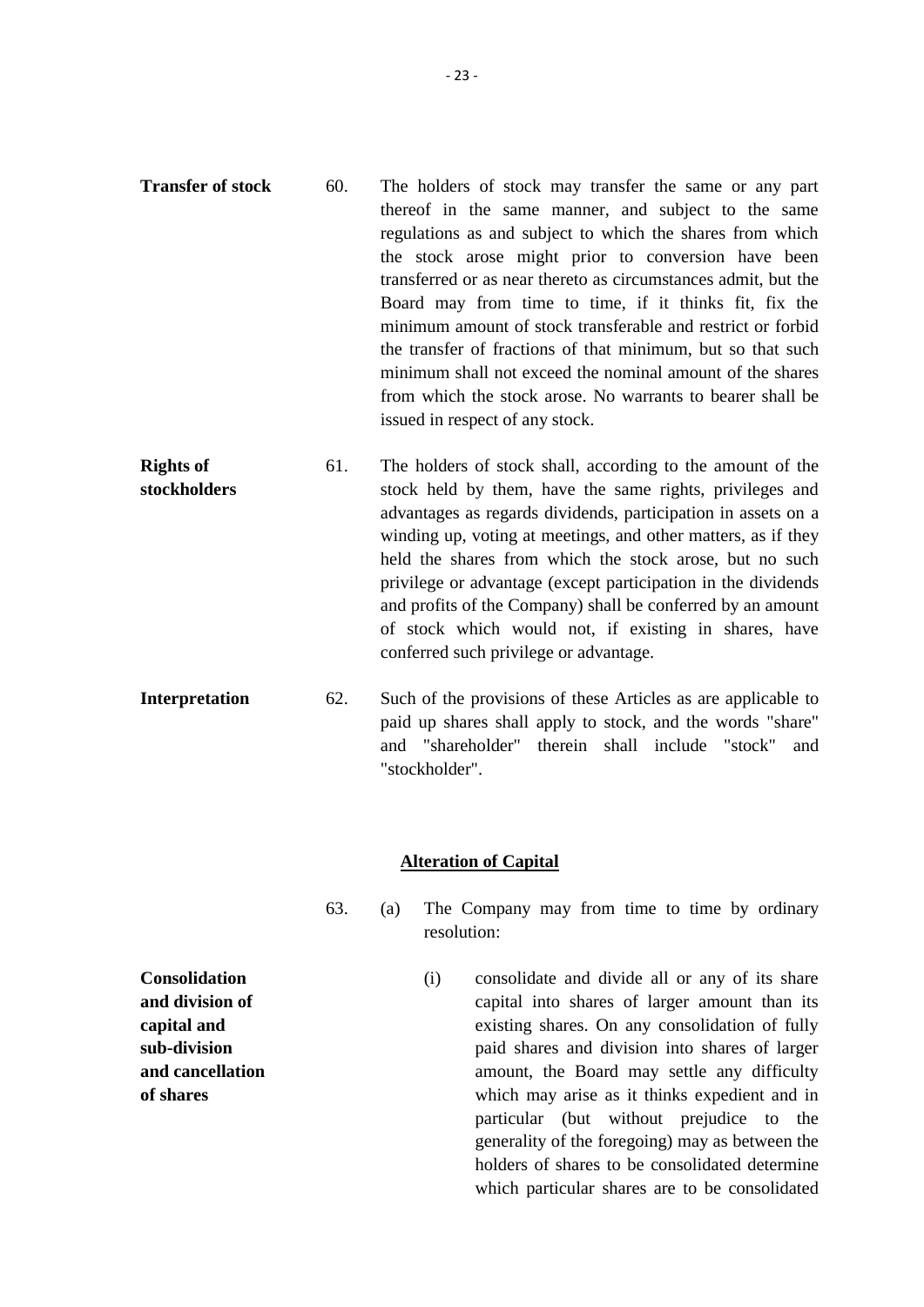into each consolidated share, and if it shall happen that any person shall become entitled to fractions of a consolidated share or shares, such fractions may be sold by some person appointed by the Board for that purpose and the person so appointed may transfer the shares so sold to the purchaser thereof and the validity of such transfer shall not be questioned, and so that the net proceeds of such sale (after deduction of the expenses of such sale) may either be distributed among the persons who would otherwise be entitled to a fraction or fractions of a consolidated share or shares rateably in accordance with their rights and interests or may be paid to the Company for the Company's benefit;

- (ii) cancel any shares which at the date of the passing of the resolution have not been taken or agreed to be taken by any person, and diminish the amount of its share capital by the amount of the shares so cancelled subject to the provisions of the Law; and
- (iii) sub-divide its shares or any of them into shares of smaller amount than is fixed by the Memorandum of Association of the Company, subject nevertheless to the provisions of the Law, and so that the resolution whereby any share is sub-divided may determine that, as between the holders of the shares resulting from such sub-division, one or more of the shares may have any such preferred or other special rights, over, or may have such deferred rights or be subject to any such restrictions as compared with the others as the Company has power to attach to unissued or new shares.
- (b) The Company may from time to time by special resolution, subject to any confirmation or consent required by the Law, reduce its share capital or any capital redemption reserve or other undistributable reserve in any manner permitted by law.

**Reduction of capital**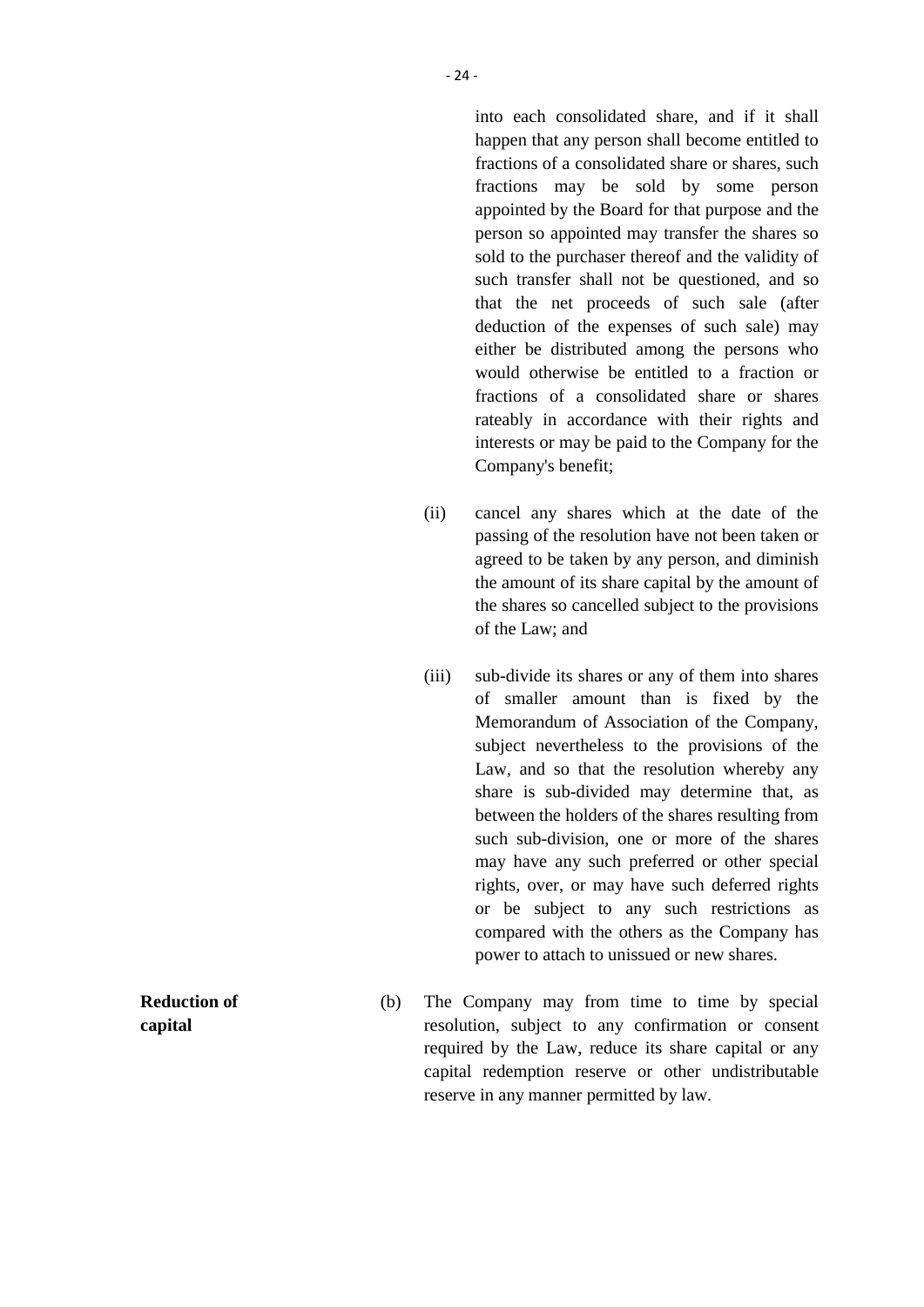#### **Borrowing Powers**

- **Power to borrow** 64. The Board may from time to time at its discretion exercise all the powers of the Company to raise or borrow or to secure the payment of any sum or sums of money for the purposes of the Company and to mortgage or charge its undertaking, property and assets (present and future) and uncalled capital or any part thereof.
- **Conditions on which money may be borrowed** 65. The Board may raise or secure the payment or repayment of such sum or sums in such manner and upon such terms and conditions in all respects as it thinks fit and, in particular, by the issue of debentures, debenture stock, bonds or other securities of the Company, whether outright or as collateral security for any debts, liability or obligations of the Company or of any third party.
- **Assignment** 66. Debentures, debenture stock, bonds and other securities may be made assignable free from any equities between the Company and the person to whom the same may be issued.
- **Special privileges** 67. Any debentures, debenture stock, bonds or other securities may be issued at a discount, premium or otherwise and with any special privileges as to redemption, surrender, drawings, allotment of shares, attending and voting at general meetings of the Company, appointment of Directors and otherwise.
- **Register of charges to be kept** 68. (a) The Board shall cause a proper register to be kept, in accordance with the provisions of the Law, of all mortgages and charges specifically affecting the property of the Company and shall duly comply with the requirements of the Law in regard to the registration of mortgages and charges therein specified and otherwise.
- **Register of debentures or debenture stock** (b) If the Company issues debentures or debenture stock (whether as part of a series or as individual instruments) not transferable by delivery, the Board shall cause a proper register to be kept of the holders of such debentures.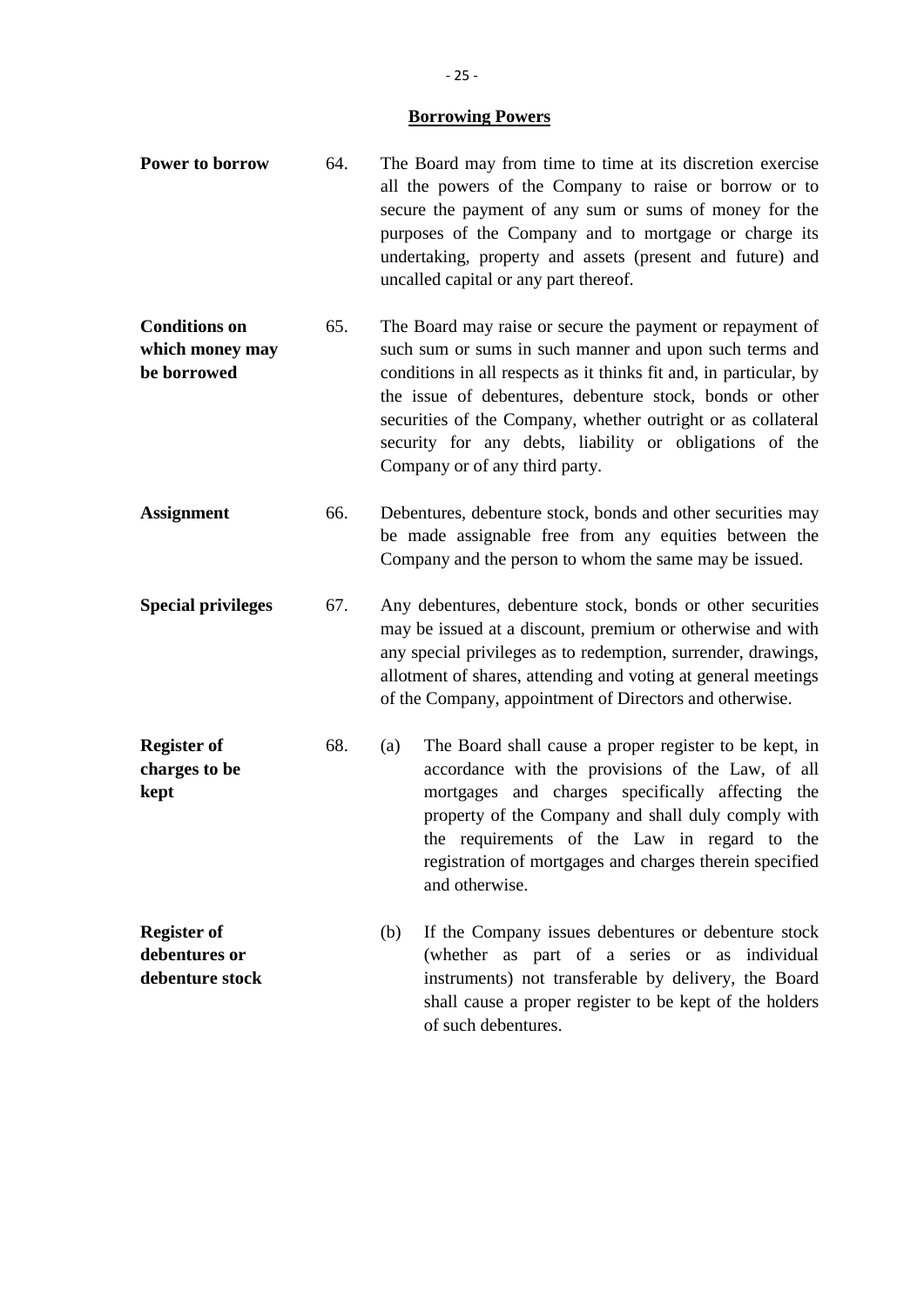**Mortgage of uncalled capital** 69. Where any uncalled capital of the Company is charged, all persons taking any subsequent charge thereon shall take the same subject to such prior charge, and shall not be entitled, by notice to the members or otherwise, to obtain priority over such prior charge.

#### **General Meetings**

**When annual General meeting to be held** App 11 Part B r.3(3) r.4(2) 70. The Company shall in each year hold a general meeting as its annual general meeting in addition to any other meeting in that year and shall specify the meeting as such in the notices calling it; and not more than 15 months shall elapse (or such longer period as the Exchange may authorise) between the date of one annual general meeting of the Company and that of the next. So long as the first annual general meeting of the Company is held within 18 months of its incorporation, it need not be held in the year of its incorporation or in the following years. The annual general meeting shall be held at such time and place as the Board shall appoint.

**Convening of extraordinary**

- **Extraordinary general meeting** 71. All general meetings other than annual general meetings shall be called extraordinary general meetings.
- **general meeting** 72. The Board may, whenever it thinks fit, convene an extraordinary general meeting. General meetings shall also be convened on the written requisition of any two or more members of the Company deposited at the principal office of the Company in Hong Kong or, in the event the Company ceases to have such a principal office, the registered office specifying the objects of the meeting and signed by the requisitionists, provided that such requisitionists held as at the date of deposit of the requisition not less than one-tenth of the paid up capital of the Company which carries the right of voting at general meetings of the Company. General meetings may also be convened on the written requisition of any one member of the Company which is a recognised clearing house (or its nominee) deposited at the principal office of the Company in Hong Kong or, in the event the Company ceases to have such a principal office, the registered office specifying the objects of the meeting and signed by the requisitionist, provided that such requisitionist held as at the date of deposit of the requisition not less than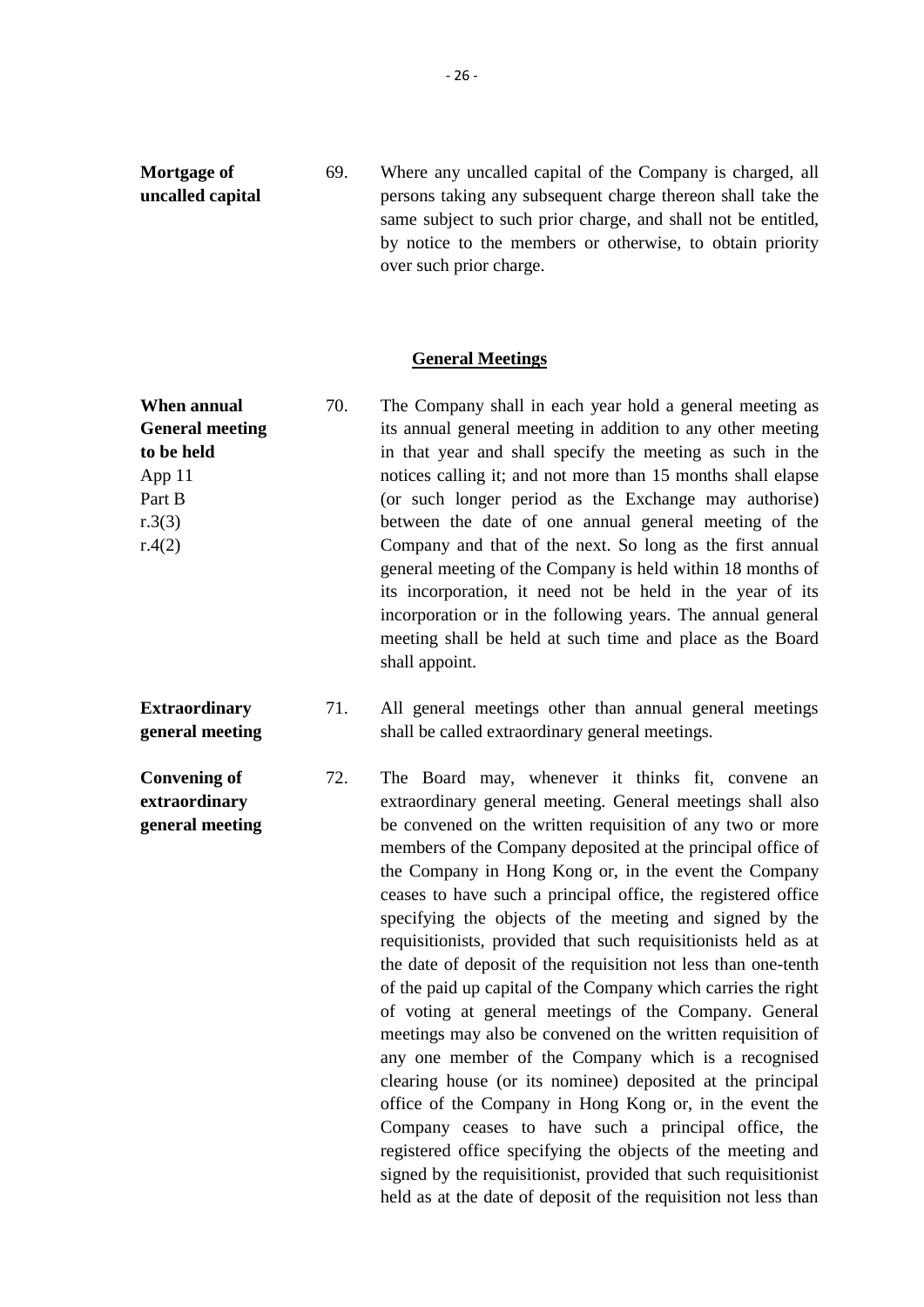one tenth of the paid up capital of the Company which carries the right of voting at general meetings of the Company. If the Board does not within 21 days from the date of deposit of the requisition proceed duly to convene the meeting, the requisitionist(s) themselves or any of them representing more than one-half of the total voting rights of all of them, may convene the general meeting in the same manner, as nearly as possible, as that in which meetings may be convened by the Board provided that any meeting so convened shall not be held after the expiration of three months from the date of deposit of the requisition, and all reasonable expenses incurred by the requisitionist(s) as a result of the failure of the Board shall be reimbursed to them by the Company.

73. (a) An annual general meeting shall be called by notice of not less than twentyone (21) clear days and not less than twenty (20) clear business days in writing and any extraordinary general meeting called for the passing of a special resolution shall be called by notice of not less than twentyone (21) clear days and not less than ten (10) clear business days in writing. Any other extraordinary general meeting shall be called by notice of not less than fourteen (14) clear days and not less than ten (10) clear business days in writing. The notice shall be exclusive of the day on which it is served or deemed to be served and of the day for which it is given, and shall specify the time, place, and agenda of the meeting, particulars of the resolutions to be considered at the meeting and in the case of special business (as defined in Article 75) the general nature of that business. The notice convening an annual general meeting shall specify the meeting as such, and the notice convening a meeting to pass a special resolution shall specify the intention to propose the resolution as a special resolution. Notice of every general meeting shall be given to the Auditors and to all members other than such as, under the provisions hereof or the terms of issue of the shares they hold, are not entitled to receive such notice from the Company.

> (b) Notwithstanding that a meeting of the Company is called by shorter notice than that referred to in paragraph (a) hereof, it shall be deemed to have been duly called if it is permitted by the Listing Rules and so agreed:

**Notice of meetings** App 11 Part B  $r.3(1)$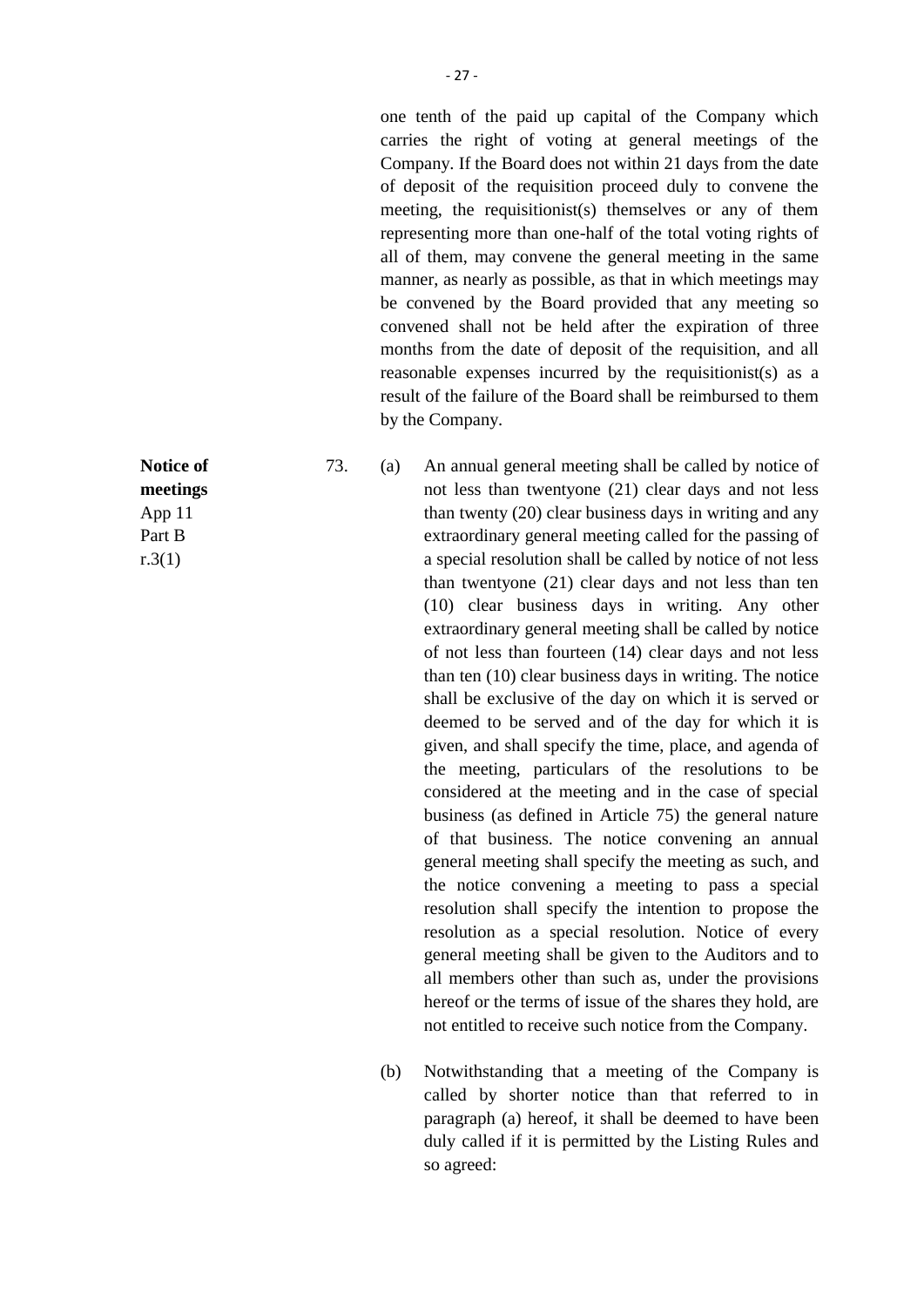- (i) in the case of a meeting called as an annual general meeting, by all the members of the Company entitled to attend and vote thereat or their proxies; and
- (ii) in the case of any other meeting, by a majority in number of the members having a right to attend and vote at the meeting, being a majority together holding not less than 95% in nominal value of the shares giving that right.
- (c) There shall appear with reasonable prominence in every notice of general meetings of the Company a statement that a member entitled to attend and vote is entitled to appoint a proxy to attend and vote instead of him and that a proxy need not be a member of the Company.
- **Omission to give notice/instrument of proxy** 74. (a) The accidental omission to give any such notice to, or the non-receipt of any such notice by, any person entitled to receive notice shall not invalidate any resolution passed or any proceeding at any such meeting.
	- (b) In cases where instruments of proxy are sent out with notices, the accidental omission to send such instrument of proxy to, or the non-receipt of such instrument of proxy by, any person entitled to receive notice shall not invalidate any resolution passed or any proceeding at any such meeting.

#### **Proceedings at General Meetings**

- **Special business** 75. All business shall be deemed special that is transacted at an extraordinary general meeting and also all business shall be deemed special that is transacted at an annual general meeting with the exception of the following, which shall be deemed ordinary business:
	- (a) the declaration and sanctioning of dividends;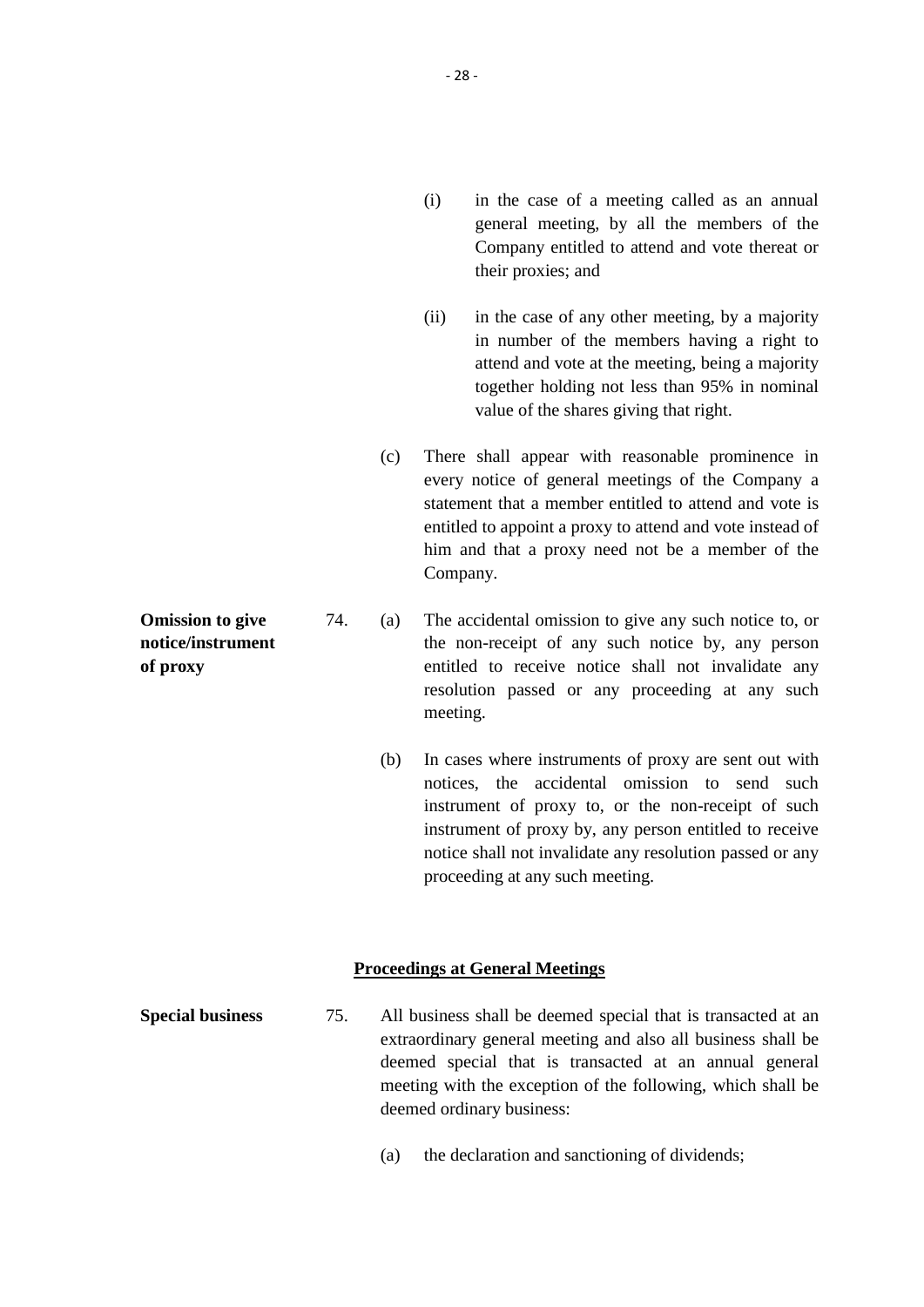- (b) the consideration and adoption of the accounts and balance sheets and the reports of the Directors and Auditors and other documents required to be annexed to the balance sheet;
- (c) the election of Directors in place of those retiring;
- (d) the appointment of Auditors;
- (e) the fixing of, or the determining of the method of fixing of, the remuneration of the Directors and of the Auditors;
- (f) the granting of any mandate or authority to the Directors to offer, allot, grant options over, or otherwise dispose of the unissued shares of the Company representing not more than 20% (or such other percentage as may from time to time be specified in the Listing Rules) in nominal value of its then existing issued share capital and the number of any securities repurchased pursuant to paragraph (g) of this Article; and
- (g) the granting of any mandate or authority to the Directors to repurchase securities of the Company.
- **Quorum** 76. For all purposes the quorum for a general meeting shall be two members present in person or by proxy provided always that if the Company has only one member of record the quorum shall be that one member present in person or by proxy. No business (except the appointment of a Chairman) shall be transacted at any general meeting unless the requisite quorum shall be present at the commencement of the business.
- **When if quorum not present meeting to be dissolved and when to be adjourned** 77. If within 15 minutes from the time appointed for the meeting a quorum is not present, the meeting, if convened upon the requisition of members, shall be dissolved, but in any other case it shall stand adjourned to the same day in the next week and at such time and place as shall be decided by the Board, and if at such adjourned meeting a quorum is not present within 15 minutes from the time appointed for holding the meeting, the member or members present in person or by proxy shall be a quorum and may transact the business for which the meeting was called.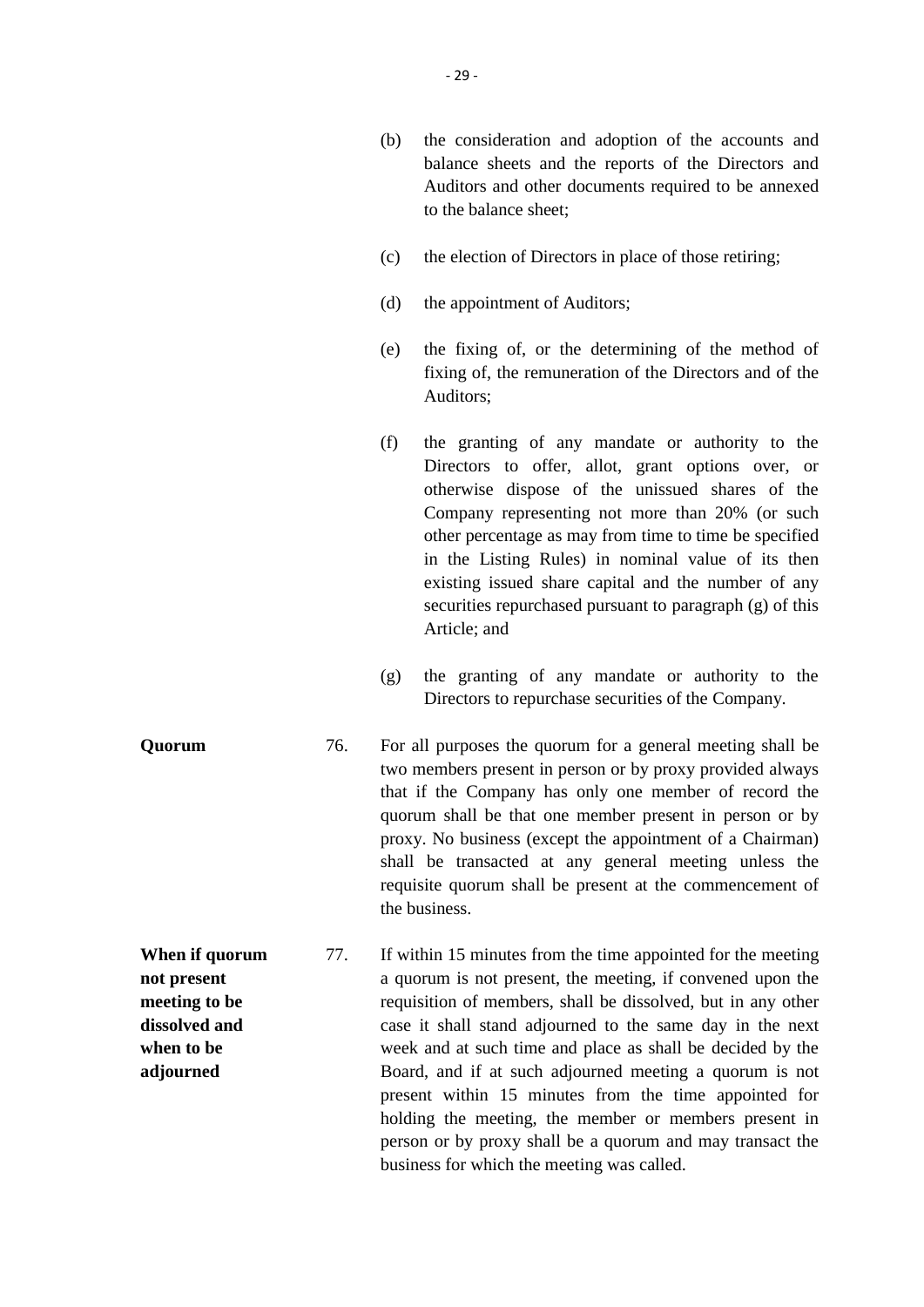78. The Chairman shall take the chair at every general meeting, or, if there be no such Chairman or, if at any general meeting such Chairman shall not be present within 15 minutes after the time appointed for holding such meeting or is unwilling to act, the Directors present shall choose another Director as

> Chairman, and if no Director be present, or if all the Directors present decline to take the chair, or if the Chairman chosen shall retire from the chair, then the members present

shall choose one of their own number to be Chairman.

- **Power to adjourn general meeting/business of adjourned meeting** 79. The Chairman may, with the consent of any general meeting at which a quorum is present, and shall, if so directed by the meeting, adjourn any meeting from time to time and from place to place as the meeting shall determine. Whenever a meeting is adjourned for 14 days or more, at least seven clear days' notice, specifying the place, the day and the hour of the adjourned meeting shall be given in the same manner as in the case of an original meeting but it shall not be necessary to specify in such notice the nature of the business to be transacted at the adjourned meeting. Save as aforesaid, no member shall be entitled to any notice of an adjournment or of the business to be transacted at any adjourned meeting. No business shall be transacted at any adjourned meeting other than the business which might have been transacted at the meeting from which the adjournment took place.
- **What to be evidence of the passing of a resolution is by way of a poll** 80. 80. At any general meeting a resolution put to the vote of the meeting shall be decided by way of a poll. 81. 81. intentionally deleted 82. 82. intentionally deleted **Chairman to have casting vote** 83. In the case of an equality of votes, the Chairman of the meeting shall be entitled to a second or casting vote.

**Chairman of general meeting**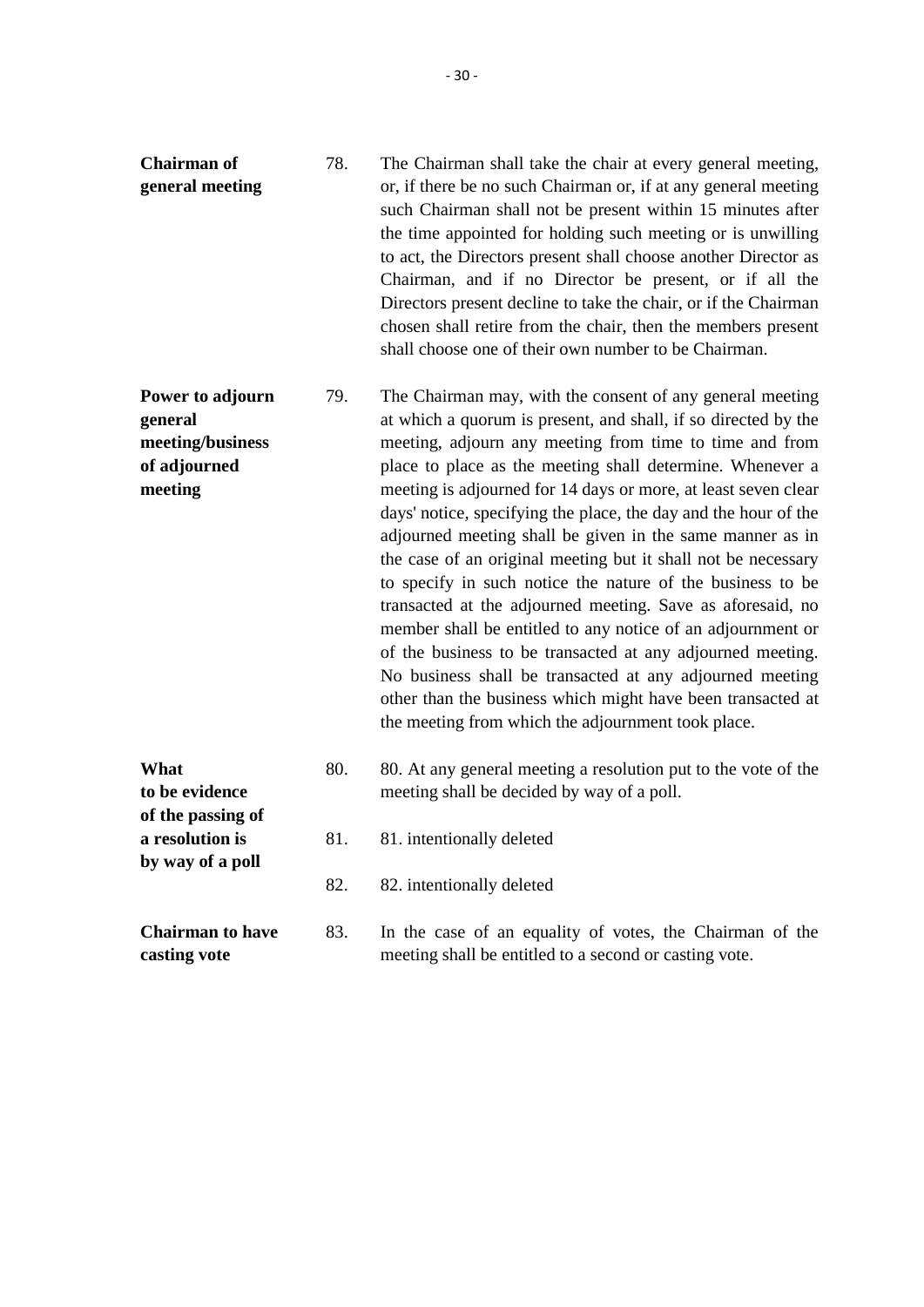| Written     | 84. | A resolution in writing (in one or more counterparts),          |
|-------------|-----|-----------------------------------------------------------------|
| resolutions |     | including a special resolution, signed by all members for the   |
|             |     | time being entitled to receive notice of and to attend and vote |
|             |     | at general meetings (or being corporations by their duly        |
|             |     | appointed representatives) shall be as valid and effective as   |
|             |     | if the same had been passed at a general meeting of the         |
|             |     | Company duly convened and held. Any such resolution shall       |
|             |     | be deemed to have been passed at a meeting held on the date     |
|             |     | on which it was signed by the last member to sign.              |

#### **Votes of Members**

|                 | 85. | Subject to any special rights, privileges or restrictions as to |
|-----------------|-----|-----------------------------------------------------------------|
| <b>Votes of</b> |     | voting for the time being attached to any class or class of     |
| members         |     | shares, at any general meeting on a poll every member           |
|                 |     | present in person (or, in the case of a member being a          |
|                 |     | corporation, by its duly authorized representative) or by       |
|                 |     | proxy shall have one vote for each share registered in his      |
|                 |     | name in the register. A member entitled to more than one        |
|                 |     | vote is under no obligation to cast all his votes in the same   |
|                 |     | way.                                                            |
|                 |     |                                                                 |

**Votes in respect of deceased and bankrupt members** 86. Any person entitled under Article 46 to be registered as a shareholder may vote at any general meeting in respect thereof in the same manner as if he were the registered holder of such shares, provided that at least 48 hours before the time of the holding of the meeting or adjourned meeting (as the case may be) at which he proposed to vote, he shall satisfy the Board of his right to be registered as the holder of such shares or the Board shall have previously admitted his right to vote at such meeting in respect thereof.

**Votes of joint holders** 87. Where there are joint registered holders of any share, any one of such persons may vote at any meeting, either personally or by proxy, in respect of such share as if he were solely entitled thereto; but if more than one of such joint holders be present at any meeting personally or by proxy, that one of the said persons so present being the most or, as the case may be, the more senior shall alone be entitled to vote in respect of the relevant joint holding and, for this purpose, seniority shall be determined by reference to the order in which the names of the joint holders stand on the register in respect of the relevant joint holding. Several executors or administrators of a deceased member in whose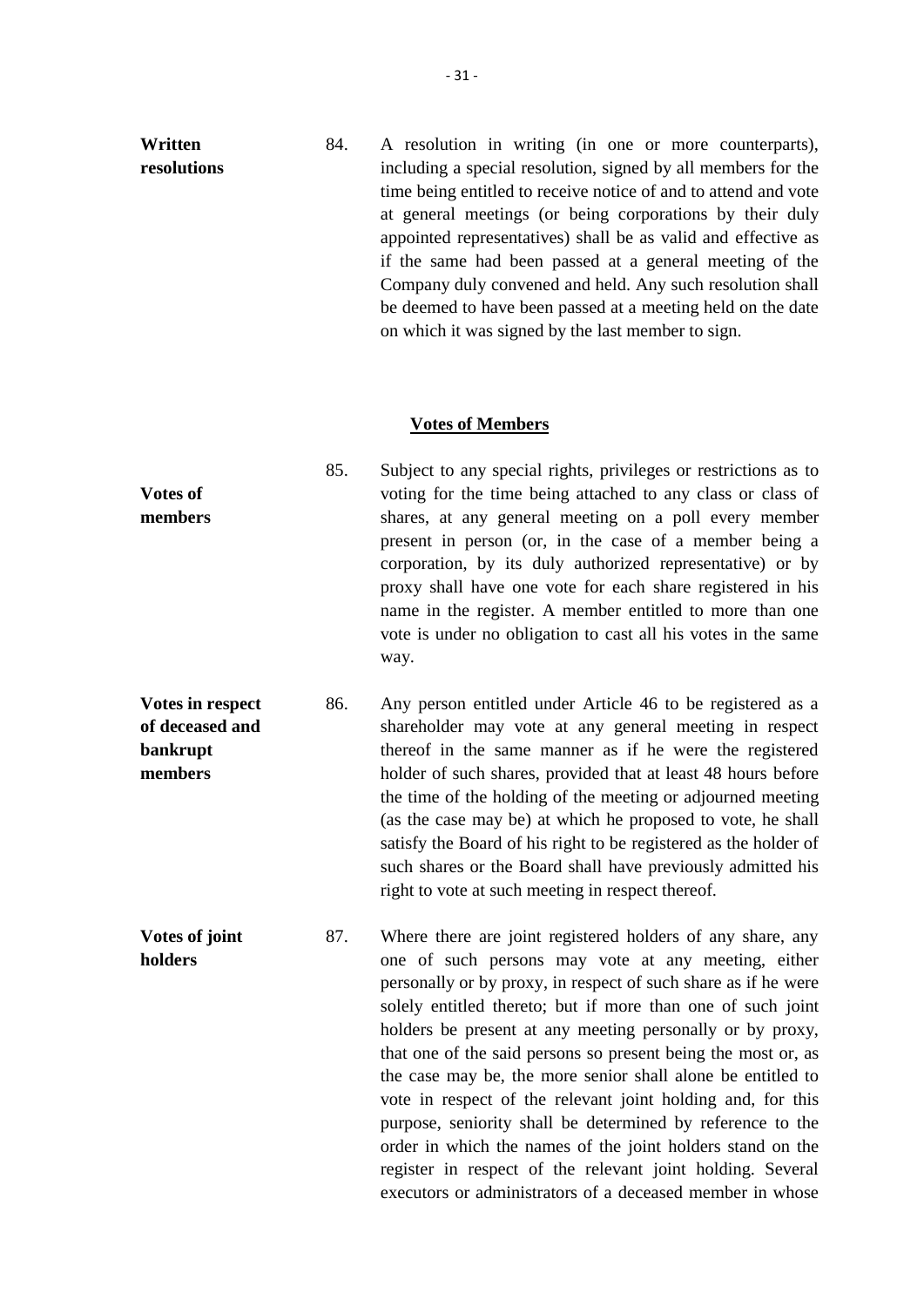name any share stands shall for the purposes of this Article be deemed joint holders thereof.

**Votes of member of unsound mind** 88. A member in respect of whom an order has been made by any competent court or official on the grounds that he is or may be suffering from mental disorder or is otherwise incapable of managing his affairs may vote, by any person authorised in such circumstances to do so, and such person may vote by proxy.

**Qualification for voting** 89. (a) Save as expressly provided in these Articles or as otherwise determined by the Board, no person other than a member duly registered and who shall have paid everything for the time being due from him payable to the Company in respect of his shares shall be entitled to be present or to vote (save as proxy for another member), or to be reckoned in a quorum, either personally or by proxy at any general meeting.

- (b) (i) No objection shall be raised as to the qualification of any person exercising or purporting to exercise any vote or to the admissibility of any vote except at the meeting or adjourned meeting at which the person exercising or purporting to exercise his vote or the vote objected to is given or tendered, and every vote not disallowed at such meeting shall be valid for all purposes. In the case of any dispute as to the admission or rejection of any vote, the Chairman of the meeting shall determine the same and such determination shall be final and conclusive.
	- (ii) Where any member is under the GEM Listing Rules, required to abstain from voting on any particular resolution or restricted to voting only for or only against any particular resolution, any votes cast by or on behalf of such member in contravention of such requirement or restriction shall not be counted.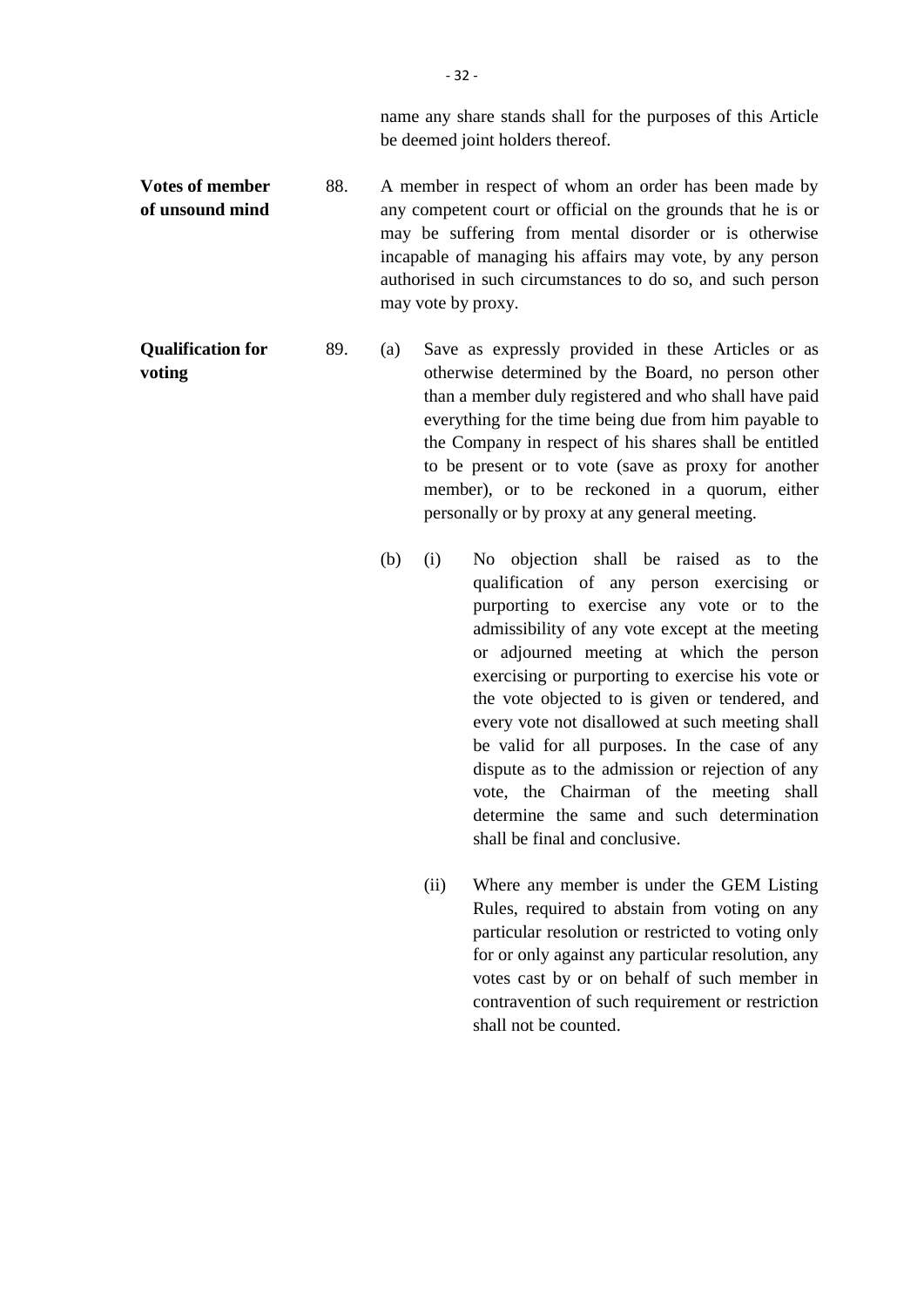| 90. | Any member of the Company entitled to attend and vote at a<br>meeting of the Company shall be entitled to appoint another<br>person (who must be an individual) as his proxy to attend<br>and vote instead of him and a proxy so appointed shall have<br>the same right as the member to speak at the meeting. Votes<br>may be given either personally or by proxy. A proxy need<br>not be a member of the Company. A member may appoint<br>any number of proxies to attend in his stead at any one<br>general meeting (or at any one class meeting). |
|-----|-------------------------------------------------------------------------------------------------------------------------------------------------------------------------------------------------------------------------------------------------------------------------------------------------------------------------------------------------------------------------------------------------------------------------------------------------------------------------------------------------------------------------------------------------------|
| 91. | The instrument appointing a proxy shall be in writing under<br>the hand of the appoint or of his attorney authorised in<br>writing, or if the appoint is a corporation, either under its                                                                                                                                                                                                                                                                                                                                                              |
|     |                                                                                                                                                                                                                                                                                                                                                                                                                                                                                                                                                       |

duly authorised to sign the same.

92. The instrument appointing a proxy and (if required by the Board) the power of attorney or other authority, (if any) under which it is signed, or a notarially certified copy of such power or authority, shall be delivered at the registered office of the Company (or at such other place as may be specified in the notice convening the meeting or in any notice of any adjournment or, in either case, in any document sent therewith) not less than 48 hours before the time appointed for holding the meeting or adjourned meeting at which the person named in the instrument proposes to vote, provided always that the Chairman of the meeting may at his discretion direct that an instrument of proxy shall be deemed to have been duly deposited upon receipt of telex or cable or facsimile confirmation from the appointor that the instrument of proxy duly signed is in the course of transmission to the Company. No instrument appointing a proxy shall be valid after the expiration of 12 months from the date named in it as the date of its execution. Delivery of any instrument appointing a proxy shall not preclude a member from attending and voting in person at the meeting or poll concerned and, in such event, the instrument appointing a proxy shall be deemed to be revoked.

seal or under the hand of an officer, attorney or other person

**writing** App 3 r.11(2)

**Delivery of authority for appointment of proxy**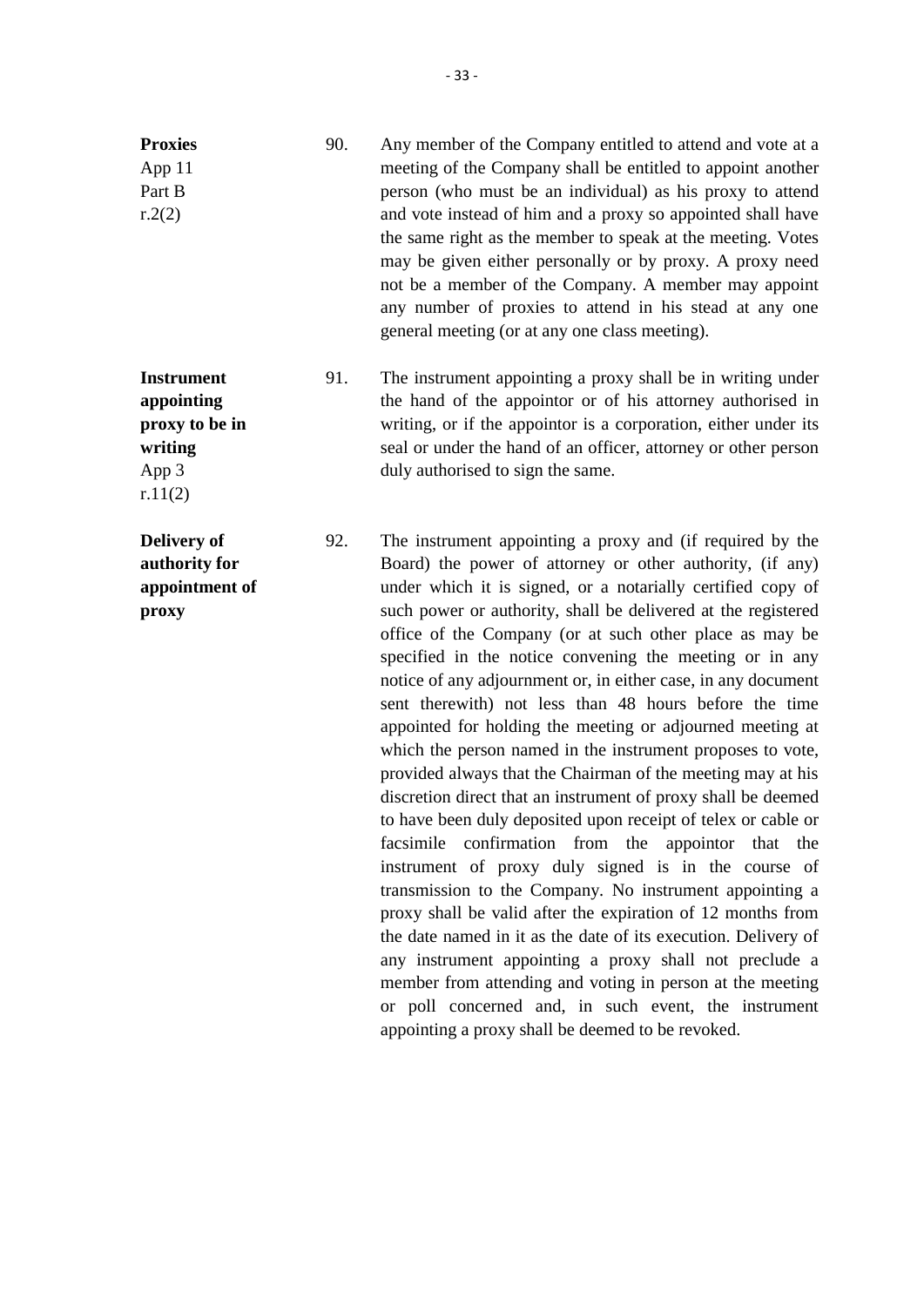- **Form of Proxy** App 3 r.11(1) 93. Every instrument of proxy, whether for a specified meeting or otherwise, shall be in common form or such other form as the Board may from time to time approve, provided that it shall enable a member, according to his intention, to instruct his proxy to vote in favour of or against (or in default of instructions or in the event of conflicting instructions, to exercise his discretion in respect of) each resolution to be proposed at the meeting to which the form of proxy relates.
- **Authority under instrument appointing proxy** 94. The instrument appointing a proxy to vote at a general meeting shall: (a) be deemed to confer authority to demand and to vote on any amendment of a resolution put to the meeting for which it is given as the proxy thinks fit; and (b) unless the contrary is stated therein, be valid as well for any adjournment of the meeting as for the meeting to which it relates, provided that the meeting was originally held within 12 months from such date.
- **When vote by proxy/ representative valid though authority revoked** 95. A vote given in accordance with the terms of an instrument of proxy or resolution of a member shall be valid notwithstanding the previous death or insanity of the principal or revocation of the proxy or power of attorney or other authority under which the proxy or resolution of a member was executed or revocation of the relevant resolution or the transfer of the share in respect of which the proxy was given, provided that no intimation in writing of such death, insanity, revocation or transfer as aforesaid shall have been received by the Company at its registered office, or at such other place as is referred to in Article 92, at least two hours before the commencement of the meeting or adjourned meeting at which the proxy is used.
- **Corporations/ clearing houses acting by representatives at meetings** App 11 Part B  $r.2(2)$ 96. (a) Any corporation which is a member of the Company may, by resolution of its directors or other governing body or by power of attorney, authorise such person as it thinks fit to act as its representative at any meeting of the Company or of members of any class of shares of the Company and the person so authorised shall be entitled to exercise the same powers on behalf of the corporation which he represents as that corporation could exercise if it were an individual member of the Company and where a corporation is so represented, it shall be treated as being present at any meeting in person.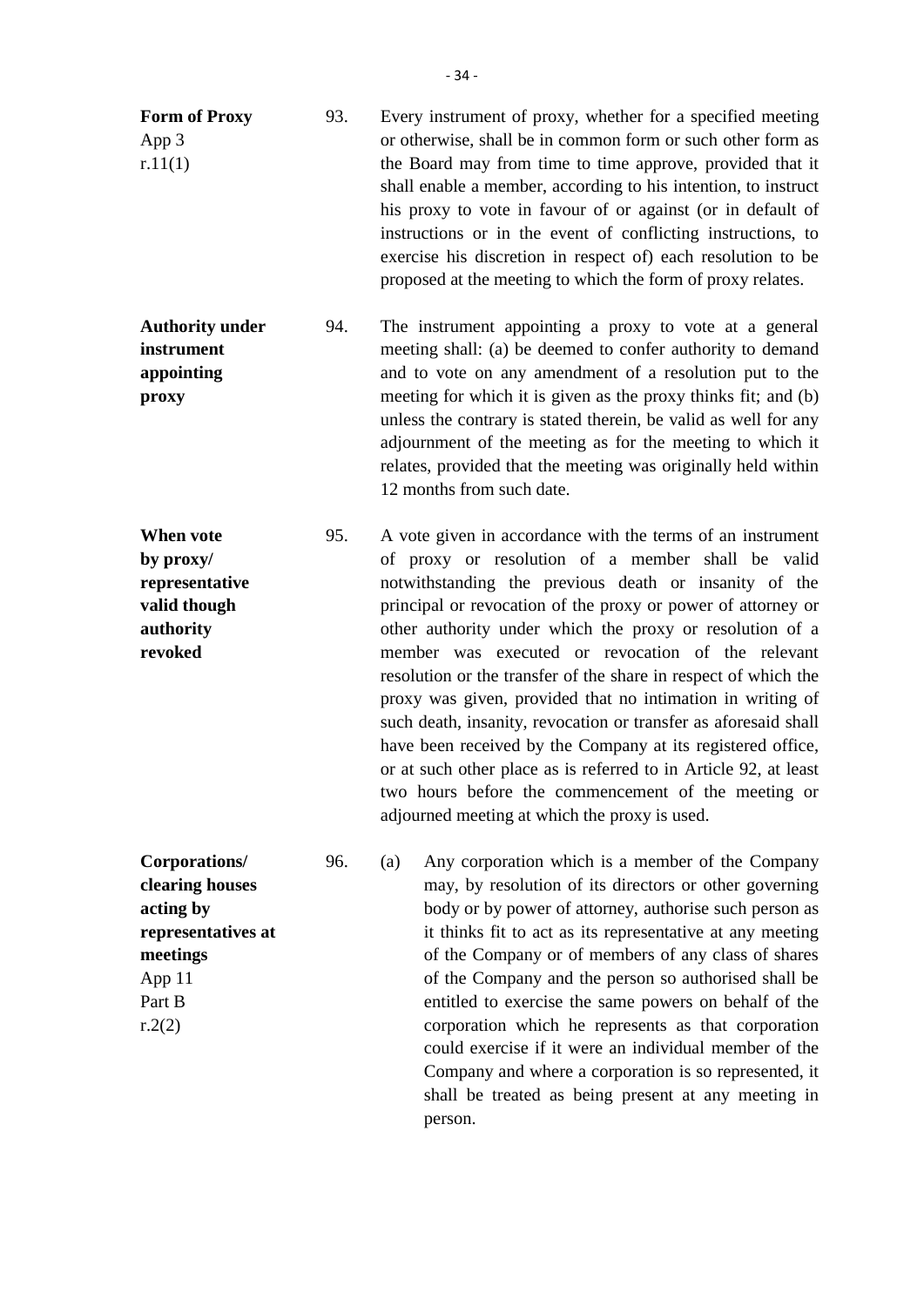App 11 Part B r.6

(b) If a recognised clearing house (or its nominee) is a member of the Company it may, by resolution of its directors or other governing body or by power of attorney, authorise such person or persons as it thinks fit to act as its proxy(ies) or representative(s) at any general meeting of the Company or at any general meeting of any class of members of the Company provided that, if more than one person is so authorised, the proxy form or authorisation shall specify the number and class of shares in respect of which each such person is so authorised. A person so authorized pursuant to this provision shall be entitled to exercise the same rights and powers on behalf of the recognised clearing house (or its nominee) which he represents as that recognised clearing house (or its nominee) could exercise as if such person were an individual member of the Company holding the number and class of shares specified in such proxy form or authorisation, notwithstanding any contrary provision contained in Article 85.

## **Registered Office**

**Registered office** 97. The registered office of the Company shall be at such place in the Cayman Islands as the Board shall from time to time appoint.

## **Board of Directors**

- **Constitution** 98. The number of Directors shall not be less than two.
- **Board may fill vacancies/appoint additional Directors** App 3 r.4(2) 99. The Board shall have power from time to time and at any time to appoint any person as a Director either to fill a casual vacancy or as an additional to the Board. Any Director so appointed shall hold office only until the next following general meeting of the Company (in the case of filling a casual vacancy) or until the next following annual general meeting of the Company (in the case of an addition to their number) and shall then be eligible for re-election at that meeting provided that any Director who so retires shall not be taken into account in determining the number of Directors who are to retire at such meeting by rotation pursuant to Article 116.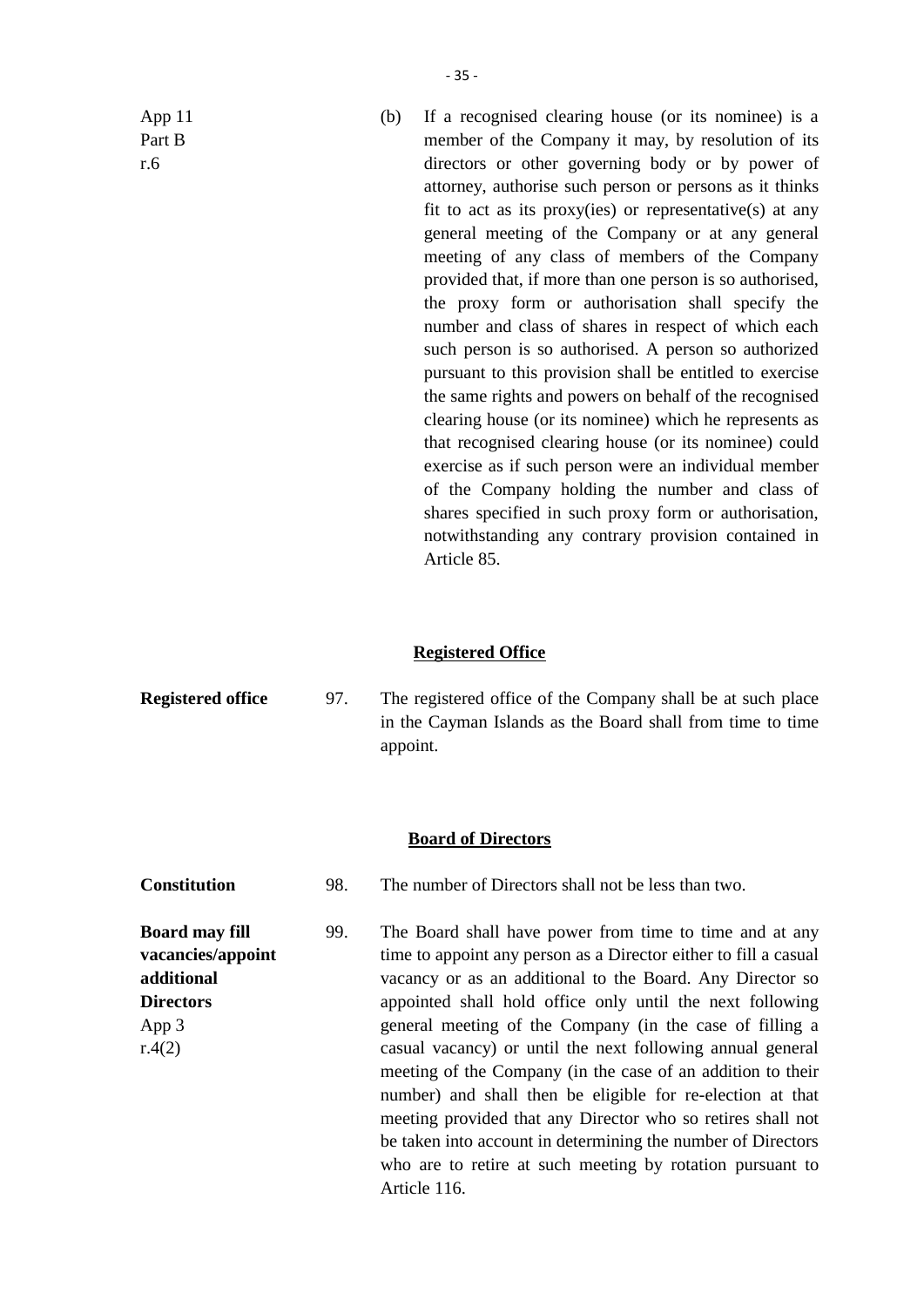**Alternate Directors**

- 100. (a) A Director may at any time by notice in writing delivered to the registered office of the Company or at a meeting of the Board, appoint any person (including another Director) to be his alternate Director in his place during his absence and may in like manner at any time determine such appointment. Such appointment, unless previously approved by the Board, shall have effect only upon and subject to being so approved, provided that the Board may not withhold approval of any such appointment where the proposed appointee is a Director.
	- (b) The appointment of an alternate Director shall determine on the happening of any event which, were he a Director, would cause him to vacate such office or if his appointor ceases to be a Director.
	- (c) An alternate Director shall (except when absent from Hong Kong), be entitled to receive and waive (in lieu of his appointor) notices of meetings of the Directors and shall be entitled to attend and vote as a Director and be counted in the quorum at any such meeting at which the Director appointing him is not personally present and generally at such meeting to perform all the functions of his appointor as a Director and for the purposes of the proceedings at such meeting the provisions of these Articles shall apply as if he (instead of his appointor) were a Director. If he shall be himself a Director or shall attend any such meeting as an alternate for more than one Director his voting rights shall be cumulative and he need not use all his votes or cast all the votes he uses in the same way. If his appointor is for the time being absent from Hong Kong or otherwise not available or unable to act (as to which a certificate by the alternate shall in the absence of actual notice to the contrary to other Directors be conclusive), his signature to any resolution in writing of the Directors shall be as effective as the signature of his appointor. To such extent as the Board may from time to time determine in relation to any committee of the Board, the foregoing provisions of this paragraph shall also apply *mutatis mutandis* to any meeting of any such committee of which his appointor is a member. An alternate Director shall not, save as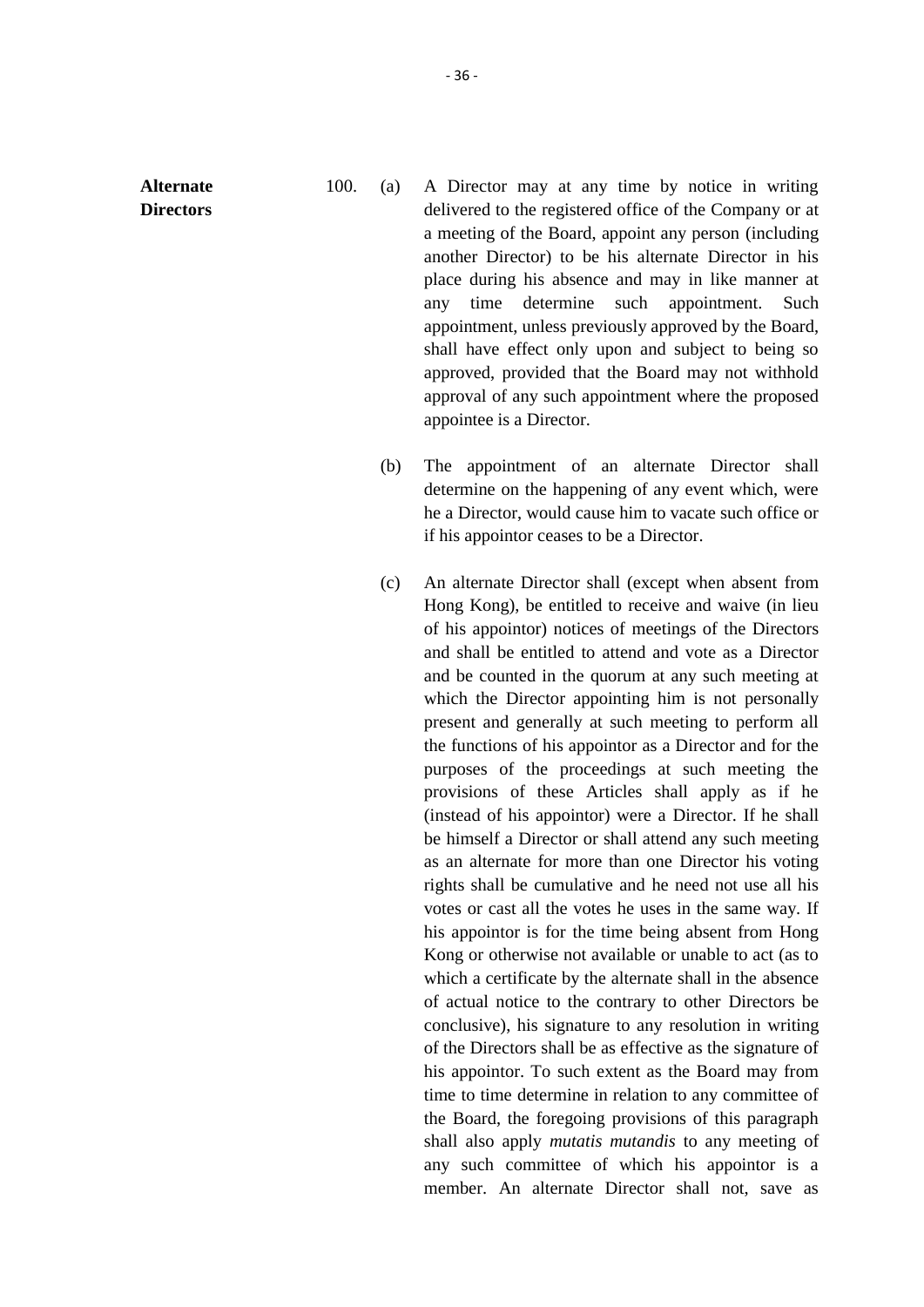aforesaid, have power to act as a Director nor shall he be deemed to be a Director for the purposes of these Articles.

- (d) An alternate Director shall be entitled to contract and be interested in and benefit from contracts or arrangements or transactions and to be repaid expenses and to be indemnified to the same extent *mutatis mutandis* as if he were a Director, but he shall not be entitled to receive from the Company in respect of his appointment as alternate Director any remuneration except only such part (if any) of the remuneration otherwise payable to his appointor as such appointor may by notice in writing to the Company from time to time direct.
- (e) In addition to the foregoing provisions of this Article, a Director may be represented at any meeting of the Board (or of any committee of the Board) by a proxy appointed by him, in which event the presence or vote of the proxy shall for all purposes be deemed to be that of the Director. A proxy need not himself be a Director and the provisions of Articles 90 to 95 shall apply *mutatis mutandis* to the appointment of proxies by Directors save that an instrument appointing a proxy shall not become invalid after the expiration of twelve months from its date of execution but shall remain valid for such period as the instrument shall provide or, if no such provision is made in the instrument, until revoked in writing and save also that a Director may appoint any number of proxies although only one such proxy may attend in his stead at meetings of the Board (or of any committee of the Board).
- **Qualification of Directors** 101. A Director need not hold any qualification shares. No Director shall be required to vacate office or be ineligible for re-election or re-appointment as a Director and no person shall be ineligible for appointment as a Director by reason only of his having attained any particular age.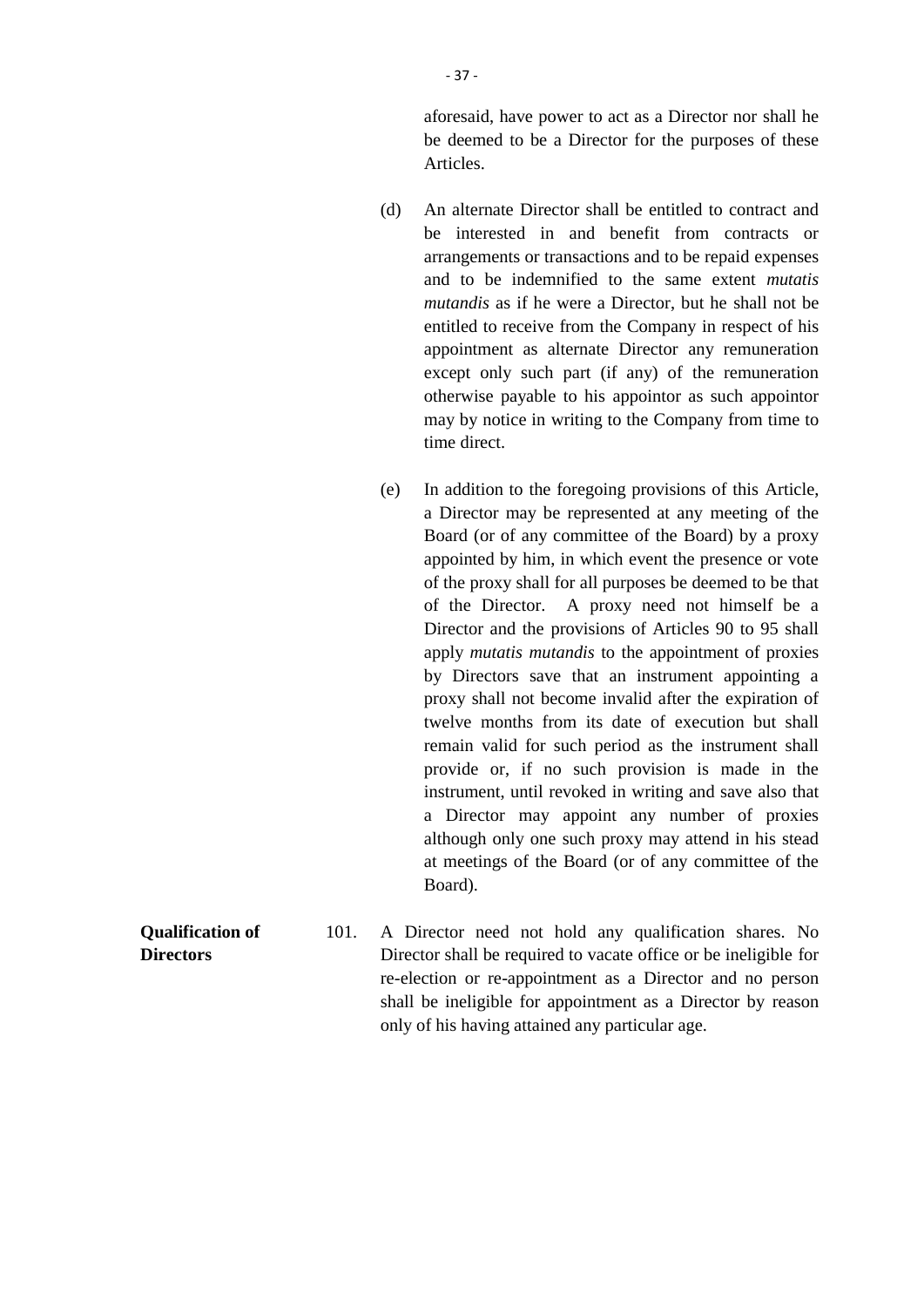| Directors'<br>remuneration | 102. | The Directors shall be entitled to receive by way of<br>(a)<br>remuneration for their services such sum as shall from<br>time to time be determined by the Company in general<br>meeting or by the Board, as the case may be, such sum<br>(unless otherwise directed by the resolution by which<br>it is determined) to be divided amongst the Directors<br>in such proportions and in such manner as they may<br>agree, or failing agreement, equally, except that in<br>such event any Director holding office for less than the<br>whole of the relevant period in respect of which the<br>remuneration is paid shall only rank in such division in<br>proportion to the time during such period for which he<br>has held office. Such remuneration shall be in addition<br>to any other remuneration to which a Director who<br>holds any salaried employment or office in the<br>Company may be entitled by reason of such<br>employment or office. |
|----------------------------|------|----------------------------------------------------------------------------------------------------------------------------------------------------------------------------------------------------------------------------------------------------------------------------------------------------------------------------------------------------------------------------------------------------------------------------------------------------------------------------------------------------------------------------------------------------------------------------------------------------------------------------------------------------------------------------------------------------------------------------------------------------------------------------------------------------------------------------------------------------------------------------------------------------------------------------------------------------------|
| App 11<br>Part B<br>r.5(4) |      | (b)<br>Payment to any Director or past Director of any sum<br>by way of compensation for loss of office or as<br>consideration for or in connection with his retirement<br>from office (not being a payment to which the Director<br>is contractually entitled) must first be approved by the<br>Company in general meeting.                                                                                                                                                                                                                                                                                                                                                                                                                                                                                                                                                                                                                             |
| Directors'<br>expenses     | 103. | The Directors shall be entitled to be paid all expenses,<br>including travel expenses, reasonably incurred by them in or<br>in connection with the performance of their duties as<br>Directors including their expenses of travelling to and from<br>Board meetings, committee meetings or general meetings or<br>otherwise incurred whilst engaged on the business of the<br>Company or in the discharge of their duties as Directors.                                                                                                                                                                                                                                                                                                                                                                                                                                                                                                                  |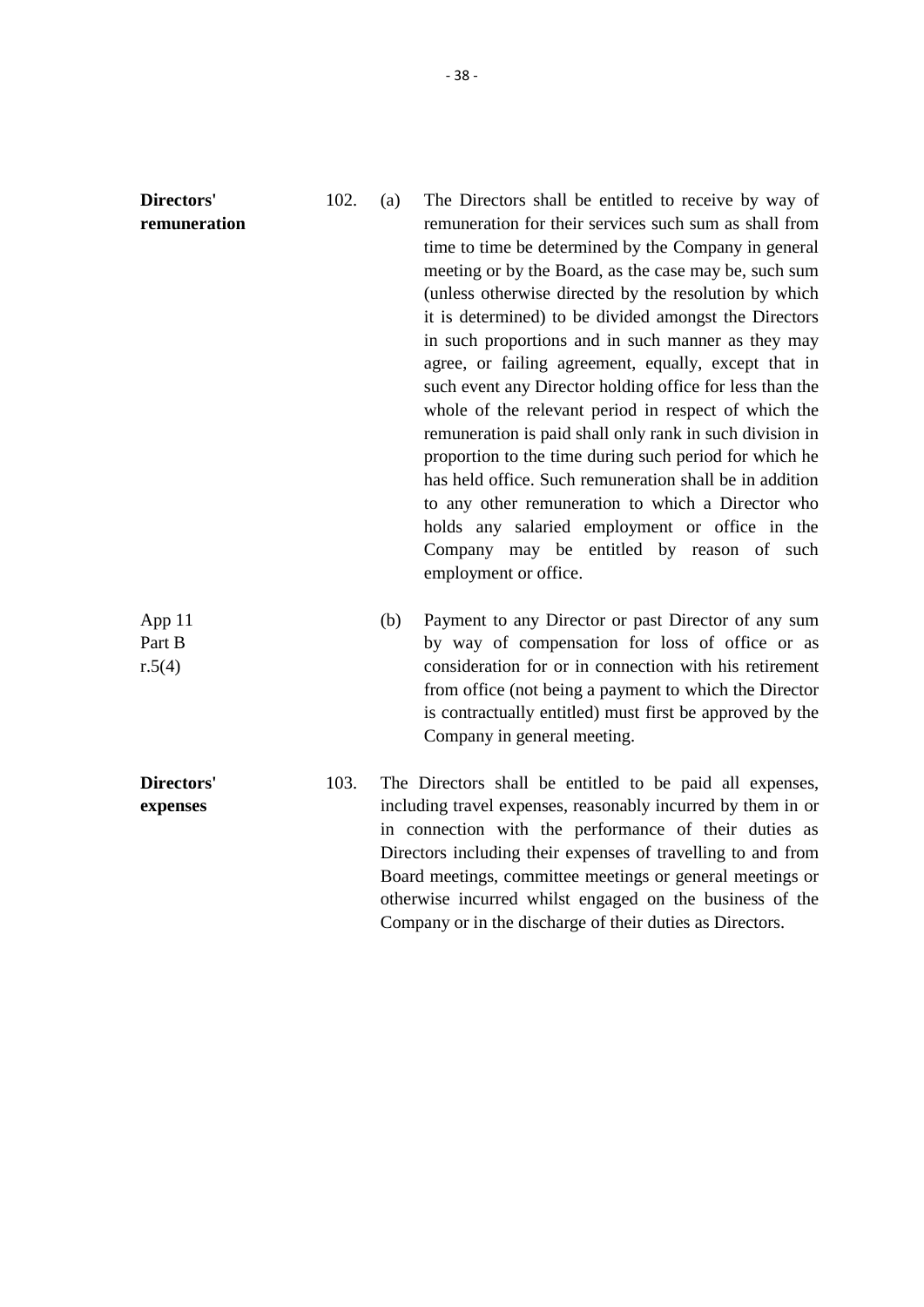| <b>Special</b><br>remuneration                        | 104. | The Board may grant special remuneration to any Director,<br>who shall perform any special or extra services at the request<br>of the Company. Such special remuneration may be made<br>payable to such Director in addition to or in substitution for<br>his ordinary remuneration as a Director, and may be made<br>payable by way of salary, commission or participation in<br>profits or otherwise as may be agreed. |                                                                                                                                                                                                                                                                                                                                                                                                                                                                                                                                                                                                                                                                        |  |
|-------------------------------------------------------|------|--------------------------------------------------------------------------------------------------------------------------------------------------------------------------------------------------------------------------------------------------------------------------------------------------------------------------------------------------------------------------------------------------------------------------|------------------------------------------------------------------------------------------------------------------------------------------------------------------------------------------------------------------------------------------------------------------------------------------------------------------------------------------------------------------------------------------------------------------------------------------------------------------------------------------------------------------------------------------------------------------------------------------------------------------------------------------------------------------------|--|
| <b>Remuneration</b><br>of Managing<br>Directors, etc. | 105. |                                                                                                                                                                                                                                                                                                                                                                                                                          | The remuneration of an Executive Director (as appointed<br>according to Article 108) or a Director appointed to any<br>other office in the management of the Company shall from<br>time to time be fixed by the Board and may be by way of<br>salary, commission, or participation in profits or otherwise or<br>by all or any of those modes and with such other benefits<br>(including share option and/or pension and/or gratuity and/or<br>other benefits on retirement) and allowances as the Board<br>may from time to time decide. Such remuneration shall be in<br>addition to such remuneration as the recipient may be<br>entitled to receive as a Director. |  |
| When office of                                        | 106. | The office of a Director shall be vacated:                                                                                                                                                                                                                                                                                                                                                                               |                                                                                                                                                                                                                                                                                                                                                                                                                                                                                                                                                                                                                                                                        |  |
| Director to be<br>vacated                             |      | (i)                                                                                                                                                                                                                                                                                                                                                                                                                      | if he resigns his office by notice in writing to the<br>Company at its registered office or its principal office<br>in Hong Kong;                                                                                                                                                                                                                                                                                                                                                                                                                                                                                                                                      |  |
|                                                       |      | (ii)                                                                                                                                                                                                                                                                                                                                                                                                                     | if an order is made by any competent court or official<br>on the grounds that he is or may be suffering from<br>mental disorder or is otherwise incapable of managing<br>his affairs and the Board resolves that his office be<br>vacated;                                                                                                                                                                                                                                                                                                                                                                                                                             |  |
|                                                       |      | (iii)                                                                                                                                                                                                                                                                                                                                                                                                                    | if, without leave, he is absent from meetings of the<br>Board (unless an alternate Director appointed by him<br>attends in his place) for a continuous period of 12<br>months, and the Board resolves that his office be<br>vacated;                                                                                                                                                                                                                                                                                                                                                                                                                                   |  |
|                                                       |      | (iv)                                                                                                                                                                                                                                                                                                                                                                                                                     | if he becomes bankrupt or has a receiving order made<br>against him or suspends payment or compounds with<br>his creditors generally;                                                                                                                                                                                                                                                                                                                                                                                                                                                                                                                                  |  |
|                                                       |      | (v)                                                                                                                                                                                                                                                                                                                                                                                                                      | if he ceases to be or is prohibited from being a<br>Director by law or by virtue of any provisions in these<br>Articles;                                                                                                                                                                                                                                                                                                                                                                                                                                                                                                                                               |  |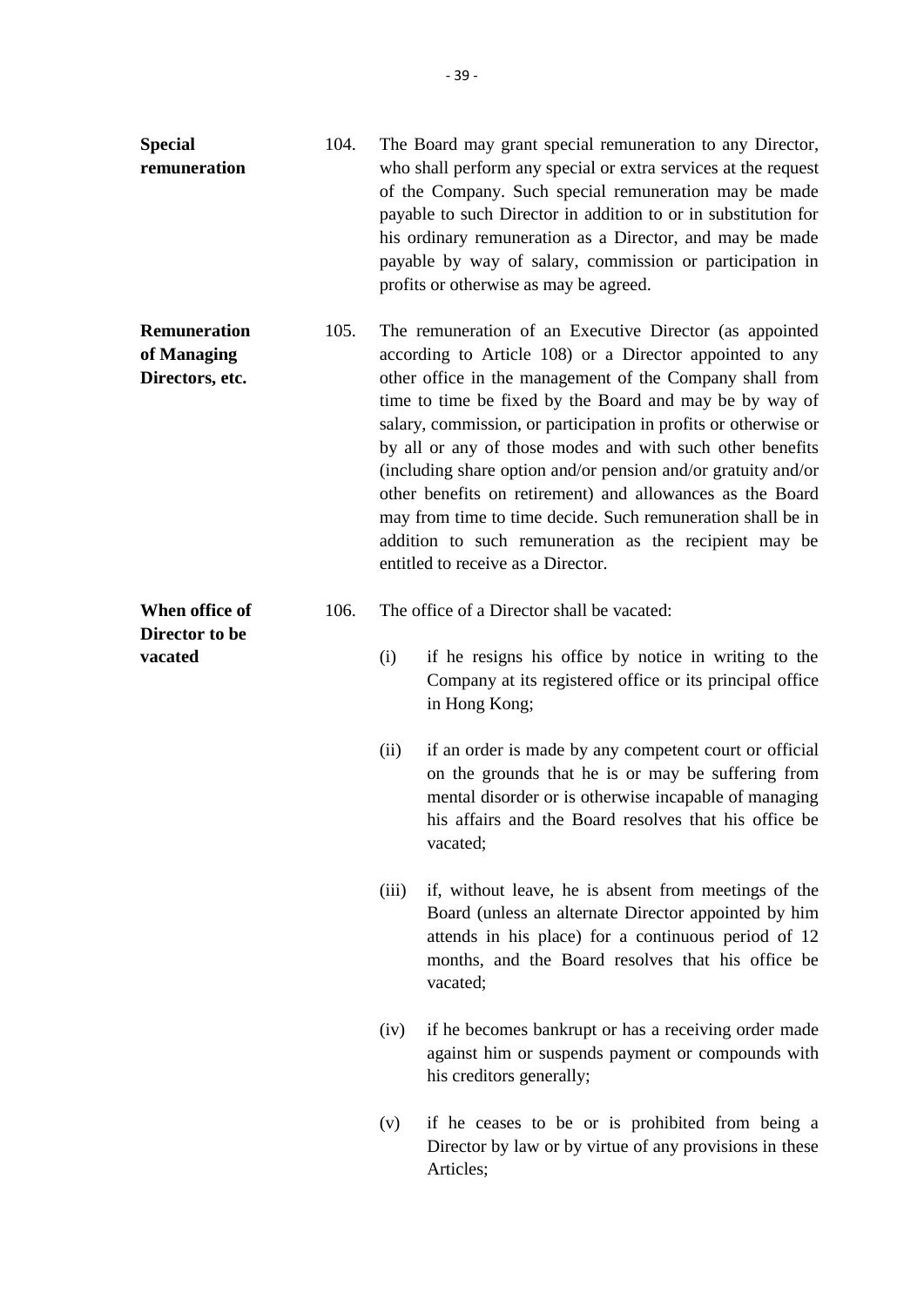- (vi) if he shall be removed from office by notice in writing served upon him signed by not less than three-fourths in number (or, if that is not a round number, the nearest lower round number) of the Directors (including himself) then in office; or
- (vii) if he shall be removed from office by an ordinary resolution of the members of the Company under Article 122(a).

107. (a) (i) No Director or proposed Director shall be disqualified by his office from contracting with the Company either as vendor, purchaser or otherwise nor shall any such contract or any contract or arrangement entered into by or on behalf of the Company with any person, company or partnership of or in which any Director shall be a member or otherwise interested be capable on that account of being avoided, nor shall any Director so contracting or being any member or so interested be liable to account to the Company for any profit so realised by any such contract or arrangement by reason only of such Director holding that office or the fiduciary relationship thereby established, provided that such Director shall, if his interest in such contract or arrangement is material, declare the nature of his interest at the earliest meeting of the Board at which it is practicable for him to do so, either specifically or by way of a general notice stating that, by reason of the facts specified in the notice, he is to be regarded as interested in any contracts of a specified description which may subsequently be made by the Company.

> (ii) Any Director may continue to be or become a director, managing director, joint managing director, deputy managing director, executive director, manager or other officer or member of any other company in which the Company may be interested and (unless otherwise agreed between the Company and the Director) no such Director shall be liable to account to the

App 11 Part B  $r.5(1)$ 

**Directors may contract with Company** App 11 Part B

r.5(3)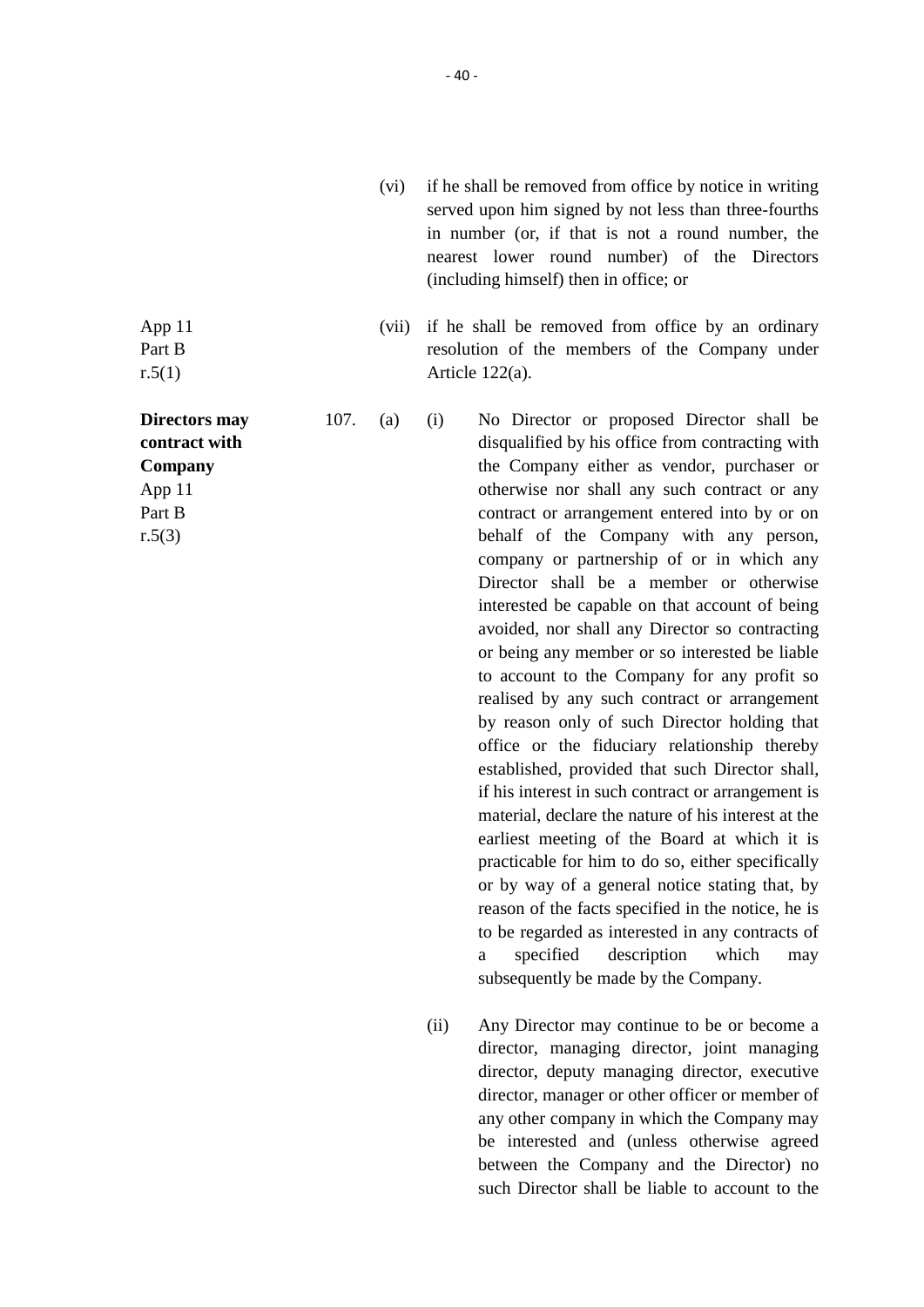Company or the members for any remuneration or other benefits received by him as a director, managing director, joint managing director, deputy managing director, executive director, manager or other officer or member of any such other company. The Directors may exercise the voting powers conferred by the shares in any other company held or owned by the Company, or exercisable by them as directors of such other company in such manner in all respects as they think fit (including the exercise thereof in favour of any resolution appointing themselves or any of them directors, managing directors, joint managing directors, deputy managing directors, executive directors, managers or other officers of such company) and any Director may vote in favour of the exercise of such voting rights in manner aforesaid notwithstanding that he may be, or is about to be, appointed a director, managing director, joint managing director, deputy managing director, executive director, manager or other officer of such a company, and that as such he is or may become interested in the exercise of such voting rights in the manner aforesaid.

(b) A Director may hold any other office or place of profit with the Company (except that of Auditor) in conjunction with his office of Director for such period and upon such terms as the Board may determine, and may be paid such extra remuneration therefor (whether by way of salary, commission, participation in profit or otherwise) as the Board may determine, and such extra remuneration shall be in addition to any remuneration provided for by or pursuant to any other Article.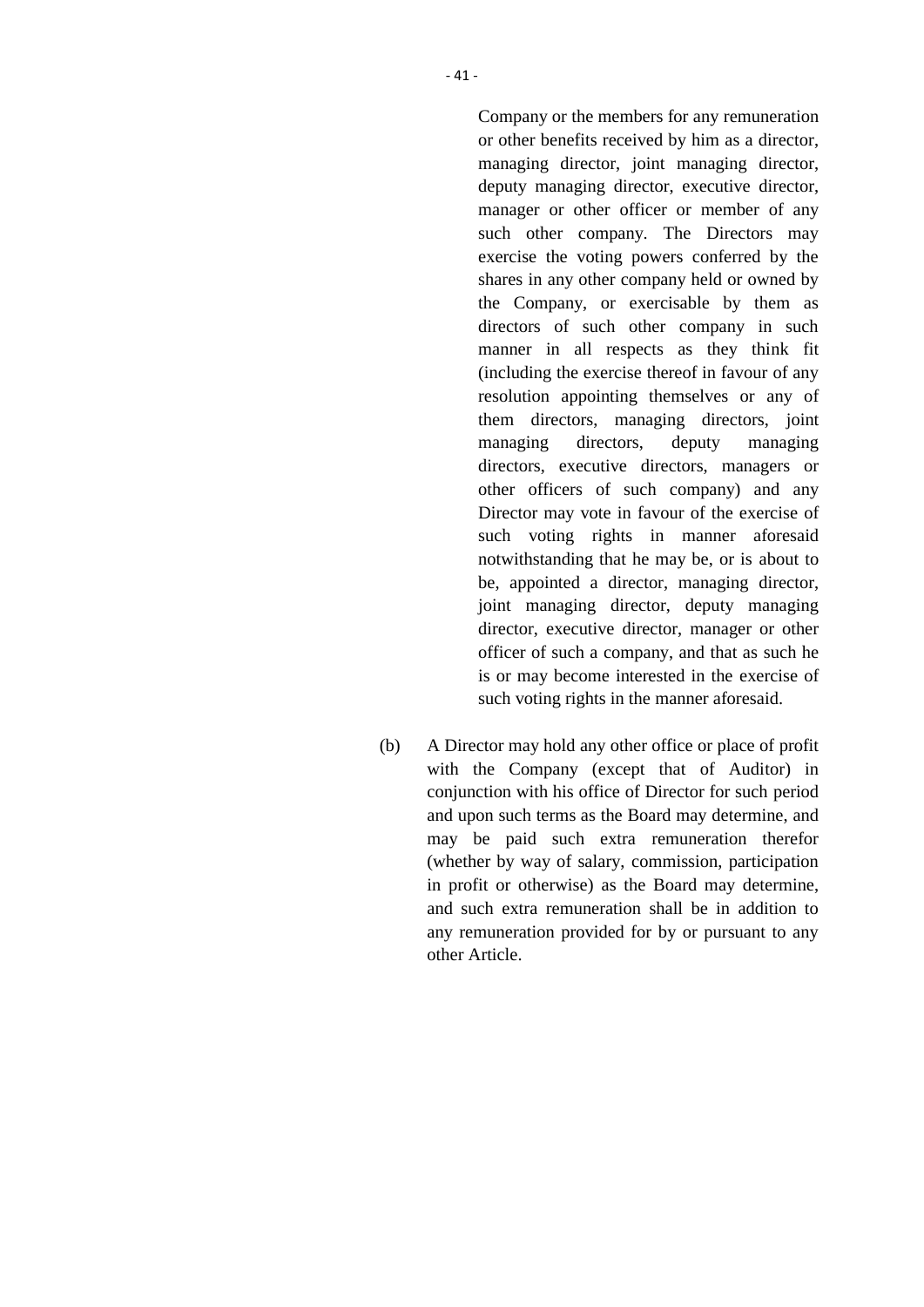**Director may not vote where he has a material interest** App 3 r.4(1)

**Director may vote in respect of certain matters** App 3 Note 5

- (c) A Director shall not be entitled to vote on (nor shall be counted in the quorum in relation to) any resolution of the Board approving any contract or arrangement or any other proposal whatsoever in which he or any of his associate(s) has/have any material interest, and if he shall do so his vote shall not be counted (nor is he to be counted in the quorum for the resolution), but this prohibition shall not apply to any of the following matters namely:
	- (i) the giving of any security or indemnity either:-
		- (aa) to the Director or his associate(s) in respect of money lent or obligations incurred or undertaken by him or any of them at the request of or for the benefit of the Company or any of its subsidiaries;
		- (bb) to a third party in respect of a debt or obligation of the Company or any of its subsidiaries for which the Director or his associate(s) has himself/themselves assumed responsibility in whole or in part and whether alone or jointly under a guarantee or indemnity or by the giving of security;
	- (ii) any proposal concerning an offer of shares or debentures or other securities of or by the Company or any other company which the Company may promote or be interested in for subscription or purchase where the Director or his associate(s) is/are to be interested as a participant in the underwriting or sub-underwriting of the offer;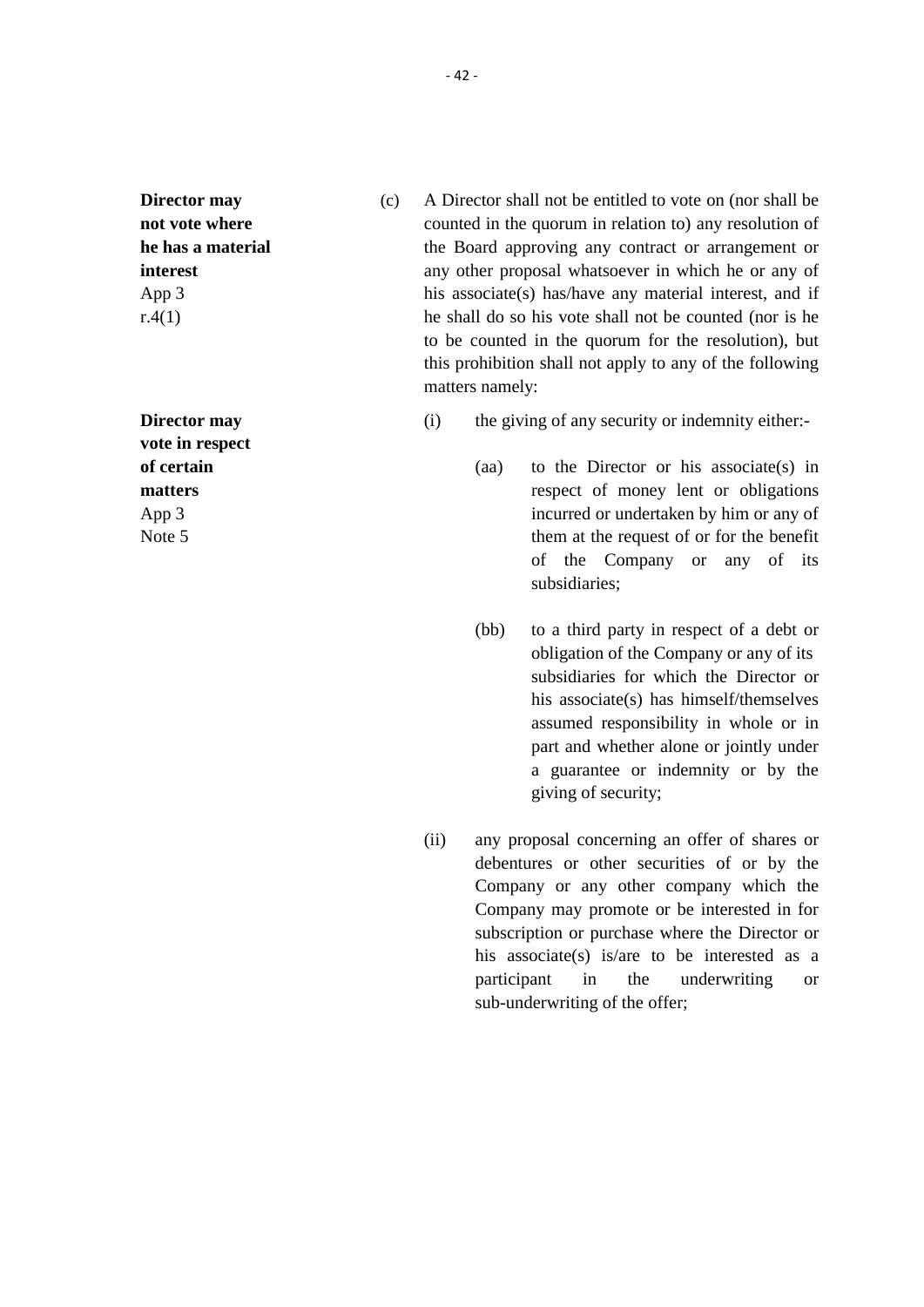- (iii) any proposal concerning any other company in which the Director or his associate(s) is/are interested only, whether directly or indirectly, as an officer or executive or shareholder or in which the Director or his associate(s) is/are beneficially interested in the shares of that company, provided that the Director and any of his associate(s) are not in aggregate beneficially interested in 5% or more of the issued shares of any class of such company (or of any third company through which his interest or that of any of his associate(s) is derived) or of the voting rights;
- (iv) any proposal or arrangement concerning the benefit of employees of the Company or any of its subsidiaries including:-
	- (aa) the adoption, modification or operation of any employee' share scheme or any share incentive scheme or share option scheme under which the director or his associate(s) may benefit;
	- (bb) the adoption, modification or operation of a pension fund or retirement, death or disability benefits scheme which relates both to Directors, his associate(s) and employees of the Company or any of its subsidiaries and does not provide in respect of any Director or his associate(s) as such any privilege or advantage not generally accorded to the class of persons to which such scheme or fund relates; and
- (v) any contract or arrangement in which the Director or his associate(s) is/are interested in the same manner as other holders of shares or debentures or other securities of the Company by virtue only of his/their interest in shares or debentures or other securities of the Company.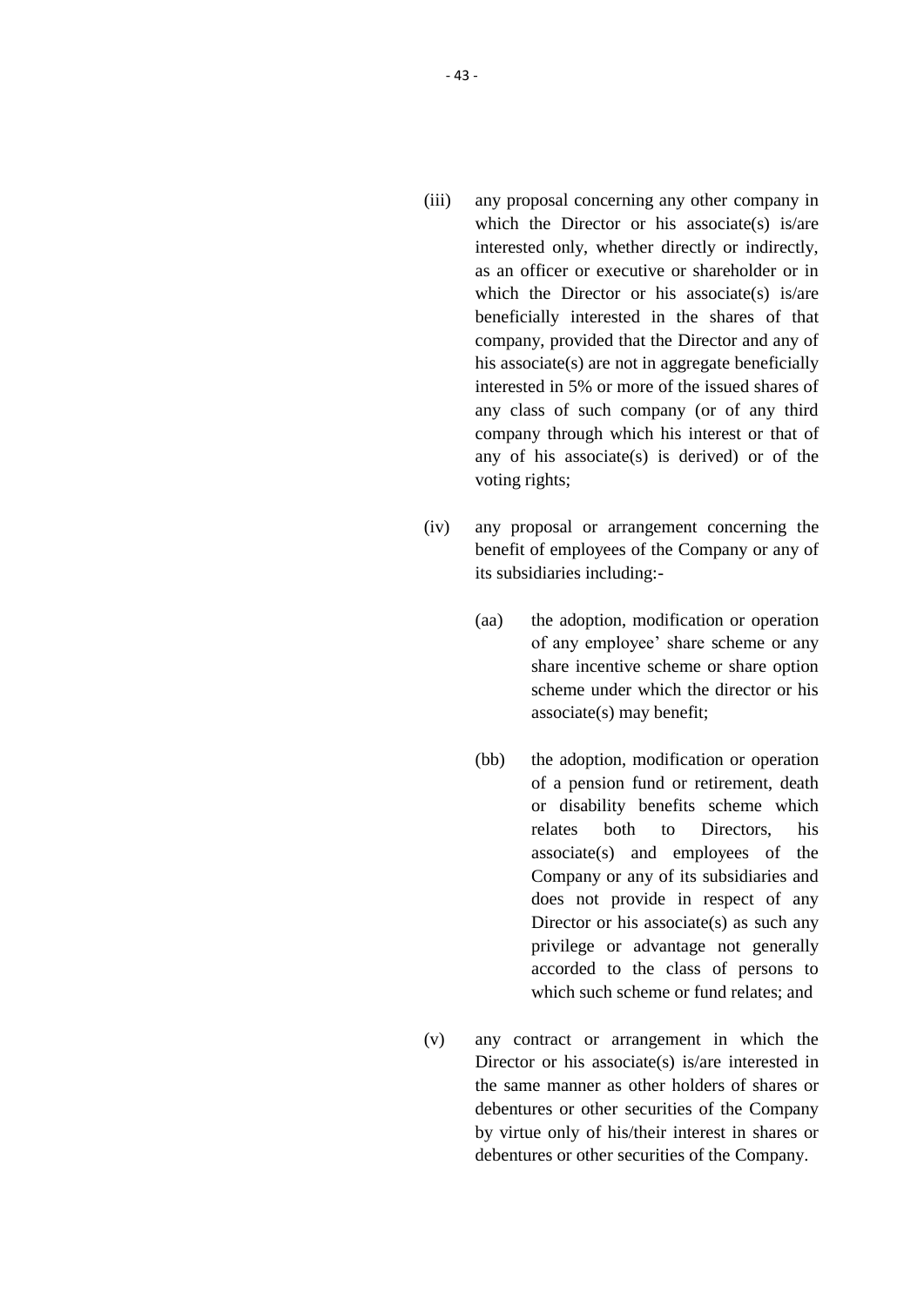**Director may vote on proposals not concerning own appointment**

**Who to decide whether a Director may vote**

- (d) Where proposals are under consideration concerning the appointment (including fixing or varying the terms of or terminating the appointment) of two or more Directors to offices or employments with the Company or any company in which the Company is interested, such proposals shall be divided and considered in relation to each Director separately and in such case each of the Directors concerned (if not prohibited from voting under paragraph (c)) shall be entitled to vote (and be counted in the quorum) in respect of each resolution except that concerning his own appointment.
- (e) If any question shall arise at any meeting of the Board as to the materiality of a Director's or his associate(s)' interest or the significance of a contract, arrangement or transaction or proposed contract, arrangement or transaction or as to the entitlement of any Director to vote or form part of a quorum and such question is not resolved by his voluntarily agreeing to abstain from voting or not to be counted in the quorum, such question shall be referred to the Chairman of the meeting (or, where question relates to the interest of the Chairman, to the other Directors at the meeting) and his ruling (or, as appropriate, the ruling of the other Directors) in relation to any other Director (or, as appropriate, the Chairman) shall be final and conclusive except in a case where the nature or extent of the interests of the Director and/or his associate(s) concerned (or, as appropriate, the Chairman) as known to such Director (or, as appropriate, the Chairman) has not been fairly disclosed to the Board.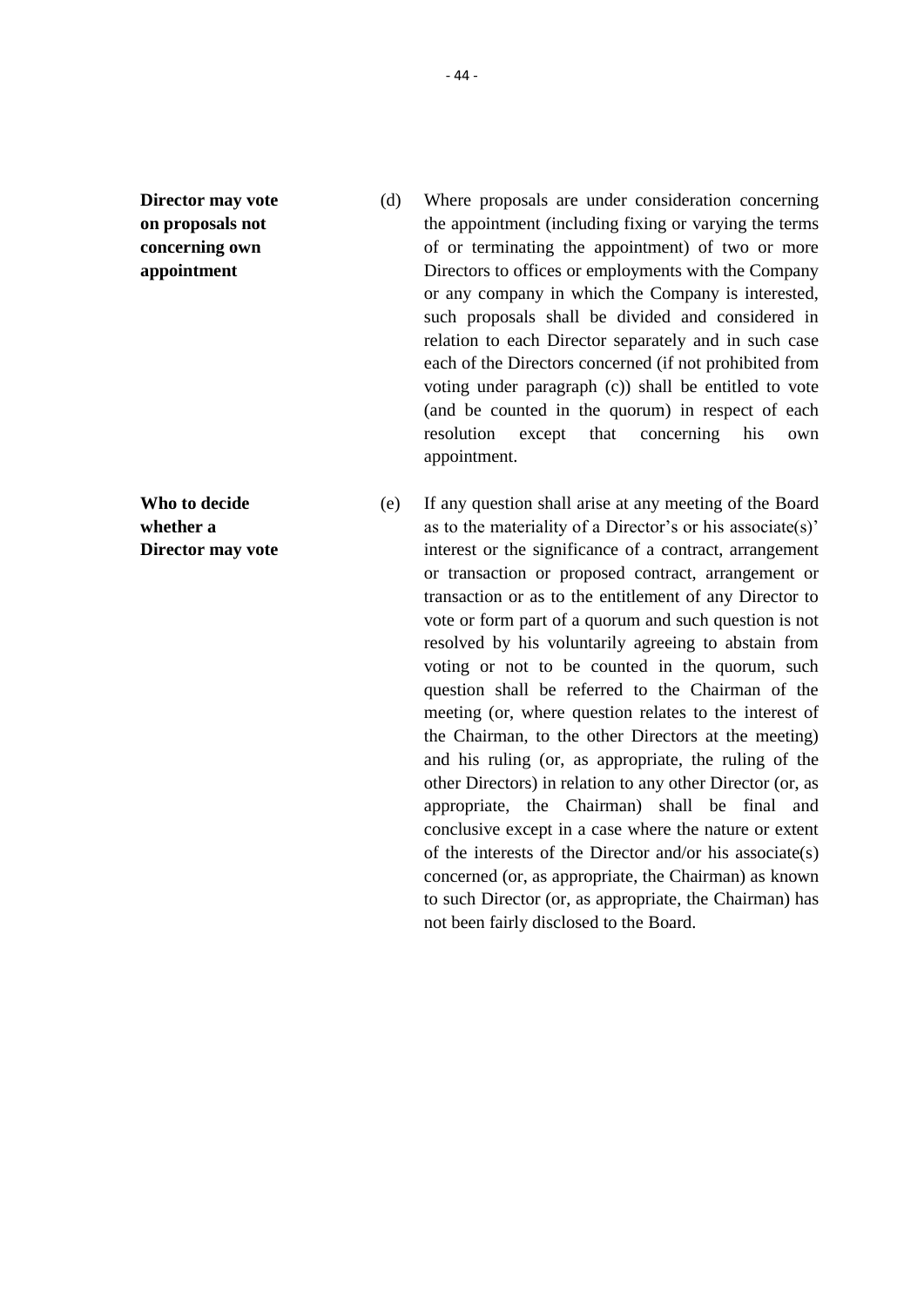#### **Managing Directors**

- **Power to appoint Managing Directors, etc.** 108. The Board may from time to time appoint any one or more of its body to the office of Managing Director, Joint Managing Director, Deputy Managing Director, or other Executive Director and/or such other employment or executive office in the management of the business of the Company as it may decide for such period and upon such terms as it thinks fit and upon such terms as to remuneration as it may decide in accordance with Article 105. **Removal of Managing Director, etc.** 109. Every Director appointed to an office under Article 108 hereof shall, without prejudice to any claim for damages that such Director may have against the Company or the Company may have against such Director for any breach of any contract of service between him and the Company, be liable to be dismissed or removed therefrom by the Board.
- **Cessation of appointment** 110. A Director appointed to an office under Article 108 shall be subject to the same provisions as to removal as the other Directors of the Company, and he shall, without prejudice to any claim for damages that such Director may have against the Company or the Company may have against such Director for any breach of any contract of service between him and the Company, *ipso facto* and imediately cease to hold such office if he shall cease to hold the office of Director for any cause.
- **Powers may be delegated** 111. The Board may from time to time entrust to and confer upon a Managing Director, Joint Managing Director, Deputy Managing Director or Executive Director all or any of the powers of the Board that it may think fit. But the exercise of all powers by such Director shall be subject ot such regulations and restrictions as the Board may from time to time make and impose, and the said powers may at any time be withdrawn, revoked or varied but no person dealing in good faith and without notice of such withdrawal, revocation or variation shall be effected thereby.

#### **Management**

**General powers of Company** 112. (a) Subject to any exercise by the Board of the powers conferred by Articles 113 to 115, the management of the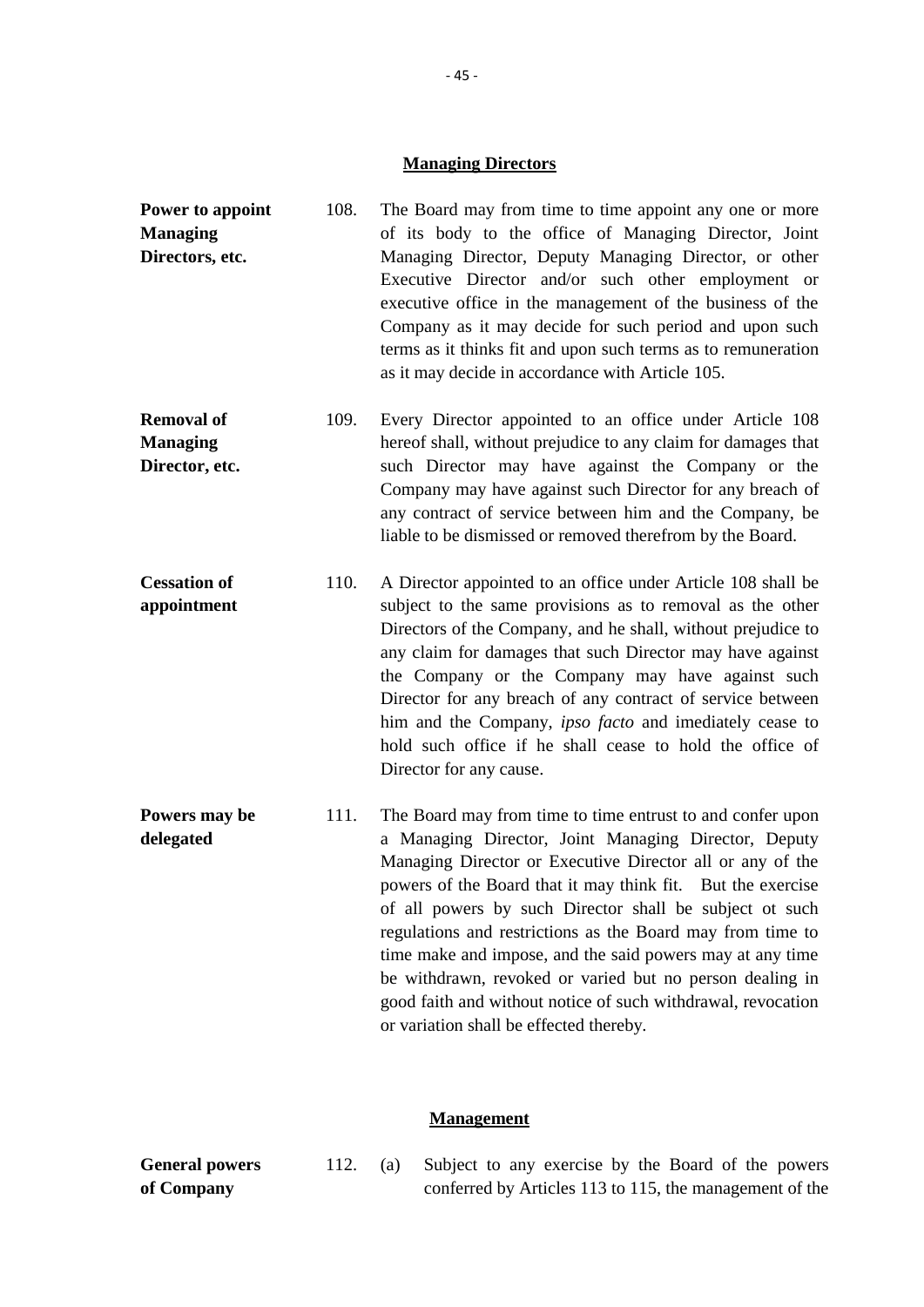| vested in Board            |     | business of the Company shall be vested in the Board<br>which, in addition to the powers and authorities by these<br>Articles expressly conferred upon it, may exercise all<br>such powers and do all such acts and things as may be<br>exercised or done or approved by the Company and are<br>not hereby or by the Law expressly directed or required<br>to be exercised or done by the Company in general<br>meeting, but subject nevertheless to the provisions of<br>the Law and of these Articles and to any regulation from<br>time to time made by the Company in general meeting<br>not being inconsistent with such provisions or these<br>Articles, provided that no regulation so made shall<br>invalidate any prior act of the Board which would have<br>been valid if such regulation had not been made. |  |
|----------------------------|-----|------------------------------------------------------------------------------------------------------------------------------------------------------------------------------------------------------------------------------------------------------------------------------------------------------------------------------------------------------------------------------------------------------------------------------------------------------------------------------------------------------------------------------------------------------------------------------------------------------------------------------------------------------------------------------------------------------------------------------------------------------------------------------------------------------------------------|--|
|                            | (b) | Without prejudice to the general powers conferred by<br>these Articles, it is hereby expressly declared that the<br>Board shall have the following powers:                                                                                                                                                                                                                                                                                                                                                                                                                                                                                                                                                                                                                                                             |  |
|                            |     | (i)<br>to give to any person the right or option of<br>requiring at a future date that an allotment shall<br>be made to him of any share at par or at such<br>premium as may be agreed; and                                                                                                                                                                                                                                                                                                                                                                                                                                                                                                                                                                                                                            |  |
|                            |     | to give to any Directors, officers or employees of<br>(ii)<br>the Company an interest in any particular<br>business or transaction or participation in the<br>profits thereof or in the general profits of the<br>Company either in addition to or in substitution<br>for a salary or other remuneration.                                                                                                                                                                                                                                                                                                                                                                                                                                                                                                              |  |
| App 11<br>Part B<br>r.5(2) | (c) | Except as would, if the Company were a company<br>incorporated in Hong Kong, be permitted by Section<br>157H of the Companies Ordinance as in force at the                                                                                                                                                                                                                                                                                                                                                                                                                                                                                                                                                                                                                                                             |  |

not directly or indirectly:

(i) make a loan to a Director or his Associates (as defined in Article 107(f) above) or a director of any holding company of the Company;

date of adoption of these Articles, and except as permitted under the Companies Law, the Company shall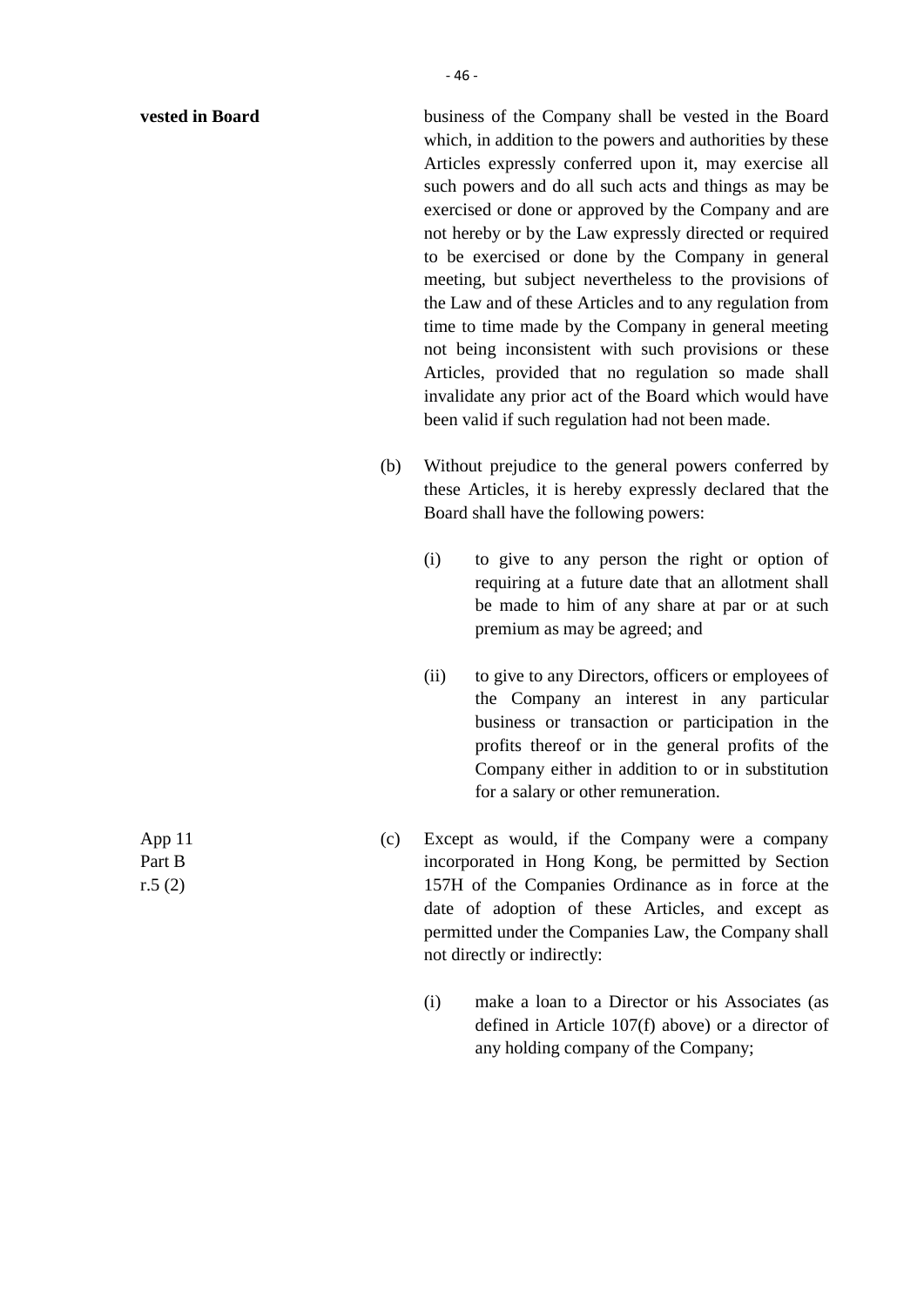- (ii) enter into any guarantee or provide any security in connection with a loan made by any person to a Director or such a director; or
- (iii) if any one or more of the Directors hold (jointly or severally or directly or indirectly) a controlling interest in another company, make a loan to that other company or enter into any guarantee or provide any security in connection with a loan made by any person to that other company.

## **Managers**

- **Appointment and remuneration of managers** 113. The Board may from time to time appoint a general manager, manager or managers of the Company and may fix his or their remuneration either by way of salary or commission or by conferring the right to participation in the profits of the Company or by a combination of two or more of these modes and pay the working expenses of any of the staff of the general manager, manager or managers who may be employed by him or them in connection with the conduct of the business of the Company.
- **Tenure of office and powers** 114. The appointment of such general manager, manager or managers may be for such period as the Board may decide and the Board may confer upon him or them all or any of the powers of the Board as it may think fit.
- **Terms and conditions of appointment** 115. The Board may enter into such agreement or agreements with any such general manager, manager or managers upon such terms and conditions in all respects as the Board may in its absolute discretion think fit, including a power for such general manager, manager or managers to appoint an assistant manager or managers or other employees whatsoever under them for the purpose of carrying on the business of the Company.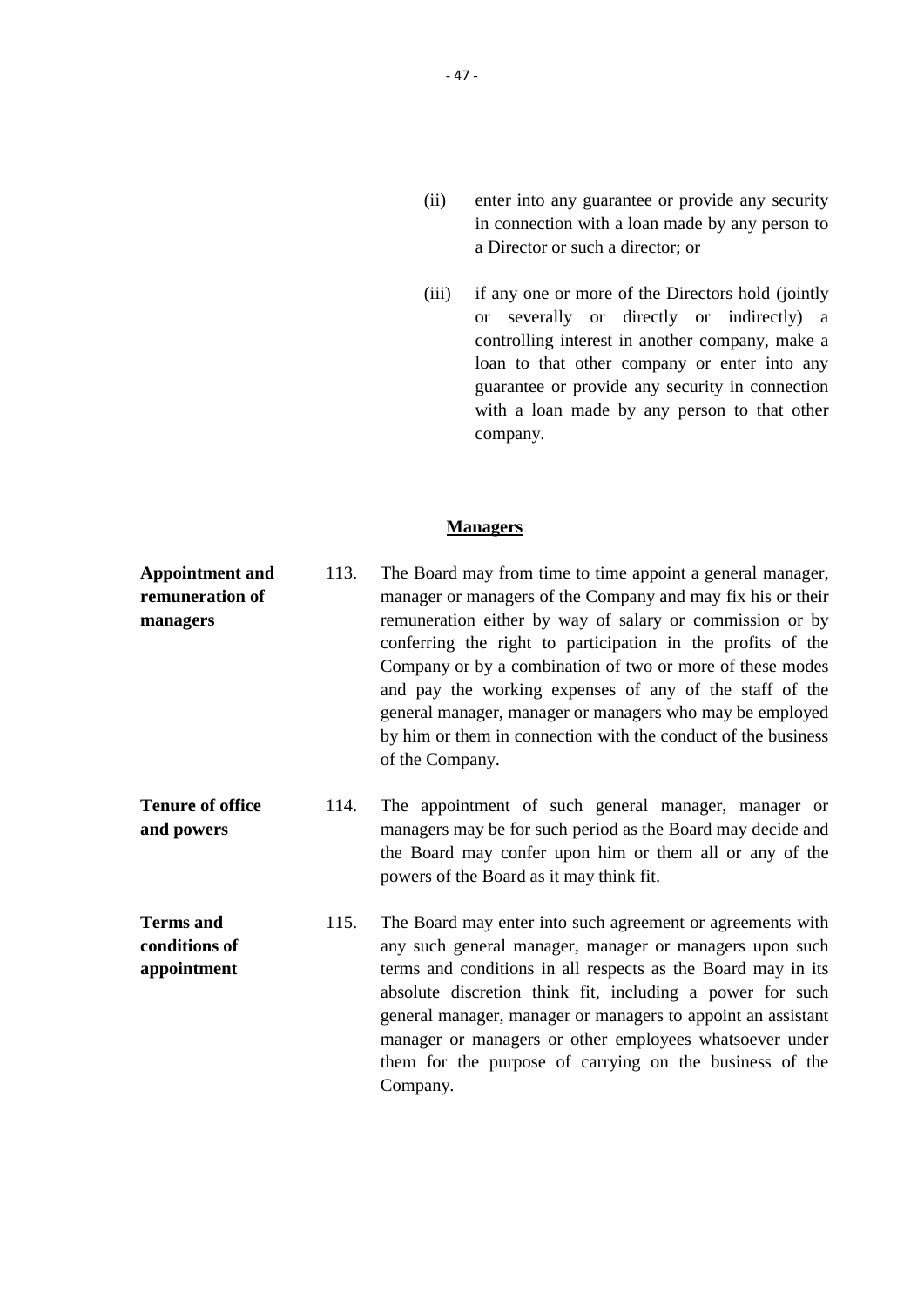# **Rotation of Directors**

| <b>Rotation and</b><br>retirement of<br><b>Directors</b>                            | 116. | At each annual general meeting, one-third of the Directors for<br>the time being, or, if their number is not three or a multiple of<br>three, then the number nearest to but not less than one-third,<br>shall retire from office by rotation provided that every<br>Director, including those appointed for a specific term, shall<br>be subject to retirement by rotation at least once every three<br>years. The Directors to retire in every year shall be those who<br>have been longest in office since their last election but as<br>between persons who became Directors on the same day those<br>to retire shall (unless they otherwise agree between<br>themselves) be determined by lot. A retiring Director shall<br>retain office until the close of the meeting at which he retires,<br>and shall be eligible for re-election thereat. |  |
|-------------------------------------------------------------------------------------|------|------------------------------------------------------------------------------------------------------------------------------------------------------------------------------------------------------------------------------------------------------------------------------------------------------------------------------------------------------------------------------------------------------------------------------------------------------------------------------------------------------------------------------------------------------------------------------------------------------------------------------------------------------------------------------------------------------------------------------------------------------------------------------------------------------------------------------------------------------|--|
| <b>Meeting to fill</b><br>up vacancies                                              | 117. | The Company at any general meeting at which any Directors<br>retire in manner aforesaid may fill the vacated office by<br>electing a like number of persons to be Directors.                                                                                                                                                                                                                                                                                                                                                                                                                                                                                                                                                                                                                                                                         |  |
| <b>Retiring Directors</b><br>to remain in<br>office till<br>successors<br>appointed | 118. | If at any general meeting at which an election of Directors<br>ought to take place, the places of the retiring Directors are not<br>filled the retiring Directors or such of them as have not had<br>their places filled shall be deemed to have been re-elected and<br>shall, if willing, continue in office until the next annual<br>general meeting and so on from year to year until their places<br>are filled, unless:                                                                                                                                                                                                                                                                                                                                                                                                                         |  |
|                                                                                     |      | (i)<br>it shall be determined at such meeting to reduce the<br>number of Directors; or                                                                                                                                                                                                                                                                                                                                                                                                                                                                                                                                                                                                                                                                                                                                                               |  |
|                                                                                     |      | it is expressly resolved at such meeting not to fill up<br>(ii)<br>such vacated offices; or                                                                                                                                                                                                                                                                                                                                                                                                                                                                                                                                                                                                                                                                                                                                                          |  |
|                                                                                     |      | a resolution for the re-election of such Directors is put<br>(iii)<br>to the meeting and lost.                                                                                                                                                                                                                                                                                                                                                                                                                                                                                                                                                                                                                                                                                                                                                       |  |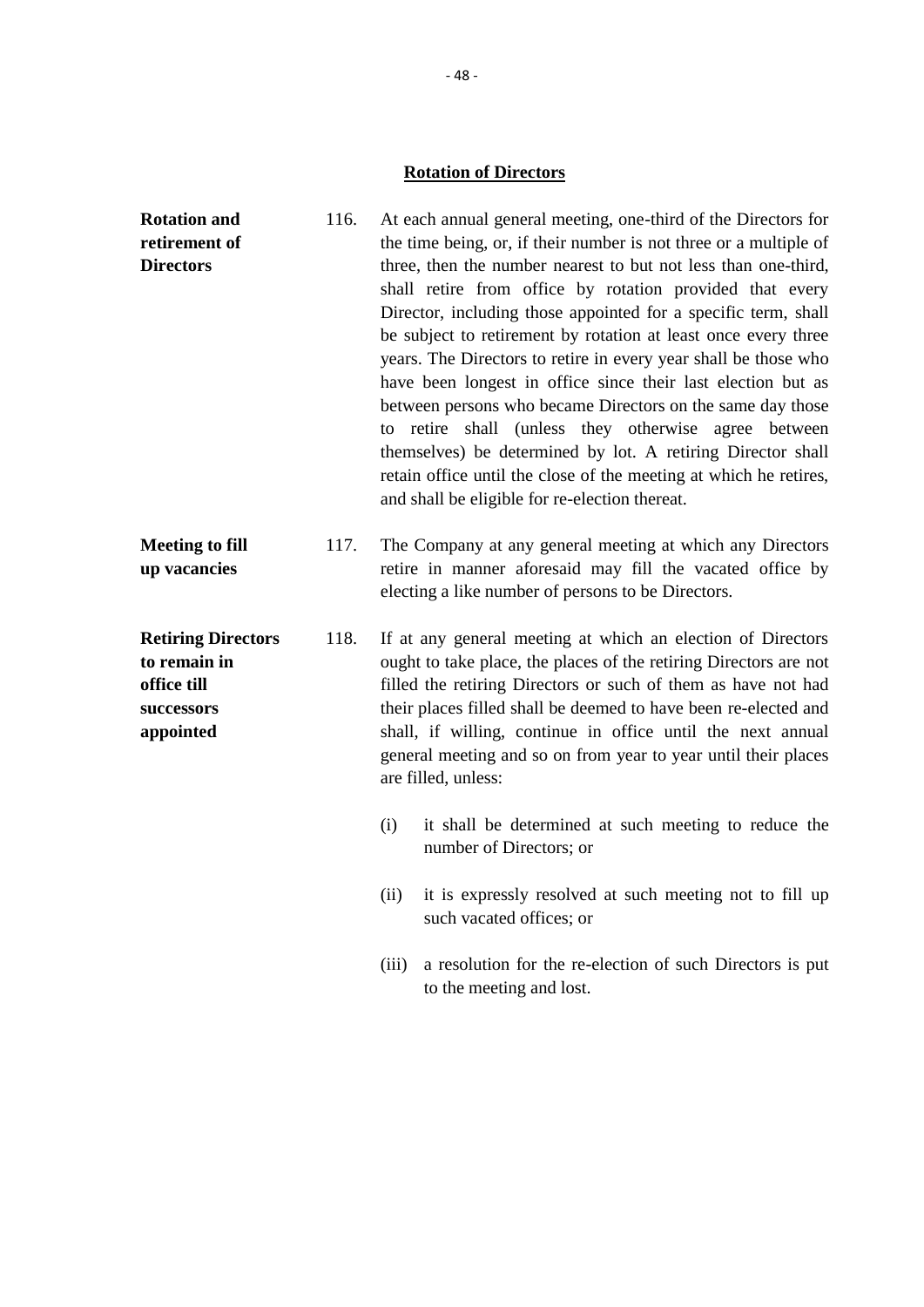**Power of general meeting to increase or reduce the number of Directors** 119. The Company may from time to time in general meeting by ordinary resolution increase or reduce the number of Directors but so that the number of Directors shall not be less than two. Subject to the provisions of these Articles and the Companies Law, the Company may by ordinary resolution elect any person to be a Director either to fill a casual vacancy or as an addition to the existing Directors. Any Director so appointed shall hold office only until the next following general meeting of the Company (in the case of filling a casual vacancy) or until the next following annual general meeting of the Company (in the case of an addition to their number) and shall then be eligible for re-election provided that any Director who so retires shall not be taken into account in determining the number of Directors who are to retire at such meeting by rotation pursuant to Article 116.

**Notice to be given when person proposed for election** App 3 r.4(4)  $r.4(5)$ 120. No person other than a retiring Director shall, unless recommended by the Board, be eligible for election to the office of Director at any general meeting unless there has been given to the Secretary notice in writing by a member of the Company (not being the person to be proposed), entitled to attend and vote at the meeting for which such notice is given, of his intention to propose such person for election and also notice in writing signed by the person to be proposed of his willingness to be elected provided that the minimum length of the period, during which such notice(s) is/are given, shall be at least seven (7) days and that the period for such lodgment of such notice(s) shall commence no earlier than the day after the dispatch of the notice of the general meeting appointed for such election and end no later than seven (7) days prior to the date of such meeting.

**Register of Directors and notification of changes to Registrar**

121. The Company shall keep at its office a register of directors and officers containing their names and addresses and occupations and any other particulars required by the Law and shall send to the Registrar of Companies of the Cayman Islands a copy of such register and shall from time to time notify to the Registrar of Companies of the Cayman Islands any change that takes place in relation to such Directors as required by the Law.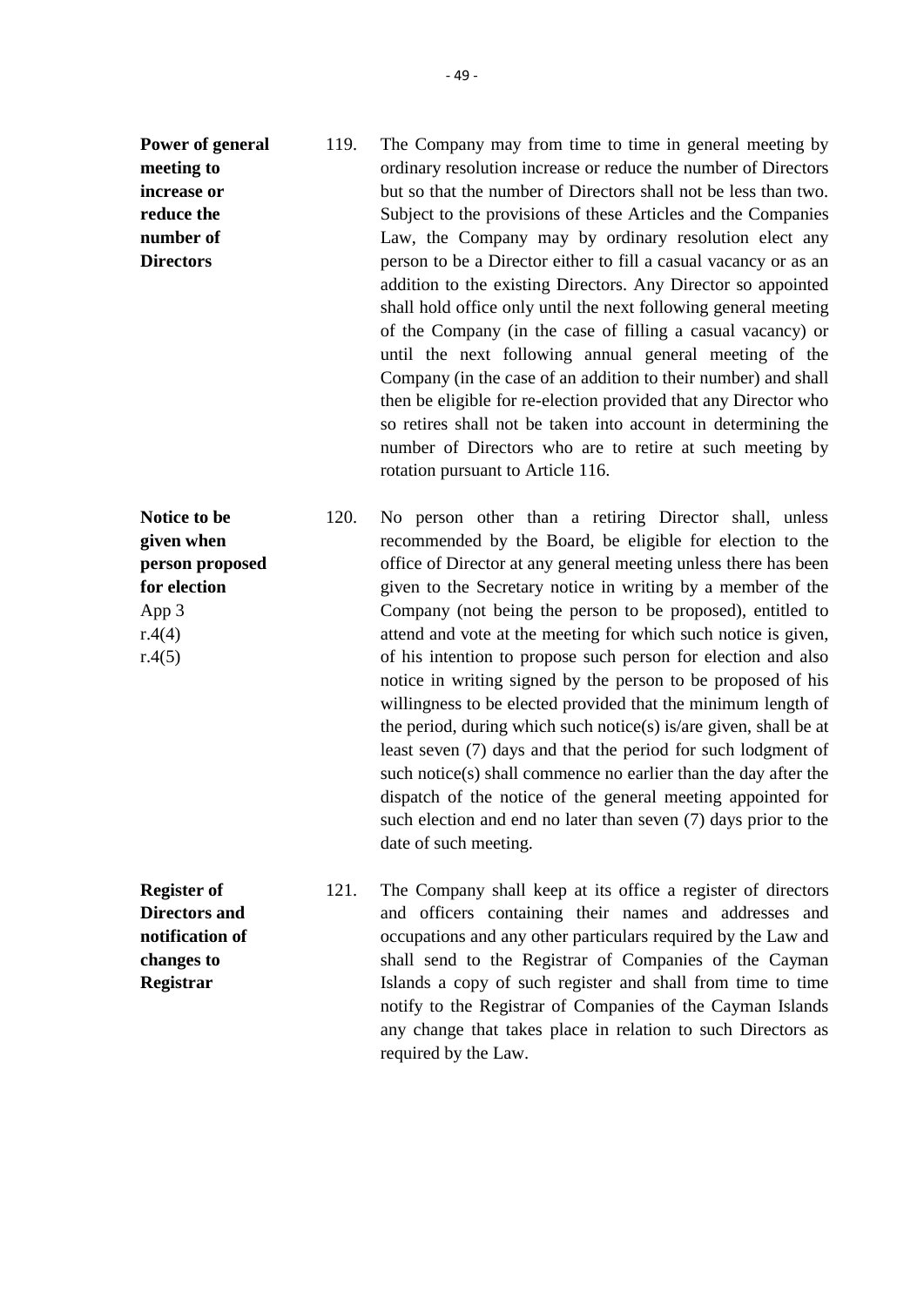| Power to remove    | 122. | (a) | The Company may by ordinary resolution at any time         |
|--------------------|------|-----|------------------------------------------------------------|
| Director by        |      |     | remove any Director (including a managing Director or      |
| special resolution |      |     | other executive Director) before the expiration of his     |
| App 11             |      |     | period of office notwithstanding anything in these         |
| Part B             |      |     | Articles or in any agreement between the Company and       |
| r.5(1)             |      |     | such Director and may by ordinary resolution elect         |
| App 3              |      |     | another person in his stead. Any person so elected shall   |
| r.4(3)             |      |     | hold office during such time only as the Director in       |
|                    |      |     | whose place he is elected would have held the same if      |
|                    |      |     | he had not been removed.                                   |
| App 3              |      | (b) | Nothing in this Article should be taken as depriving a     |
| r.4(3)             |      |     | Director removed under any provisions of this Article of   |
|                    |      |     | compensation or damages payable to him in respect of       |
|                    |      |     | the termination of his appointment as Director or of any   |
|                    |      |     | other appointment or office as a result of the termination |

**Meetings of Directors/ Quorum etc.**

#### **Proceedings of Directors**

from the provision of this Article.

123. The Board may meet together for the despatch of business, adjourn and otherwise regulate its meetings and proceedings as it thinks fit in any part of the world and may determine the quorum necessary for the transaction of business. Unless otherwise determined two Directors shall be a quorum. For the purposes of this Article an alternate Director shall be counted in a quorum in place of the Director who appointed him and an alternate Director who is an alternate for more than one Director shall for quorum purposes be counted separately in respect of himself (if he is a Director) and in respect of each Director for whom he is an alternate (but so that nothing in this provision shall be construed as authorising a meeting to be constituted when only one person is physically present). A meeting of the Board or any committee of the Board may be held by means of a telephone or tele-conferencing or any other telecommunications facility provided that all participants are thereby able to communicate contemporaneously by voice with all other participants and participation in a meeting pursuant to this provision shall constitute presence in person at such meeting.

of his appointment as Director or as derogatory from any power to remove a Director which may exist apart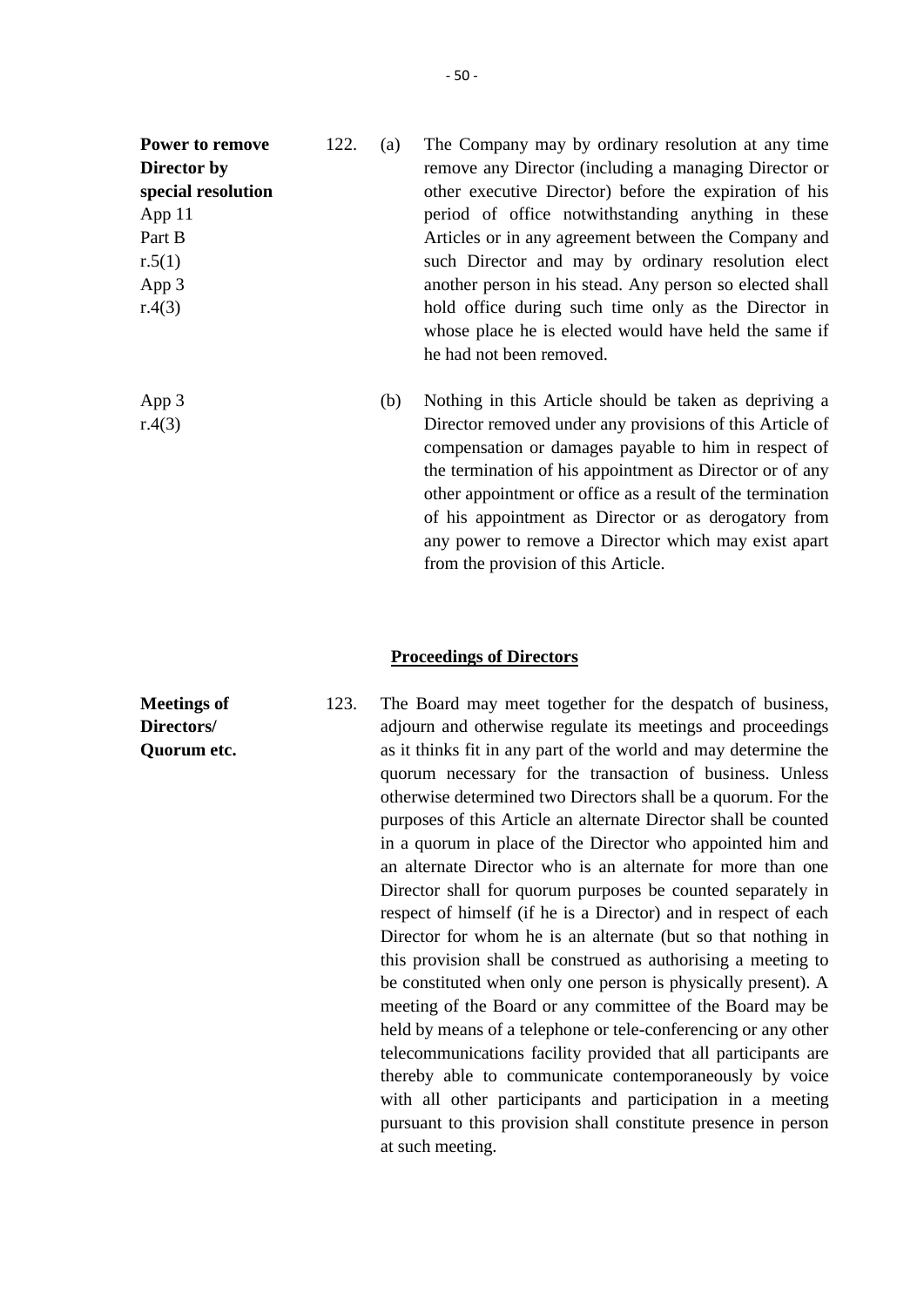- **Convening of board meeting** 124. A Director may, and on request of a Director the Secretary shall, at any time summon a meeting of the Board. Notice thereof shall be given to each Director either in writing or by telephone or by facsimile, telex or telegram at the address or telephone, facsimile or telex number from time to time notified to the Company by such Director or in such other manner as the Board may from time to time determine provided that notice need not be given to any Director or alternate Director for the time being absent from Hong Kong.
- **How questions to be decided** 125. Subject to Article 107, questions arising at any meeting of the Board shall be decided by a majority of votes, and in case of an equality of votes the Chairman shall have a second or casting vote.
- **Chairman** 126. The Board may elect a Chairman of its meetings and determine the period (not being a period extending beyond the date of the annual general meeting at which such Chairman is due to retire by rotation under Article 116) for which he is to hold office; but if no such Chairman is elected, or if at any meeting the Chairman is not present within 15 minutes after the time appointed for holding the same, the Directors present may choose one of their number to be Chairman of the meeting.
- **Power of meeting** 127. A meeting of the Board for the time being at which a quorum is present shall be competent to exercise all or any of the authorities, powers and discretions by or under these Articles for the time being vested in or exercisable by the Board generally.
- **Power to appoint committee and to delegate** 128. The Board may delegate any of its powers to committees consisting of such member or members of the Board (including alternate Directors in the absence of their appointers) as the Board thinks fit, and it may from time to time revoke such delegation or revoke the appointment of and discharge any committees either wholly or in part, and either as to persons or purposes, but every committee so formed shall in the exercise of the powers so delegated conform to any regulations that may from time to time be imposed upon it by the Board.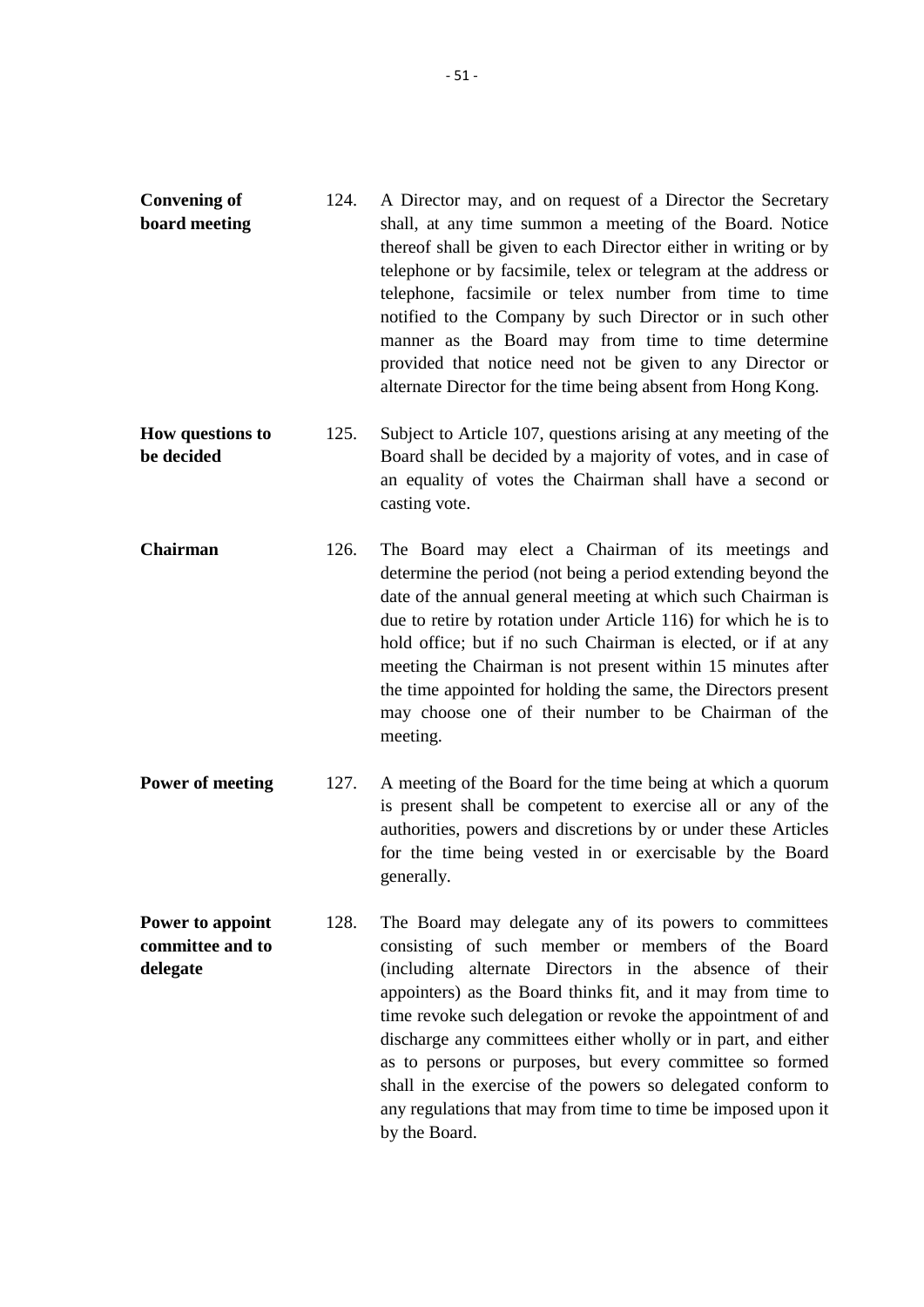- **Acts of committee to be of same effect as act of Directors** 129. All acts done by any such committee in conformity with such regulations and in fulfilment of the purposes for which it is appointed, but not otherwise, shall have the like force and effect as if done by the Board, and the Board shall have power, with the consent of the Company in general meeting, to remunerate the members of any such committee, and charge such remuneration to the current expenses of the Company.
- **Proceedings of committee** 130. (a) The meetings and proceedings of any such committee consisting of two or more members of the Board shall be governed by the provisions herein contained for regulating the meetings and proceedings of the Board so far as the same are applicable thereto and are not replaced by any regulations imposed by the Board pursuant to Article 128.

## (b) The Board shall cause minutes to be made of:-

**Minutes of proceedings of meetings and**

**Directors**

- (i) all appointments of officers made by the Board;
- (ii) the names of the Directors present at each meeting of the Board and of committees appointed pursuant to Article 128;
- (iii) all declarations made or notices given by any Director of his interest in any contract or proposed contract or of his holding of any office or property whereby any conflict of duty or interest may arise; and
- (iv) all resolutions and proceedings at all meetings of the Company and of the Board and of such committees.

Any such minutes shall be conclusive evidence of any such proceedings if they purport to be signed by the chairman of the meeting or by the chairman of the succeeding meeting.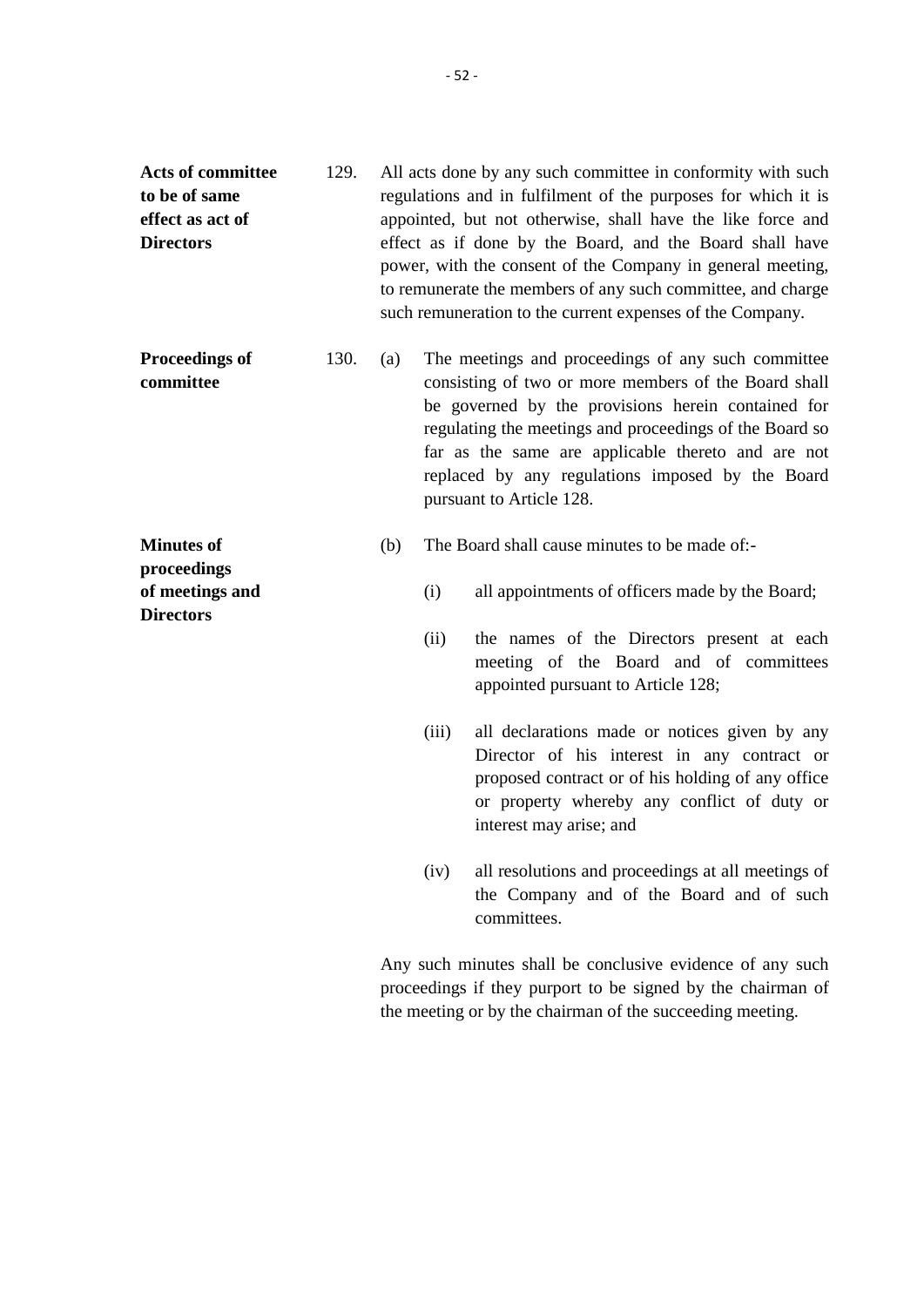- **When acts of Directors or committee to be valid notwithstanding defects** 131. All acts *bona fide* done by any meeting of the Board or by a committee of Directors or by any person acting as Director shall, notwithstanding that it shall be afterwards discovered that there was some defect in the appointment of such Director or persons acting as aforesaid or that they or any of them were disqualified, be as valid as if every such person had been duly appointed and was qualified to be a Director or member of such committee as the case may be.
- **Directors' powers when vacancies exist** 132. The continuing Directors may act notwithstanding any vacancy in their body, but, if and so long as their number is reduced below the number fixed by or pursuant to these Articles as the necessary quorum of Directors, the continuing Director or Directors may act for the purpose of increasing the number of Directors to that number or of summoning a general meeting of the Company but for no other purpose.

**Directors' resolutions** 133. A resolution in writing signed by each and every one of the Directors (or their respective alternates pursuant to Article  $100(c)$ ) shall be as valid and effectual as if it had been passed at a meeting of the Board duly convened and held and may consist of several documents in like form each signed by one or more of the Directors or alternate Directors.

## **Secretary**

**Appointment of Secretary** 134. The Secretary shall be appointed by the Board for such term, at such remuneration and upon such conditions as it may think fit, and any Secretary so appointed may be removed by the Board. Anything by the Law or these Articles required or authorised to be done by or to the Secretary, if the office is vacant or there is for any other reason no Secretary capable of acting, may be done by or to any assistant or deputy Secretary appointed by the Board, or if there is no assistant or deputy Secretary capable of acting, by or to any officer of the Company authorised generally or specifically in that behalf by the Board.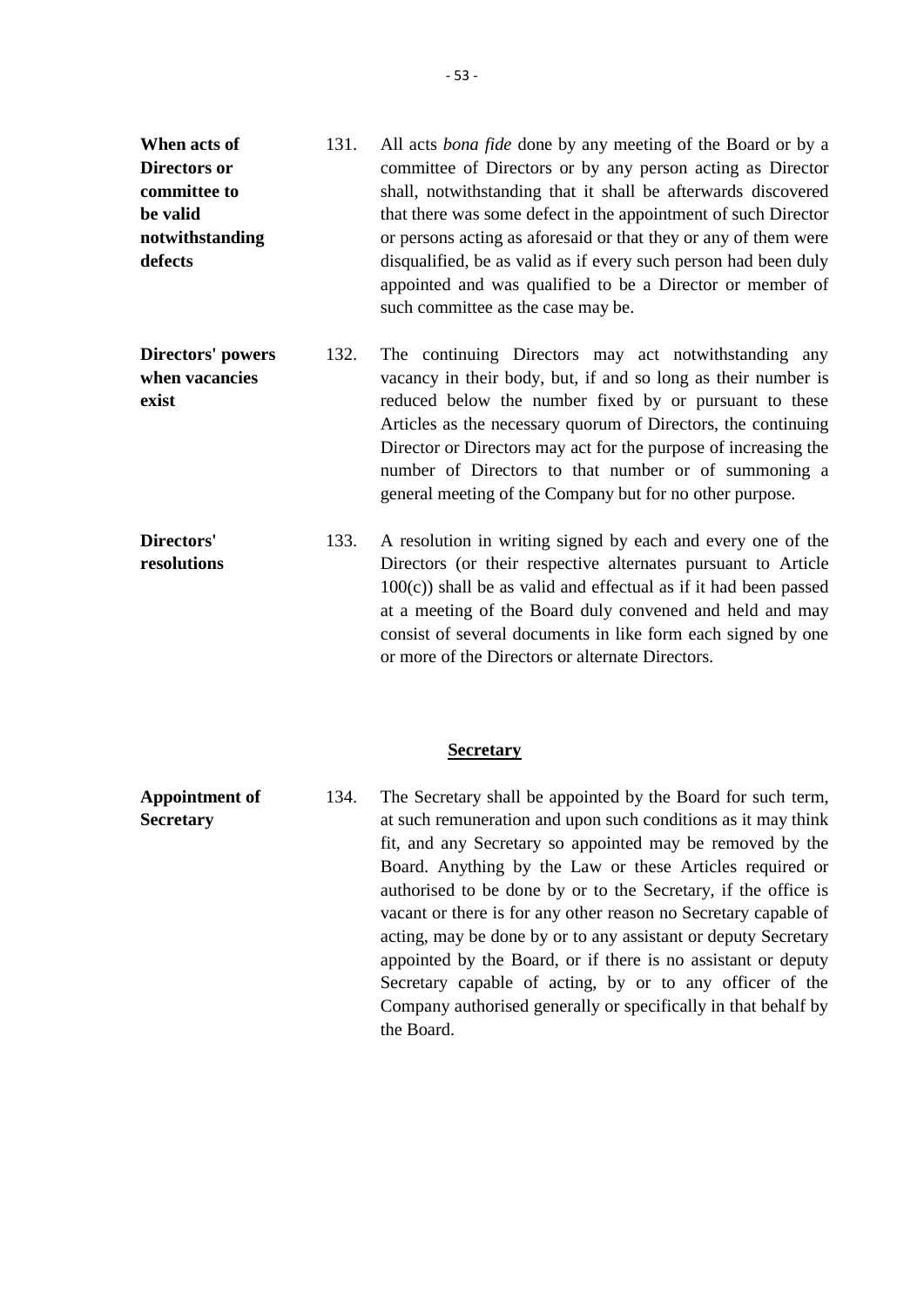**Same person not to act in two capacities at once** 135. A provision of the Law or of these Articles requiring or authorising a thing to be done by or to a Director and the Secretary shall not be satisfied by its being done by or to the same person acting both as Director and as or in place of the Secretary.

## **General Management and Use of the Seal**

**Custody and use of seal** 136. The Board shall provide for the safe custody of the seal which shall only be used by the authority of the Board or of a committee of the Board authorised by the Board in that behalf, and every instrument to which such seal shall be affixed shall be signed by a Director and shall be countersigned by the Secretary or by a second Director or by some other person appointed by the Board for the purpose. The securities seal which shall be a facsimile of the common seal with the word "Securities" engraved thereon shall be used exclusively for sealing securities issued by the Company and for sealing documents creating or evidencing securities so issued. The Board may either generally or in any particular case resolve that the securities seal or any signatures or any of them may be affixed to certificates for shares, warrants, debentures or any other form of security by facsimile or other mechanical means specified in such authority or that any such certificates sealed with the securities seal need not be signed by any person. Every instrument to which the seal is affixed as aforesaid shall, as regards all persons dealing in good faith with the Company, be deemed to have been affixed to that instrument with the authority of the Directors previously given.

**Duplicate seal** 137. The Company may have a duplicate seal for use outside of the Cayman Islands as and where the Board shall determine, and the Company may by writing under the seal appoint any agents or agent, committees or committee abroad to be the agents of the Company for the purpose of affixing and using such duplicate seal and they may impose such restrictions on the use thereof as may be thought fit. Wherever in these Articles reference is made to the seal, the reference shall, when and so far as may be applicable, be deemed to include any such duplicate seal as aforesaid.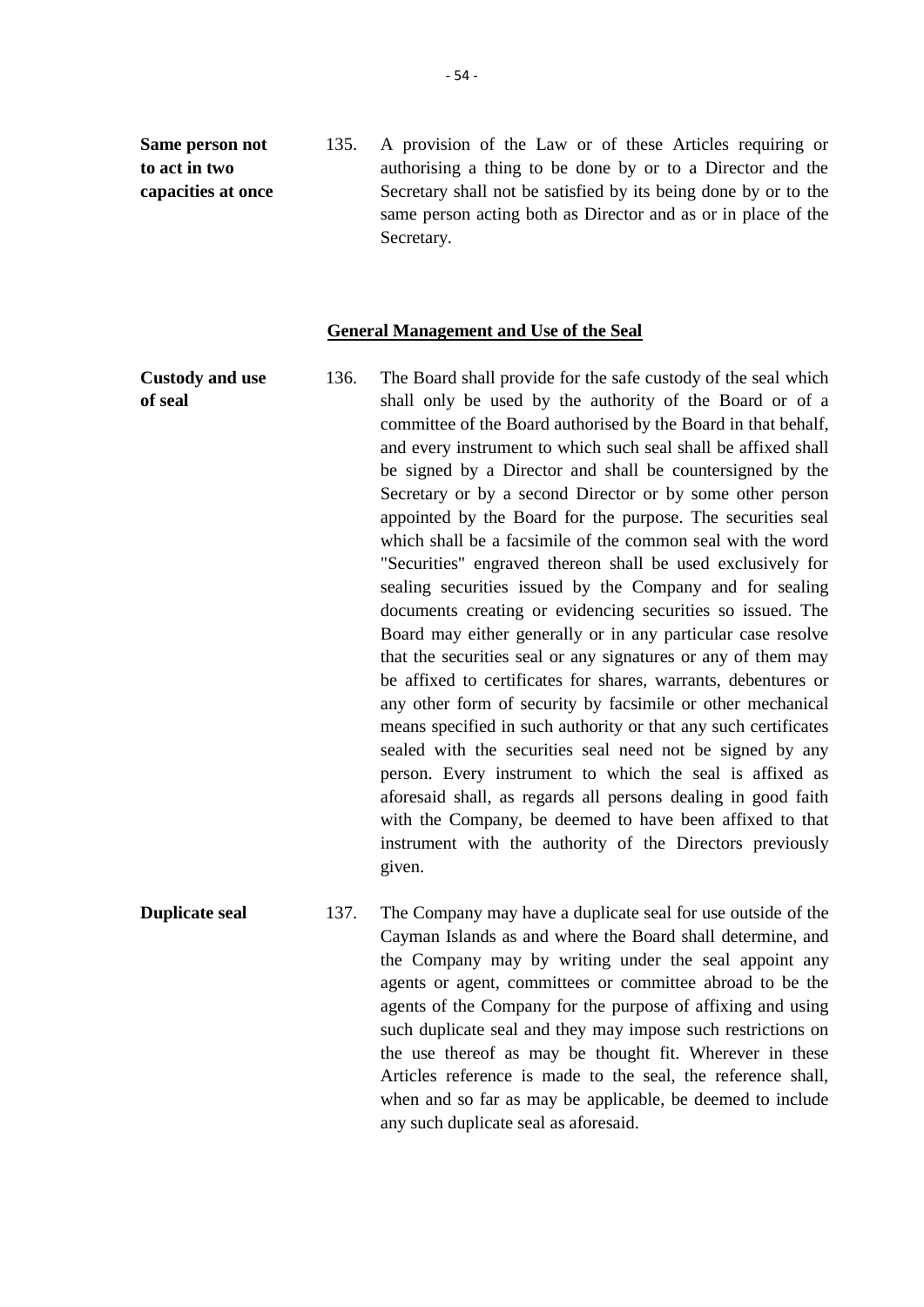| <b>Cheques and</b><br>banking<br>arrangements | 138. | All cheques, promissory notes, drafts, bills of exchange and<br>other negotiable instruments, and all receipts for moneys paid<br>to the Company shall be signed, drawn, accepted, indorsed or<br>otherwise executed, as the case may be, in such manner as the<br>Board shall from time to time by resolution determine. The<br>Company's banking accounts shall be kept with such banker<br>or bankers as the Board shall from time to time determine. |                                                                                                                                                                                                                                                                                                                                                                                                                                                                                                                                                                                                                                                                                                                                                                                                                                              |  |
|-----------------------------------------------|------|----------------------------------------------------------------------------------------------------------------------------------------------------------------------------------------------------------------------------------------------------------------------------------------------------------------------------------------------------------------------------------------------------------------------------------------------------------|----------------------------------------------------------------------------------------------------------------------------------------------------------------------------------------------------------------------------------------------------------------------------------------------------------------------------------------------------------------------------------------------------------------------------------------------------------------------------------------------------------------------------------------------------------------------------------------------------------------------------------------------------------------------------------------------------------------------------------------------------------------------------------------------------------------------------------------------|--|
| Power to appoint<br>attorney                  | 139. | (a)                                                                                                                                                                                                                                                                                                                                                                                                                                                      | The Board may from time to time and at any time, by<br>power of attorney under the seal, appoint any company,<br>firm or person or any fluctuating body of persons,<br>whether nominated directly or indirectly by the Board,<br>to be the attorney or attorneys of the Company for such<br>purposes and with such powers, authorities and<br>discretions (not exceeding those vested in or exercisable<br>by the Board under these Articles) and for such period<br>and subject to such conditions as it may think fit, and<br>any such power of attorney may contain such provisions<br>for the protection and convenience of persons dealing<br>with any such attorney as the Board may think fit, and<br>may also authorise any such attorney to sub-delegate all<br>or any of the powers, authorities and discretions vested<br>in him. |  |
| <b>Execution of</b><br>deeds by               |      | (b)                                                                                                                                                                                                                                                                                                                                                                                                                                                      | The Company may, by writing under its seal, empower<br>any person, either generally or in respect of any<br>sacaified metter es its ettement to execute deeds and                                                                                                                                                                                                                                                                                                                                                                                                                                                                                                                                                                                                                                                                            |  |

**Execu deeds by attorney** any person, either generally or in respect of any specified matter, as its attorney to execute deeds and instruments on its behalf in any part of the world and to enter into contracts and sign the same on its behalf and every deed signed by such attorney on behalf of the Company and under his seal shall bind the Company and have the same effect as if it were under the seal of the Company.

**Regional or local boards** 140. The Board may establish any committees, regional or local boards or agencies for managing any of the affairs of the Company, either in the Cayman Islands, Hong Kong, the People's Republic of China or elsewhere, and may appoint any persons to be members of such committees, regional or local boards or agencies and may fix their remuneration, and may delegate to any committee, regional or local board or agent any of the powers, authorities and discretions vested in the Board (other than its powers to make calls and forfeit shares), with power to sub-delegate, and may authorise the members of any local board or any of them to fill any vacancies therein and to act notwithstanding vacancies, and any such appointment or delegation may be upon such terms and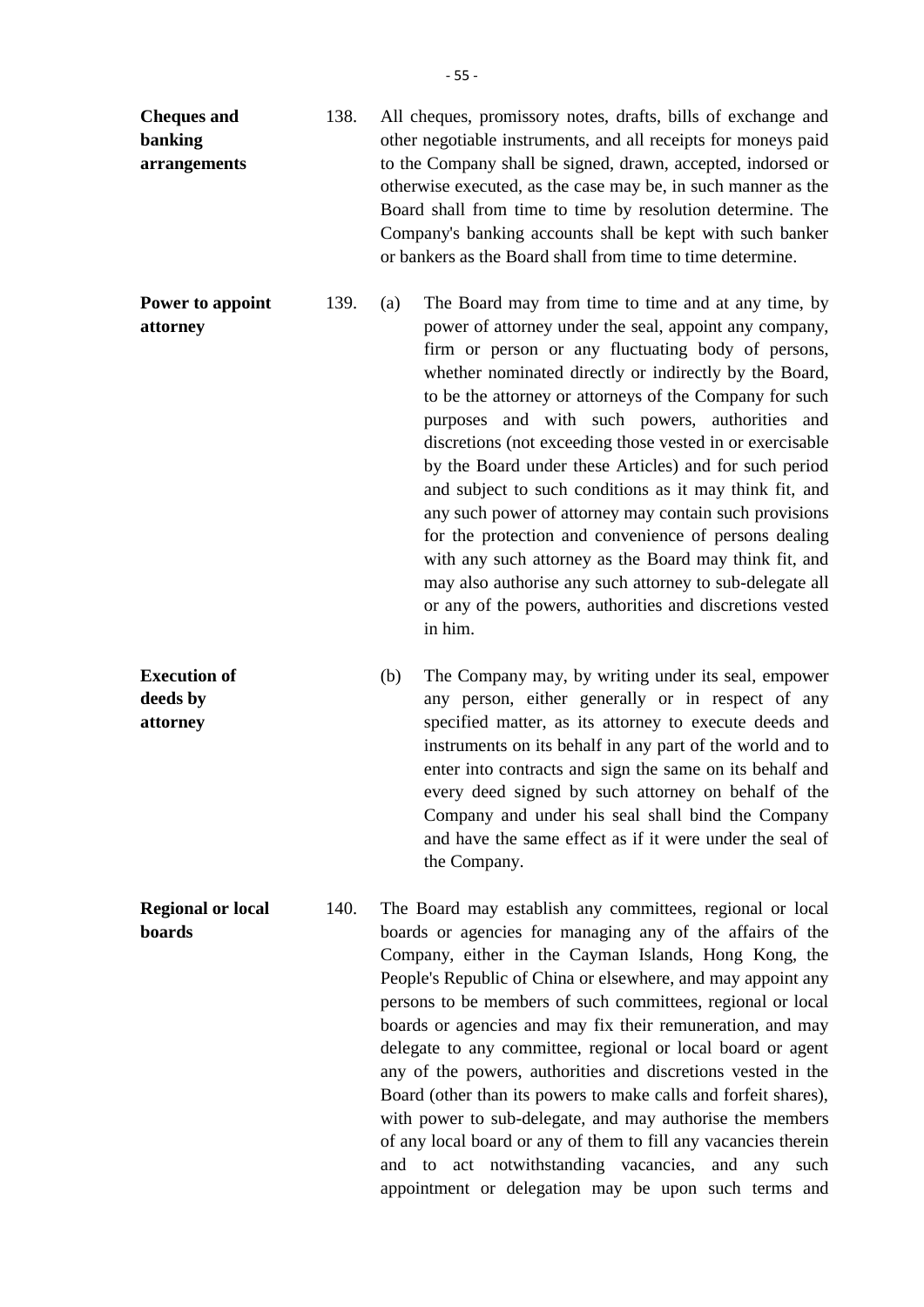subject to such conditions as the Board may think fit, and the Board may remove any person so appointed and may annul or vary any such delegation, but no person dealing in good faith and without notice of any such annulment or variation shall be affected thereby.

141. The Board may establish and maintain or procure the establishment and maintenance of any contributory or non-contributory pension or provident or superannuation funds or (with the sanction of an ordinary resolution) employee or executive share option schemes for the benefit of, or give or procure the giving of donations, gratuities, pensions, allowances or emoluments to any persons who are or were at any time in the employment or service of the Company, or of any company which is a subsidiary of the Company, or is allied or associated with the Company or with any such subsidiary company, or who are or were at any time directors or officers of the Company or of any such other company as aforesaid, and holding or who have held any salaried employment or office in the Company or such other company, and the wives, widows, families and dependents of any such persons. The Board may also establish and subsidise or subscribe to any institutions, associations, clubs or funds calculated to be for the benefit of or to advance the interests and well-being of the Company or of any such other company as aforesaid, and may make payments for or towards the insurance of any such persons as aforesaid, and subscribe or guarantee money for charitable or benevolent objects or for any exhibition or for any public, general or useful object. The Board may do any of the matters aforesaid, either alone or in conjunction with any such other company as aforesaid. Any Director holding any such employment or office shall be entitled to participate in and retain for his own benefit any such donation, gratuity, pension, allowance or emolument.

## **Capitalisation of Reserves**

**Power to establish pension funds and employee share option schemes**

**Power to capitalise** 142. The Company in general meeting may upon the recommendation of the Board by ordinary resolution resolve that it is desirable to capitalise all or any part of the amount for the time being standing to the credit of any of the Company's reserve accounts or funds or to the credit of the profit and loss account or otherwise available for distribution (and not required for the payment or provision of dividend on any shares with a preferential right to dividend) and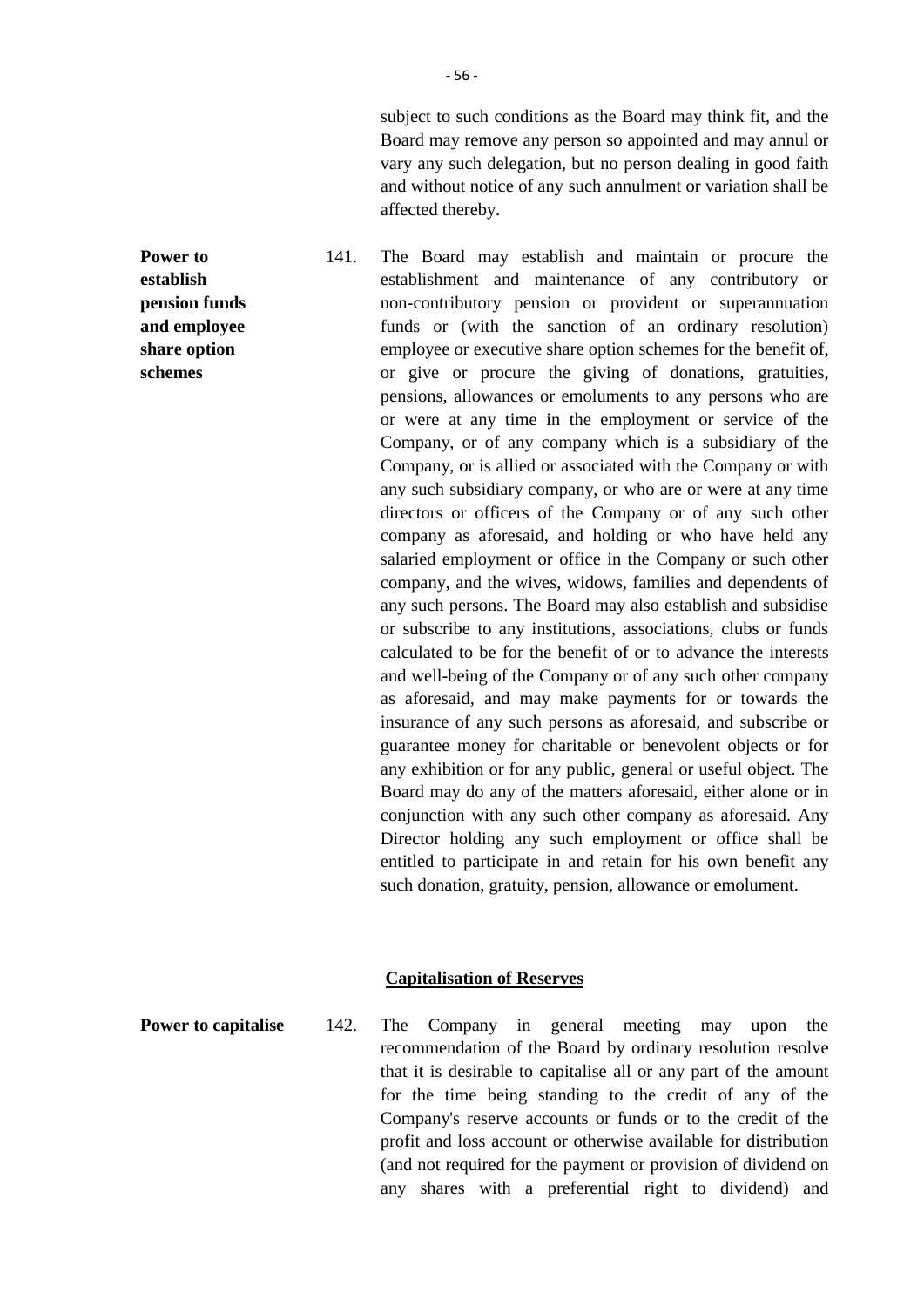accordingly that such sums be set free for distribution amongst the members who would have been entitled thereto if distributed by way of dividend and in the same proportion on condition that the same be not paid in cash but be applied either in or towards paying up any amounts for the time being unpaid on any shares held by such members respectively or paying up in full unissued shares, debentures or other securities of the Company to be allotted and distributed credited as fully paid up to and amongst such members in proportion aforesaid or partly in one way and partly in the other, and the Board shall give effect to such resolution, provided that a share premium account and a capital redemption reserve and any reserve or fund representing unrealised profits may, for the purposes of this Article, only be applied in paying up unissued shares to be issued to members of the Company as fully paid up shares or paying up calls or instalments due or payable on partly paid securities of the Company subject always to the provisions of the Law.

- 143. (a) Wherever such a resolution as referred to in Article 142 shall have been passed the Board shall make all appropriations and applications of the undivided profits resolved to be capitalized thereby, and all allotments and issues of fully paid up shares, debentures or other securities, if any, and generally shall do all acts and things required to give effect thereto, with full power to the Board:
	- (i) to make such provision by the issue of fractional certificates or by payment in cash or otherwise (including provisions whereby, in whole or in part, fractional entitlements are aggregated and sold and the net proceeds distributed to those entitled, or are disregarded or rounded up or down or whereby the benefit of fractional entitlements accrues to the Company rather than to the members concerned) as they think fit in cases where shares, debentures or other securities become distributable in fractions;

**Effect of resolution to capitalise**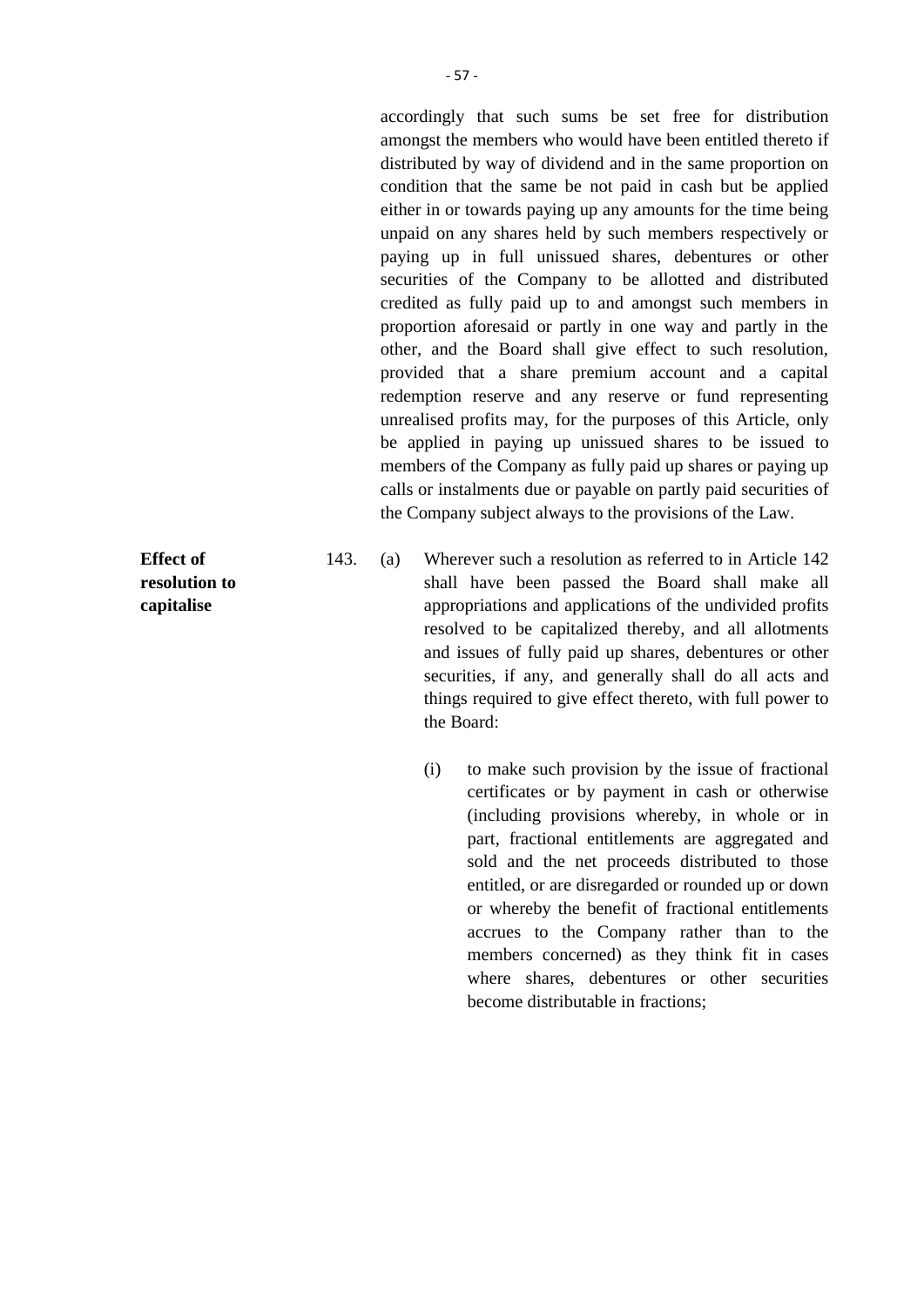- (ii) to exclude the right of participation or entitlement of any member with a registered address outside any territory where in the absence of a registration statement or other special or onerous formalities the circulation of an offer of such right or entitlement would or might be unlawful or where the Board consider the costs, expense or possible delays in ascertaining the existence or extent of the legal and other requirements applicable to such offer or the acceptance of such offer out of proportion to the benefits of the Company; and
- (iii) to authorise any person to enter on behalf of all members entitled thereto into an agreement with the Company providing for the allotment to them respectively, credited as fully paid up, of any further shares, debentures or other securities to which they may be entitled upon such capitalisation, or, as the case may require, for the payment up by the Company on their behalf, by the application thereto of their respective proportions of the profits resolved to be capitalised, of the amounts or any part of the amounts remaining unpaid on their existing shares, and any agreement made under such authority shall be effective and binding on all such members.
- (b) The Board may, in relation to any capitalization sanctioned under this Article in its absolute discretion specify that, and in such circumstances and if directed so to do by a member or members entitled to an allotment and distribution credited as fully paid up of unissued shares or debentures in the Company pursuant to such capitalisation, shall allot and distribute credited as fully paid up the unissued shares, debentures or other securities to which that member is entitled to such person or persons as that member may nominate by notice in writing to the Company, such notice to be received not later than the day for which the general meeting of the Company to sanction the capitalisation is convened.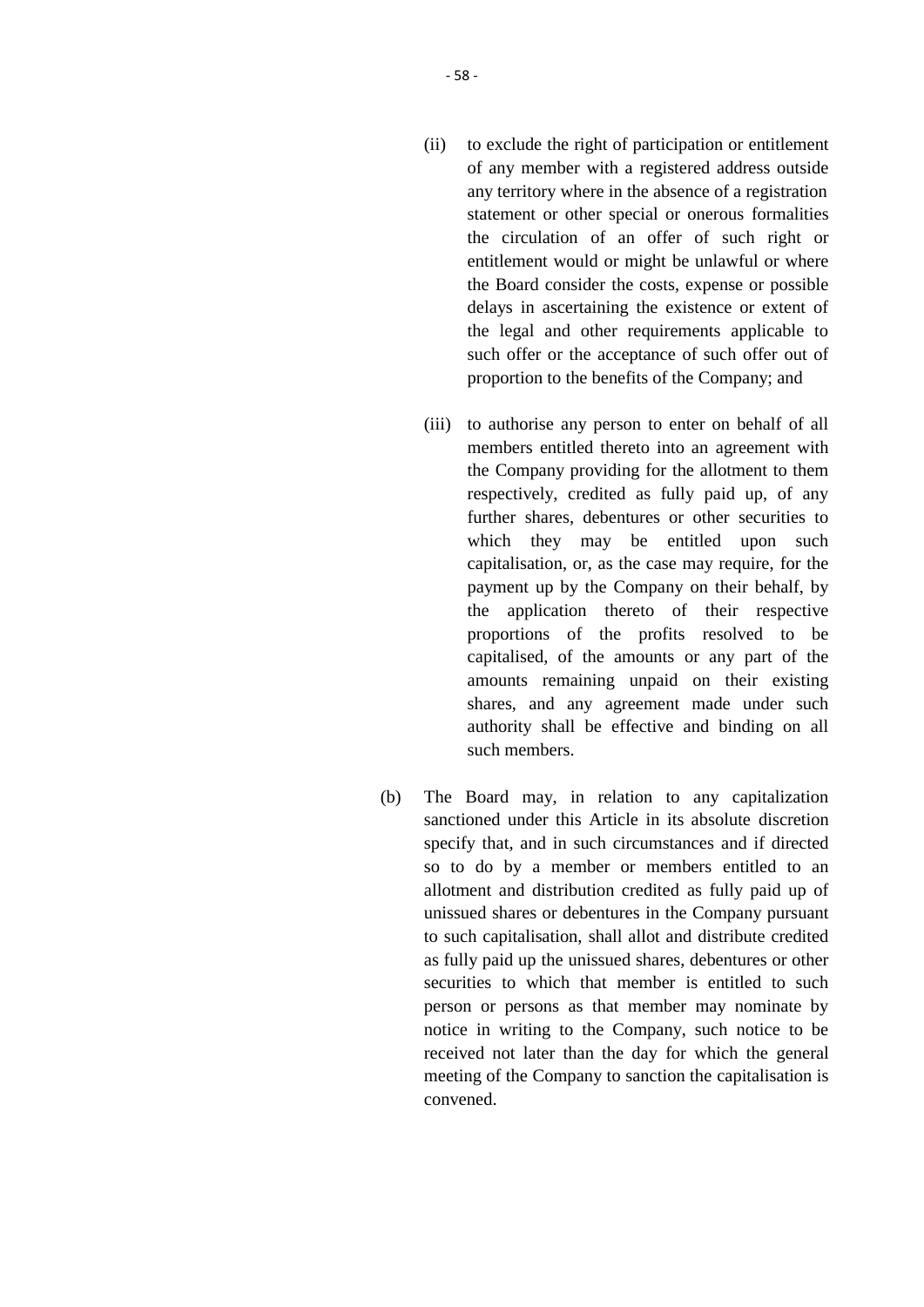## **Dividends and Reserves**

**Power to declare dividends** 144. (a) Subject to the Law and these Articles, the Company in general meeting may declare dividends in any currency but no dividends shall exceed the amount recommended

by the Board.

- (b) The dividends, interest and bonuses and any other benefits and advantages in the nature of income receivable in respect of the Company's investments, and any commissions, trusteeship, agency, transfer and other fees and current receipts of the Company shall, subject to the payment thereout of the expenses of management, interest upon borrowed money and other expenses which in the opinion of the Board are of a revenue nature, constitute the profits of the Company available for distribution.
- **Board's power to pay interim dividends** 145. (a) The Board may from time to time pay to the members such interim dividends as appear to the Board to be justified by the profits of the Company and, in particular (but without prejudice to the generality of the foregoing), if at any time the share capital of the Company is divided into different classes, the Board may pay such interim dividends in respect of those shares in the capital of the Company which confer on the holders thereof deferred or non-preferential rights as well as in respect of those shares which confer on the holders thereof preferential rights with regard to dividend and provided that the Board acts *bona fide,* the Board shall not incur any responsibility to the holders of shares conferring any preferential rights.
	- (b) The Board may also pay half-yearly or at other intervals to be selected by it any dividend which may be payable at a fixed rate if the Board is of the opinion that the profits available for distribution justify the payment.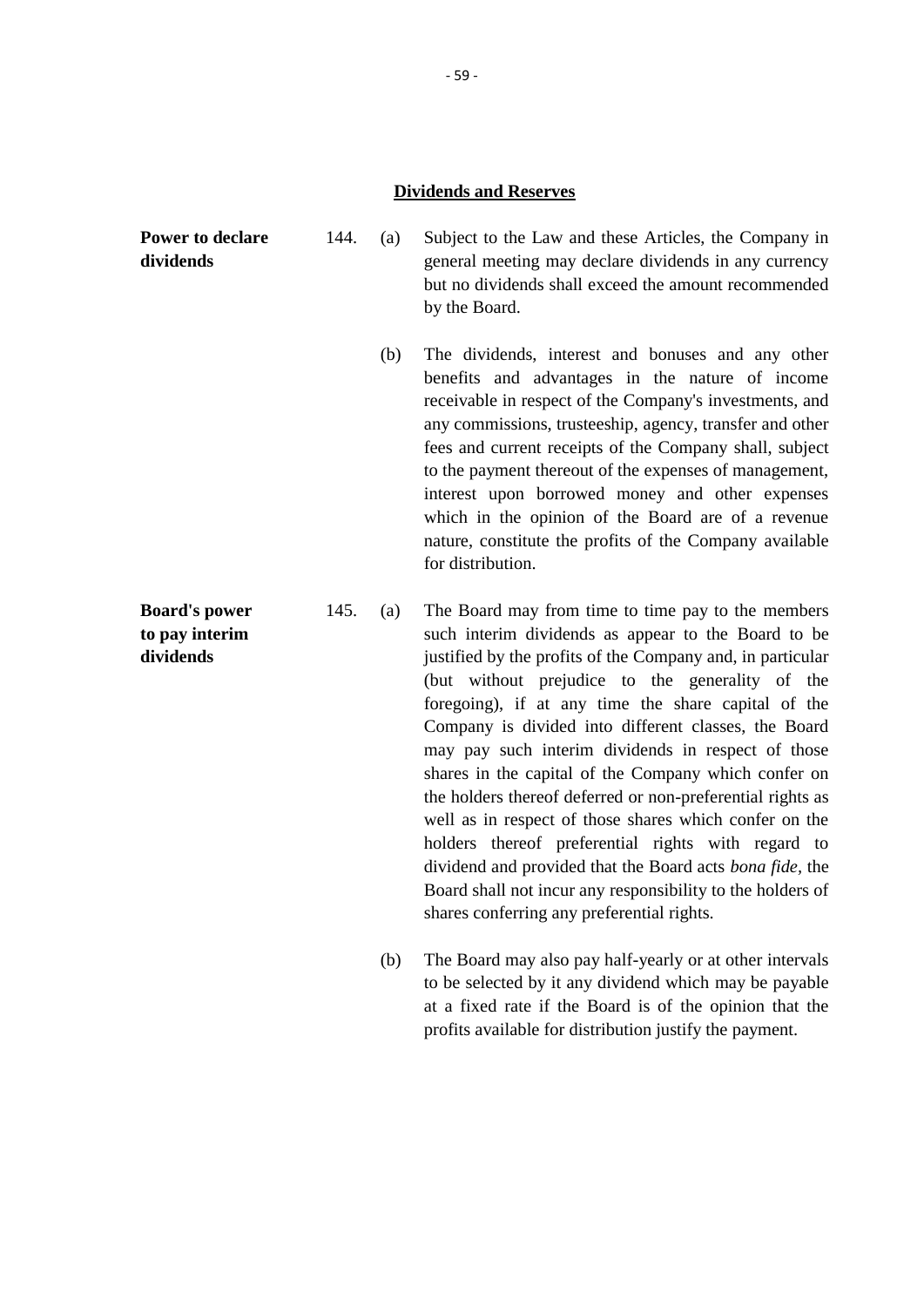| Powers of<br><b>Directors to</b><br>declare and pay<br>special<br>dividends |      | (c) |                    |      | The Board may in addition from time to time declare<br>and pay special dividends on shares of any class of such<br>amounts and on such dates as they think fit, and the<br>provisions of paragraph (a) as regards the powers and<br>the exemption from liability of the Board as relate to<br>declaration and payment of interim dividends shall<br>apply, <i>mutatis mutandis</i> , to the declaration and payment<br>of any such special dividends.                            |
|-----------------------------------------------------------------------------|------|-----|--------------------|------|----------------------------------------------------------------------------------------------------------------------------------------------------------------------------------------------------------------------------------------------------------------------------------------------------------------------------------------------------------------------------------------------------------------------------------------------------------------------------------|
| Dividends not to<br>be paid out of<br>capital                               | 146. |     |                    |      | No dividend shall be declared or payable except out of the<br>profits and reserves of the Company lawfully available for<br>distribution including share premium. No dividend shall carry<br>interest against the Company.                                                                                                                                                                                                                                                       |
| <b>Scrip dividends</b>                                                      | 147. | (a) | resolve:<br>either |      | Whenever the Board or the Company in general meeting<br>has resolved that a dividend be paid or declared on the<br>share capital of the Company, the Board may further                                                                                                                                                                                                                                                                                                           |
| As to cash<br>election                                                      |      |     | (i)                | (aa) | that such dividend be satisfied wholly or in part<br>in the form of an allotment of shares credited as<br>fully paid up, provided that the shareholders<br>entitled thereto will be entitled to elect to receive<br>such dividend (or part thereof) in cash in lieu of<br>such allotment. In such case, the following<br>provisions shall apply:<br>the basis of any such allotment shall be                                                                                     |
|                                                                             |      |     |                    | (bb) | determined by the Board;<br>the Board, after determining the basis of<br>allotment, shall give not less than two<br>weeks'<br>notice<br>in<br>writing<br>to<br>the<br>shareholders of the right of election<br>accorded to them and shall send with such<br>notice forms of election and specify the<br>procedure to be followed and the place at<br>which and the latest date and time by<br>which duly completed forms of election<br>must be lodged in order to be effective; |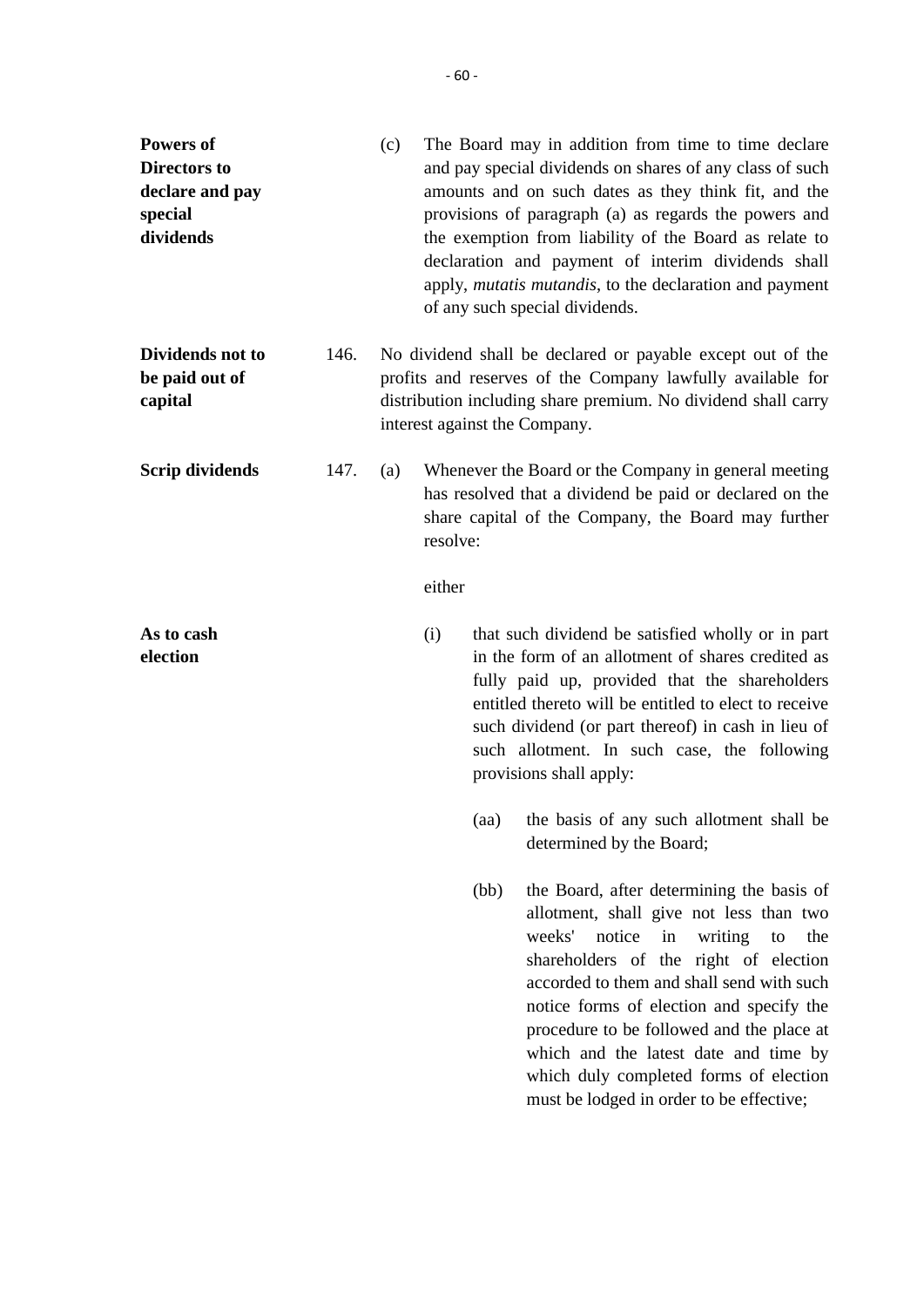- (cc) the right of election may be exercised in respect of the whole or part of that portion of the dividend in respect of which the right of election has been accorded;
- (dd) the dividend (or that part of the dividend to be satisfied by the allotment of shares as aforesaid) shall not be payable in cash on shares in respect whereof the cash election has not been duly exercised ("the non-elected shares") and in satisfaction thereof shares shall be allotted credited as fully paid to the holders of the non-elected shares on the basis of allotment determined as aforesaid and for such purpose the Board shall capitalise and apply out of any part of the undivided profits of the Company or any part of any of the Company's reserve accounts (including any special account, share premium account and capital redemption reserve (if there be any such reserve)) or profit or loss account or amounts otherwise available for distribution as the Board may determine, a sum equal to the aggregate nominal amount of the shares to be allotted on such basis and apply the same in paying up in full the appropriate number of shares for allotment and distribution to and amongst the holders of the non-elected shares on such basis;

or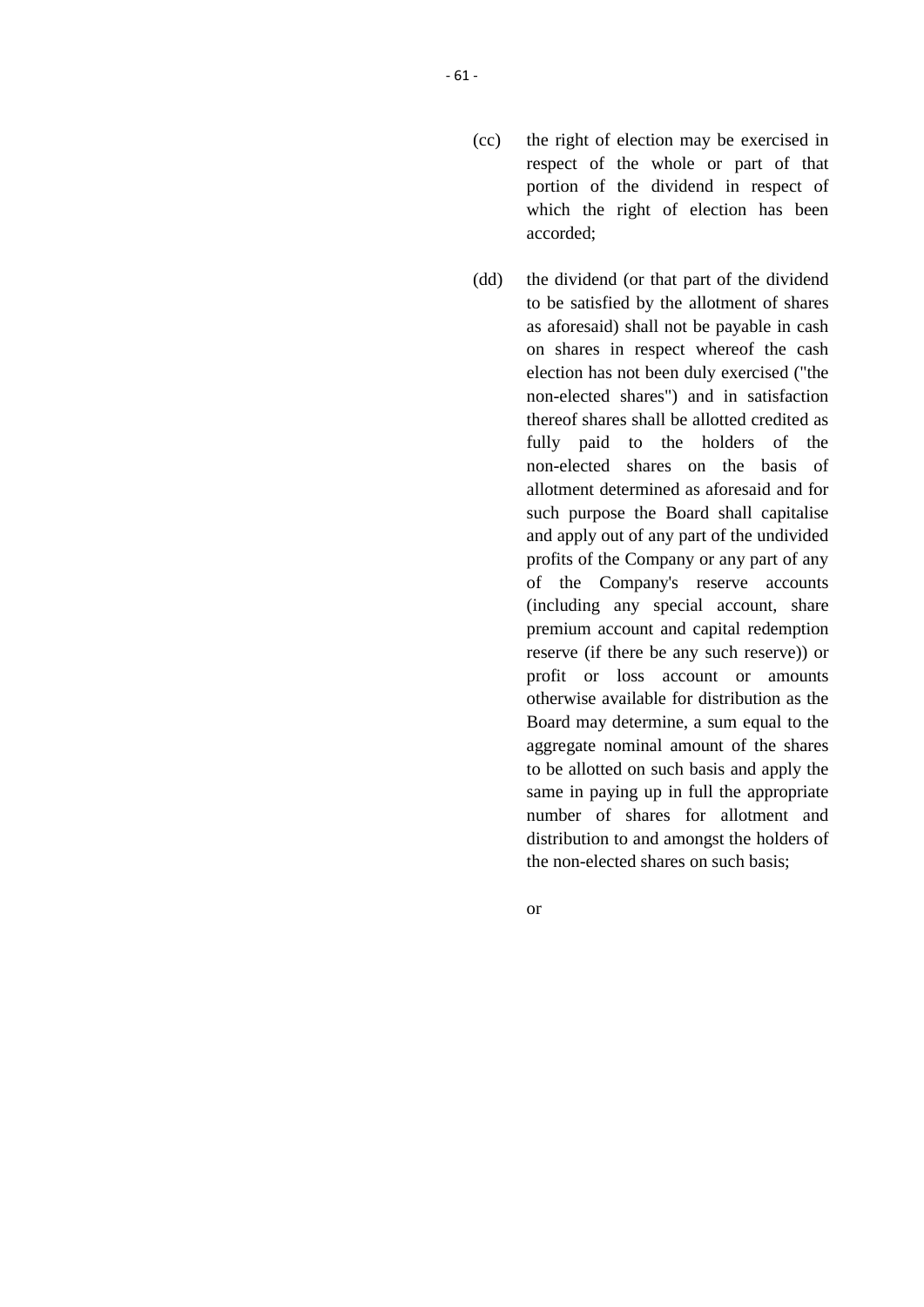**As to scrip election**

- (ii) that shareholders entitled to such dividend shall be entitled to elect to receive an allotment of shares credited as fully paid up in lieu of the whole or such part of the dividend as the Board may think fit. In such case, the following provisions shall apply:
	- (aa) the basis of any such allotment shall be determined by the Board;
	- (bb) the Board, after determining the basis of allotment, shall give not less than two weeks' notice in writing to shareholders of the right of election accorded to them and shall send with such notice forms of election and specify the procedure to be followed and the place at which and the latest date and time by which duly completed forms of election must be lodged in order to be effective;
	- (cc) the right of election may be exercised in respect of the whole or part of that portion of the dividend in respect of which the right of election has been accorded;
	- (dd) the dividend (or that part of the dividend in respect of which a right of election has been accorded) shall not be payable on shares in respect whereof the share election has been duly exercised ("the elected shares") and in lieu hereof shares shall be allotted credited as fully paid to the holders of the elected shares on the basis of allotment determined as aforesaid and for such purpose the Board shall capitalise and apply out of any part of the undivided profits of the Company's reserve accounts (including any special account, share premium account and capital redemption reserve (if there be any such reserve)) or profit and loss account or amounts otherwise available for distribution as the Board may determine, a sum equal to the aggregate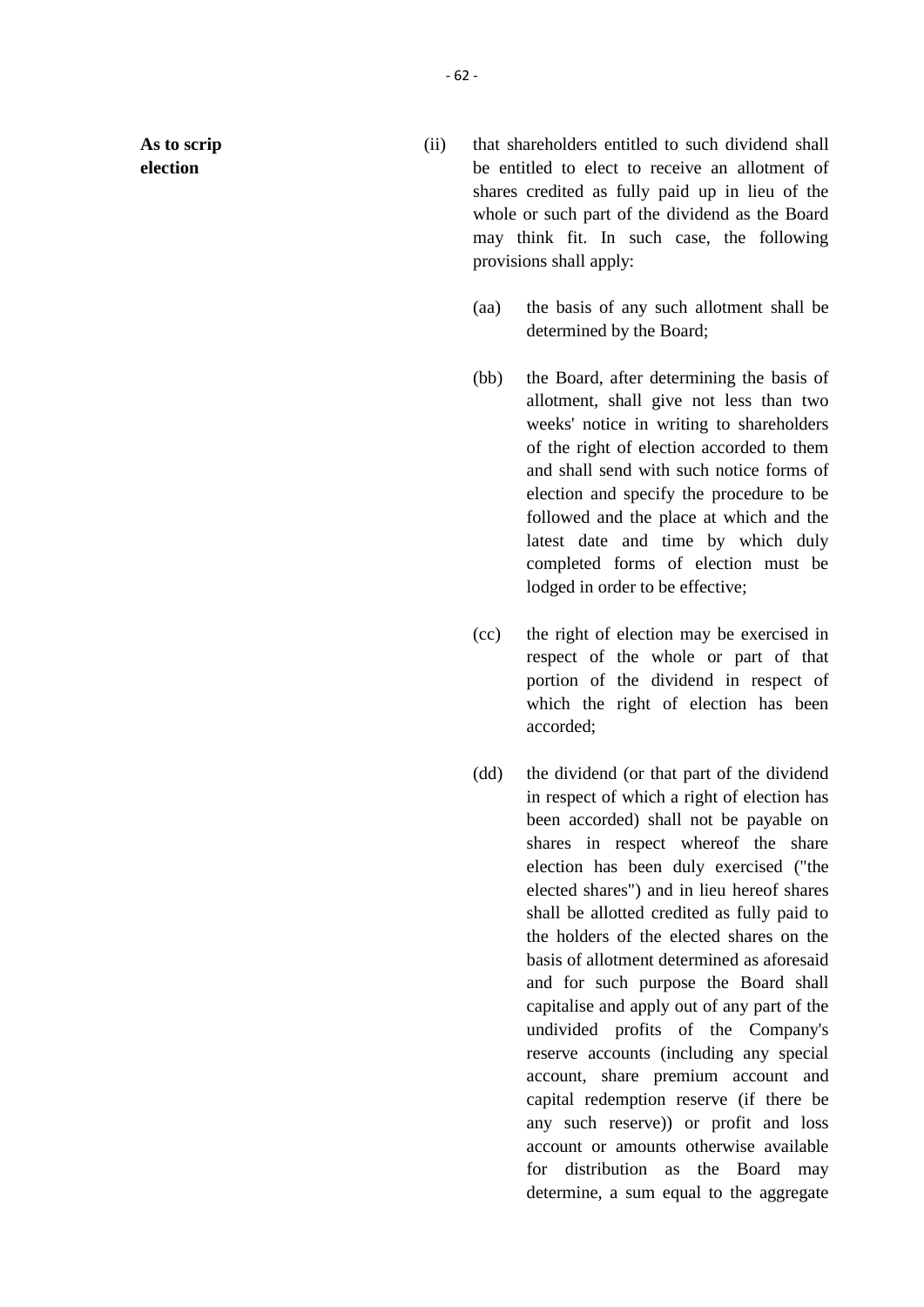nominal amount of the shares to be allotted on such basis and apply the same in paying up in full the appropriate number of shares for allotment and distribution to and amongst the holders of the elected shares on such basis.

- (b) The shares allotted pursuant to the provisions of paragraph (a) of this Article shall be of the same class as the class of, and shall rank *pari passu* in all respects with the shares then held by the respective allottees save only as regards participation:
	- (i) in the relevant dividend (or share or cash election in lieu thereof as aforesaid); or
	- (ii) in any other distributions, bonuses or rights paid, made, declared or announced prior to or contemporaneously with the payment or declaration of the relevant dividend, unless contemporaneously with the announcement by the Board of its proposal to apply the provisions of paragraph (i) or (ii) of paragraph (a) in relation to the relevant dividend or contemporaneously with its announcement of the distribution, bonus or rights in question, the Board shall specify that the shares to be allotted pursuant to the provisions of this paragraph (a) shall rank for participation in such distributions, bonuses or rights.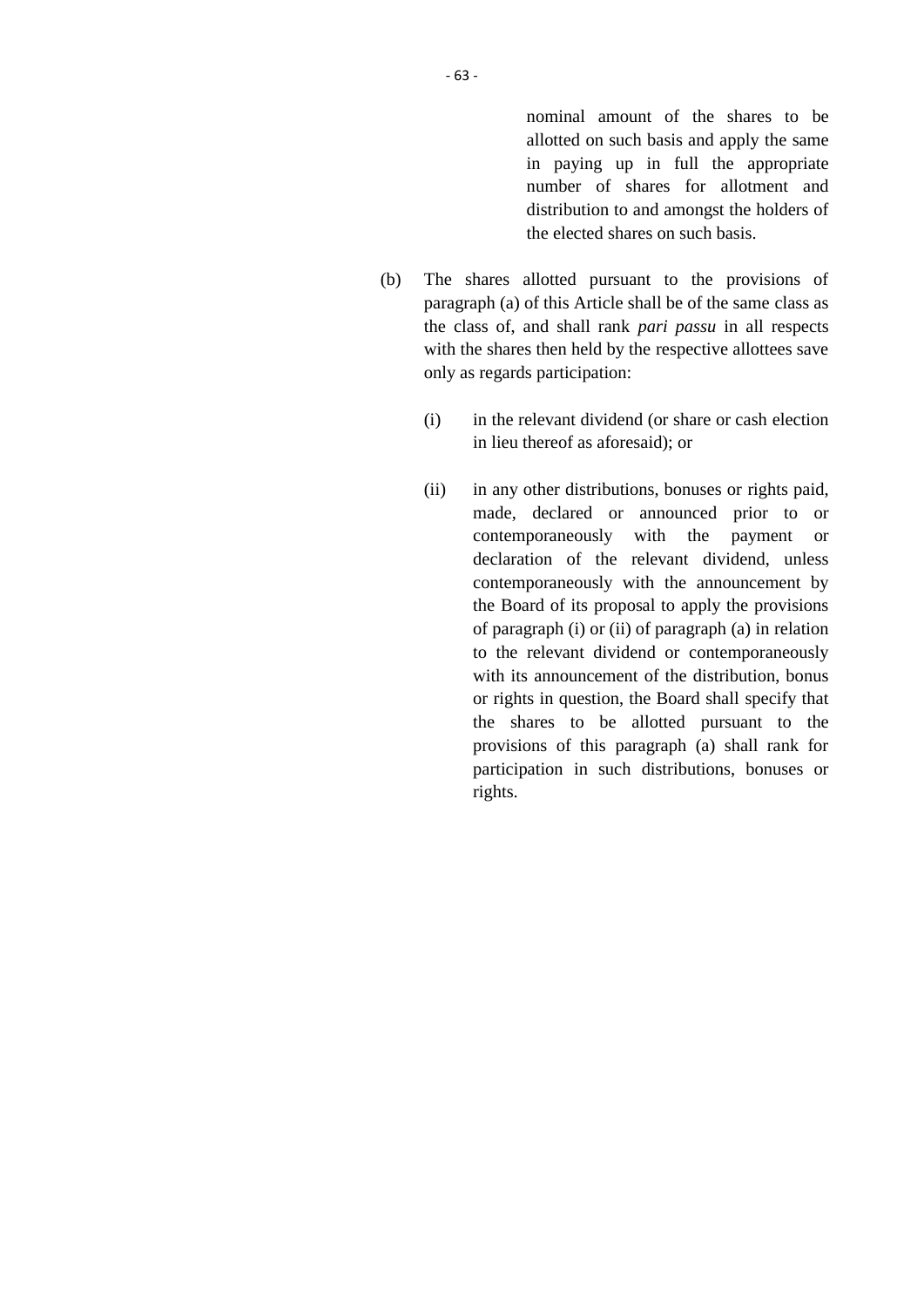- (c) The Board may do all acts and things considered necessary or expedient to give effect to any capitalisation pursuant to the provisions of paragraph (a) with full power to the Board to make such provisions as it thinks fit in the case of shares becoming distributable in fractions (including provisions whereby, in whole or in part, fractional entitlements are aggregated and sold and the net proceeds distributed to those entitled, or are disregarded or rounded up or down or whereby the benefit of fractional entitlements accrues to the Company rather than to the members concerned). The Board may authorize any person to enter into on behalf of all members interested, an agreement with the Company providing for such capitalisation and matters incidental thereto and any agreement made pursuant to such authority shall be effective and binding on all concerned.
- (d) The Company may upon the recommendation of the Board by ordinary resolution resolve in respect of any one particular dividend of the Company that notwithstanding the provisions of paragraph (a) a dividend may be satisfied wholly in the form of an allotment of shares credited as fully paid without offering any right to shareholders to elect to receive such dividend in cash in lieu of such allotment.
- (e) The Board may on any occasion determine that rights of election and the allotment of shares under paragraph (a) shall not be made available or made to any shareholders with registered addresses in any territory where in the absence of a registration statement or other special formalities the circulation of an offer of such rights of election or the allotment of shares would or might be unlawful, or where the Board considers the costs, expenses or possible delays in ascertaining the existence or extent of the legal and other requirements applicable to such offer or the acceptance of such offer out of proportion to the benefit of the Company, and in any such case the provisions aforesaid shall be read and construed subject to such determination.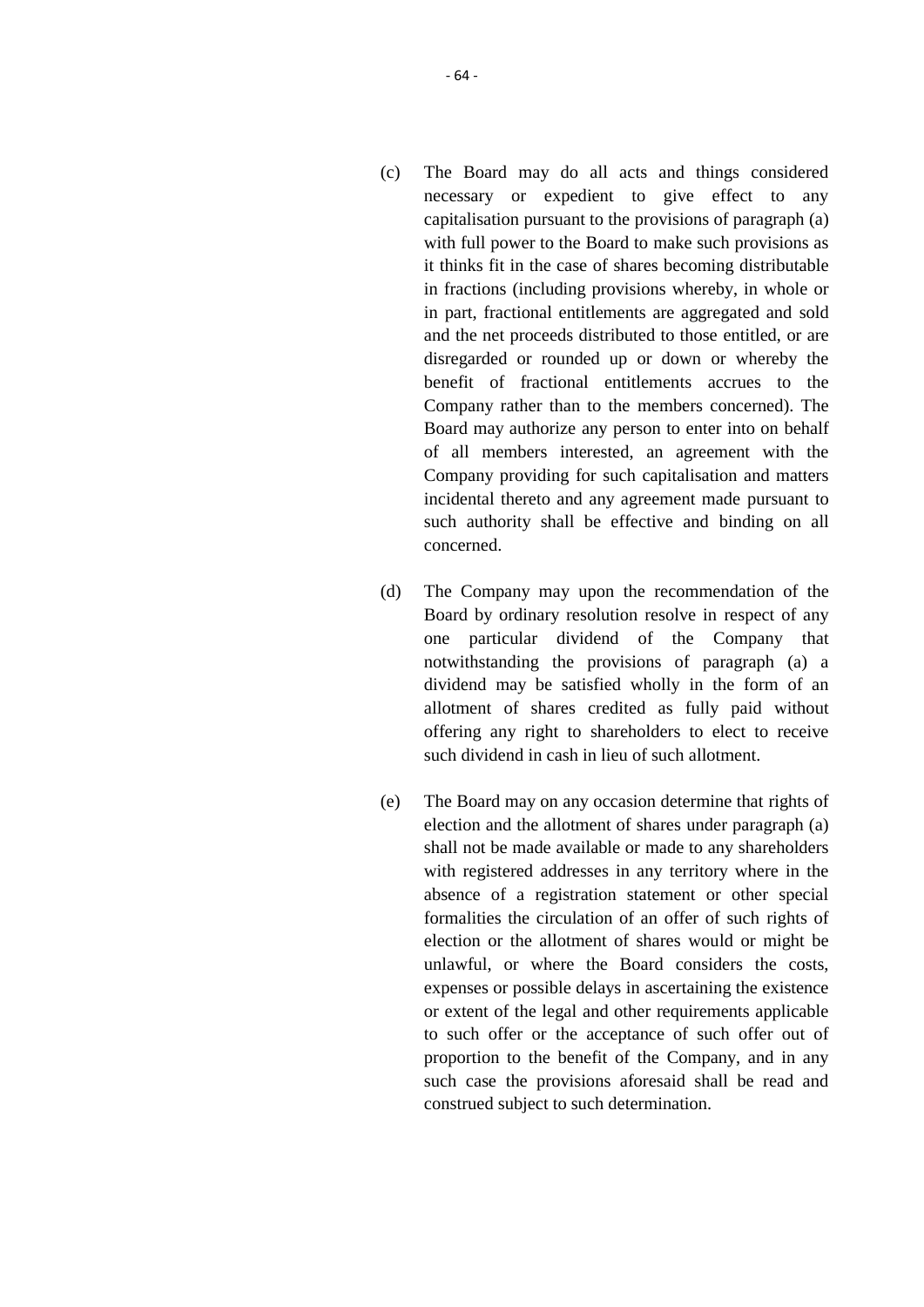**Share Premium And Reserves**

148. (a) The Board shall establish an account to be called the share premium account and shall carry to the credit of such account from time to time a sum equal to the amount or value of the premium paid on the issue of any share in the Company. The Company may apply the share premium account in any manner permitted by the Companies Law. The Company shall at all times comply with the provisions of the Companies Law in relation to the share premium account.

> (b) The Board may, before recommending any dividend, set aside out of the profits of the Company such sums as it thinks fit as a reserve or reserves which shall, at the discretion of the Board, be applicable for meeting claims on or liabilities of the Company or contingencies or for paying off any loan capital or for equalizing dividends or for any other purpose to which the profits of the Company may be properly applied, and pending such application may, at the like discretion, either be employed in the business of the Company or be invested in such investments (including shares, warrants and other securities of the Company) as the Board may from time to time think fit, and so that it shall not be necessary to keep any reserves separate or distinct from any other investments of the Company. The Board may also without placing the same to reserve carry forward any profits which it may think prudent not to distribute by way of dividend.

**Dividends to be paid in proportion to paid up capital** 149. Unless and to the extent that the rights attached to any shares or the terms of issue thereof otherwise provide, all dividends shall (as regards any shares not fully paid throughout the period in respect of which the dividend is paid) be apportioned and paid *pro rata* according to the amounts paid up on the shares during any portion or portions of the period in respect of which the dividend is paid. For the purpose of this Article no amount paid up on a share in advance of calls shall be treated as paid up on the share.

**Retention of dividends, etc.** 150. (a) The Board may retain any dividends or other moneys payable on or in respect of a share upon which the Company has a lien, and may apply the same in or towards satisfaction of the debts, liabilities or engagements in respect of which the lien exists.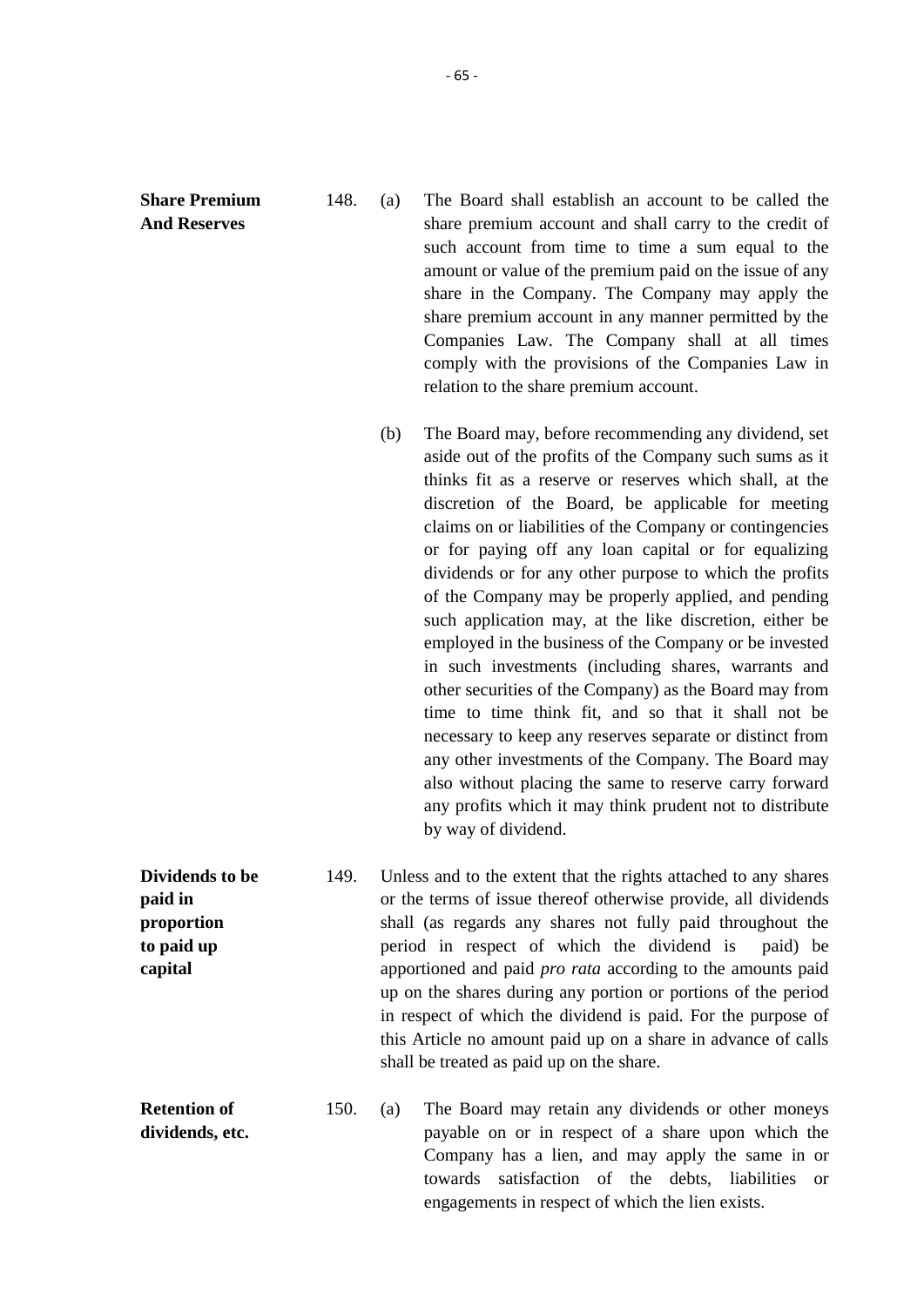- (b) The Board may retain any dividends or other monies payable upon shares in respect of which any person is, under the provisions as to the transmission of shares hereinbefore contained, entitled to become a member, or in respect of which any person is under those provisions entitled to transfer, until such person shall become a member in respect of such shares or shall transfer the same.
- **Deduction of debts** (c) The Board may deduct from any dividend or other monies payable to any member all sums of money (if any) presently payable by him to the Company on account of calls, instalments or otherwise.

**Dividend and call together** 151. Any general meeting sanctioning a dividend may make a call on the members of such amount as the meeting resolves, but so that the call on each member shall not exceed the dividend payable to him, and so that the call be made payable at the same time as the dividend, and the dividend may, if so arranged between the Company and the member, be set off against the call.

**Dividend in specie** 152. The Board, with the sanction of the members in general meeting, may direct that any dividend be satisfied wholly or in part by the distribution of specific assets of any kind and in particular of paid up shares, debentures or warrants to subscribe securities of any other company, or in any one or more of such ways, and where any difficulty arises in regard to the distribution the Board may settle the same as it thinks expedient, and in particular may disregard fractional entitlements, round the same up or down or provide that the same shall accrue to the benefit of the Company, and may fix the value for distribution of such specific assets, or any part thereof, and may determine that cash payments shall be made to any members upon the footing of the value so fixed in order to adjust the rights of all parties, and may vest any such specific assets in trustees as may seem expedient to the Board and may appoint any person to sign any requisite instruments of transfer and other documents on behalf of the persons entitled to the dividend and such appointment shall be effective. Where required, a contract shall be filed in accordance with the provisions of the Law and the Board may appoint any person to sign such contract on behalf of the persons entitled to the dividend and such appointment shall be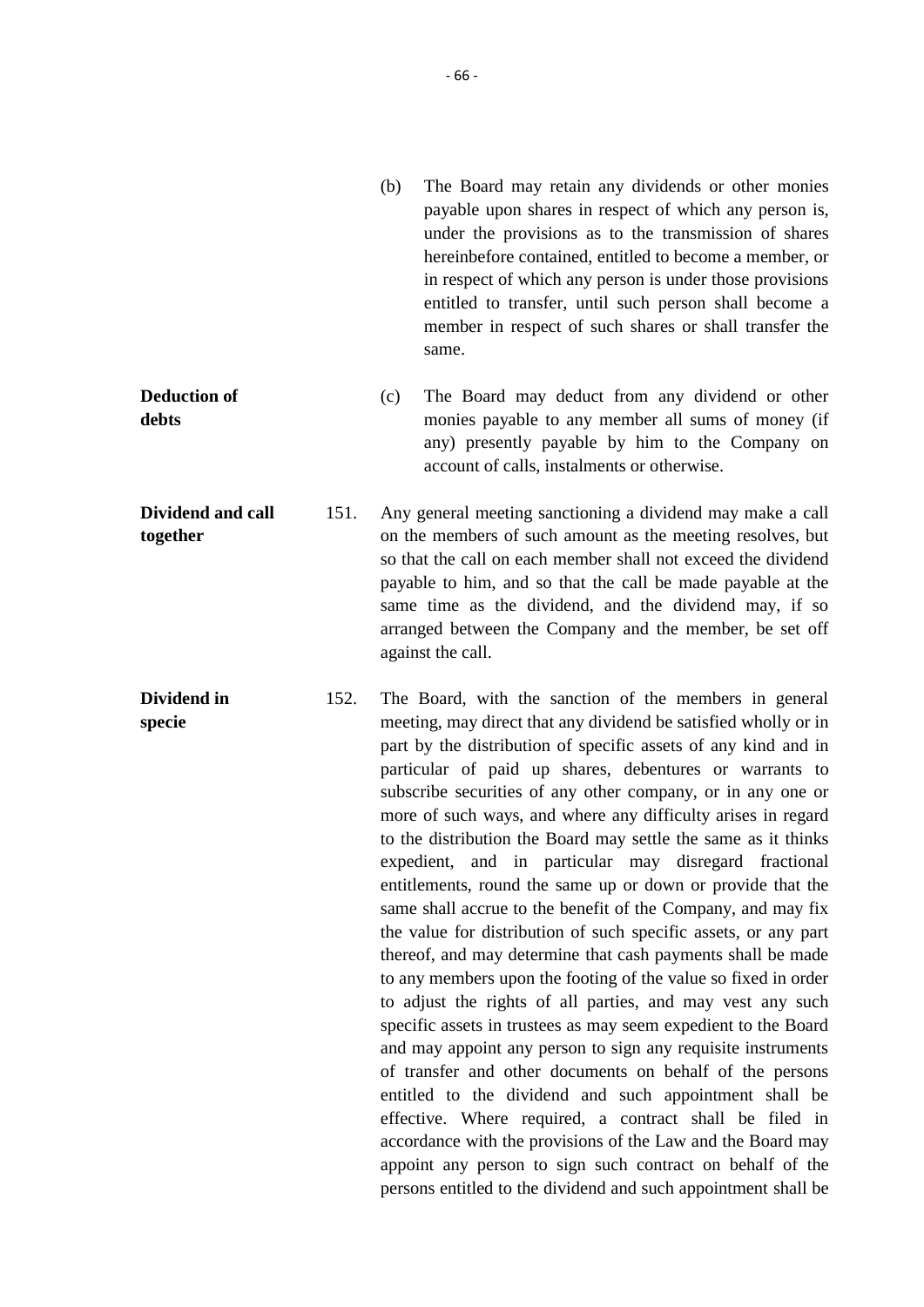#### effective.

**Receipt for dividends by joint holders of**

**share**

**Effect of transfer** 153. (a) A transfer of shares shall not pass therewith the right to any dividend or bonus declared thereon before the registration of the transfer.

- (b) Any resolution declaring or resolving upon the payment of a dividend or other distribution on shares of any class, whether a resolution of the Company in general meeting or a resolution of the Board, may specify that the same shall be payable or made to the persons registered as the holders of such shares at the close of business on a particular date, notwithstanding that it may be a date prior to that on which the resolution is passed, and thereupon the dividend or other distribution shall be payable or made to them in accordance with their respective holdings so registered, but without prejudice to the rights *inter se* in respect of such dividend of transferors and transferees of any such shares.
- 154. If two or more persons are registered as joint holders of any shares, any one of such persons may give effectual receipts for any dividends, interim and special dividends or bonuses and other moneys payable or rights or property distributable in respect of such shares.

**Payment by post** 155. (a) Unless otherwise directed by the Board, any dividend, interest or other sum payable in cash to a holder of shares may be paid by cheque or warrant sent through the post to the registered address of the member entitled, or, in case of joint holders, to the registered address of the person whose name stands first in the register in respect of the joint holding or to such person and to such address as the holder or joint holders may in writing direct. Every cheque or warrant so sent shall be made payable to the order of the holder or, in the case of joint holders, to the order of the holder whose name stands first on the register in respect of such shares and shall be sent at his or their risk, and the payment of any such cheque or warrant by the bank on which it is drawn shall operate as a good discharge to the Company in respect of the dividend and/or bonus represented thereby, notwithstanding that it may subsequently appear that the same has been stolen or that any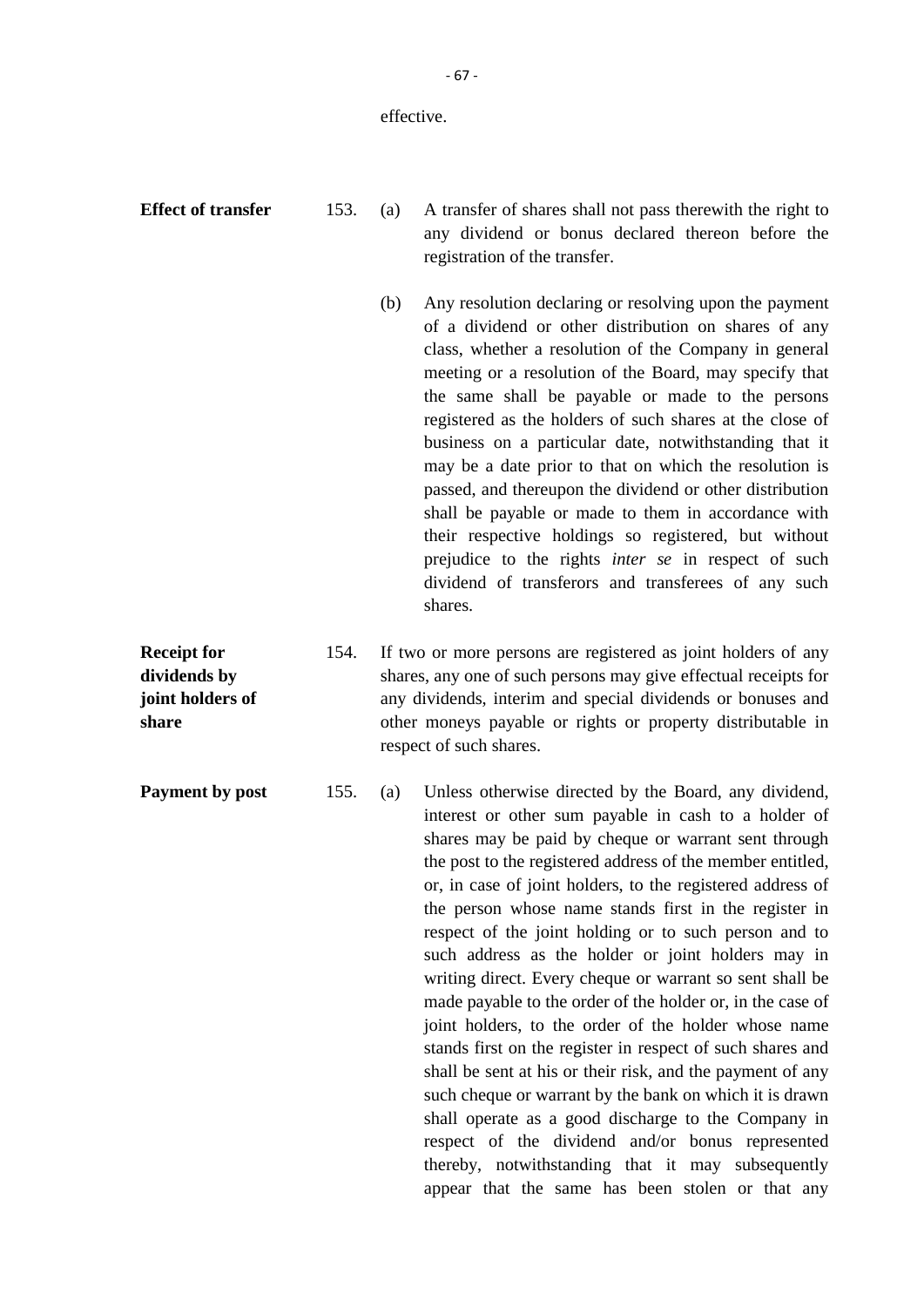endorsement thereon has been forged.

| App 3<br>r.13(1)                                        | The Company may cease sending such cheques for<br>(b)<br>dividend entitlements or dividend warrants by post if<br>such cheques or warrants have been left uncashed on<br>two consecutive occasions. However, the Company<br>may exercise its power to cease sending cheques for<br>dividend entitlements or dividend warrants after the first<br>occasion on which such a cheque or warrant is returned<br>undelivered.                                                                                                                                                                                                  |
|---------------------------------------------------------|--------------------------------------------------------------------------------------------------------------------------------------------------------------------------------------------------------------------------------------------------------------------------------------------------------------------------------------------------------------------------------------------------------------------------------------------------------------------------------------------------------------------------------------------------------------------------------------------------------------------------|
| <b>Unclaimed</b><br>156.<br>dividend<br>App 3<br>r.3(2) | All dividends or bonuses unclaimed for one year after having<br>been declared may be invested or otherwise made use of by<br>the Board for the exclusive benefit of the Company until<br>claimed and the Company shall not be constituted a trustee in<br>respect thereof or be required to account for any money<br>earned thereon. All dividends or bonuses unclaimed for six<br>years after having been declared may be forfeited by the<br>Board and shall revert to the Company and after such<br>forfeiture no member or other person shall have any right to or<br>claim in respect of such dividends or bonuses. |

## **Untraceable Shareholders**

- **Sale of shares of untraceable shareholders**
- 157. (a) The Company shall be entitled to sell any shares of a member or the shares to which a person is entitled by virtue of transmission on death or bankruptcy or operation of law if and provided that:
	- (i) all cheques or warrants, not being less than three in number, for any sums payable in cash to the holder of such shares have remained uncashed for a period of 12 years;
	- (ii) the Company has not during that time or before the expiry of the three month period referred to in paragraph (iv) below received any indication of the whereabouts or existence of the member or person entitled to such shares by death, bankruptcy or operation of law;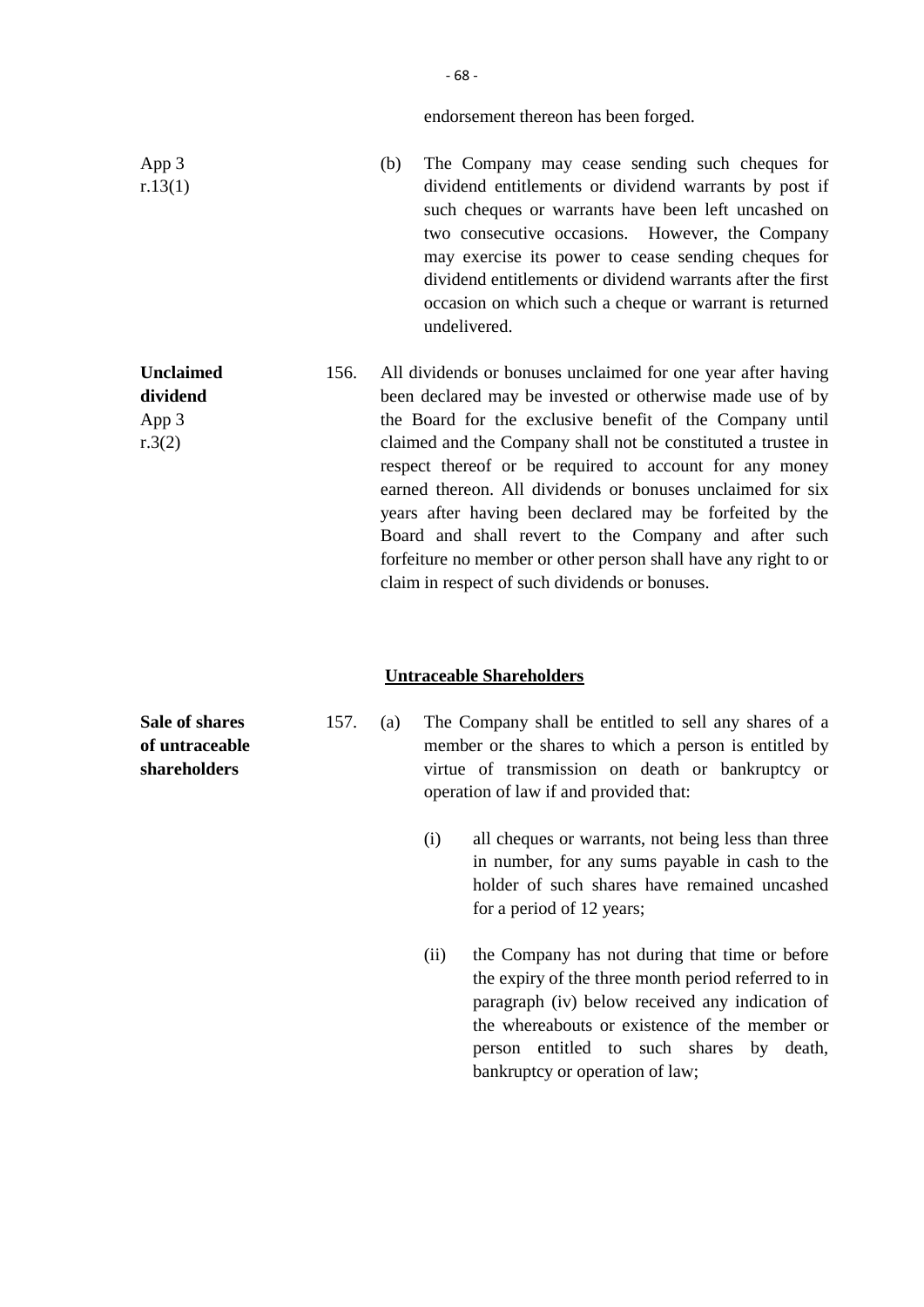App 3 r.13(2)(a)

App 3 r.13(2)(b)

- (iii) during the 12-year period, at least three dividends in respect of the shares in question have become payable and no dividend during that period has been claimed by the member; and
- (iv) upon expiry of the 12-year period, the Company has caused an advertisement to be published in the newspapers or, subject to the Listing Rules, by electronic communication in the manner in which notices may be served by the Company by electronic means as herein provided, giving notice of its intention to sell such shares, and a period of three months has elapsed since such advertisement and the Exchange has been notified of such intention.

The net proceeds of any such sale shall belong to the Company and upon receipt by the Company of such net proceeds it shall become indebted to the former member for an amount equal to such net proceeds.

(b) To give effect to any sale contemplated by paragraph (a) the Company may appoint any person to execute as transferor an instrument of transfer of the said shares and such other documents as are necessary to effect the transfer, and such documents shall be as effective as if it had been executed by the registered holder of or person entitled by transmission to such shares and the title of the transferee shall not be affected by any irregularity or invalidity in the proceedings relating thereto. The net proceeds of sale shall belong to the Company which shall be obliged to account to the former member or other person previously entitled as aforesaid for an amount equal to such proceeds and shall enter the name of such former member or other person in the books of the Company as a creditor for such amount. No trust shall be created in respect of the debt, no interest shall be payable in respect of the same and the Company shall not be required to account for any money earned on the net proceeds, which may be employed in the business of the Company or invested in such investments (other than shares or other securities in or of the Company or its holding company if any) or as the Board may from time to time think fit.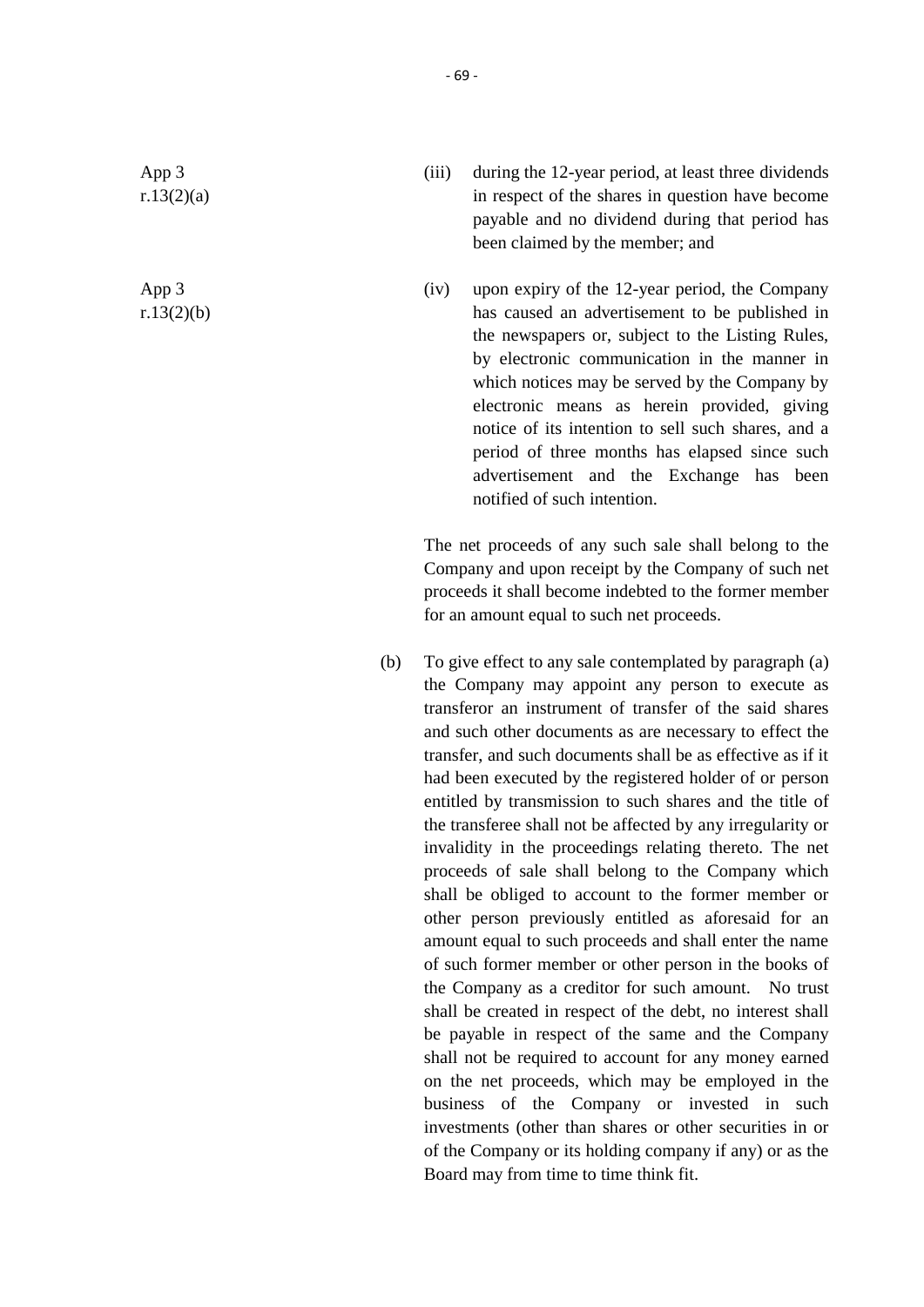#### **Document Destruction**

- **Destruction of registrable documents, etc.** 158. The Company shall be entitled to destroy all instruments of transfer, probate, letters of administration, stop notices, powers of attorney, certificates of marriage or death and other documents relating to or affecting title to securities in or of the Company ("Registrable Documents") which have been registered at any time after the expiration of six years from the date of registration thereof and all dividend mandates and notifications of change of address at any time after the expiration of two years from the date of recording thereof and all share certificates which have been cancelled at any time after the expiration of one year from the date of the cancellation thereof and it shall conclusively be presumed in favour of the Company that every entry in the register if purporting to have been made on the basis of an instrument of transfer or Registrable Document so destroyed was duly and properly made and every instrument of transfer or Registrable Document so destroyed was a valid and effective instrument or document duly and properly registered and every share certificate so destroyed was a valid and effective certificate duly and properly cancelled and every other document hereinbefore mentioned so destroyed was a valid and effective document in accordance with the recorded particulars thereof in the books or records of the Company, provided always that:
	- (a) the provisions aforesaid shall apply only to the destruction of a document in good faith and without express notice of the Company of any claim (regardless of the parties thereto) to which the document might be relevant;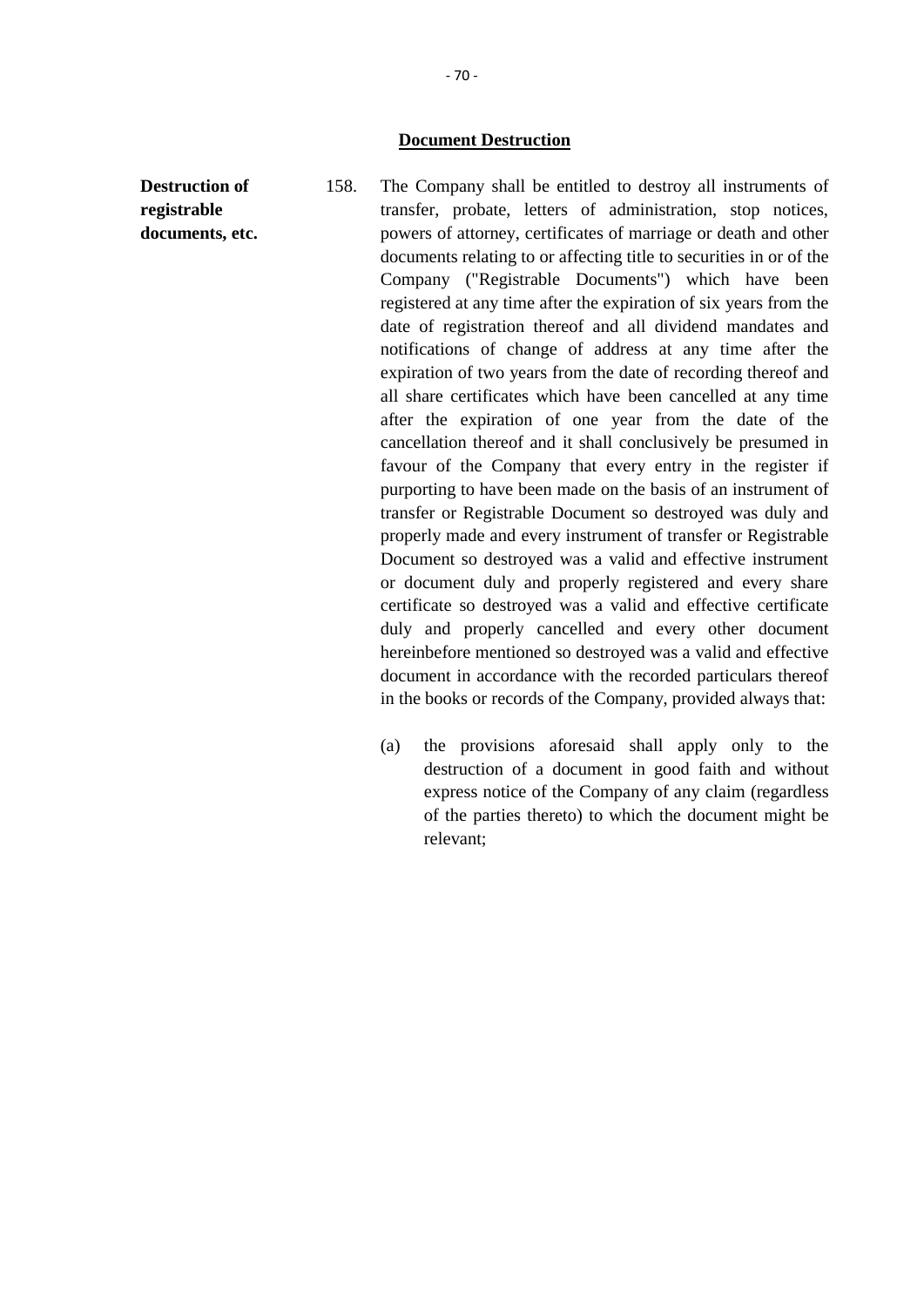- (b) nothing herein contained shall be construed as imposing upon the Company any liability in respect of the destruction of any such document earlier than as aforesaid or in any other circumstances which would not attach to the Company in the absence of this Article; and
- (c) references herein to the destruction of any document include references to the disposal thereof in any manner.

Notwithstanding any provision contained in these Articles, the Directors may, if permitted by applicable law, authorise the destruction of any documents referred to in this Article or any other documents in relation to share registration which have been microfilmed or electronically stored by the Company or by the share registrar on its behalf provided always that this Article shall apply only to the destruction of a document in good faith and without express notice to the Company that the preservation of such document might be relevant to a claim.

### **Annual Returns and Filings**

| Annual Returns and | 159. | The Board shall make the requisite annual returns and any |
|--------------------|------|-----------------------------------------------------------|
| Filings            |      | other requisite filings in accordance with the Law.       |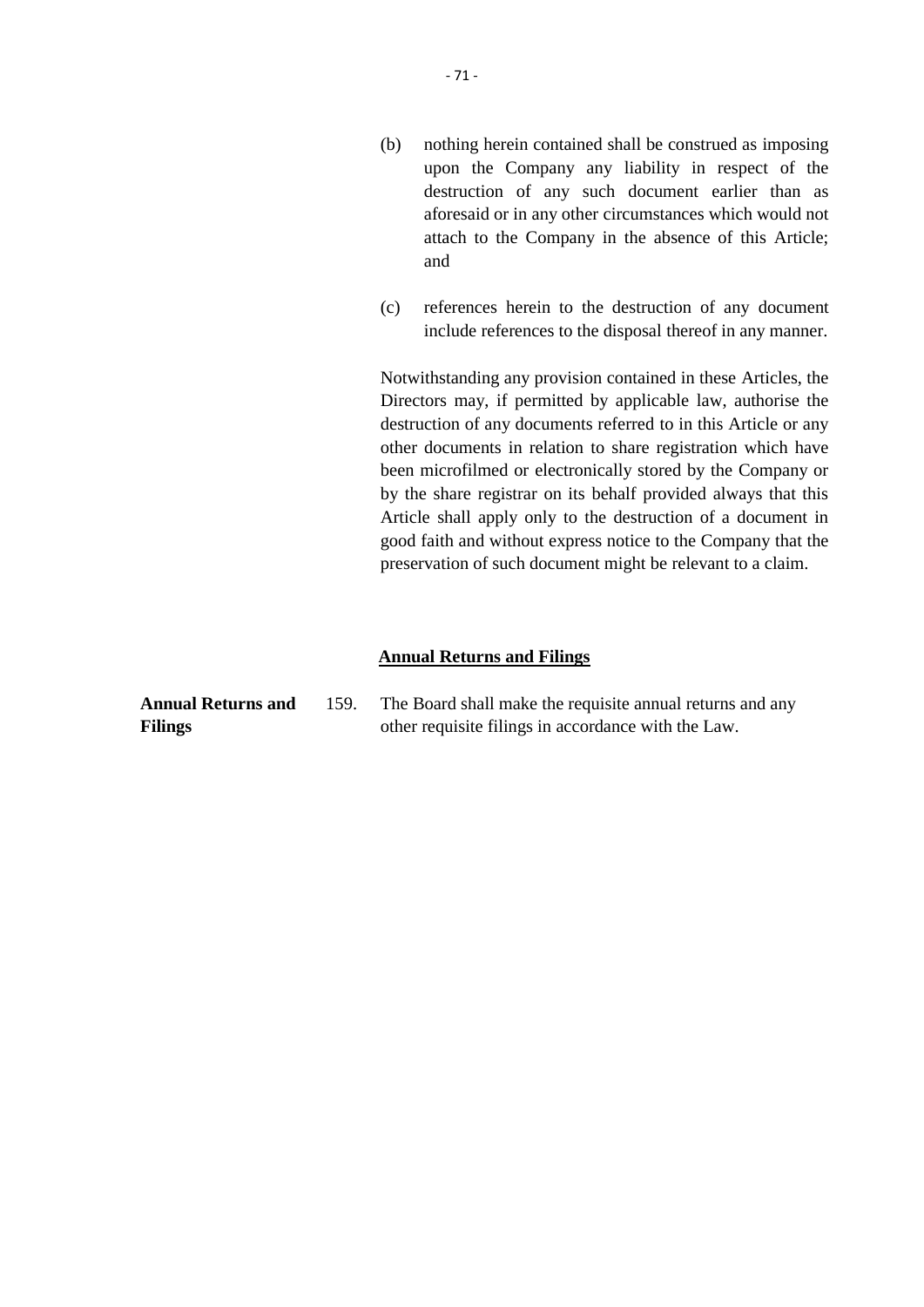## **Accounts**

| <b>Accounts</b><br>to be kept<br>App 11<br>Part B<br>r.4(1)                                    | 160. | The Board shall cause to be kept such books of account as are<br>necessary to give a true and fair view of the state of the<br>Company's affairs and to show and explain its transactions<br>and otherwise in accordance with the Law.                                                                                                                                                                                                                                                                                                                                                                                                                                                                                                                                                                                               |
|------------------------------------------------------------------------------------------------|------|--------------------------------------------------------------------------------------------------------------------------------------------------------------------------------------------------------------------------------------------------------------------------------------------------------------------------------------------------------------------------------------------------------------------------------------------------------------------------------------------------------------------------------------------------------------------------------------------------------------------------------------------------------------------------------------------------------------------------------------------------------------------------------------------------------------------------------------|
| <b>Where accounts</b><br>are to be kept                                                        | 161. | The books of account shall be kept at the Company's principal<br>place of business in Hong Kong or, subject to the provisions<br>of the Law, at such other place or places as the Board thinks<br>fit and shall always be open to the inspection of the Directors.                                                                                                                                                                                                                                                                                                                                                                                                                                                                                                                                                                   |
| <b>Inspection by</b><br>members                                                                | 162. | The Board shall from time to time determine whether, to what<br>extent, at what times and places and under what conditions or<br>regulations, the accounts and books of the Company, or any of<br>them, shall be open to the inspection of the members (other<br>than officers of the Company) and no member shall have any<br>right of inspecting any accounts or books or documents of the<br>Company except as conferred by the Law or any other<br>relevant law or regulation or as authorised by the Board or by<br>the Company in general meeting.                                                                                                                                                                                                                                                                             |
| <b>Annual profit</b><br>and loss account<br>and balance<br>sheet<br>App 11<br>Part B<br>r.4(2) | 163. | The Board shall, commencing with the first annual<br>(a)<br>general meeting cause to be prepared and to be laid<br>before the members of the Company at every annual<br>general meeting a profit and loss account for the period,<br>in the case of the first account, since the incorporation<br>of the Company and, in any other case, since the<br>preceding account, together with a balance sheet as at<br>the date to which the profit and loss account is made up<br>and a Directors' report with respect to the profit or loss<br>of the Company for the period covered by the profit and<br>loss account and the state of the Company's affairs as at<br>the end of such period, an Auditors' report on such<br>accounts prepared pursuant to Article 164 and such<br>other reports and accounts as may be required by law. |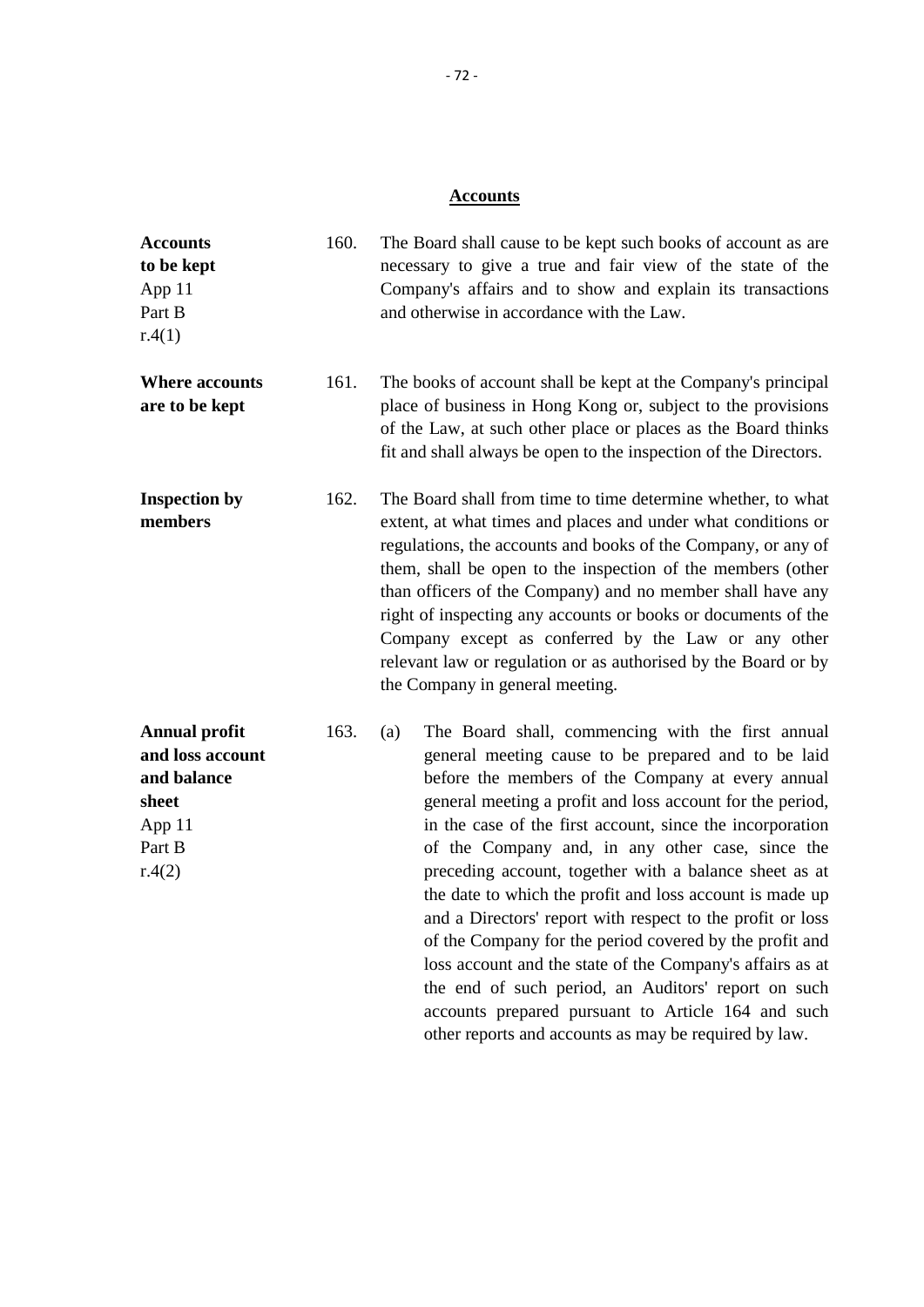**Annual report of Directors and balance sheet to be sent to members etc.** App 11 Part B r.3(3) App 3 r.5

- (b) Copies of those documents to be laid before the members of the Company at an annual general meeting shall not less than 21 days before the date of the meeting be sent in the manner in which notices may be served by the Company as provided herein to every member of the Company and every holder of debentures of the Company and at the same time as the notice of annual general meeting, provided that the Company shall not be required to send printed copies of those documents to any person of whose address the Company is not aware or to more than one of the joint holders of any shares or debentures.
- (c) To the extent permitted by and subject to due compliance with these Articles, the Law and all applicable rules and regulations, including, without limitation, the rules of the Exchange, and to obtaining all necessary consents, if any, required thereunder, the requirements of Article 163(b) shall be deemed satisfied in relation to any member or any holder of debentures of the Company by sending to such person instead of such copies, not less than 21 days before the date of the annual general meeting, in any manner not prohibited by these Articles and the Law, a summary financial statement derived from the Company's annual accounts, together with the Directors' report and the Auditor's report on such accounts, which shall be in the form and containing the information required by these Articles, the Law and all applicable laws and regulations, provided that any person who is otherwise entitled to the annual accounts of the Company, together with the Director's report and the Auditor's report thereon may, if he so requires, by notice in writing served on the Company, demand that the Company sends to him, in addition to the summary financial statement, a complete printed copy of the Company's annual accounts, together with the Directors' report and the Auditor's report thereon.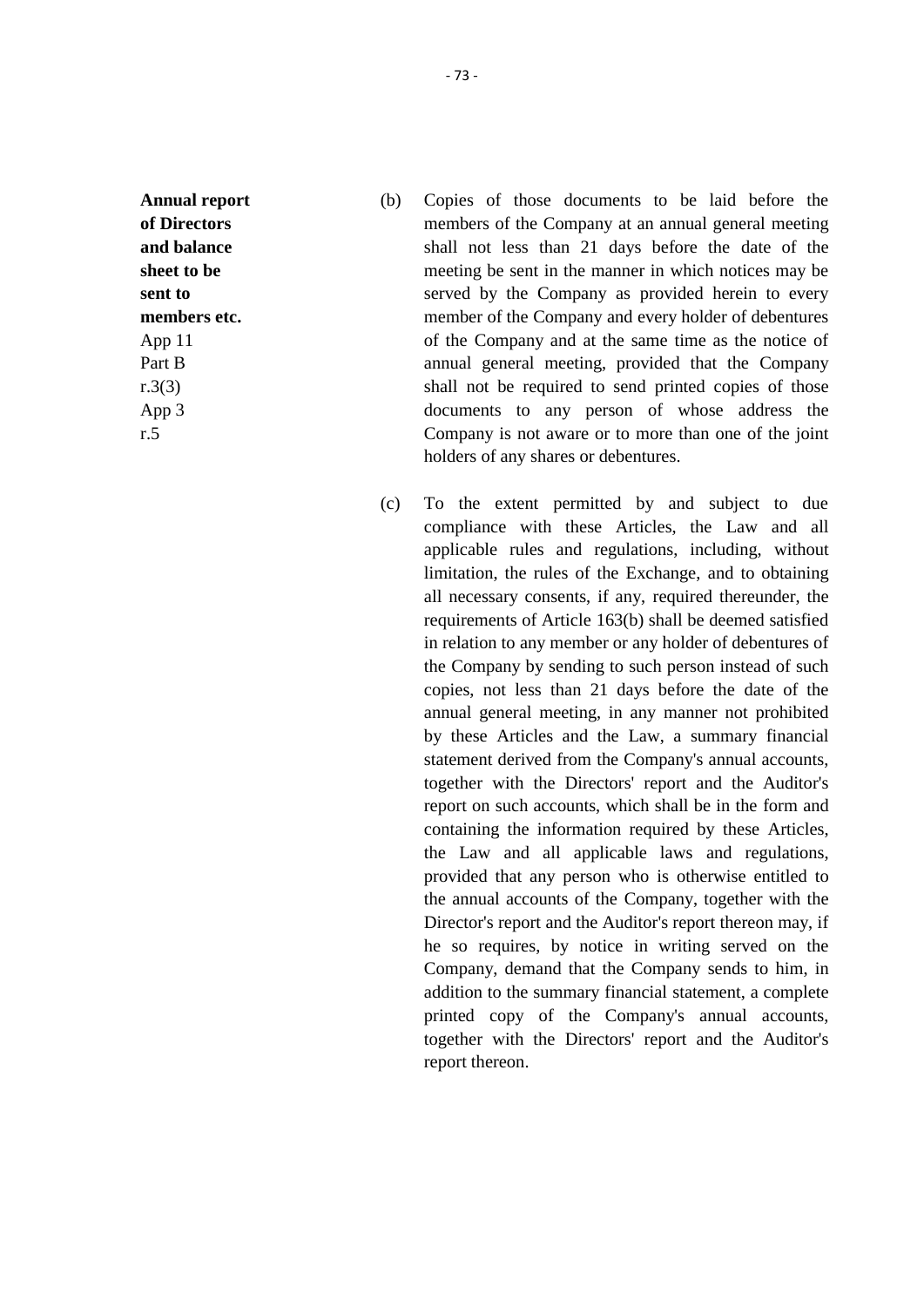# **Audit**

| <b>Auditors</b><br>App 11<br>Part B<br>r.4(2)                | 164. | The Auditors shall audit the profit and loss account and<br>balance sheet of the Company in each year and shall prepare a<br>report thereon to be annexed thereto. Such report shall be laid<br>before the Company at its annual general meeting in each year<br>and shall be open to inspection by any member. The Auditors<br>shall at the next annual general meeting following their<br>appointment and at any other time during their term of office,<br>upon request of the Board or any general meeting of the<br>members, make a report on the accounts of the Company in<br>general meeting during their tenure of office.                                                                                                                                                                                                                                                                                                                                                                                                                                                                                                                                               |
|--------------------------------------------------------------|------|-----------------------------------------------------------------------------------------------------------------------------------------------------------------------------------------------------------------------------------------------------------------------------------------------------------------------------------------------------------------------------------------------------------------------------------------------------------------------------------------------------------------------------------------------------------------------------------------------------------------------------------------------------------------------------------------------------------------------------------------------------------------------------------------------------------------------------------------------------------------------------------------------------------------------------------------------------------------------------------------------------------------------------------------------------------------------------------------------------------------------------------------------------------------------------------|
| <b>Appointment and</b><br>remuneration of<br><b>Auditors</b> | 165. | The Company shall at any annual general meeting appoint an<br>auditor or auditors of the Company who shall hold office until<br>the next annual general meeting. The remuneration of the<br>Auditors shall be fixed by the Company at the annual general<br>meeting at which they are appointed provided that in respect<br>of any particular year the Company in general meeting may<br>delegate the fixing of such remuneration to the Board. No<br>person may be appointed as the, or an, Auditor, unless he is<br>independent of the Company. The Board may before the first<br>annual general meeting appoint an auditor or auditors of the<br>Company who shall hold office until the first annual general<br>meeting unless previously removed by an ordinary resolution<br>of the members in general meeting in which case the members<br>at that meeting may appoint Auditors. The Board may fill any<br>casual vacancy in the office of Auditor but while any such<br>vacancy continues the surviving or continuing Auditor or<br>Auditors, if any, may act. The remuneration of any Auditor<br>appointed by the Board under this Article may be fixed by the<br>Board. |
| When accounts to<br>be deemed settled                        | 166. | Every statement of accounts audited by the Auditors and<br>presented by the Board at an annual general meeting shall<br>after approval at such meeting be conclusive except as regards<br>any error discovered therein within three months of the<br>approval thereof. Whenever any such error is discovered<br>within that period, it shall forthwith be corrected, and the<br>statement of account amended in respect of the error shall be<br>conclusive.                                                                                                                                                                                                                                                                                                                                                                                                                                                                                                                                                                                                                                                                                                                      |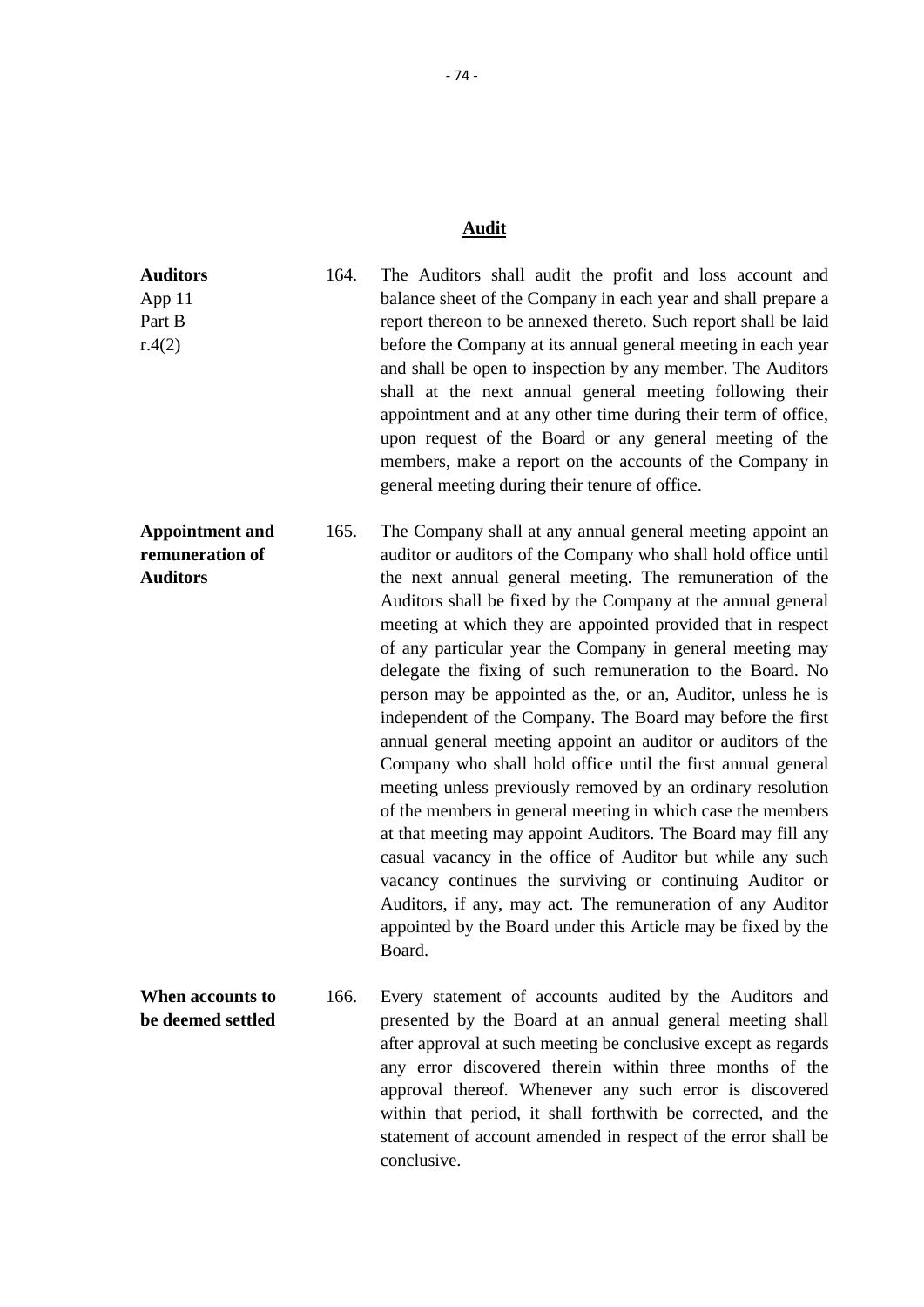#### **Notices**

**Service of notices** App 3 r.7(1)

- 167. (a) Except as otherwise provided in these Articles, any notice or document (including a share certificate) may be served by the Company and any notices may be served by the Board on any member either personally or by sending it through the post in a prepaid letter addressed to such member at his registered address as appearing in the register or subject to the Listing Rules, by electronic means as herein provided, or (in the case of notice) by advertisement published in the newspapers. In the case of joint holders of a share, all notices shall be given to that holder for the time being any one of the joint holders and notice so given shall be sufficient notice to all the joint holders.
	- (b) Notice of every general meeting shall be given in any manner hereinbefore authorised to:
		- (i) every person shown as a member in the register of members as of the record date for such meeting except that in the case of joint holders the notice shall be sufficient if given to the joint holder first named in the register of members;
		- (ii) every person upon whom the ownership of a share devolves by reason of his being a legal personal representative or a trustee in bankruptcy of a member of record where the member of record but for his death or bankruptcy would be entitled to receive notice of the meeting;
		- (iii) the Auditors;
		- (iv) each Director and alternate Director;
		- (v) the Exchange; and
		- (vi) such other person to whom such notice is required to be given in accordance with the Listing Rules.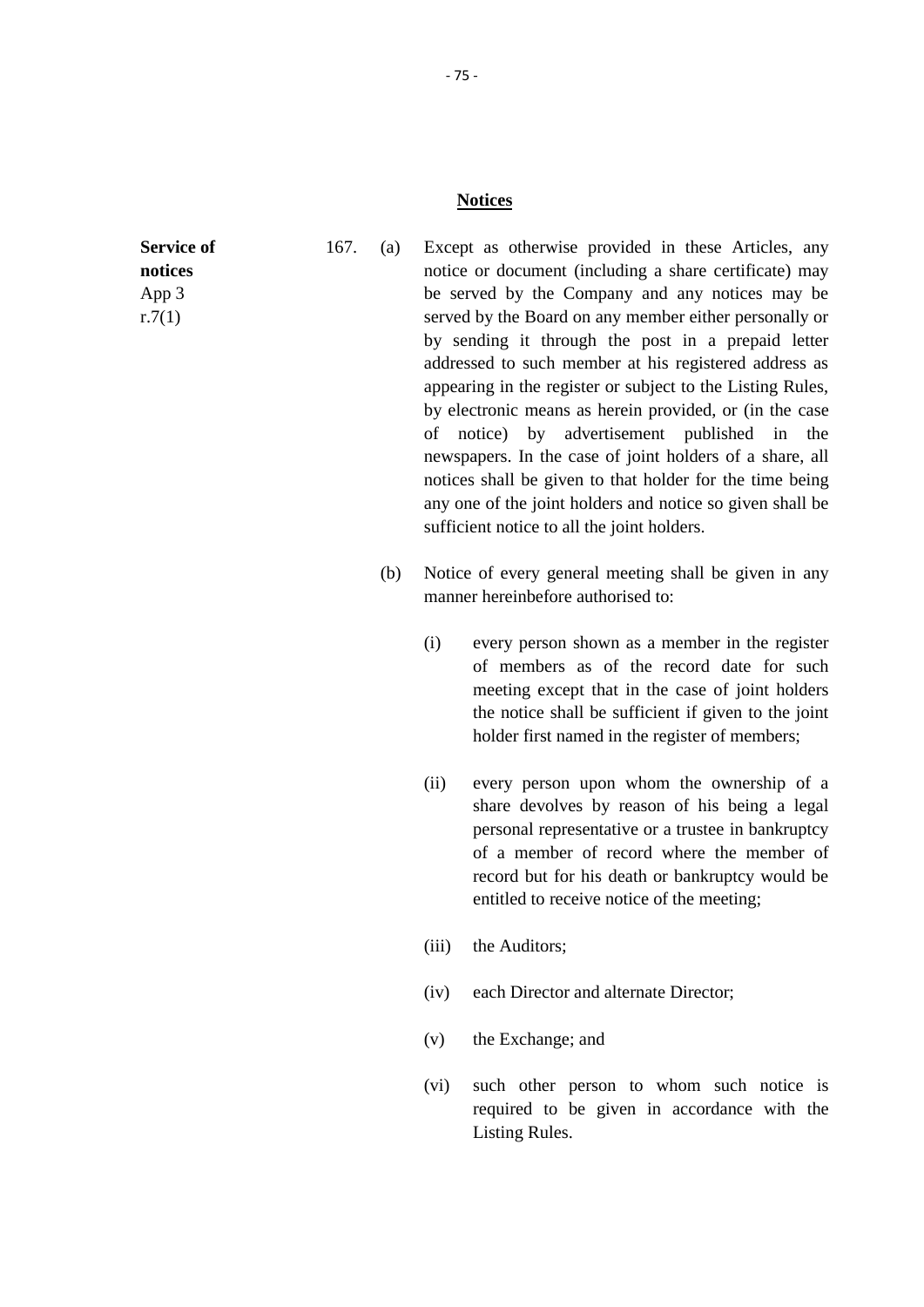No other person shall be entitled to receive notices of general meetings.

**Members out of Hong Kong** App.3 r.7(2) App 3 r.7(3) 168. A member shall be entitled to have notice served on him at any address within Hong Kong. Subject to compliance with the Listing Rules, any member who has consented to or deemed to have consented to receive or otherwise have made available to him notices and documents to be given or issued to him by the Company by electronic means and whose registered address is outside Hong Kong may notify the Company in writing of an address in Hong Kong which for the purpose of service of notice shall be deemed to be his registered address. A member who has no registered address in Hong Kong shall be deemed to have received any notice which shall have been displayed at the transfer office and shall have remained there for a period of 24 hours and such notice shall be deemed to have been received by such member on the day following that on which it shall have been first so displayed, provided that, without prejudice to the other provisions of these Articles, nothing in this Article 168 shall be construed as prohibiting the Company from sending, or entitling the Company not to send, notices or other documents of the Company to any member whose registered address is outside Hong Kong.

- 169. (a) Any notice or document sent by post shall be deemed to have been served on the day following that on which it is put into a post office situated within Hong Kong and in proving such service it shall be sufficient to prove that the envelope or wrapper containing the notice or document was properly prepaid, addressed and put into such post office and a certificate in writing signed by the Secretary or other person appointed by the Board that the envelope or wrapper containing the notice or document was so addressed and put into such post office shall be conclusive evidence thereof.
	- (b) Any notice or other document delivered or left at a registered address otherwise than by post shall be deemed to have been served or delivered on the day it was so delivered or left.

**When notice by post deemed to be served**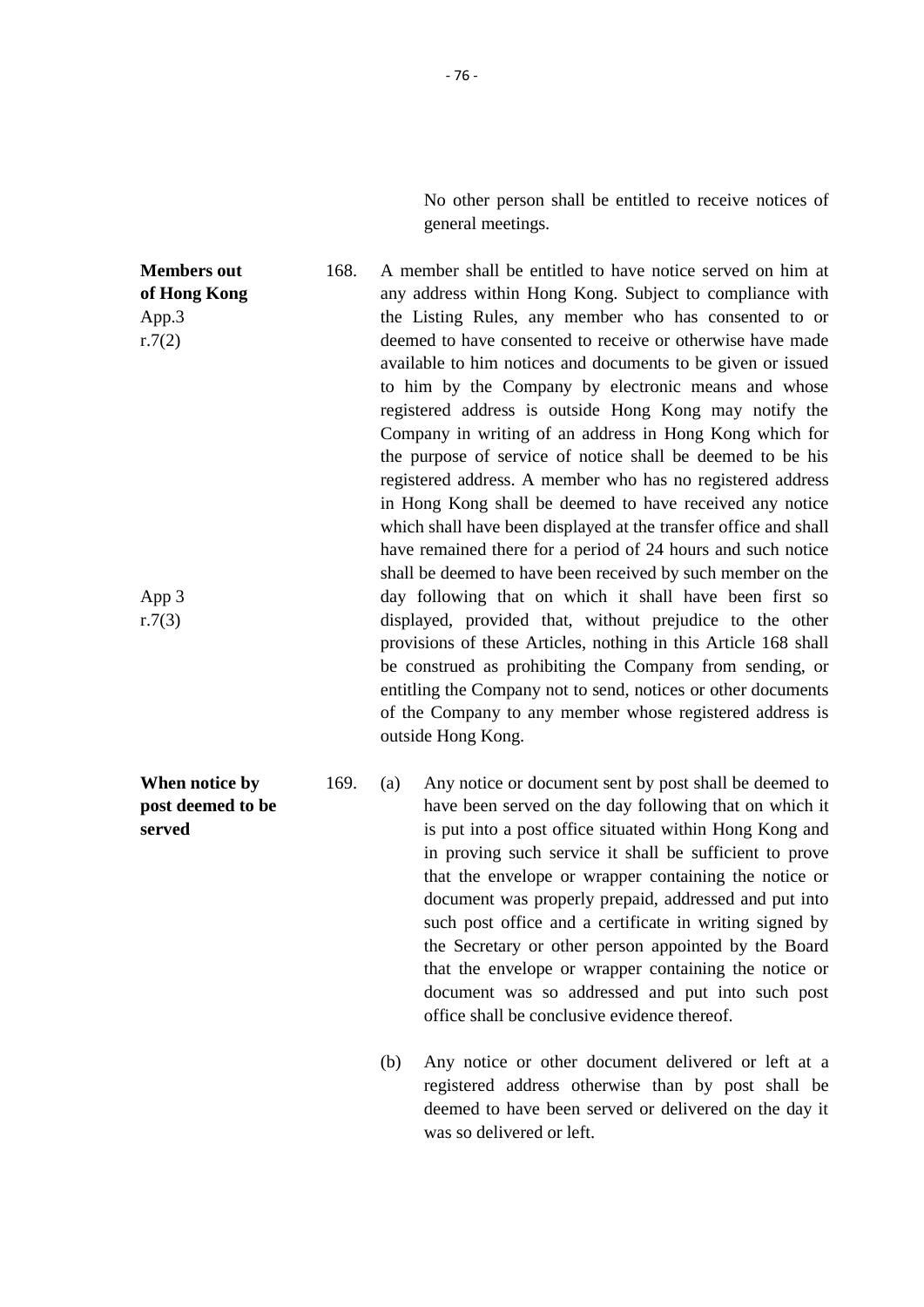| (c) | Any notice served by advertisement shall be deemed to      |
|-----|------------------------------------------------------------|
|     | have been served on the day of issue of the official       |
|     | publication and/or newspaper(s) in which the               |
|     | advertisement is published (or on the last day of issue if |
|     | the publication and/or newspaper(s) are published on       |
|     | different dates).                                          |

- (d) Any notice or document given by electronic means as provided herein shall be deemed to have been served and delivered on the day following that on which it is successfully transmitted or at such later time as may be prescribed by the Exchange.
- (e) Any notice or document may be given to a member either in the English language or the Chinese language, subject to due compliance with all applicable Law, rules and regulations.
- **Service of notice to persons entitled on death, mental disorder or bankruptcy of a member** 170. A notice may be given by the Company to the person or persons entitled to a share in consequence of the death, mental disorder or bankruptcy of a member by sending it through the post in a prepaid letter addressed to him or them by name, or by the title of representative of the deceased, or trustee of the bankrupt, or by any like description, at the address, if any, within Hong Kong supplied for the purpose by the person claiming to be so entitled, or (until such an address has been so supplied) by giving the notice in any manner in which the same might have been given if the death, mental disorder or bankruptcy had not occurred.
- **Transferee bound by prior notices** 171. Any person who by operation of law, transfer or other means whatsoever shall become entitled to any share shall be bound by every notice in respect of such share which prior to his name and address being entered on the register shall have been duly given to the person from whom he derives his title to such share.
- **Notice valid though member deceased** 172 Any notice or document delivered or sent by post or left at the registered address of any member or by electronic means as herein provided in pursuance of these Articles, shall notwithstanding that such member be then deceased and whether or not the Company has notice of his death be deemed to have been duly served in respect of any registered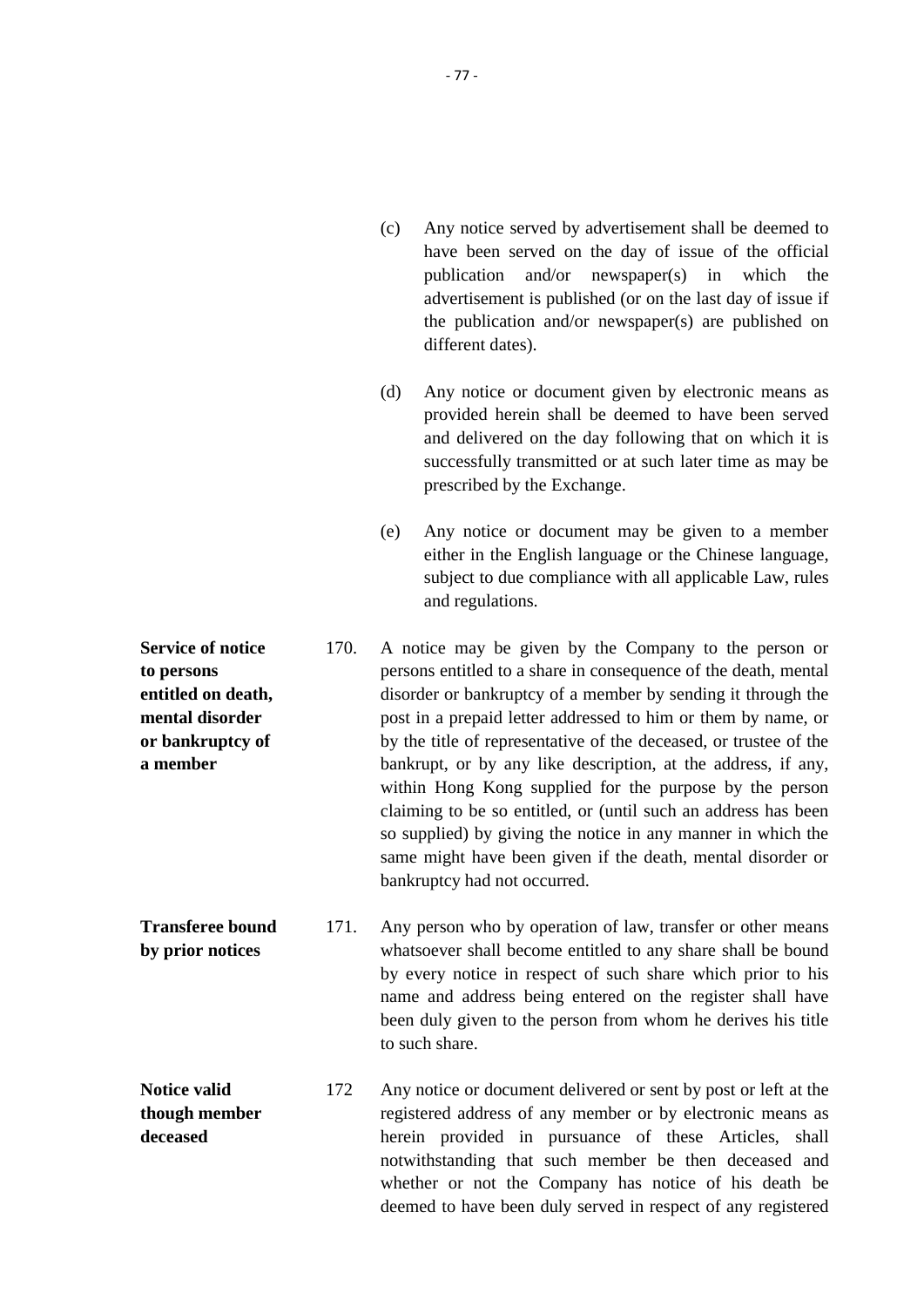shares whether held solely or jointly with other persons by such member until some other person be registered in his stead as the holder or joint holder thereof, and such service shall for all purposes of these Articles be deemed a sufficient service of such notice or document on his personal representatives and all persons (if any) jointly interested with him in any such shares.

**How notice to be signed** 173. The signature to any notice to be given by the Company may be written or printed by means of facsimile or, where relevant, by Electronic Signature.

#### **Information**

| No member shall be entitled to require discovery of or any       |
|------------------------------------------------------------------|
| information in respect of any detail of the Company's trading    |
| or any matter which is or may be in the nature of a trade secret |
| or secret process which may relate to the conduct of the         |
| business of the Company and which in the opinion of the          |
| Board would not be in the interests of the members or the        |
| Company to communicate to the public.                            |
| 174.                                                             |

**Directors entitled to disclose information** 175. The Board shall be entitled to release or disclose any information in its possession, custody or control regarding the Company or its affairs to any of its members including, without limitation, information contained in the register of members and transfer books of the Company.

#### **Winding Up**

**Power to distribute assets** *in specie* **following liquidation** 176. If the Company shall be wound up (whether the liquidation is voluntary, under supervision or by the court) the liquidator may, with the authority of a special resolution of the Company and any other sanction required by the Law divide among the members *in specie* or kind the whole or any part of the assets of the Company (whether the assets shall consist of property of one kind or shall consist of properties of different kinds) and may for such purpose set such value as he deems fair upon any property to be divided and may determine how such division shall be carried out as between the members or different classes of members. The liquidator may, with the like authority or sanction vest the whole or any part of such assets in trustees upon such trusts for the benefit of the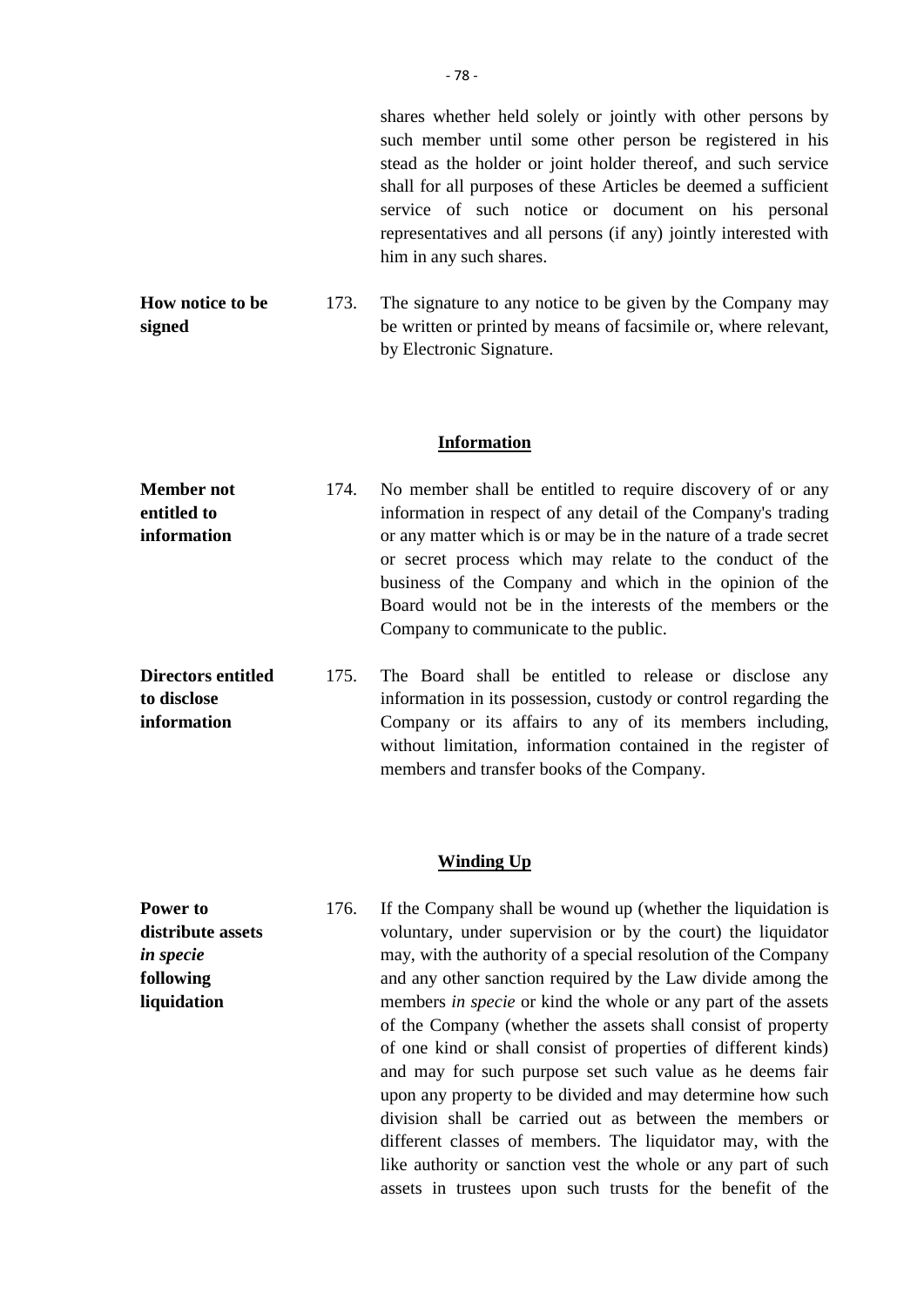members as the liquidator, with the like authority or sanction and subject to the Law, shall think fit, and the liquidation of the Company may be closed and the Company dissolved, but so that no member shall be compelled to accept any assets, shares or other securities in respect of which there is a liability.

**Distribution of assets in liquidation** 177. If the Company shall be wound up, and the assets available for distribution amongst the members as such shall be insufficient to repay the whole of the paid-up capital, such assets shall be distributed so that, as nearly as may be, the losses shall be borne by the members in proportion to the capital paid up, or which ought to have been paid up, at the commencement of the winding up on the shares held by them respectively. And if in a winding up the assets available for distribution amongst the members shall be more than sufficient to repay the whole of the capital paid up at the commencement of the winding up, the excess shall be distributed amongst the members in proportion to the capital paid up at the commencement of the winding up on the shares held by them respectively. This Article is to be without prejudice to the rights of the holders of shares issued upon special terms and conditions.

**Service of process**

178. In the event of a winding-up of the Company in Hong Kong, every member of the Company who is not for the time being in Hong Kong shall be bound, within 14 days after the passing of an effective resolution to wind up the Company voluntarily, or the making of an order for the winding-up of the Company, to serve notice in writing on the Company appointing some person resident in Hong Kong and stating that person's full name, address and occupation upon whom all summonses, notices, process, orders and judgments in relation to or under the winding-up of the Company may be served, and in default of such nomination the liquidator of the Company shall be at liberty on behalf of such member to appoint some such person, and service upon any such appointee, whether appointed by the member or the liquidator, shall be deemed to be good personal service on such member for all purposes, and, where the liquidator makes any such appointment, he shall with all convenient speed give notice thereof to such member by advertisement as he shall deem appropriate or by a registered letter sent through the post and addressed to such member at his address as appearing in the register, and such notice shall be deemed to be service on the day following that on which the advertisement first appears or the letter is posted.